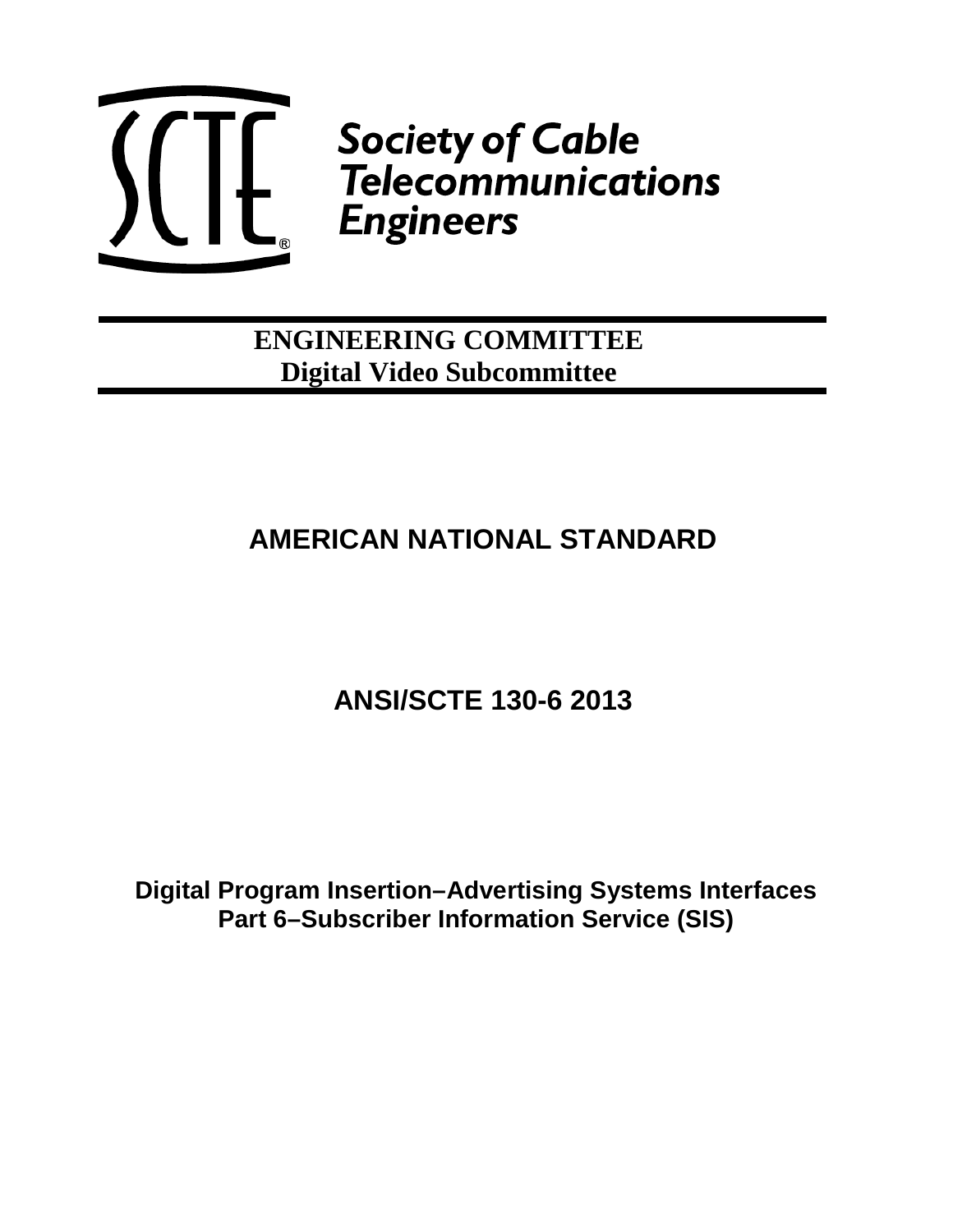### **NOTICE**

The Society of Cable Telecommunications Engineers (SCTE) Standards are intended to serve the public interest by providing specifications, test methods and procedures that promote uniformity of product, interchangeability and ultimately the long term reliability of broadband communications facilities. These documents shall not in any way preclude any member or nonmember of SCTE from manufacturing or selling products not conforming to such documents, nor shall the existence of such standards preclude their voluntary use by those other than SCTE members, whether used domestically or internationally.

SCTE assumes no obligations or liability whatsoever to any party who may adopt the Standards. Such adopting party assumes all risks associated with adoption of these Standards, and accepts full responsibility for any damage and/or claims arising from the adoption of such Standards.

Attention is called to the possibility that implementation of this standard may require the use of subject matter covered by patent rights. By publication of this standard, no position is taken with respect to the existence or validity of any patent rights in connection therewith. SCTE shall not be responsible for identifying patents for which a license may be required or for conducting inquiries into the legal validity or scope of those patents that are brought to its attention.

Patent holders who believe that they hold patents which are essential to the implementation of this standard have been requested to provide information about those patents and any related licensing terms and conditions. Any such declarations made before or after publication of this document are available on the SCTE web site at [http://www.scte.org.](http://www.scte.org./)

All Rights Reserved

© Society of Cable Telecommunications Engineers, Inc. 2010 140 Philips Road Exton, PA 19341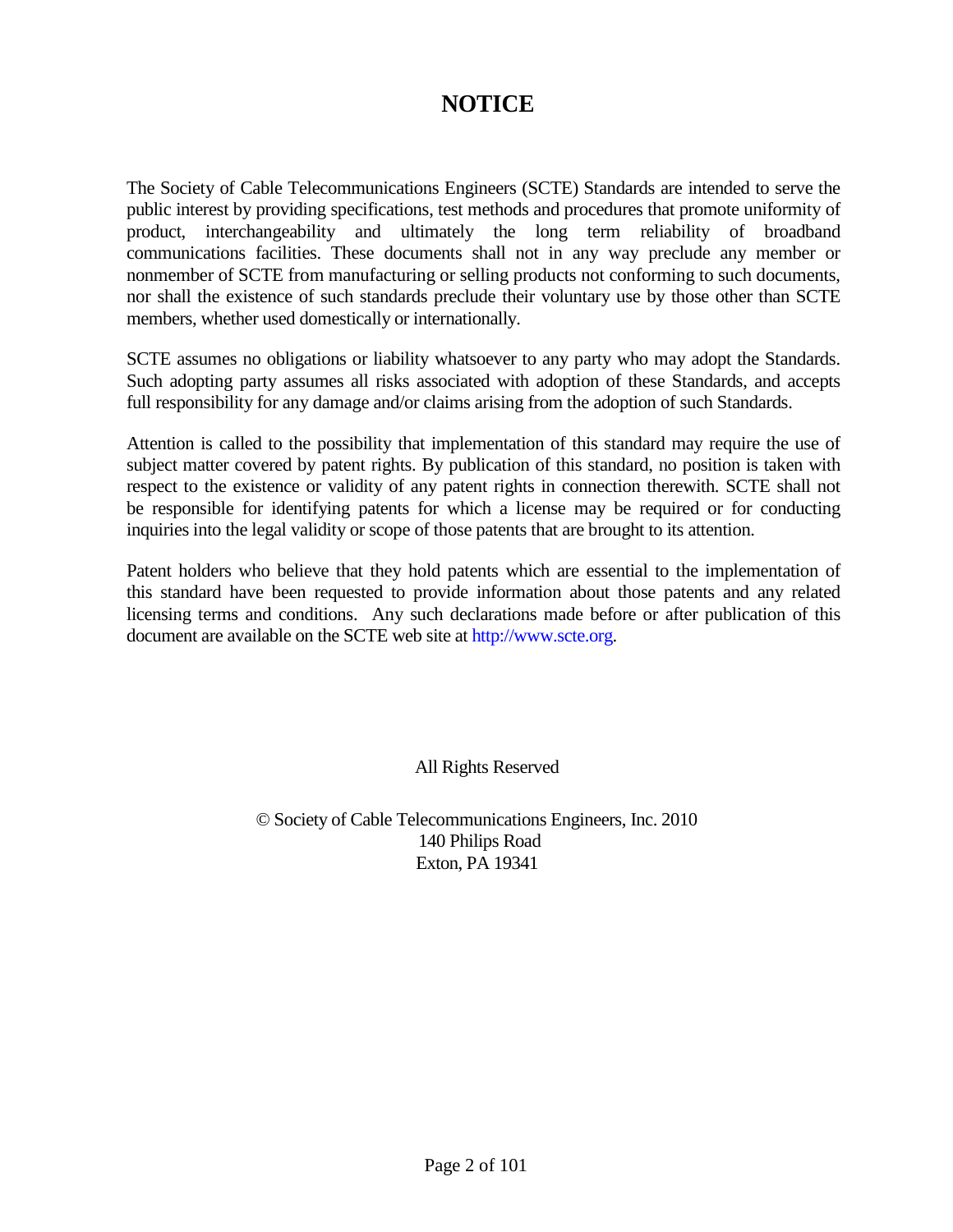| 1.0           |                                                                                       |  |
|---------------|---------------------------------------------------------------------------------------|--|
| 2.0           |                                                                                       |  |
| 2.1           |                                                                                       |  |
|               | 2.1.1                                                                                 |  |
| $2.2^{\circ}$ |                                                                                       |  |
|               | 2.2.1                                                                                 |  |
|               |                                                                                       |  |
| 3.0           |                                                                                       |  |
| 4.0           |                                                                                       |  |
| 5.0           |                                                                                       |  |
| 6.0           | SUBSCRIBER INFORMATION SERVICE OVERVIEW (INFORMATIVE)12                               |  |
| 7.0           |                                                                                       |  |
| 7.1           |                                                                                       |  |
| 7.2           |                                                                                       |  |
|               |                                                                                       |  |
| 8.0           |                                                                                       |  |
| 8.1           | Unknown/Unrecognized/Unsupported XML Elements and Attributes  16                      |  |
| 9.0           |                                                                                       |  |
| <b>10.0</b>   |                                                                                       |  |
| 10.1          |                                                                                       |  |
| 10.2          |                                                                                       |  |
|               | 10.2.1                                                                                |  |
|               | 10.2.2                                                                                |  |
| 10.3          |                                                                                       |  |
|               | 10.3.1                                                                                |  |
|               | 10.3.2                                                                                |  |
| 10.4          |                                                                                       |  |
|               | 10.4.1<br>10.4.2                                                                      |  |
| 10.5          |                                                                                       |  |
|               | 10.5.1                                                                                |  |
|               | 10.5.2                                                                                |  |
| 10.6          |                                                                                       |  |
| 10.7          | SISListSupportedFeaturesRequest and SISListSupportedFeaturesResponse 22               |  |
|               | 10.7.1                                                                                |  |
|               | 10.7.2                                                                                |  |
| 10.8          |                                                                                       |  |
|               | <i>10.8.1</i>                                                                         |  |
|               | 10.8.2                                                                                |  |
| 10.9          | SISListNotificationRegistrationRequest and SISListNotificationRegistrationResponse 29 |  |
|               | 10.9.1                                                                                |  |
|               | 10.9.2                                                                                |  |
| 10.10         | SISNotificationRegistrationRequest and SISNotificationRegistrationResponse 32         |  |
|               | 10.10.1                                                                               |  |
|               | <i>10.10.2</i>                                                                        |  |
| 10.11         |                                                                                       |  |
|               | 10.11.1<br><i>10.11.2</i>                                                             |  |
| 10.12         |                                                                                       |  |
|               | 10.12.1                                                                               |  |
|               |                                                                                       |  |
| 10.13         |                                                                                       |  |
|               |                                                                                       |  |
|               |                                                                                       |  |

#### **TABLE OF CONTENTS**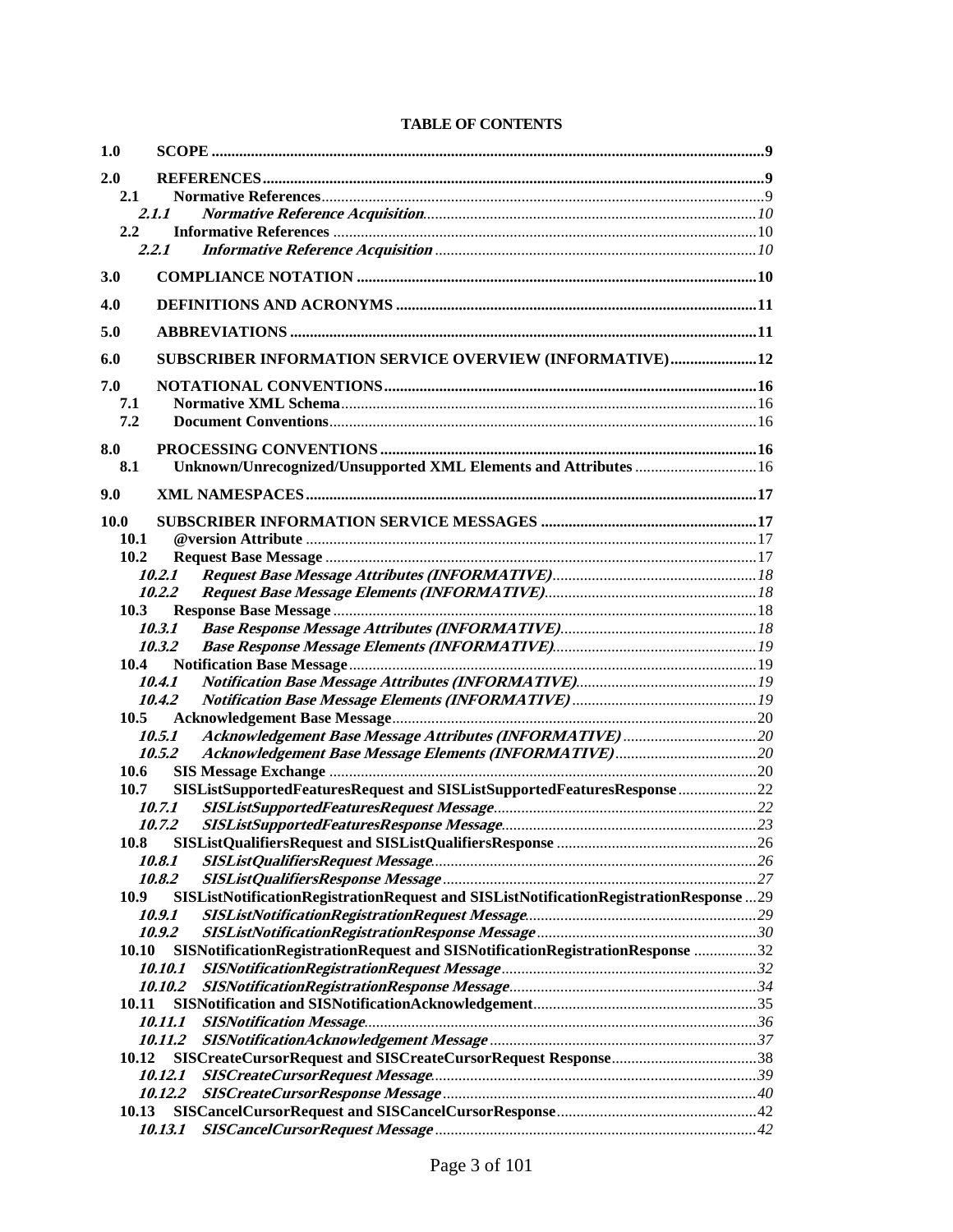| 10.14                                                                           |  |  |
|---------------------------------------------------------------------------------|--|--|
|                                                                                 |  |  |
| 10.15 SISNotificationDeregisterRequest and SISNotificationDeregisterResponse 48 |  |  |
|                                                                                 |  |  |
|                                                                                 |  |  |
| 10.16 SISDeregistrationNotification and SISDeregistrationAcknowledgement51      |  |  |
|                                                                                 |  |  |
| 10.17                                                                           |  |  |
| 10.18                                                                           |  |  |
| 11.0                                                                            |  |  |
| 12.0                                                                            |  |  |
|                                                                                 |  |  |
|                                                                                 |  |  |
|                                                                                 |  |  |
|                                                                                 |  |  |
|                                                                                 |  |  |
|                                                                                 |  |  |
|                                                                                 |  |  |
|                                                                                 |  |  |
|                                                                                 |  |  |
|                                                                                 |  |  |
|                                                                                 |  |  |
|                                                                                 |  |  |
|                                                                                 |  |  |
|                                                                                 |  |  |
|                                                                                 |  |  |
|                                                                                 |  |  |
|                                                                                 |  |  |
|                                                                                 |  |  |
|                                                                                 |  |  |
|                                                                                 |  |  |
|                                                                                 |  |  |
|                                                                                 |  |  |
|                                                                                 |  |  |
|                                                                                 |  |  |
|                                                                                 |  |  |
|                                                                                 |  |  |
|                                                                                 |  |  |
|                                                                                 |  |  |
|                                                                                 |  |  |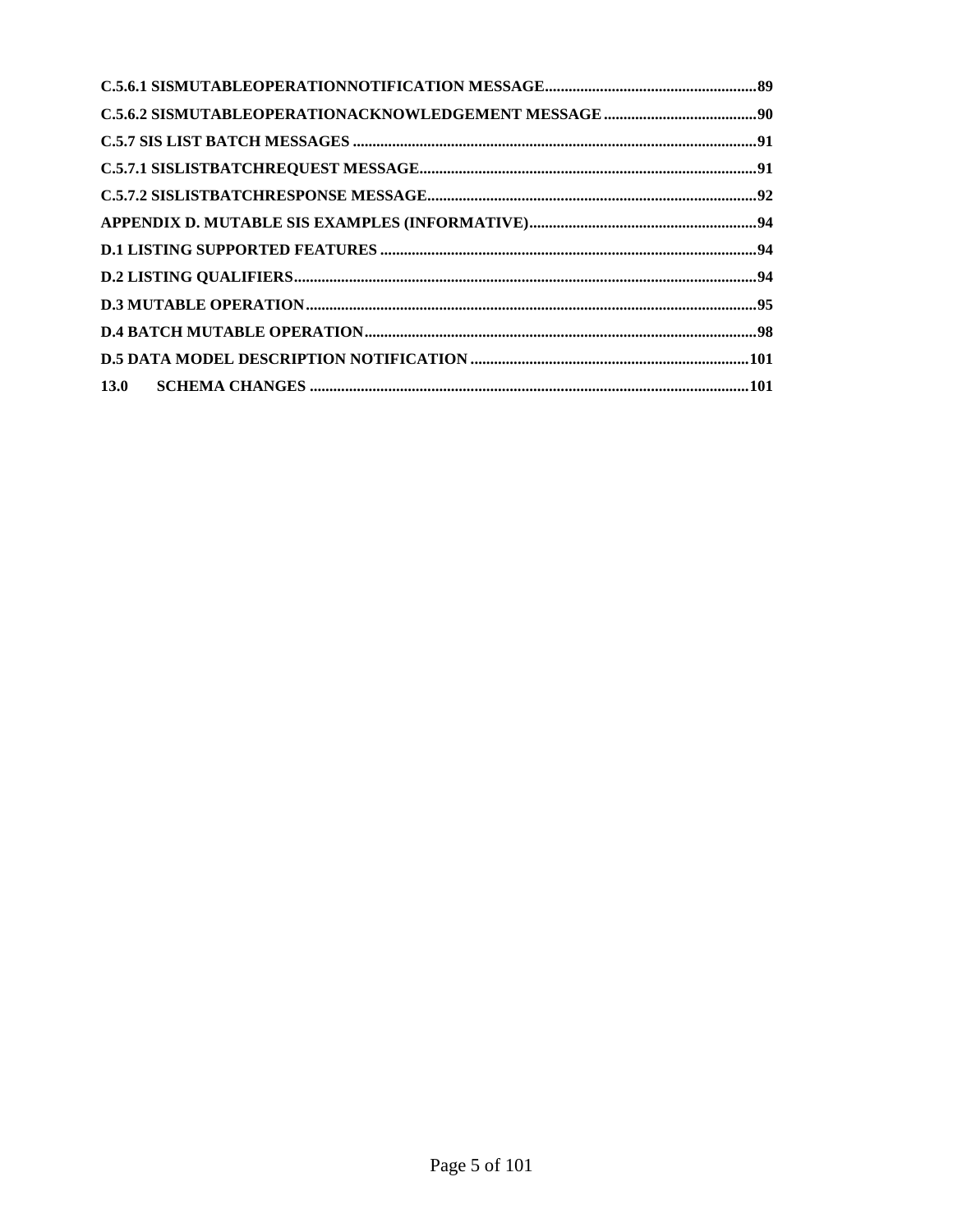#### **LIST OF FIGURES**

| <b>Figure 1. Potential SIS Data Sources</b>                           | 12 |
|-----------------------------------------------------------------------|----|
| Figure 2. Traditional (Non-Automated) Ad Sales                        | 14 |
| Figure 3. Automated Ad Sales                                          | 15 |
| Figure 4. Automated and Targeted Ad Sales                             | 16 |
| Figure 5. SCTE 130 Part 6 Top Level Messages                          | 21 |
| Figure 6. SISListSupportedFeaturesRequest Message XML Schema          | 23 |
| Figure 7. SISListSupportedFeaturesResponse Message XML Schema         | 24 |
| Figure 8. SISListQualifiersRequest Message XML Schema                 | 27 |
| Figure 9. SISListQualifiersResponse Message XML Schema                | 28 |
| Figure 10. SISListNotificationRegistrationRequest Message XML Schema  | 30 |
| Figure 11. SISListNotificationRegistrationResponse Message XML Schema | 31 |
| Figure 12. SISNotificationRegistrationRequest Message XML Schema      | 33 |
| Figure 13. SISNotificationRegistrationResponse Message XML Schema     | 35 |
| Figure 14. SISNotification Message XML Schema                         | 36 |
| Figure 15. SISNotificationAcknowledgement Message XML Schema          | 38 |
| Figure 16. SISCreateCursorRequest Message XML Schema                  | 39 |
| Figure 17. SISCreateCursorResponse Message XML Schema                 | 41 |
| Figure 18. SISCancelCursorRequest Message XML Schema                  | 43 |
| Figure 19. SISCancelCursorResponse Message XML Schema                 | 44 |
| Figure 20. SISQueryRequest Message XML Schema                         | 45 |
| Figure 21. SISQueryResponse Message XML Schema                        | 47 |
| Figure 22. SISNotificationDeregisterRequest Message XML Schema        | 49 |
| Figure 23. SISNotificationDeregisterResponse Message XML Schema       | 50 |
| Figure 24. SISDeregistrationNotification Message XML Schema           | 52 |
| Figure 25. SISDeregistrationAcknowledgement Message XML Schema        | 53 |
| Figure 26. SISMutableOperationRequest Message XML Schema              | 75 |
| Figure 27. SISMutableOperationResponse Message XML Schema             | 76 |
| Figure 28. SISBatchCreateRequest Message XML Schema                   | 78 |
| Figure 29. SISBatchCreateResponse Message XML Schema                  | 79 |
| Figure 30. SISBatchItemRequest Message XML Schema                     | 81 |
| Figure 31. SISBatchItemResponse Message XML Schema                    | 82 |
| Figure 32. SISBatchOperationRequest Message XML Schema                | 84 |
| Figure 33. SISBatchOperationResponse Message XML Schema               | 85 |
| Figure 34. SISBatchNotification Message XML Schema                    | 87 |
| Figure 35. SISBatchNotificationAcknowledgement Message XML Schema     | 88 |
| Figure 36. SISMutableOperationNotification Message XML Schema         | 89 |
| Figure 37. SISMutableOperationAcknowledgement Message XML Schema      | 90 |
| Figure 38. SISListBatchRequest Message XML Schema                     | 91 |
| Figure 39. SISListBatchResponse Message XML Schema                    | 93 |
|                                                                       |    |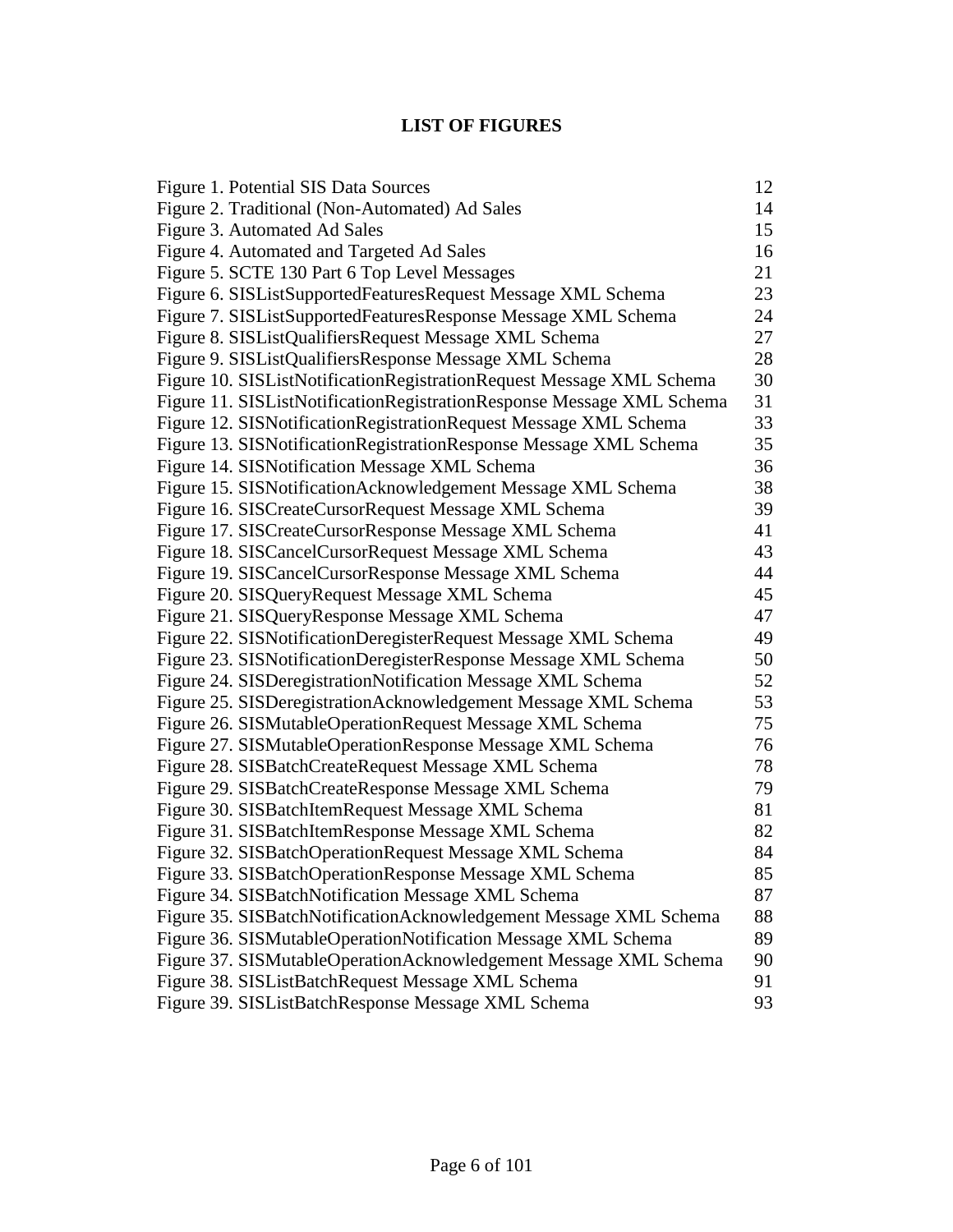#### **LIST OF TABLES**

| <b>Table 1. Normative References</b>                                     | $\mathbf Q$ |
|--------------------------------------------------------------------------|-------------|
| <b>Table 2. Informative References</b>                                   | 10          |
| <b>Table 3. Compliance Notation</b>                                      | 11          |
| <b>Table 4. XML Namespace Declarations</b>                               | 17          |
| Table 5. SCTE 130 Part 6 Top Level Messages                              | 22          |
| Table 6. core: Callout @message Values                                   | 25          |
| Table 7. Notification Registration Request core: Callout @message Values | 34          |
| <b>Table 8. Mutable SIS XML Namespace Declarations</b>                   | 72          |
| Table 9. SIS Messages Altered by the Mutable SIS                         | 72.         |
| <b>Table 10. Mutable SIS Messages</b>                                    | 73          |

#### **LIST OF EXAMPLES**

| <b>Example 1. SISListSupportedFeaturesRequest Message</b>                       | 55  |
|---------------------------------------------------------------------------------|-----|
| <b>Example 2. SISListSupportedFeaturesResponse Message</b>                      | 56  |
| <b>Example 3. ListSupportedFeaturesResponse Message (multiple endpoints) 57</b> |     |
| <b>Example 4. SISListQualifiersRequest Message</b>                              | 58  |
| <b>Example 5. SISListQualifiersResponse Message</b>                             | 59  |
| <b>Example 6. SISListQualifiersRequest Message</b>                              | 60  |
| <b>Example 7. SISListQualifiersResponse Message</b>                             | 61  |
| <b>Example 8. SISQueryRequest Message</b>                                       | 62  |
| <b>Example 9. SISQueryResponse Message</b>                                      | 63  |
| <b>Example 10. SISQueryRequest Message</b>                                      | 64  |
| <b>Example 11. SISQueryResponse Message</b>                                     | 64  |
| <b>Example 12. SISQueryRequest Message</b>                                      | 65  |
| <b>Example 13. SISQueryResponse Message</b>                                     | 66  |
| <b>Example 14. SISNotification Request Message</b>                              | 67  |
| <b>Example 15. SISNotification Message</b>                                      | 68  |
| <b>Example 16. SISNotification Message</b>                                      | 69  |
| <b>Example 17. SISListSupportedFeaturesRequest Message</b>                      | 94  |
| <b>Example 18. SISListSupportedFeaturesResponse Message</b>                     | 94  |
| <b>Example 19. SISListQualifiersRequest Message</b>                             | 94  |
| <b>Example 20. SISListQualifiersRequest Message</b>                             | 95  |
| <b>Example 21. SISMutableOperationRequest Message (synchronous)</b>             | 96  |
| <b>Example 22. SISMutableOperationResponse Message</b>                          | 97  |
| <b>Example 23. SISMutableOperationRequest Message (asynchronous)</b>            | 97  |
| <b>Example 24. SISMutableOperationNotification Message</b>                      | 98  |
| <b>Example 25. SISMutableOperationAcknowledgement Message</b>                   | 98  |
| <b>Example 26. SISBatchCreateRequest Message</b>                                | 98  |
| <b>Example 27. SISBatchCreateResponse Message</b>                               | 99  |
| <b>Example 28. SISBatchItemRequest Message</b>                                  | 99  |
| <b>Example 29. SISBatchItemResponse Message</b>                                 | 99  |
| <b>Example 30. SISBatchOperationRequest Message</b>                             | 100 |
| <b>Example 31. SISBatchOperationResponse Message</b>                            | 100 |
| <b>Example 32. SISBatchNotification Message</b>                                 | 100 |
| <b>Example 33. SISBatchNotificationAcknowledgement Message</b>                  | 100 |
| <b>Example 34. SISNotificationRegistrationRequest Message</b>                   | 101 |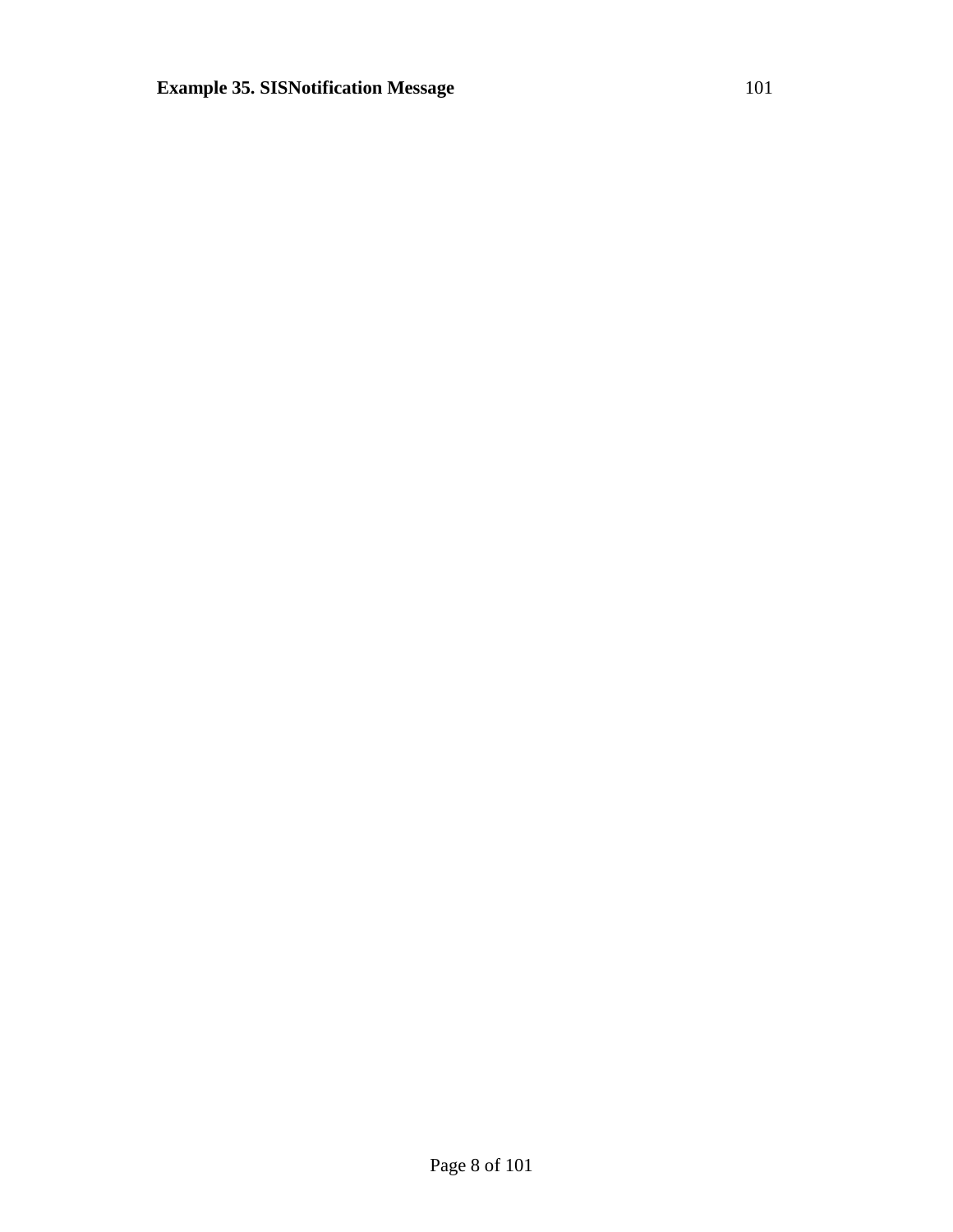## **Digital Program Insertion Advertising Systems Interfaces - Part 6 Subscriber Information Service (SIS)**

#### <span id="page-8-0"></span>**1.0 SCOPE**

This document, SCTE 130 Part 6, describes the Digital Program Insertion Advertising Systems Interfaces' SIS (Subscriber Information Service) messaging and data type specification using XML, XML Namespaces, and XML Schema.

#### <span id="page-8-2"></span><span id="page-8-1"></span>**2.0 REFERENCES**

#### 2.1 Normative References

The following standards contain provisions that, through reference in this text, constitute provisions of this standard. At the time of publication, the editions indicated were valid. All standards are subject to revision, and parties to agreements based on this standard are encouraged to investigate the possibility of applying the most recent edition of the standards indicated below.

| $[SCTE130-2]$ | SCTE 130-2 2008a Digital Program Insertion —<br>Advertising Systems Interfaces Part 2 - Core Data<br>Elements                 |
|---------------|-------------------------------------------------------------------------------------------------------------------------------|
| $[SCTE130-7]$ | SCTE 130-7 2009 Digital Program Insertion -<br>Advertising Systems Interfaces Part 7 — Message<br><b>Transport</b>            |
| $[SCTE130-8]$ | SCTE 130-8 2010a Digital Program Insertion -<br>Advertising Systems Interfaces Part 8 — General<br><b>Information Service</b> |

#### **Table 1. Normative References**

<span id="page-8-3"></span>All normative references found in [SCTE130-2] are included and apply to this document. See [SCTE130-2] for additional information.

All normative references found in [SCTE130-7] are included and apply to this document. See [SCTE130-7] for additional information.

All normative references found in [SCTE130-8] are included and apply to this document. See [SCTE130-8] for additional information.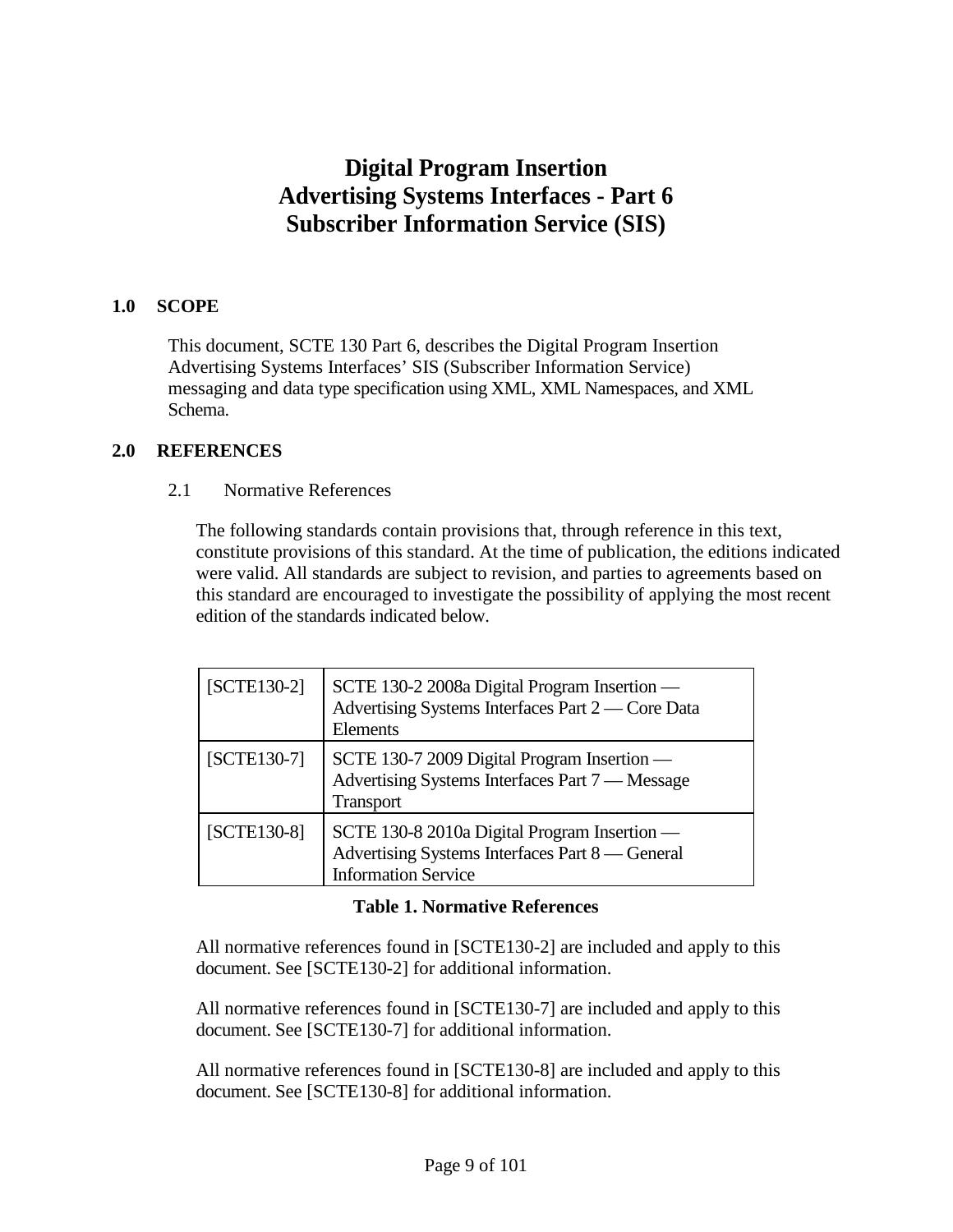- <span id="page-9-0"></span>2.1.1 Normative Reference Acquisition
	- 2.1.1.1 SCTE Standards: United States of America

Society of Cable Telecommunications Engineers Inc., 140 Philips Road, Exton, PA 19341; Telephone 800-542-5040; Facsimile: 610-363-5898; E-mail: standards@scte.org; URL: [http://www.scte.org.](http://www.scte.org./)

<span id="page-9-1"></span>2.2 Informative References

The following documents may provide valuable information to the reader but are not required when complying with this standard.

| $[SCTE130-1]$ | SCTE 130-1 2008: Digital Program Insertion—Advertising<br>Systems Interfaces Part 1—Overview |  |
|---------------|----------------------------------------------------------------------------------------------|--|
| [W3C-XPath]   | XPath—W3C REC: XML Path Language (XPath) Version 1.0.<br>November 16, 1999                   |  |
| [W3C-XQuery]  | XQuery—W3C REF: An XML Query Language (XQuery)<br>Version 1.0. January 23, 2007              |  |

#### **Table 2. Informative References**

- <span id="page-9-4"></span><span id="page-9-2"></span>2.2.1 Informative Reference Acquisition
	- 2.2.1.1 SCTE Standards: United States of America

See Section 2.1.1.1.

2.2.1.2 W3C Standards

MIT, 32 Vassar Street, Room 32-G515, Cambridge, MA 02139, USA; Telephone: +1.617.258.5999; [http://www.w3.org.](http://www.w3.org./)

#### <span id="page-9-3"></span>**3.0 COMPLIANCE NOTATION**

| "SHALL"     | This word or the adjective "REQUIRED" means that the item is an<br>absolute requirement of this specification.                                                                                                                                                |  |
|-------------|---------------------------------------------------------------------------------------------------------------------------------------------------------------------------------------------------------------------------------------------------------------|--|
| "SHALL NOT" | This phrase means that the item is an absolute prohibition of this<br>specification.                                                                                                                                                                          |  |
| "SHOULD"    | This word or the adjective "RECOMMENDED" means that there<br>may exist valid reasons in particular circumstances to ignore this<br>item, but the full implications should be understood and the case<br>carefully weighted before choosing a different course |  |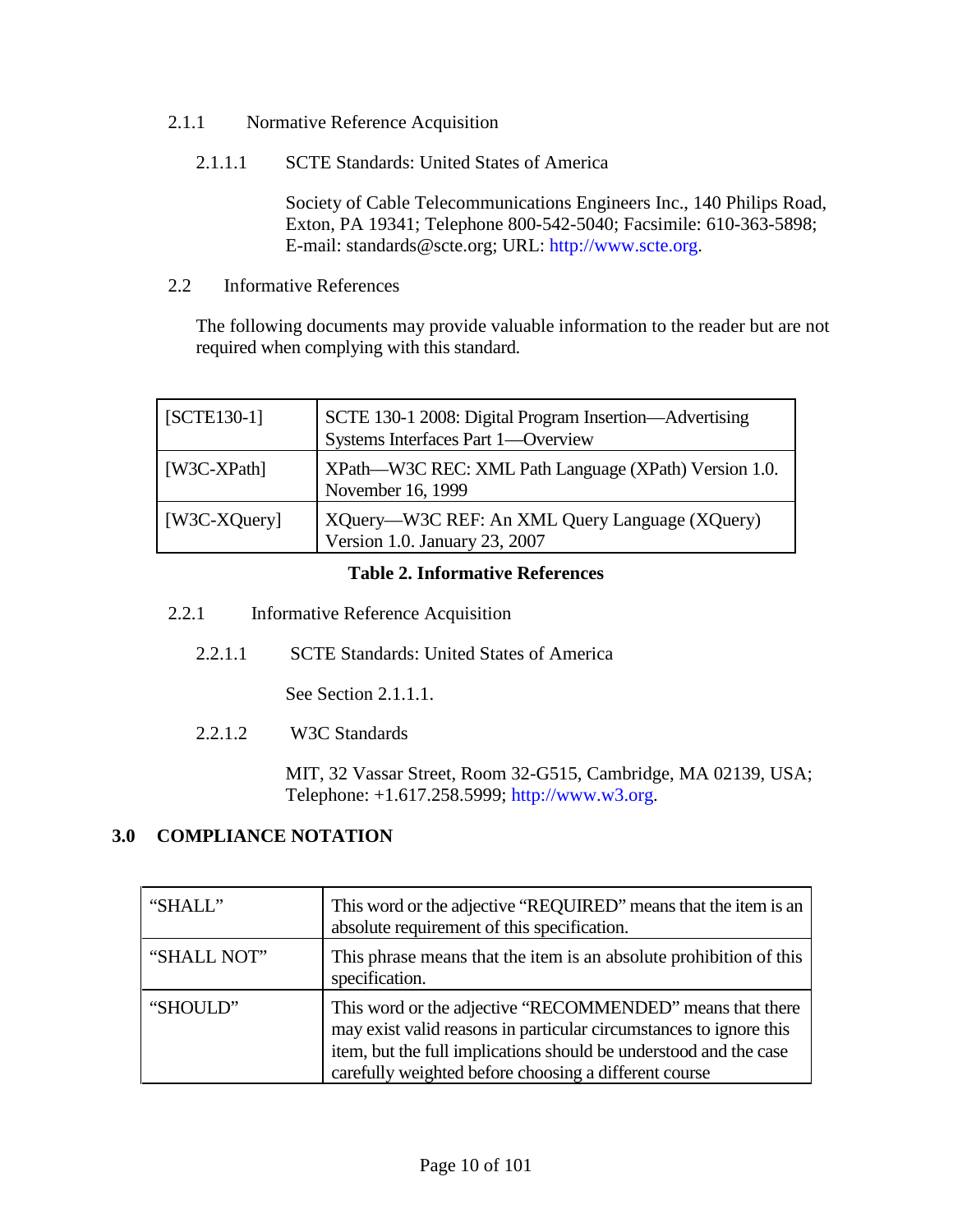| "SHOULD NOT" | This phrase means that there may exist valid reasons in particular<br>circumstances when the listed behavior is acceptable or even<br>useful, but the full implications should be understood and the case<br>carefully weighed before implementing any behavior described<br>with this label. |
|--------------|-----------------------------------------------------------------------------------------------------------------------------------------------------------------------------------------------------------------------------------------------------------------------------------------------|
| " $MAX"$     | This word or the adjective "OPTIONAL" means that this item is<br>truly optional. One vendor may choose to include the item because<br>a particular marketplace requires it or because it enhances the<br>product, for example; another vendor may omit the same item.                         |

#### **Table 3. Compliance Notation**

#### <span id="page-10-2"></span><span id="page-10-0"></span>**4.0 DEFINITIONS AND ACRONYMS**

Throughout this standard the terms below have specific meanings. Because some of the terms are defined by other SCTE documents having very specific technical meanings, the reader is referred to the original source for their definition. For terms defined by this standard, brief definitions are given below.

All [SCTE130-2] definitions are included herein. See [SCTE130-2] for additional information.

All [SCTE130-7] definitions are included herein. See [SCTE130-7] for additional information.

All [SCTE130-8] definitions are included herein. See [SCTE130-8] for additional information.

**Audience**: The term "audience" is used to refer to a collection of one or more subscribers. A logical service that implements the SIS interface described in this document may often provide profile information about an audience. For example, a logical service may provide information about one or more audiences within a linear advertising zone rather than information about individual subscribers.

**Subscriber:** This document uses the term subscriber to refer to one or more members of a viewing audience to whom advertising messages may be addressed. Depending on the transmission method and receiver technology employed, it may be possible to address an individual viewer, an entire household, or all households in a broadcast area such as a cable head-end, metropolitan market or some other aggregation.

#### <span id="page-10-1"></span>**5.0 ABBREVIATIONS**

All [SCTE130-2] abbreviations are included herein. See [SCTE130-2] for additional information.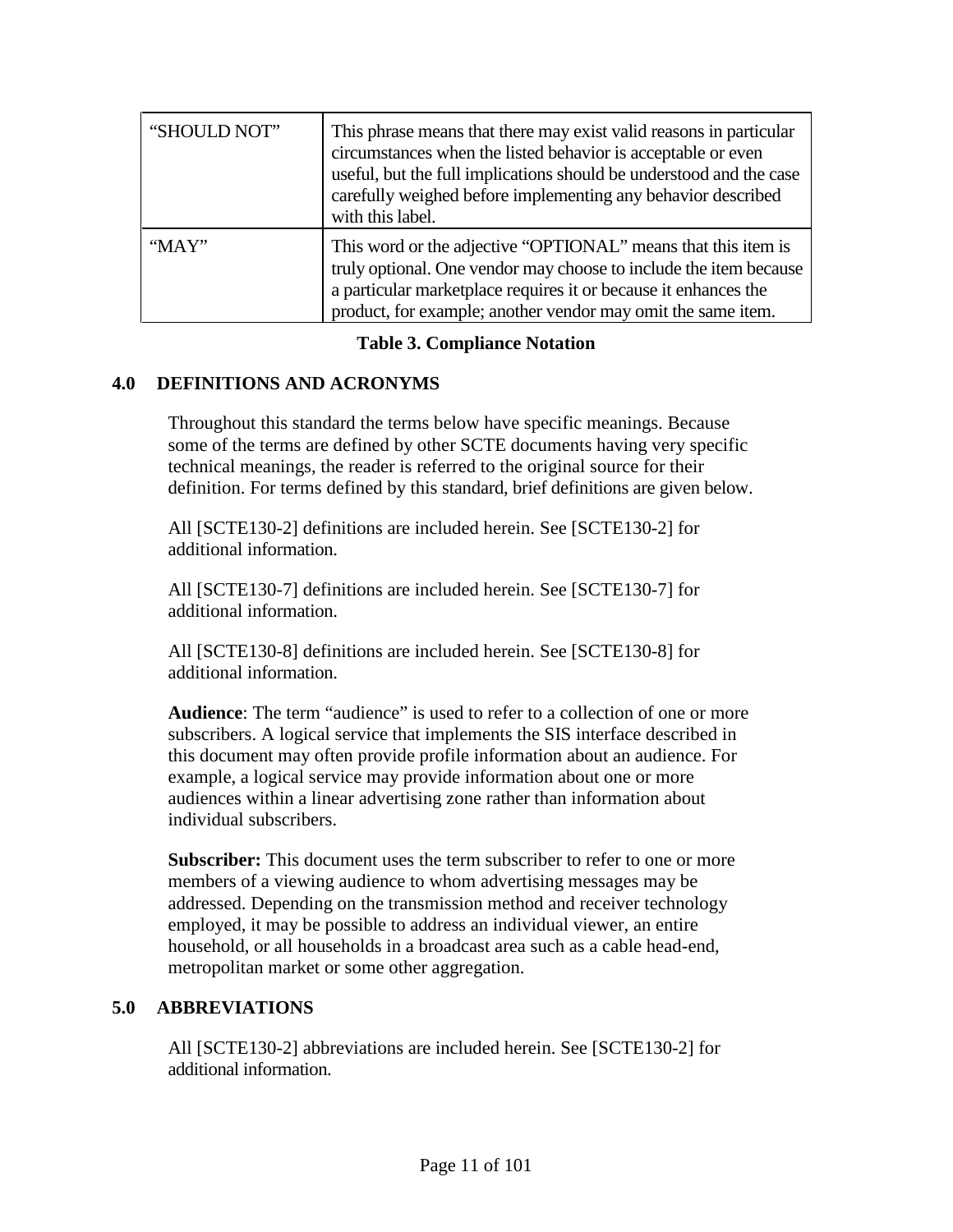All [SCTE130-7] abbreviations are included herein. See [SCTE130-7] for additional information.

All [SCTE130-8] abbreviations are included herein. See [SCTE130-8] for additional information.

#### <span id="page-11-0"></span>**6.0 SUBSCRIBER INFORMATION SERVICE OVERVIEW (INFORMATIVE)**

A Subscriber Information Service (SIS) provides subscriber metadata query and notification services to its consumers. Using the interfaces defined by this specification, logical service consumers may retrieve detailed information about subscribers known to an SIS implementation.

A Subscriber Information Service may provide information about subscribers distilled from a variety of data sources — including, but not limited to

- 1. An MSO Subscriber Management System (SMS) that might contain information about geographical location and service tiers.
- 2. A Third Party supplied demographic database that might contain information about subscriber interests, age group, income levels and family size.
- 3. A "Viewing History Database" that might contain historical information about subscriber activity in viewing both Program content and Advertising content.

These potential data sources are illustrated in [Figure 1.](#page-11-1)



<span id="page-11-1"></span>**Figure 1. Potential SIS Data Sources**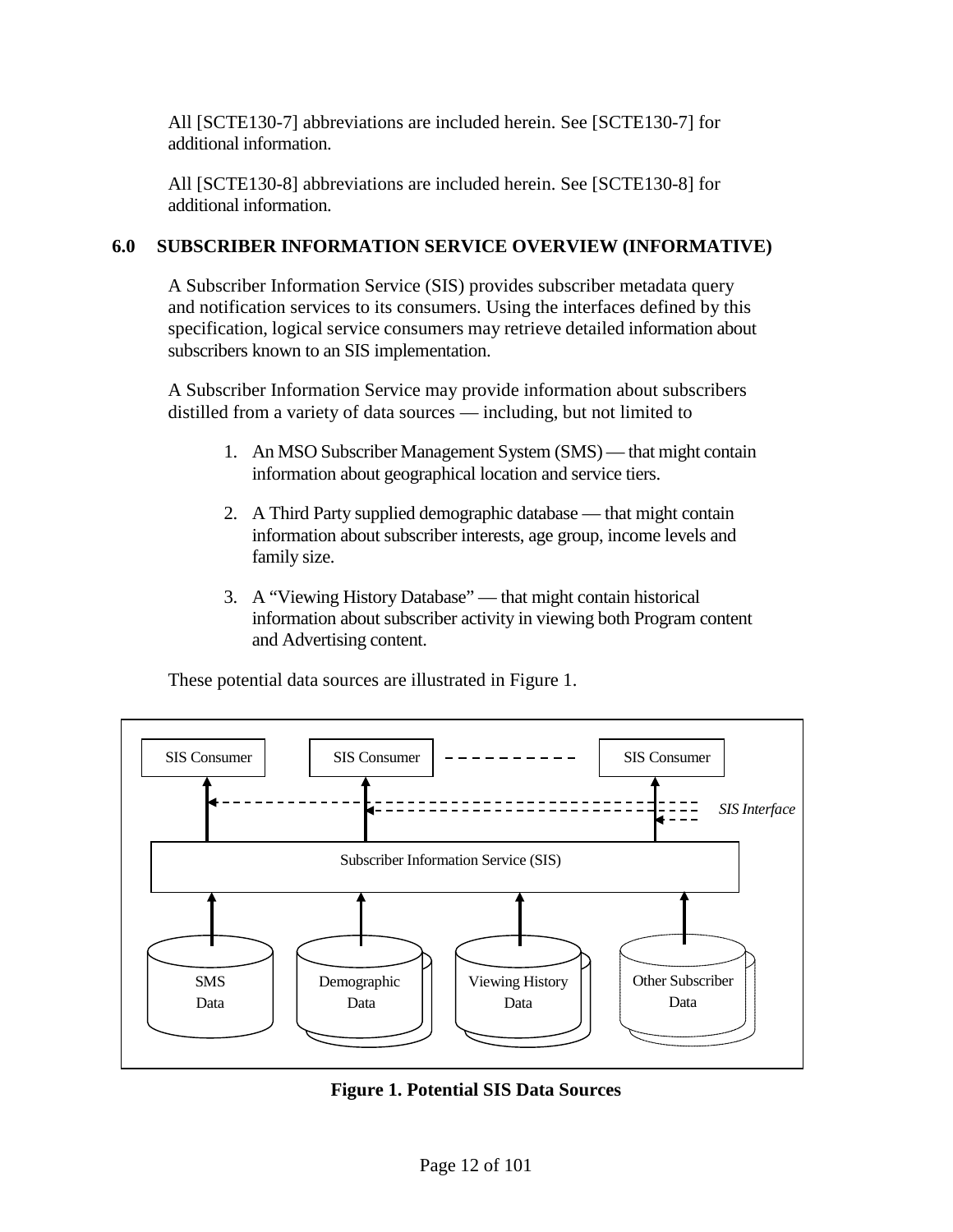The interface between an SIS implementation and its subscriber information data source(s) is outside the scope of this specification.

A Subscriber Information Service responds to queries run against the data gathered from its associated subscriber information data source(s), and can issue notification messages when any changes occur that would affect the results of queries previously registered by consumers.

An SIS query can answer three kinds of questions.

- 1. It can retrieve a list of qualifiers supported by the SIS implementation. Each qualifier in the list has an associated characterization of its value type, and the value's upper bound and lower bound where applicable. This kind of query may be used by any consumer of an SIS implementation.
- 2. Using the basic query mechanism, it can return a list of unique qualifiers that identify subscribers whose characteristics conform to the basic query selection criteria. This kind of query might be used by a campaign management system when determining population counts to meet campaign requirements, though its use is not restricted to that purpose.
- 3. Given a unique qualifier, return a qualifier set for that subscriber. This kind of query may be used by an Ad Management System (ADM) or an Ad Decision System (ADS) when delivering targeted advertising, though its use is not restricted to that purpose.

[Figure 2](#page-13-0) provides one example of several possible subscriber information service implementations with respect to the SCTE 130 logical services.

The SIS in this example is used to automate the publication of audience profile information to advertisers and to expedite rate card calculations. This is illustrated in [Figure 2](#page-13-1) below.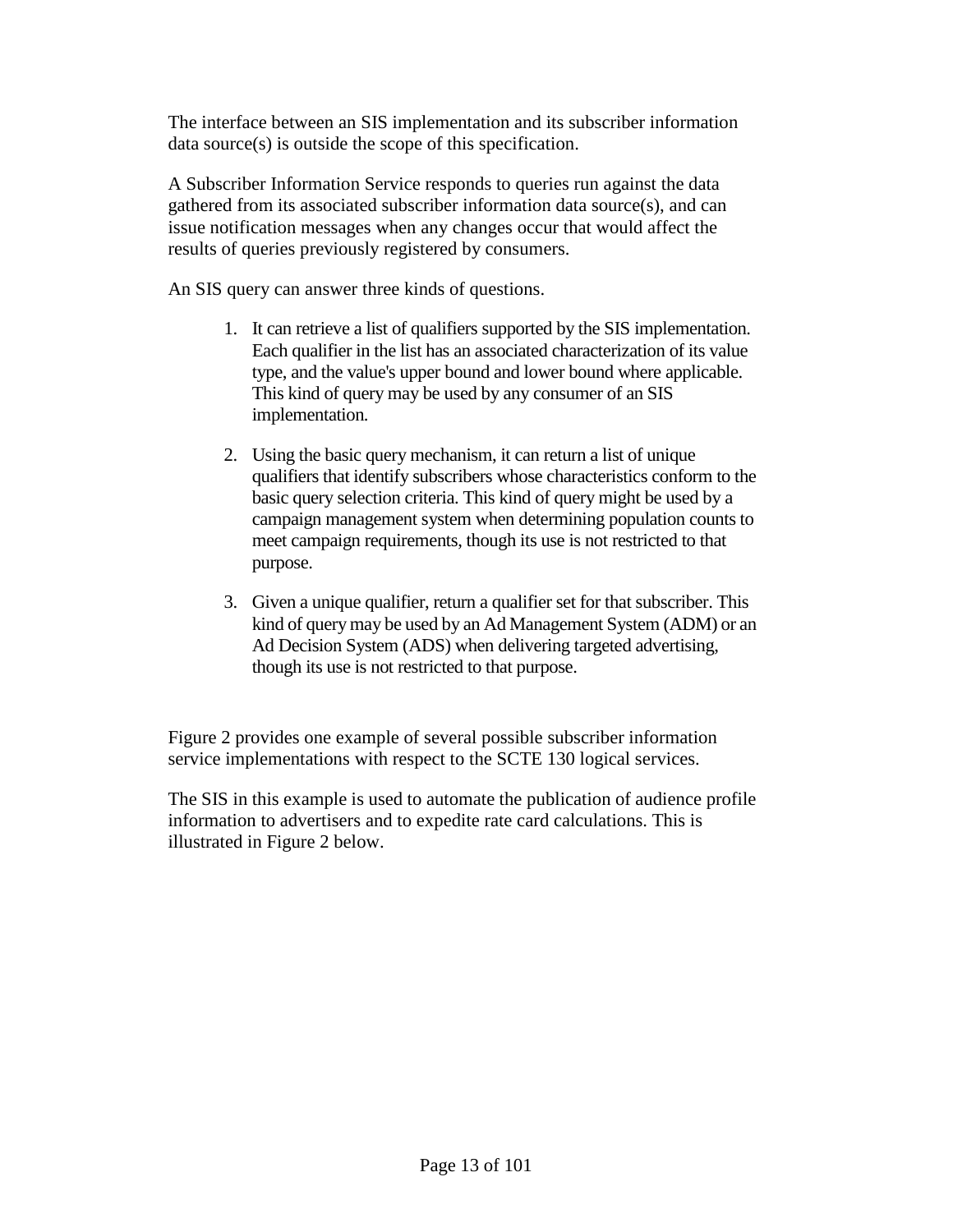

**Figure 2. Traditional (Non-Automated) Ad Sales**

<span id="page-13-1"></span><span id="page-13-0"></span>[Figure 3p](#page-14-0)rovides one example of several possible subscriber information service implementations with respect to the SCTE 130 logical services. In this example the SCTE 130 Part 5 "Placement Opportunity Information Service (POIS)" is included in the implementation.

The subscriber information service is employed to automate the publishing of audience profile information to the campaign management system and for rate card calculations. The campaign management system integrates SIS information to attach qualifier lists to placement opportunities and automatically assign placement opportunities to a campaign as needed to satisfy the campaign requirements. This is illustrated in [Figure 3](#page-14-0) below.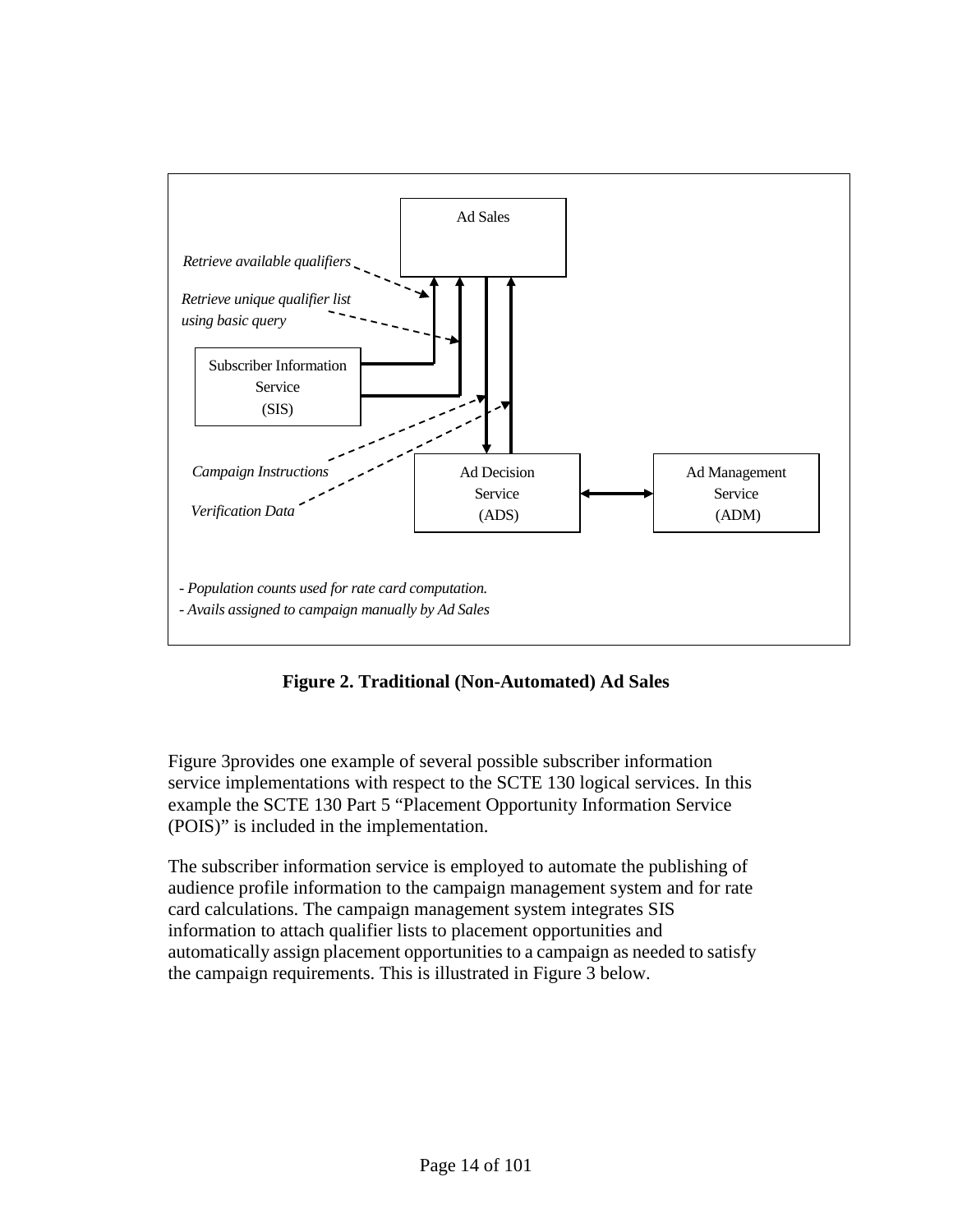

**Figure 3. Automated Ad Sales**

<span id="page-14-0"></span>In general there may be many SIS services accessed by multiple elements in an overall architecture. In the example shown in [Figure 4,](#page-15-5) the campaign managers and corresponding ADS services access the SIS services to retrieve subscriber information for use in targeted ad placements. In addition the Placement Opportunity Information System accesses SIS services to qualify and allocate placement opportunities to specific campaign managers and the ADM accesses these SIS services when sessions are created to include target code information in placement requests.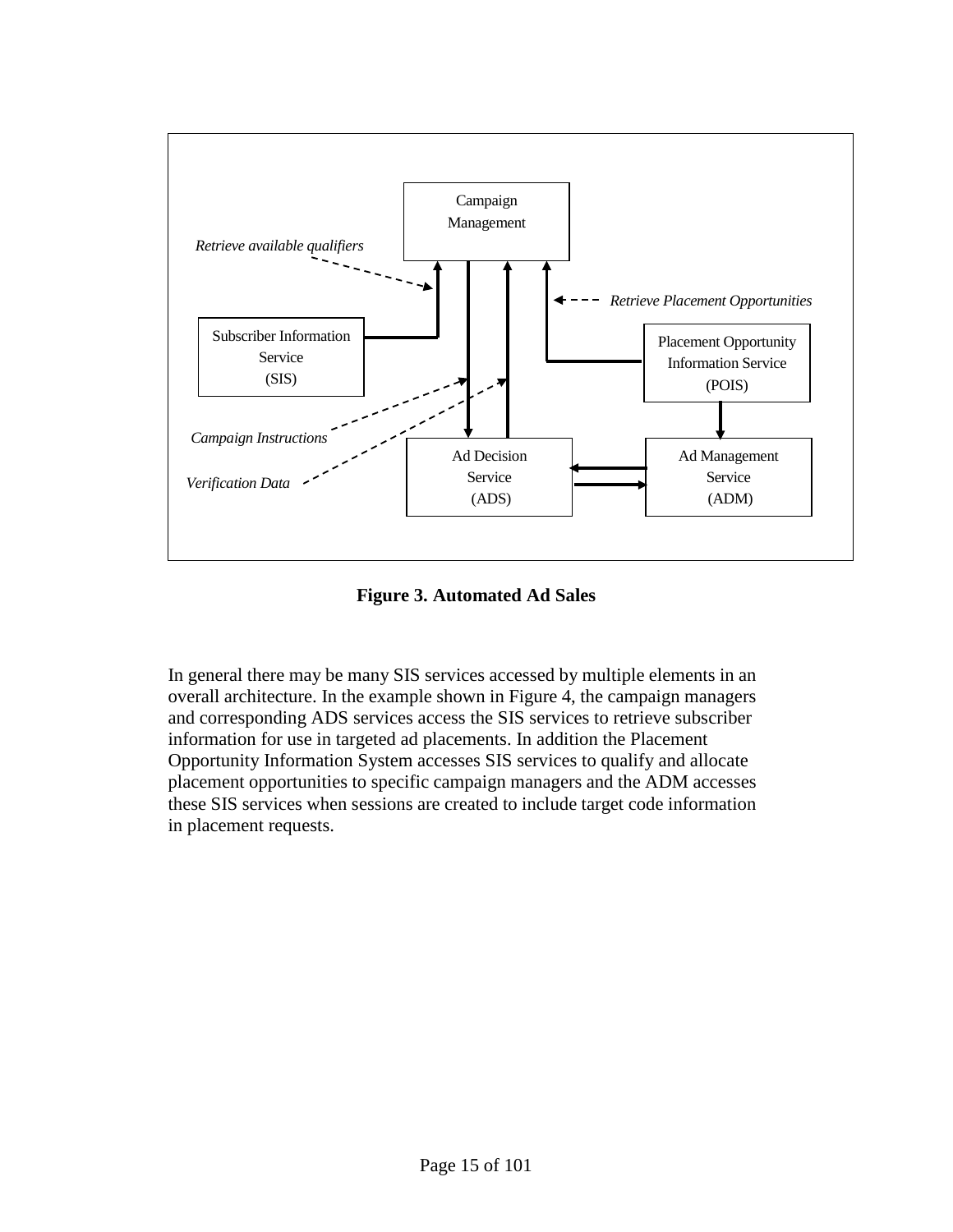

**Figure 4. Automated and Targeted Ad Sales**

#### <span id="page-15-5"></span><span id="page-15-1"></span><span id="page-15-0"></span>**7.0 NOTATIONAL CONVENTIONS**

#### 7.1 Normative XML Schema

SCTE 130 Part 6 employs the same notational conventions as [SCTE130-2]. Refer to [SCTE130-2] for an explanation of notational conventions.

<span id="page-15-2"></span>7.2 Document Conventions

SCTE 130 Part 6 employs the same document conventions as [SCTE130-2]. Refer to [SCTE130-2] for an explanation of document conventions. For example, the XML schema illustration is explained there.

#### <span id="page-15-4"></span><span id="page-15-3"></span>**8.0 PROCESSING CONVENTIONS**

8.1 Unknown/Unrecognized/Unsupported XML Elements and Attributes

See [SCTE130-2] for information.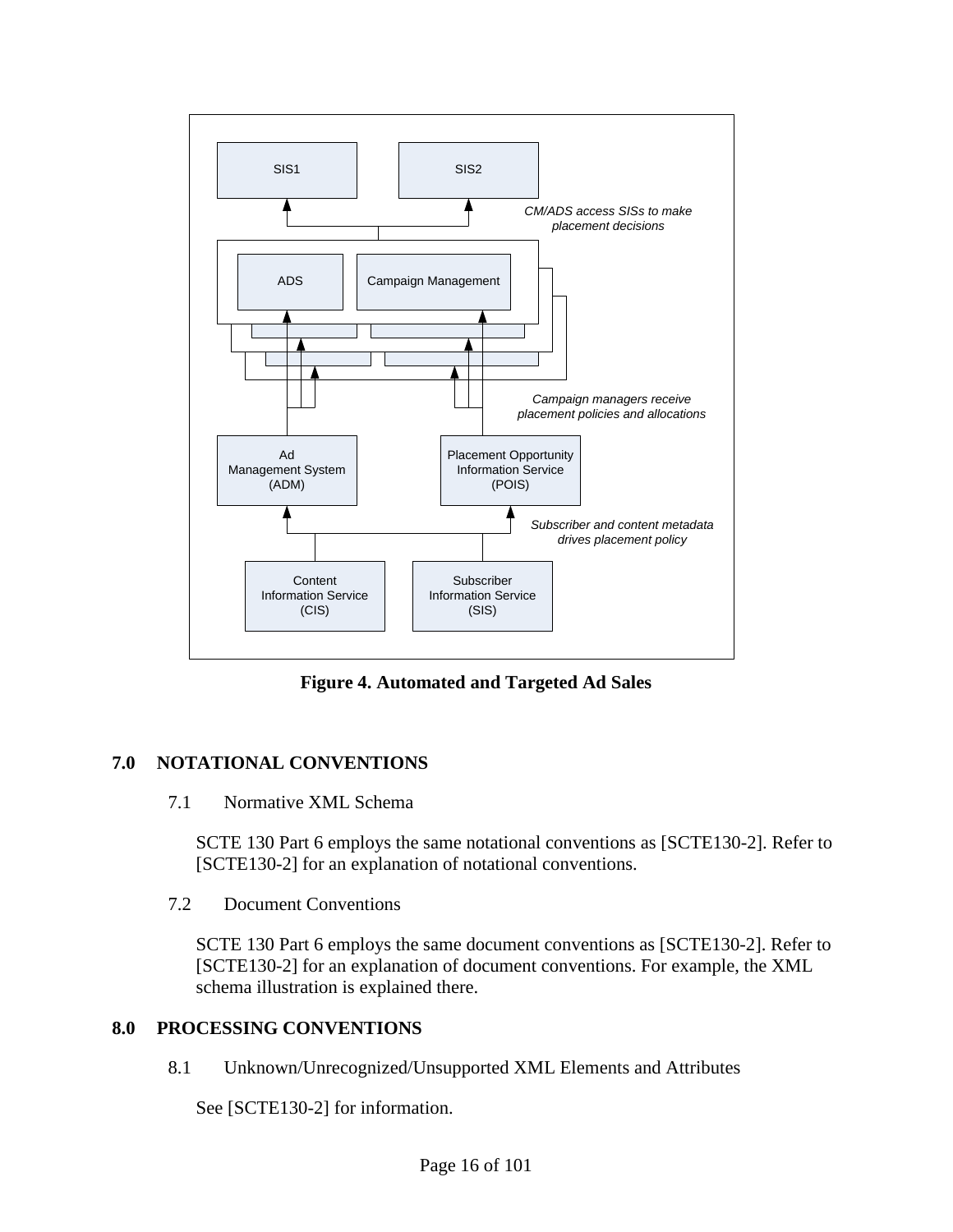#### <span id="page-16-0"></span>**9.0 XML NAMESPACES**

This specification uses the 'sis' prefix, as described in [Table 4,](#page-16-4) for the interface associated with the specific XML namespace URI that shall be used by all implementations. [Table 4](#page-16-4) lists the prefix, the corresponding namespace, and a description of the defining specification used herein.

| <b>Prefix</b> | <b>Namespace</b>                             | <b>Description</b>  |
|---------------|----------------------------------------------|---------------------|
| core          | http://www.scte.org/schemas/130-2/2008a/core | See [SCTE130-2].    |
| gis           | http://www.scte.org/schemas/130-8/2010a/gis  | See [SCTE130-8].    |
| sis           | http://www.scte.org/schemas/130-6/2010/sis   | This specification. |
| wsdl          | http://www.scte.org/wsdl/130-6/2010/sis      | This specification. |
| xsd           | http://www.w3.org/2001/XMLSchema             | See [W3C-XSD].      |

#### **Table 4. XML Namespace Declarations**

#### <span id="page-16-4"></span><span id="page-16-1"></span>**10.0 SUBSCRIBER INFORMATION SERVICE MESSAGES**

The following topics are covered by [SCTE130-2] and by [SCTE130-8]. This specification considers all aspects defined therein to be normative and applicable herein. See [SCTE130-2] and [SCTE130-8] for additional information.

- •Message format
- •XML message carriage
- •Transport mechanisms
- •Message error handling

The SCTE 130 Part 6 message interface shall include the messages defined by [SCTE130-2] and messages derived from the message types defined in [SCTE130-8].

<span id="page-16-2"></span>10.1 @version Attribute

For all SCTE 130 Part 6 messages, the @version attribute shall be set to the value "1.0" for this document's revision.

<span id="page-16-3"></span>10.2 Request Base Message

All SCTE 130 Part 6 top level *request* messages are derived from the request message types defined in [SCTE130-8] that are derived from the core:Msg\_RequestBaseType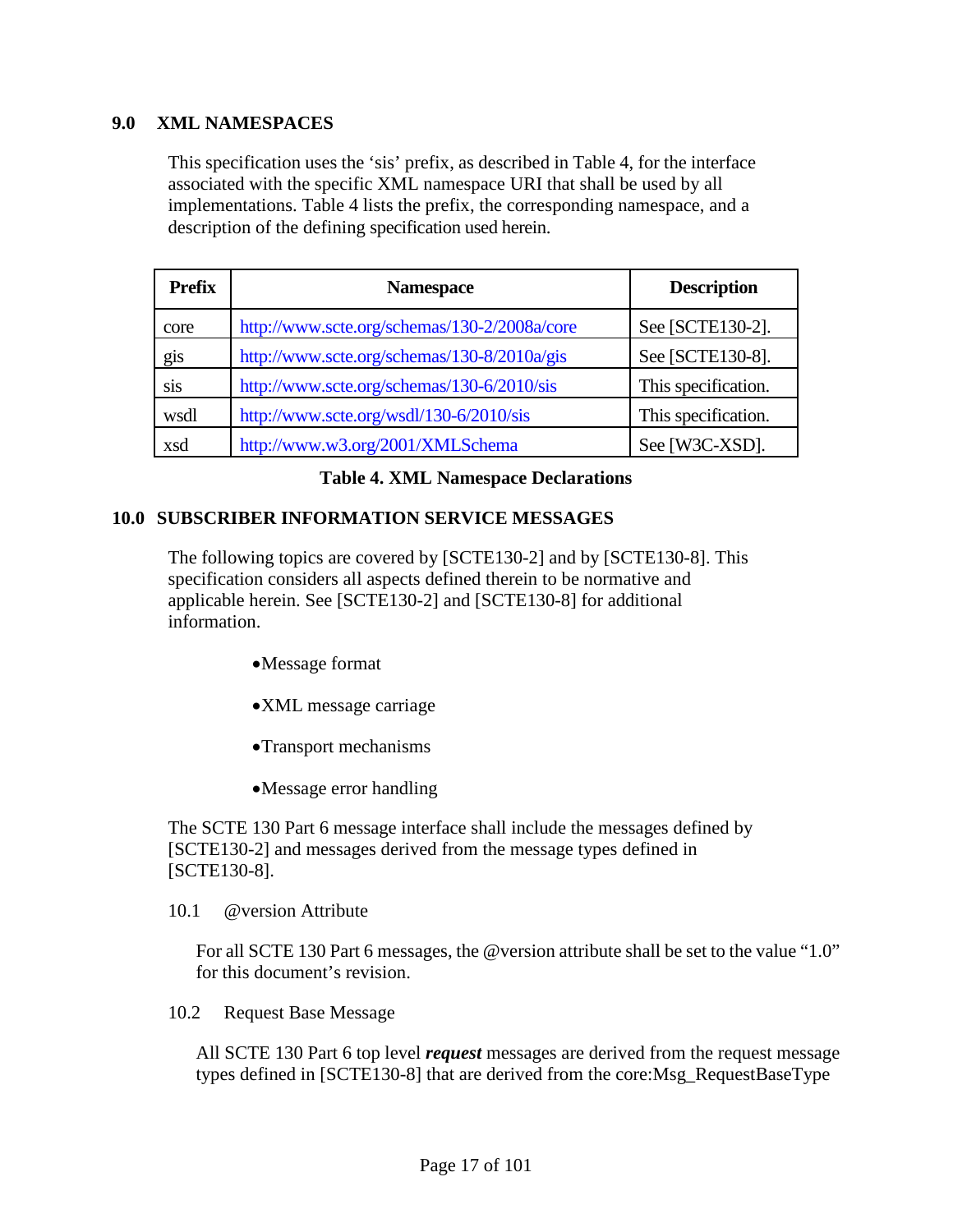abstract base message type. See [SCTE130-2] for details on the attributes and elements contained in this base message type.

<span id="page-17-0"></span>10.2.1 Request Base Message Attributes (INFORMATIVE)

**@messageId [Required, core:messageIdAttrType] —** The message identifier. See [SCTE130-2] for additional information.

**@version [Required, core:versionAttrType] —** The message specification version. See [SCTE130-2] for additional information.

**@identity [Required, core:identityAttrType] —** The origin logical service identifier. See [SCTE130-2] for additional information.

**@system [Optional, core:systemAttrType] —** The message source identifier. See [SCTE130-2] for additional information.

**@resend [Optional, core:resendAttrType] —** Message retransmission identifier. See [SCTE130-2] for additional information.

**@##any [Optional] —** Any additional attributes from any namespace.

<span id="page-17-1"></span>10.2.2 Request Base Message Elements (INFORMATIVE)

**core:InitiatorData [Optional]** — Private data that shall be in the response message. See [SCTE130-2] for additional details on the core:InitiatorData element.

<span id="page-17-2"></span>10.3 Response Base Message

All SCTE 130 Part 6 top level *response* messages are derived from the response message types defined in [SCTE130-8] that are derived from the core:Msg\_ResponseBaseType abstract base message type. See [SCTE130-2] for details on the attributes and elements contained in this base message type.

<span id="page-17-3"></span>10.3.1 Base Response Message Attributes (INFORMATIVE)

**@messageId [Required, core:messageIdAttrType] —** The message identifier. See [SCTE130-2] for additional information.

**@version [Required, core:versionAttrType] —** The message specification version. See [SCTE130-2] for additional information.

**@identity [Required, core:identityAttrType] —** The origin logical service identifier. See [SCTE130-2] for additional information.

**@system [Optional, core:systemAttrType] —** The message source identifier. See [SCTE130-2] for additional information.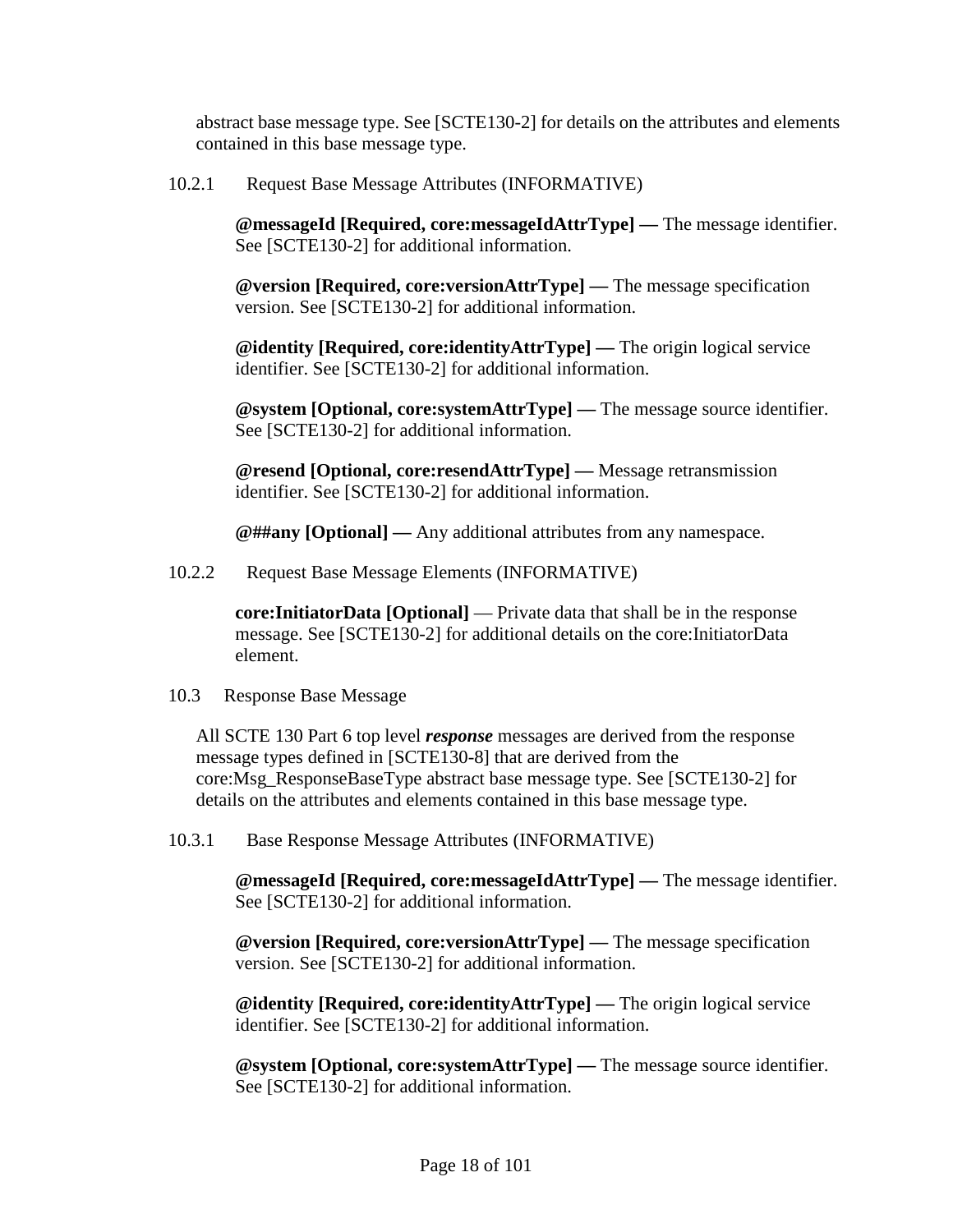**@messageRef [Required, core:messageRefAttrType]** — A reference to the Request message element that initiated the message exchange. The value shall be the Request message's @messageId attribute value. See [SCTE130-2] for additional information on the core:messageRefAttrType.

**@##any [Optional]** — Any additional attributes.

<span id="page-18-0"></span>10.3.2 Base Response Message Elements (INFORMATIVE)

**core:InitiatorData [Optional]** — Private data from the Request message. See [SCTE130-2] for additional details on the core:InitiatorData element.

**core:StatusCode [Required]** — A core:StatusCode element for communicating status information to the consumer. See [SCTE130-2] for additional information.

<span id="page-18-1"></span>10.4 Notification Base Message

All SCTE 130 Part 6 top level *notification* messages are derived from the notification message types defined in [SCTE130-8] that are derived from the core:Msg\_NotificationBaseType abstract base message type. See [SCTE130-2] for details on the attributes and elements contained in this base message type.

<span id="page-18-2"></span>10.4.1 Notification Base Message Attributes (INFORMATIVE)

**@messageId [Required, core:messageIdAttrType] —** The message identifier. See [SCTE130-2] for additional information.

**@version [Required, core:versionAttrType] —** The message specification version. See [SCTE130-2] for additional information.

**@identity [Required, core:identityAttrType] —** The origin logical service identifier. See [SCTE130-2] for additional information.

**@system [Optional, core:systemAttrType] —** The message source identifier. See [SCTE130-2] for additional information.

**@resend [Optional, core:resendAttrType] —** Message retransmission identifier. See [SCTE130-2] for additional information.

**@type [Required, gis:contentNotificationTypeEnumeration]** — The @type attribute is an enumeration that indicates the kind of changes contained in the Notification message. For information on the values allowed for the @type attribute see [SCTE130-8].

**@##any [Optional]** — Any additional attributes from any namespace.

<span id="page-18-3"></span>10.4.2 Notification Base Message Elements (INFORMATIVE)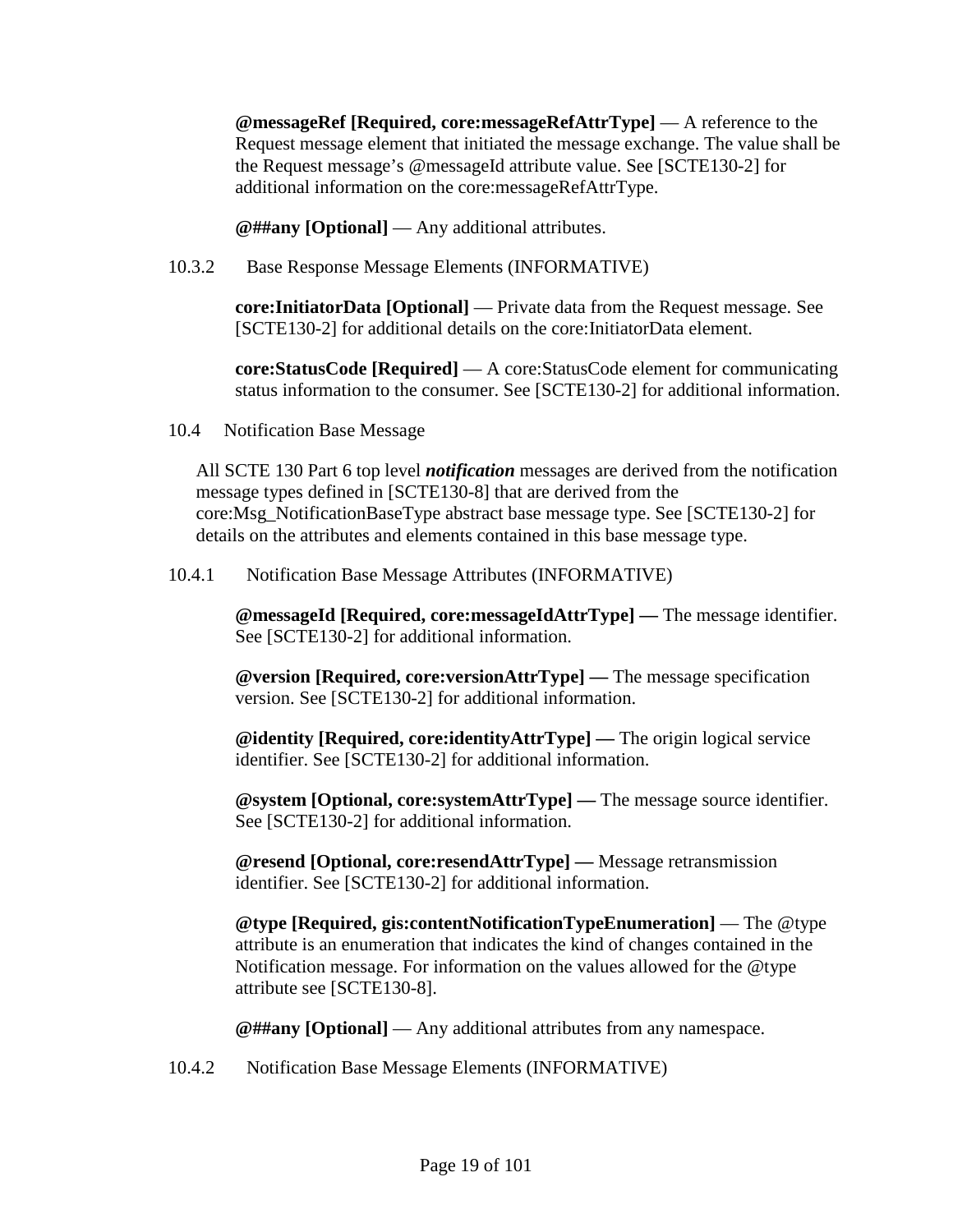**core:InitiatorData [Optional]** — Private data that shall be returned in the Acknowledgement message. See [SCTE130-2] for additional details on the core:InitiatorData element.

<span id="page-19-0"></span>10.5 Acknowledgement Base Message

All SCTE 130 Part 6 top level *acknowledgement* messages are derived from the acknowledgement message types defined in [SCTE130-8] that are derived from the core:Msg\_AcknowledgementBaseType abstract base message type. See [SCTE130-2] for details on the attributes and elements contained in this base message type.

<span id="page-19-1"></span>10.5.1 Acknowledgement Base Message Attributes (INFORMATIVE)

**@messageId [Required, core:messageIdAttrType] —** The message identifier. See [SCTE130-2] for additional information.

**@version [Required, core:versionAttrType] —** The message specification version. See [SCTE130-2] for additional information.

**@identity [Required, core:identityAttrType] —** The origin logical service identifier. See [SCTE130-2] for additional information.

**@system [Optional, core:systemAttrType] —** The message source identifier. See [SCTE130-2] for additional information.

**@messageRef [Required, core:messageRefAttrType]** — A reference to the Notification message element that initiated the message exchange. The value shall be the Notification message's @messageId attribute value. See [SCTE130-2] for additional information on the core:messageRefAttrType.

**@##any [Optional]** — Any additional attributes from any namespace.

<span id="page-19-2"></span>10.5.2 Acknowledgement Base Message Elements (INFORMATIVE)

**core:InitiatorData [Optional]** — Private data from the Notification message. See [SCTE130-2] for additional details on the core:InitiatorData element.

**core:StatusCode [Required]** — A core:StatusCode element for communicating status information to the consumer. See [SCTE130-2] for additional information.

<span id="page-19-3"></span>10.6 SIS Message Exchange

[Figure 5](#page-20-0) illustrates a typical message exchange between an SIS consumer and an SIS implementation.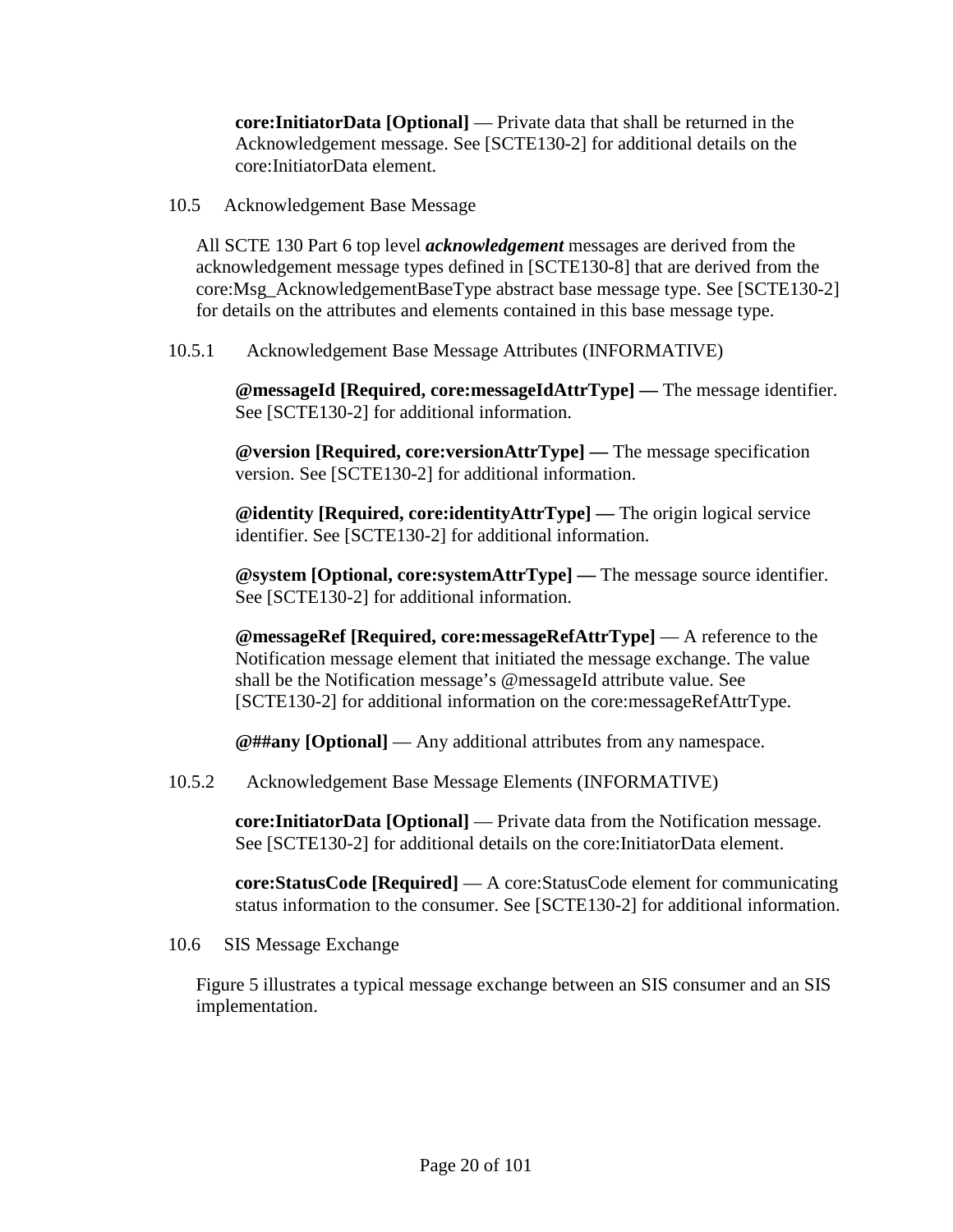

Note: *The Query and Notification exchange may happen repeatedly between logical service channel setup and tear down*.

#### **Figure 5. SCTE 130 Part 6 Top Level Messages**

<span id="page-20-0"></span>[Table 5](#page-21-2) provides a brief description of each SIS message.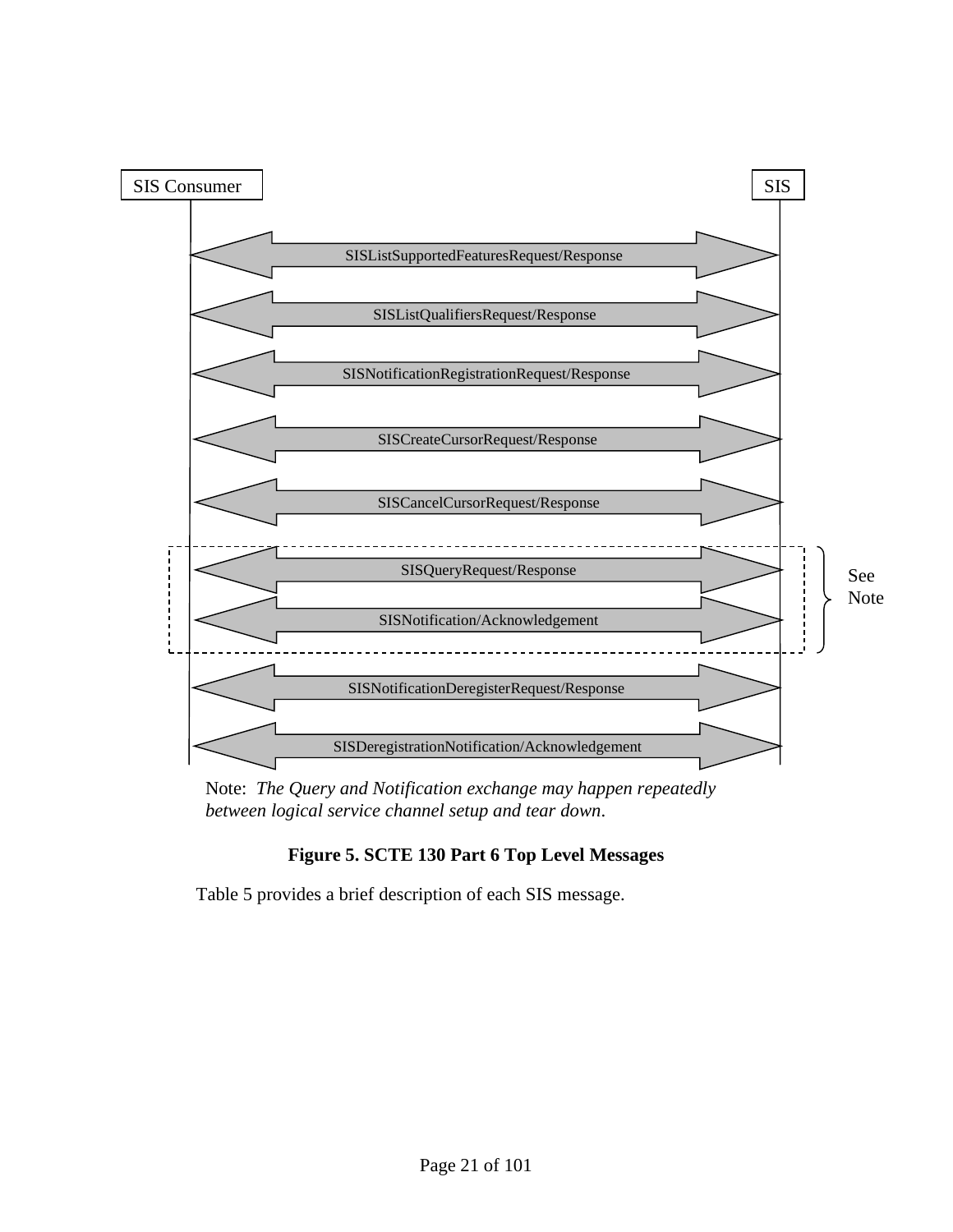| <b>Message</b>                                | <b>Description</b>                           |
|-----------------------------------------------|----------------------------------------------|
| <b>SISListSupportedFeaturesRequest</b>        | Request to retrieve a list of an advertising |
|                                               | service's supported features                 |
| <b>SISListSupportedFeaturesResponse</b>       | Response to ListSupportedFeaturesRequest     |
| <b>SISListQualifiersRequest</b>               | Request to retrieve detailed service data    |
|                                               | model information used in basic query        |
|                                               | construction and result interpretation       |
| SISListQualifiersResponse                     | Response to ListQualifiersRequest            |
| <b>SISListNotificationRegistrationRequest</b> | Request to list existing registrations       |
| SISListNotificationRegistrationResponse       | Response to                                  |
|                                               | ListNotificationRegistrationRequest          |
| SISNotificationRegistrationRequest            | Registration request for notification        |
| SISNotificationRegistrationResponse           | Response to                                  |
|                                               | NotificationRegistrationRequest              |
| <b>SISNotification</b>                        | Notification message indicating a change to  |
|                                               | the result set of a registered query         |
| SISNotificationAcknowledgement                | <b>Response to Notification</b>              |
| <b>SISCreateCursorRequest</b>                 | Request to create a cursor                   |
| <b>SISCreateCursorResponse</b>                | <b>Response to CreateCursorRequest</b>       |
| <b>SISCancelCursorRequest</b>                 | Request to cancel an existing cursor         |
| <b>SISCancelCursorResponse</b>                | <b>Response to CancelCursorRequest</b>       |
| <b>SISQueryRequest</b>                        | Request to acquire records from the SIS      |
| SISQueryResponse                              | <b>Response to QueryRequest</b>              |
| <b>SISNotificationDeregisterRequest</b>       | Request to de-register a previously          |
|                                               | accepted registration                        |
| SISNotificationDeregisterResponse             | Response to NotificationDeregisterRequest    |
| SISDeregistrationNotification                 | Deregistration notification                  |
| SISDeregistrationAcknowledgement              | Deregistration notification                  |
|                                               | acknowledgement                              |

**Table 5. SCTE 130 Part 6 Top Level Messages**

<span id="page-21-2"></span><span id="page-21-0"></span>10.7 SISListSupportedFeaturesRequest and SISListSupportedFeaturesResponse

The SISListSupportedFeaturesRequest and SISListSupportedFeaturesResponse messages allow consumers to inquire about the data models and advanced query languages supported by an SIS implementation.

<span id="page-21-1"></span>10.7.1 SISListSupportedFeaturesRequest Message

The SISListSupportedFeaturesRequest message allows the consumer of a logical service to inquire about the data models and advanced query languages supported by an SIS implementation.

The XML schema definition for this message is illustrated in [Figure 6.](#page-22-1)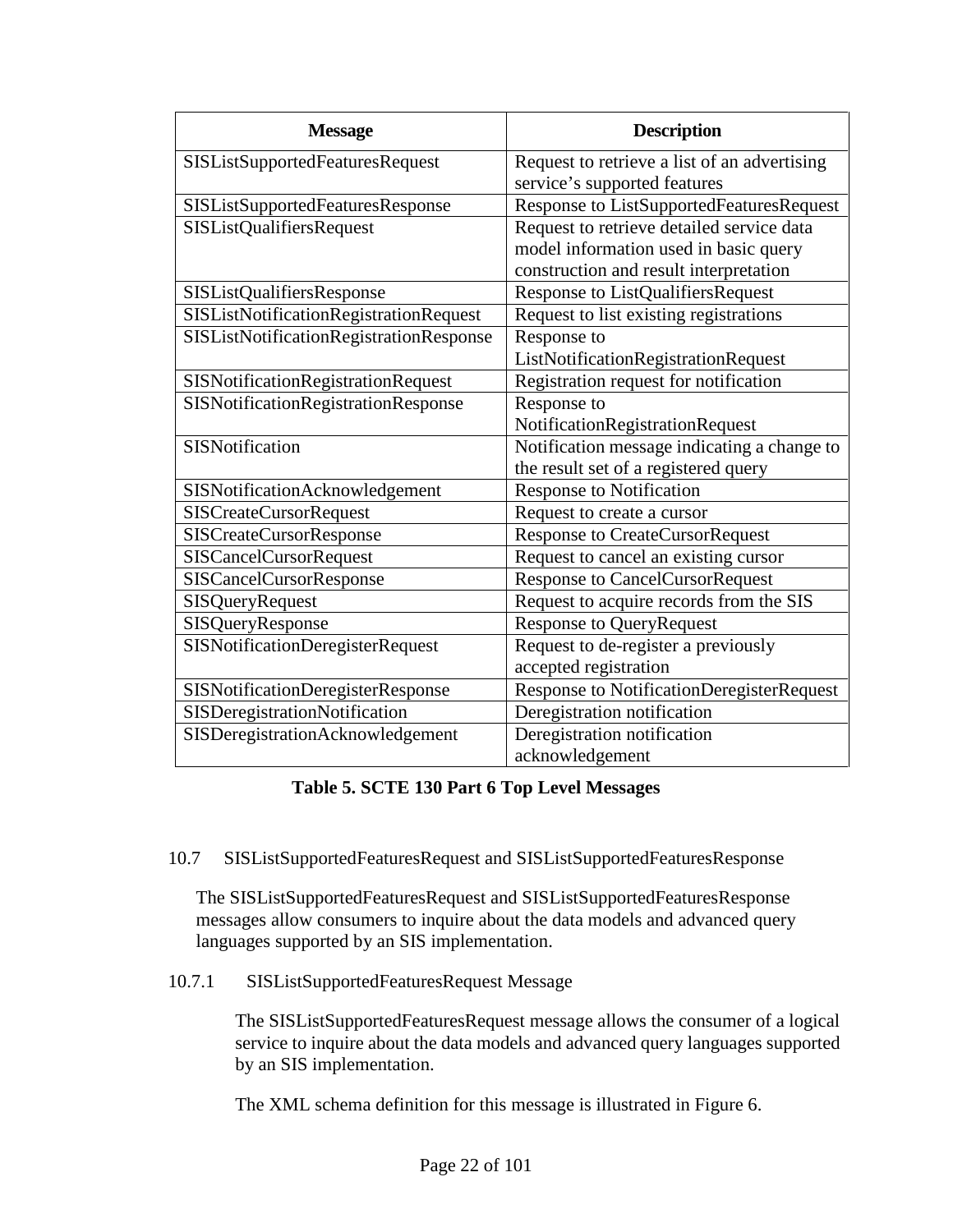

#### <span id="page-22-1"></span>**Figure 6. SISListSupportedFeaturesRequest Message XML Schema**

The SIS interface defines no new message attributes for this message in addition to those already defined by [SCTE130-8].

**core:Ext [Optional]** — Any additional elements from any namespace. For additional information on the core:Ext element see [SCTE130-2].

<span id="page-22-0"></span>10.7.2 SISListSupportedFeaturesResponse Message

The XML schema definition for this message is illustrated in [Figure 7.](#page-23-0)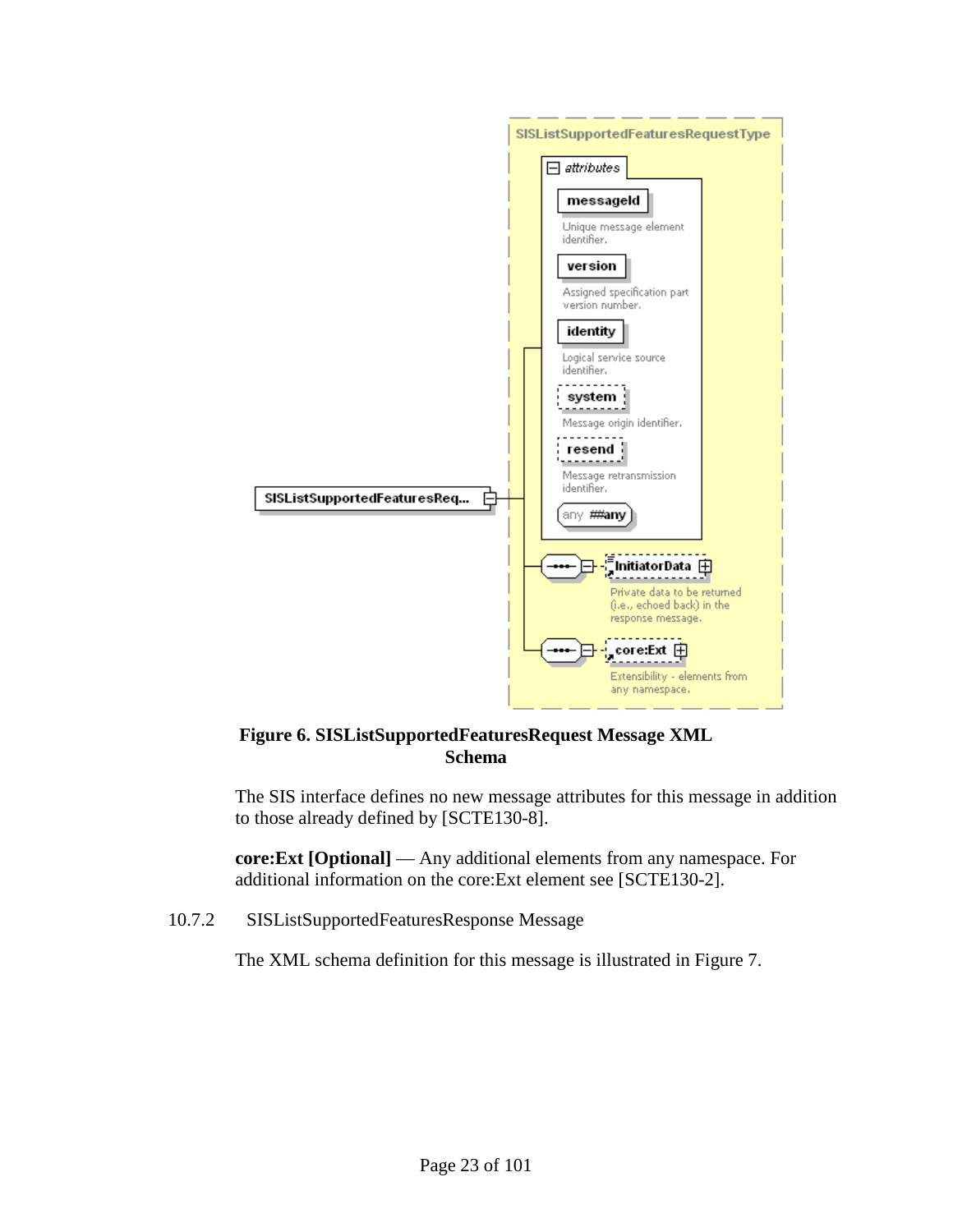

<span id="page-23-0"></span>**Figure 7. SISListSupportedFeaturesResponse Message XML Schema**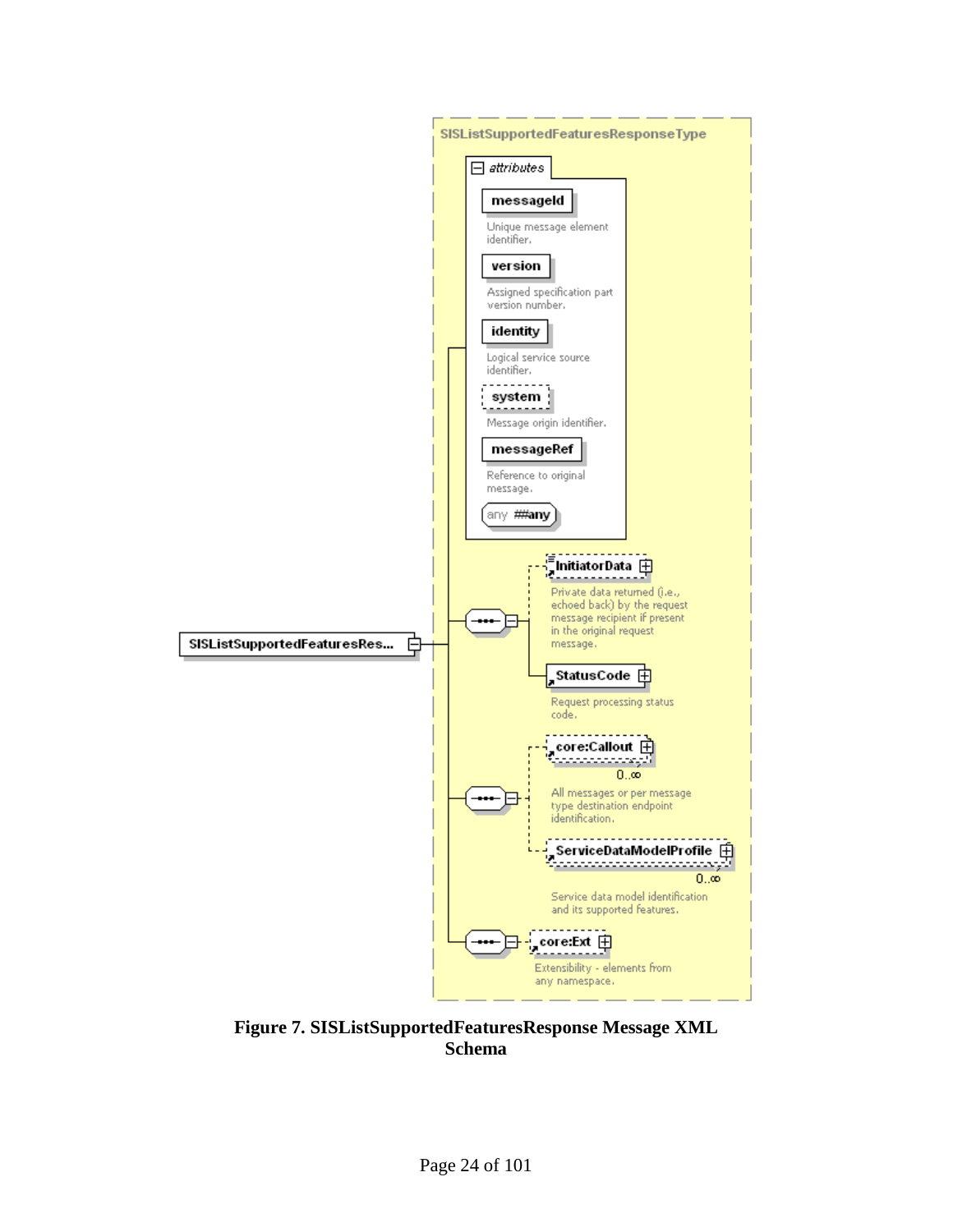The SIS interface defines no new message attributes for this message in addition to those already defined by [SCTE130-8].

An SIS implementation shall implement basic query support and may implement advanced query language support as defined by [SCTE130-8]. Thus, the SISListSupportedFeaturesResponse message may contain information regarding both basic query qualifiers and advanced query languages.

[Table 6](#page-24-0) contains the values for the @message attribute of the core:Callout element. Values for the @message attribute should be used exactly as defined by [Table 6.](#page-24-0)

| Value                                   | <b>Description</b>                          |
|-----------------------------------------|---------------------------------------------|
| <b>SISListQualifiersRequest</b>         | The address endpoint where                  |
|                                         | SISListQualifiersRequest messages           |
|                                         | shall be sent.                              |
| SISNotificationRegistrationRequest      | The address endpoint where                  |
|                                         | <b>SISNotificationRegistrationRequest</b>   |
|                                         | messages shall be sent.                     |
| <b>SISNotificationDeregisterRequest</b> | The address endpoint where                  |
|                                         | <b>SISNotificationDeregisterRequest</b>     |
|                                         | messages shall be sent.                     |
| SISListNotificationRegistrationRequest  | The address endpoint where                  |
|                                         | SISListNotificationRegistrationRequest      |
|                                         | messages shall be sent.                     |
| <b>SISCreateCursorRequest</b>           | The address endpoint where                  |
|                                         | SISCreateCursorRequest messages shall       |
|                                         | be sent.                                    |
| <b>SISCancelCursorRequest</b>           | The address endpoint where                  |
|                                         | SISCancelCursorRequest messages shall       |
|                                         | be sent.                                    |
| <b>SISQueryRequest</b>                  | The address endpoint where                  |
|                                         | SISQueryRequest messages shall be           |
|                                         | sent.                                       |
| ServiceStatusNotification               | The address endpoint where                  |
|                                         | core:ServiceStatusNotification              |
|                                         | messages shall be sent.                     |
|                                         | User defined address endpoint outside of    |
|                                         | the scope of this specification. The string |
|                                         | shall be prefixed with the text "private:". |

#### **Table 6. core:Callout @message Values**

<span id="page-24-0"></span>**core:Ext [Optional]** — Any additional elements from any namespace. For additional information on the core:Ext element see [SCTE130-2].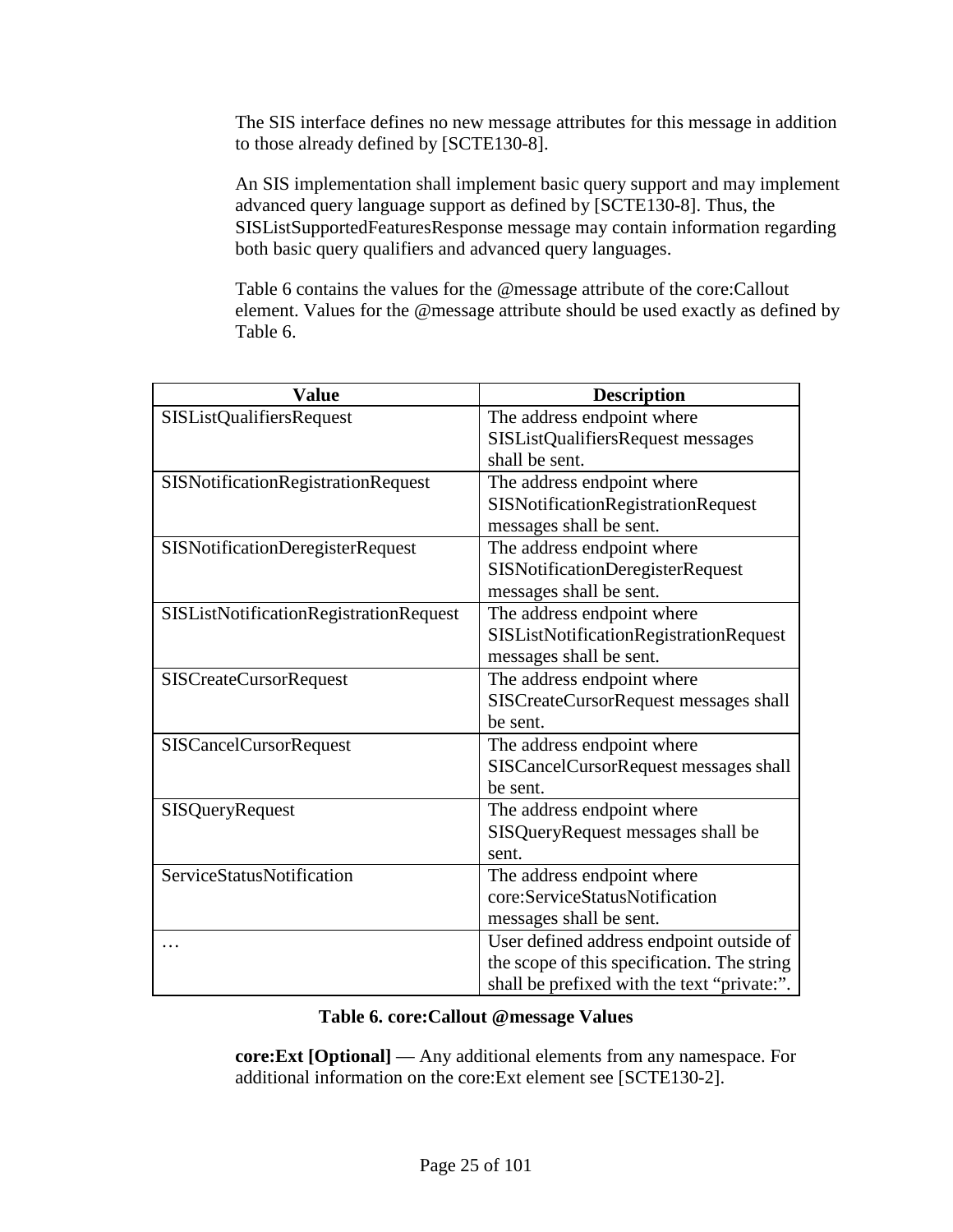#### <span id="page-25-0"></span>10.8 SISListQualifiersRequest and SISListQualifiersResponse

The SISListQualifiersRequest and SISListQualifiersResponse messages allow consumers to discover the subscriber information qualifiers associated with any SIS implementation's service data models that can be queried with the basic query interface.

#### <span id="page-25-1"></span>10.8.1 SISListQualifiersRequest Message

The SISListQualifiersRequest message allows the consumer of an SIS implementation to inquire about the qualifier names used by any service data model that can be queried using the basic query interface.

The XML schema definition for this message is illustrated in [Figure 8.](#page-26-1)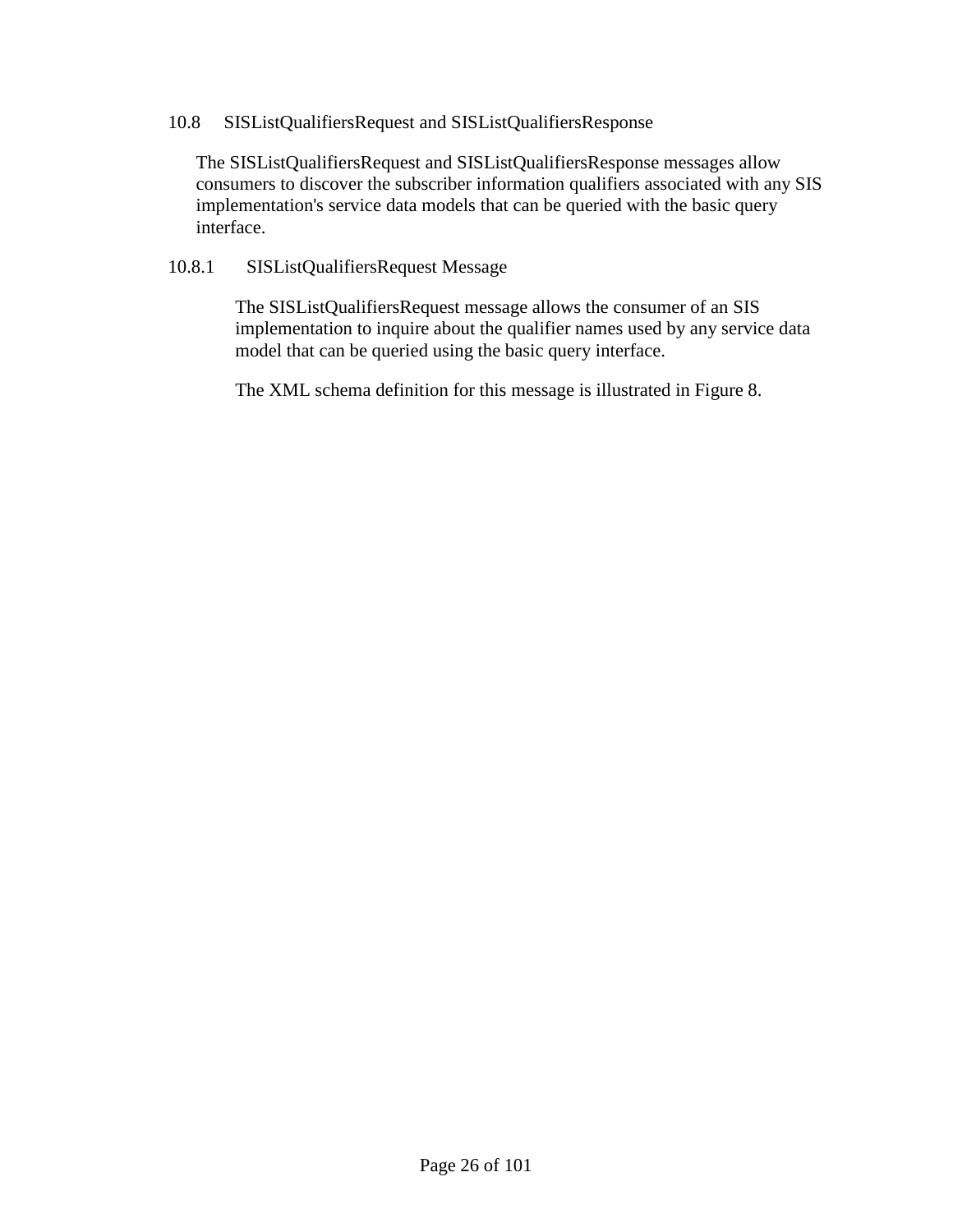

<span id="page-26-1"></span>**Figure 8. SISListQualifiersRequest Message XML Schema**

The SIS interface defines no new message attributes for this message in addition to those already defined by [SCTE130-8].

**core:Ext [Optional]** — Any additional elements from any namespace. For additional information on the core:Ext element see [SCTE130-2].

#### <span id="page-26-0"></span>10.8.2 SISListQualifiersResponse Message

If the SIS implementation supports the service data model contained in the SISListQualifiersRequest message, the SISListQualifiersResponse message shall contain, at a minimum, a single BasicQueryDataModelDescription element. See [SCTE130-8] for additional information on the

BasicQueryDataModelDescription element. If the SIS implementation does not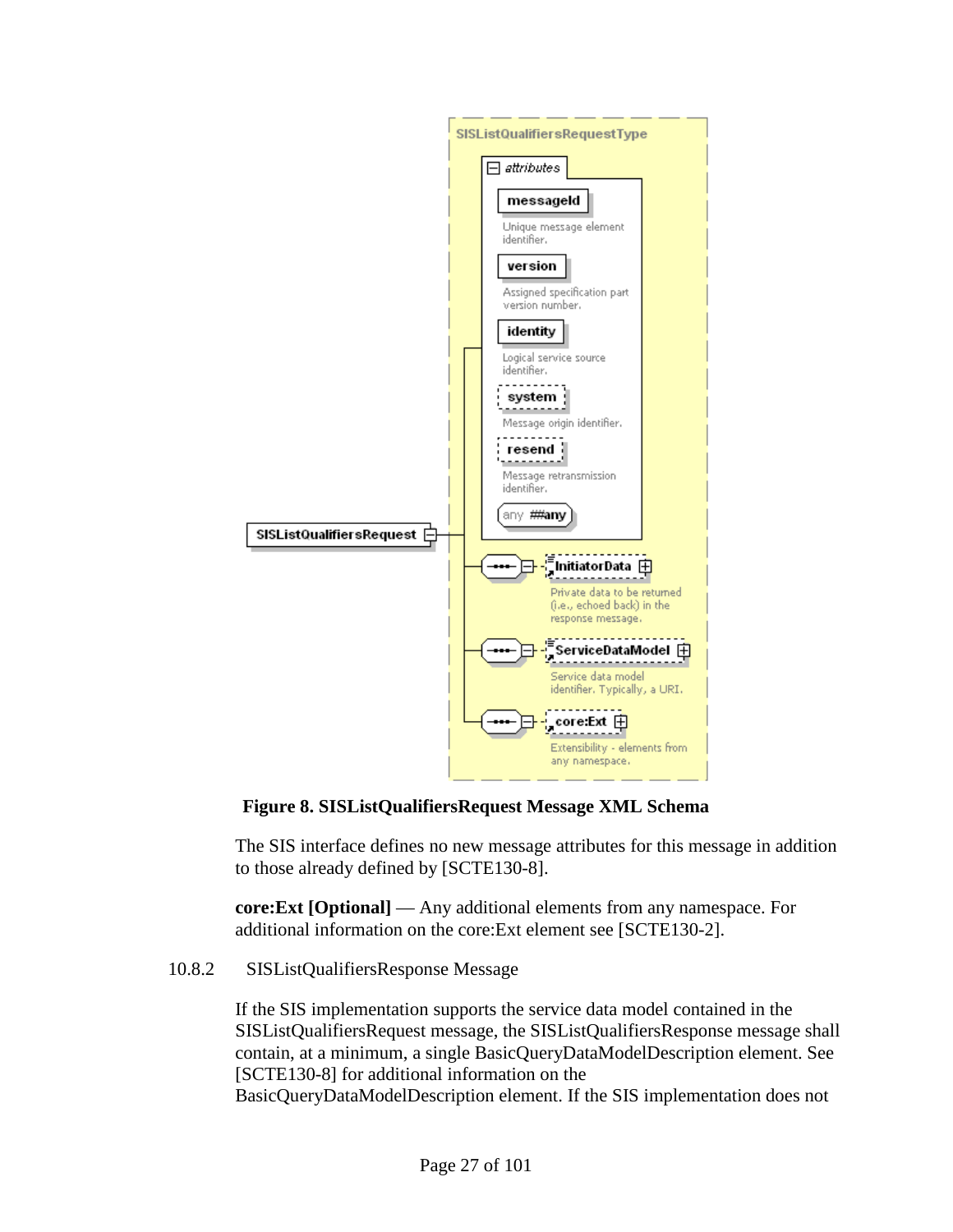support the service data model contained in the SISListQualifiersRequest message, no BasicQueryDataModelDescription element shall be returned and the StatusCode element's @detailCode shall be set to core:ResourceNotFound.





<span id="page-27-0"></span>**Figure 9. SISListQualifiersResponse Message XML Schema**

The SIS interface defines no new message attributes for this message in addition to those already defined by [SCTE130-8].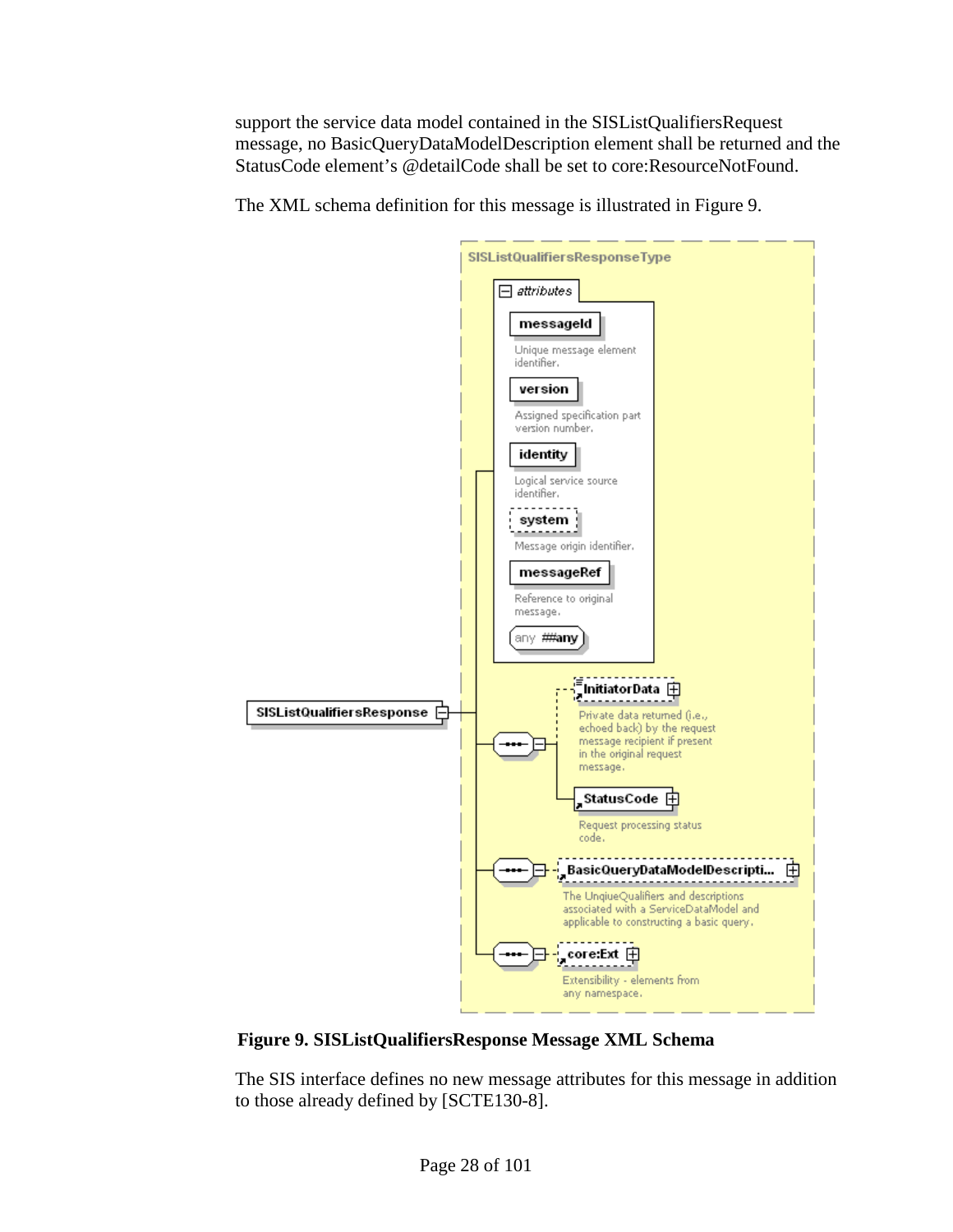**core:Ext [Optional]** — Any additional elements from any namespace. For additional information on the core:Ext element see [SCTE130-2].

<span id="page-28-0"></span>10.9 SISListNotificationRegistrationRequest and SISListNotificationRegistrationResponse

A consumer of an SIS implementation may inquire about current registrations by using the SISListNotificationRegistrationRequest message. An SIS implementation shall respond to a SISListNotificationRegistrationRequest message with a SISListNotificationRegistrationResponse message. This permits the consumer to discover the active notification queries that were previously installed by one or more SISNotificationRegistrationRequest messages.

<span id="page-28-1"></span>10.9.1 SISListNotificationRegistrationRequest Message

The SISListNotificationRegistrationRequest message may be issued to an SIS implementation to retrieve information about active notification registrations.

The XML schema definition for this message is illustrated in [Figure 10.](#page-29-1)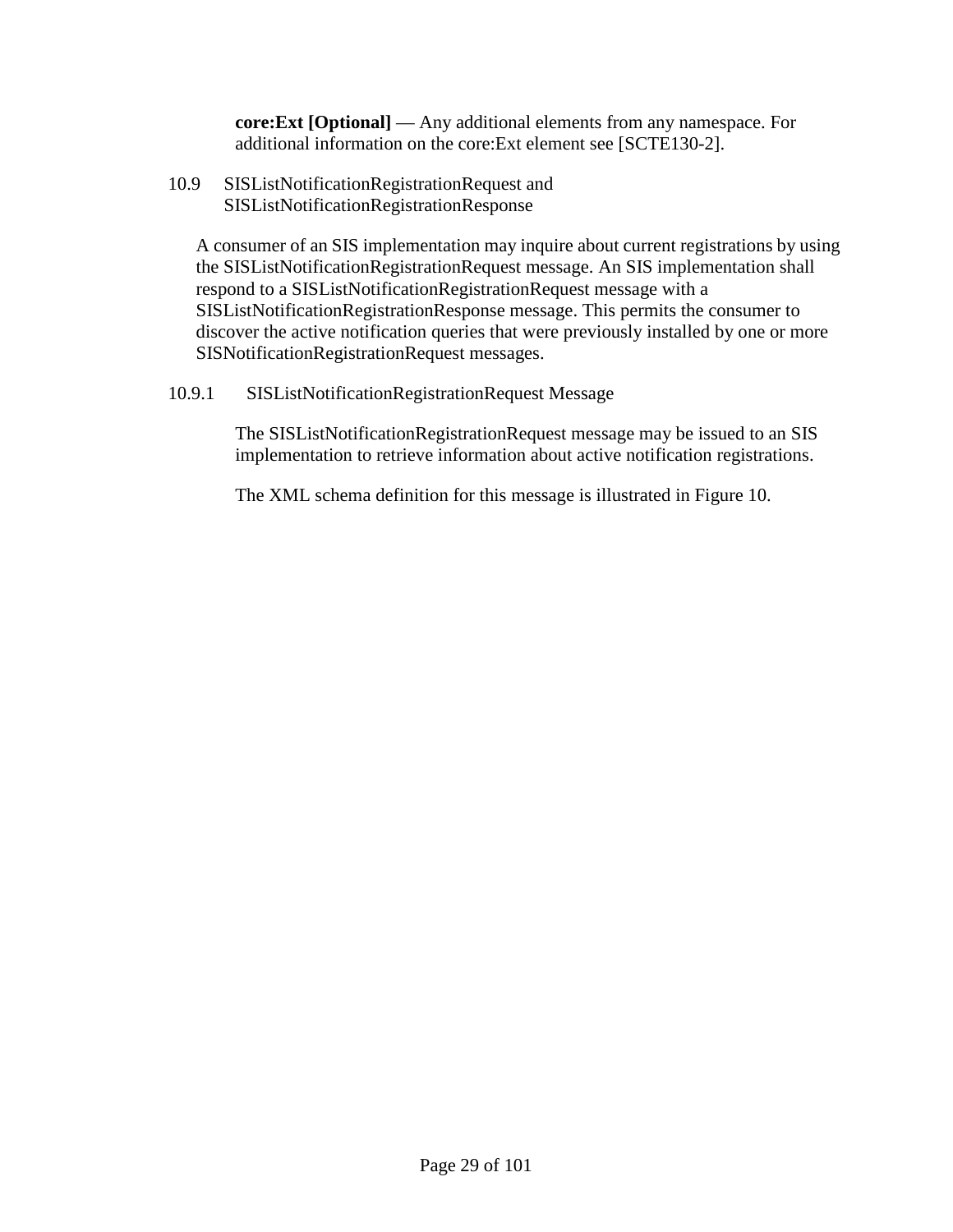

#### <span id="page-29-1"></span>**Figure 10. SISListNotificationRegistrationRequest Message XML Schema**

The SIS interface defines no new message attributes for this message in addition to those already defined by [SCTE130-8].

**core:Ext [Optional]** —Any additional elements from any namespace. For additional information on the core:Ext element see [SCTE130-2].

<span id="page-29-0"></span>10.9.2 SISListNotificationRegistrationResponse Message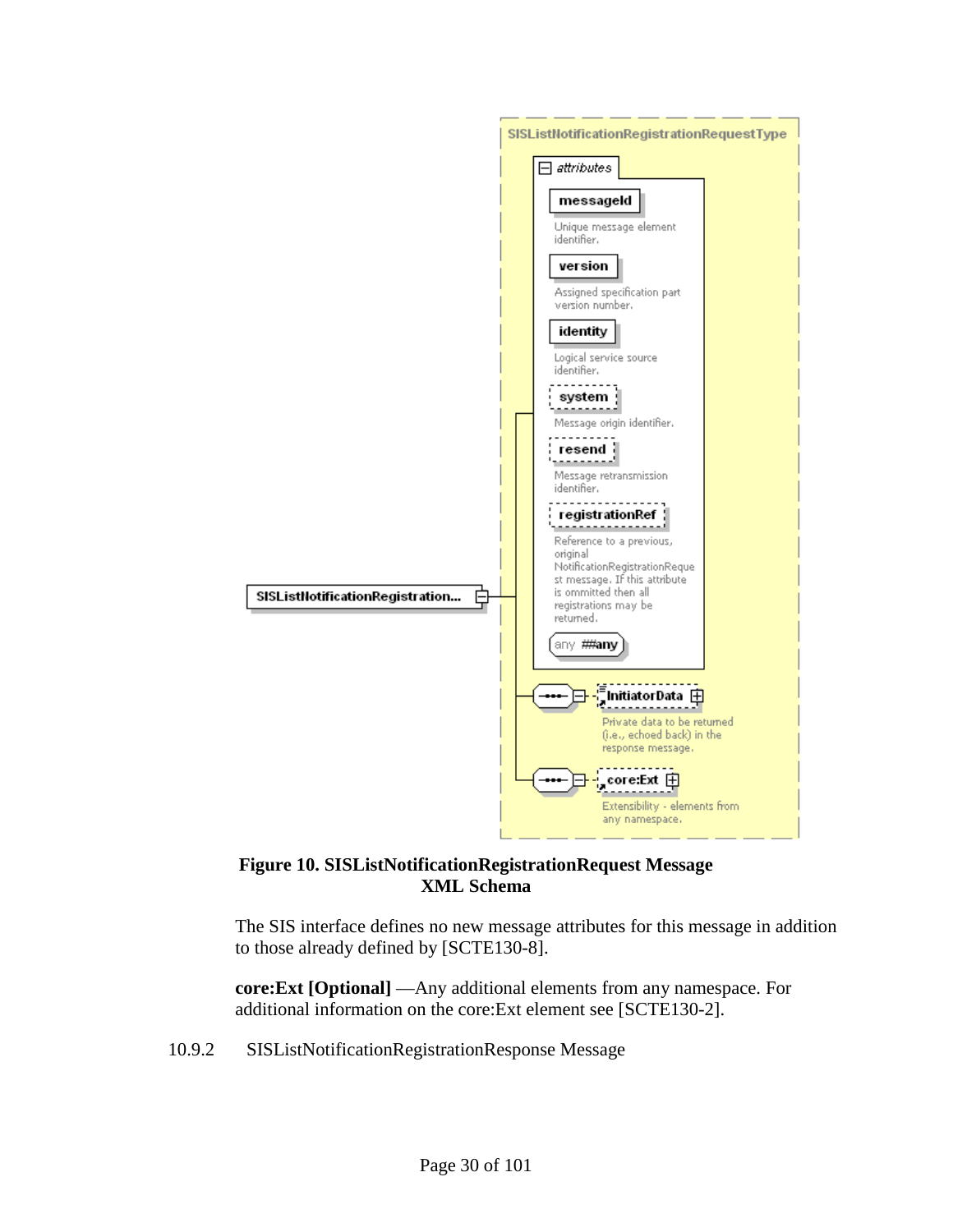The SISListNotificationRegistrationResponse message is the response pair to a previously sent SISListNotificationRegistrationRequest message.

The XML schema definition for this message is illustrated in [Figure 11.](#page-30-0)



#### <span id="page-30-0"></span>**Figure 11. SISListNotificationRegistrationResponse Message XML Schema**

The SIS interface defines no new message attributes for this message in addition to those already defined by [SCTE130-8].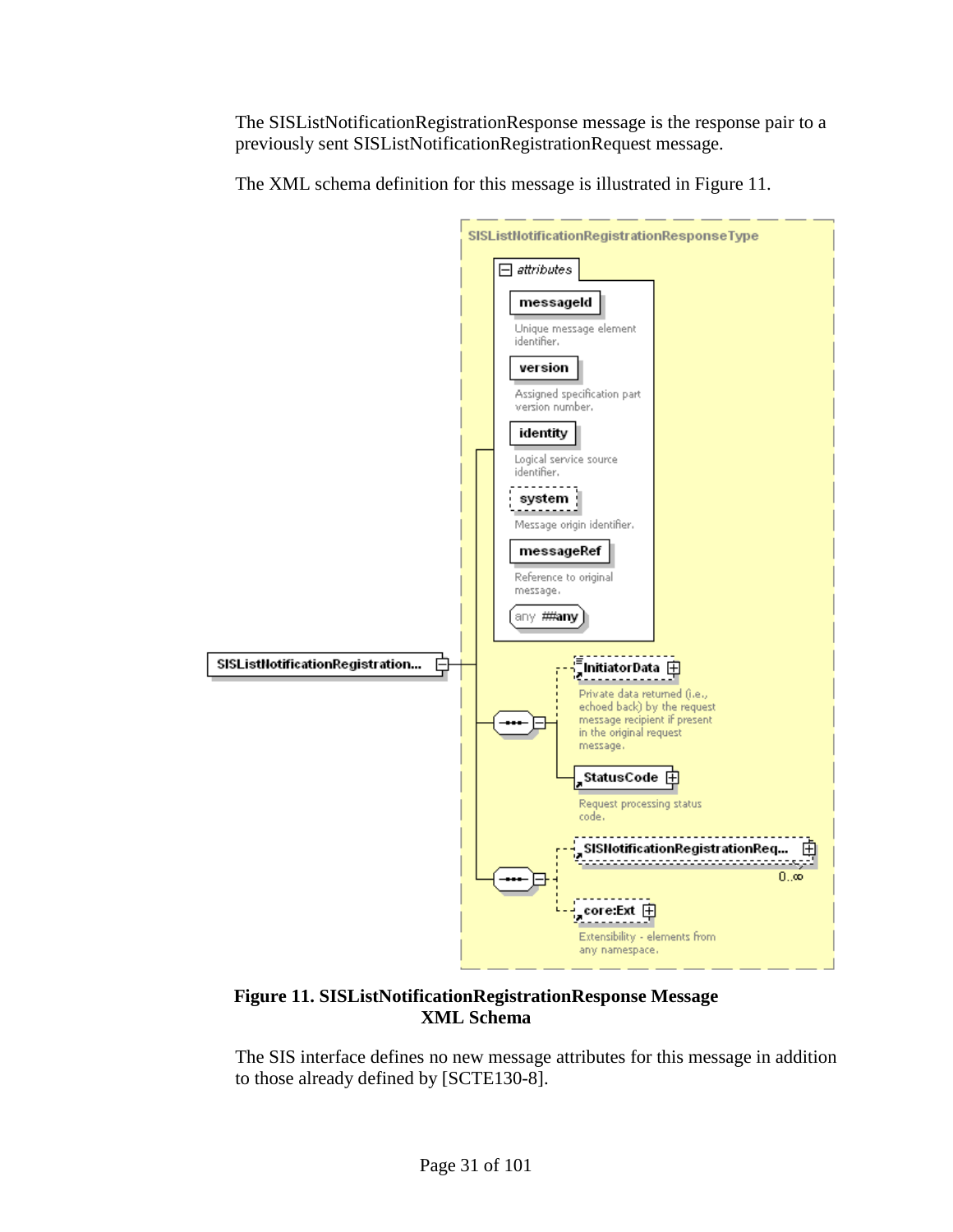#### **SISNotificationRegistrationRequest [Optional]** — The

SISNotificationRegistrationRequest element shall be a recoded copy of the accepted registration. The message element order does not convey any information (e.g., element order does not reflect registration order). For more information on the SISNotificationRegistrationRequest element see the discussion of the NotificationRegistrationRequest element in [SCTE130-8].

**core:Ext [Optional]** — Any additional elements from any namespace. For additional information on the core:Ext element see [SCTE130-2].

<span id="page-31-0"></span>10.10 SISNotificationRegistrationRequest and SISNotificationRegistrationResponse

An SIS implementation shall support registration for notification message delivery as defined by [SCTE130-8]. The SISNotificationRegistrationRequest message allows an SIS consumer to specify notification interests relative to a basic or an advanced query.

On receipt of an update, addition or deletion event from its underlying data store, an SIS implementation shall send a SISNotification message to any consumer with a current registered notification request whose query result set is affected by the update, addition, or deletion event.

<span id="page-31-1"></span>10.10.1 SISNotificationRegistrationRequest Message

The SISNotificationRegistrationRequest message allows a consumer to specify a set of notification interests by registering a query against SIS implementation's data model. These registered queries shall be examined by the SIS implementation relative to changes in any data relevant to the query. If any change to the data causes a change to the query result for a previously registered query, a notification containing the new result shall be sent to the consumer in the form of a SISNotification message.

The XML schema definition for this message is illustrated in [Figure 12.](#page-32-0)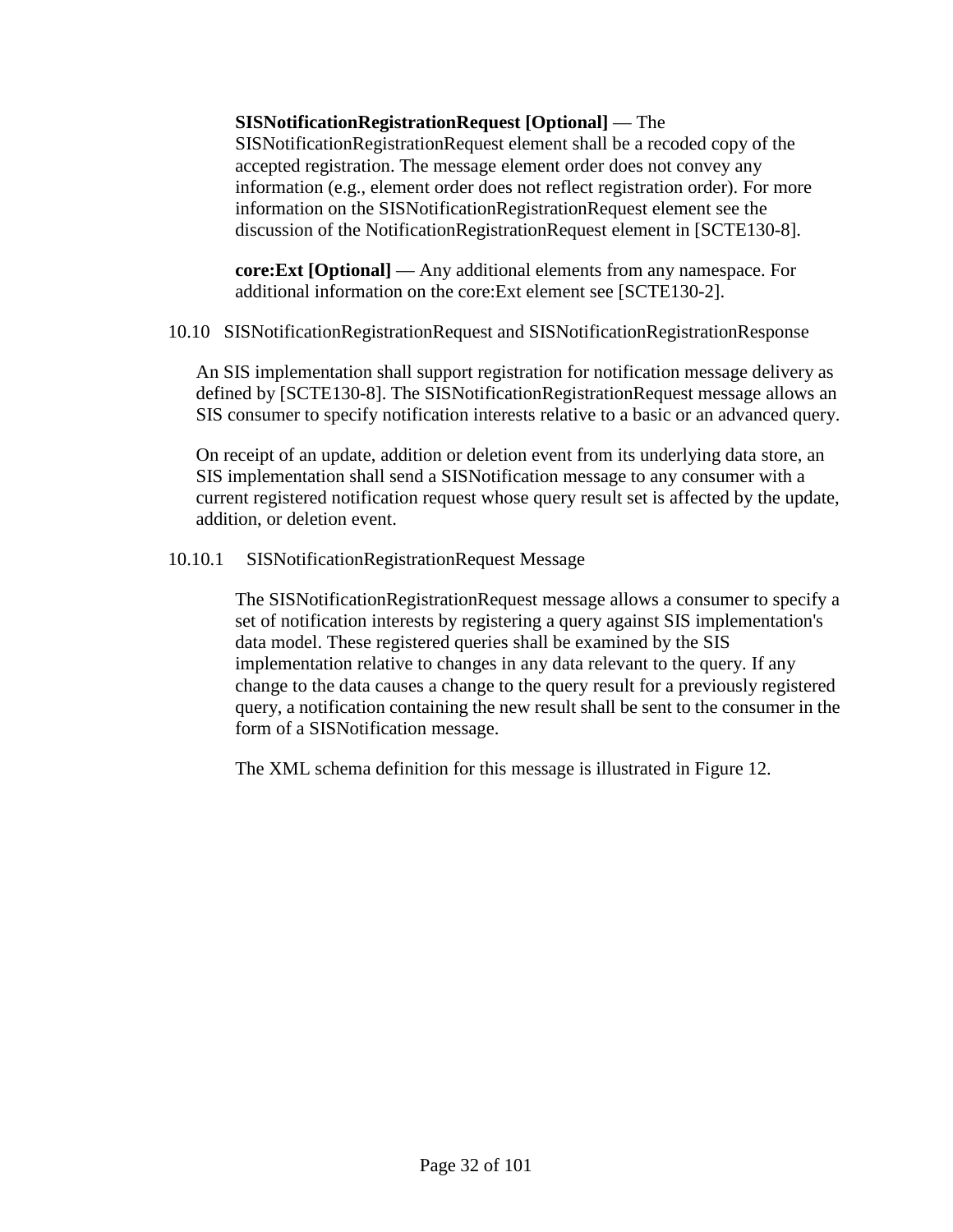

#### <span id="page-32-0"></span>**Figure 12. SISNotificationRegistrationRequest Message XML Schema**

The SIS interface defines no new message attributes for this message in addition to those already defined by [SCTE130-8].

An SIS implementation shall recognize the values listed in [Table 7](#page-33-1) as values for the core:Callout @message attribute. Values for the @message attribute should be used exactly as defined in this table.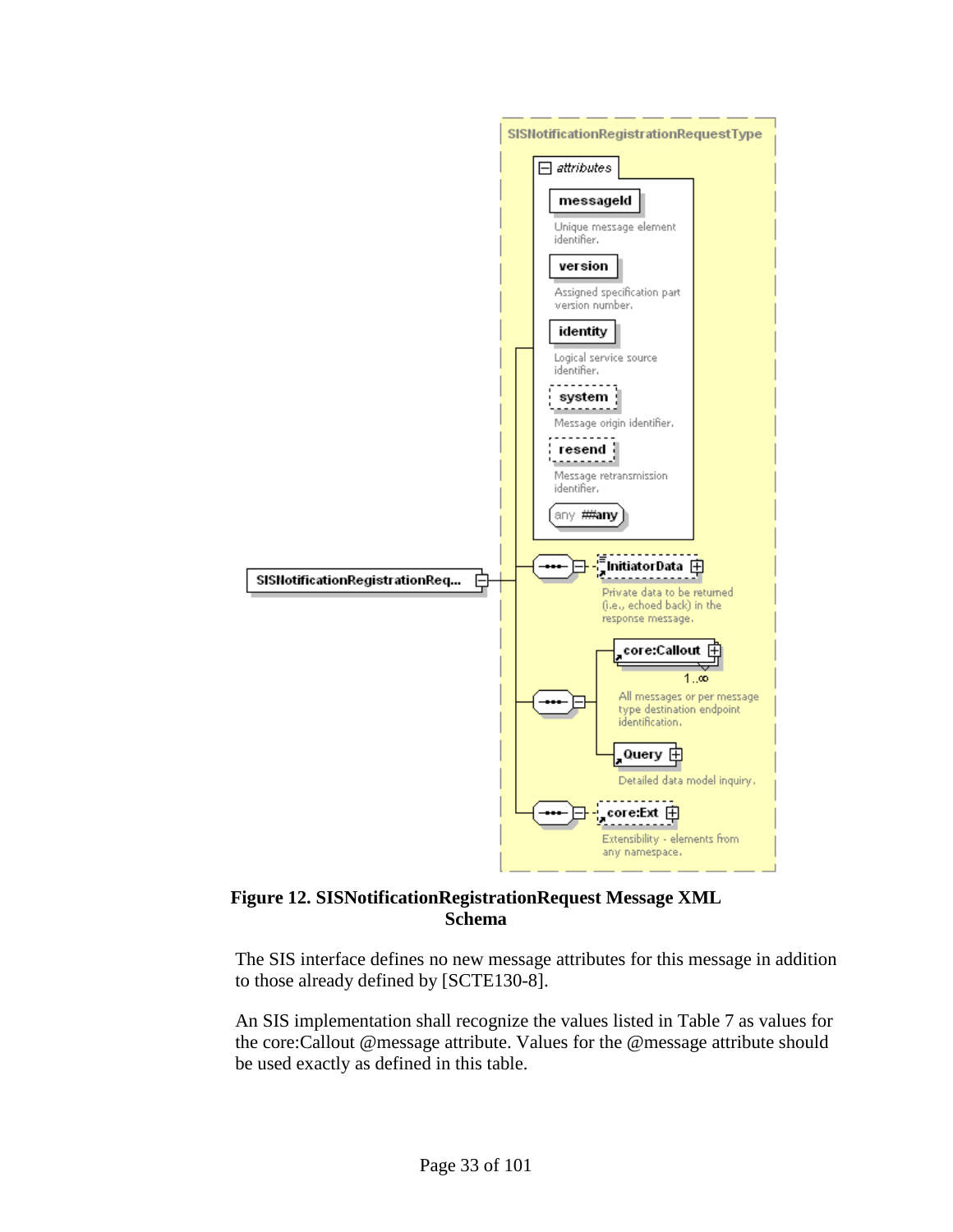| @message Attribute Value             | <b>Description</b>                                        |
|--------------------------------------|-----------------------------------------------------------|
| SISNotification                      | Value associated with the address endpoint where          |
|                                      | Notification type messages shall be sent.                 |
| ServiceStatusNotification            | Value associated with the address endpoint where          |
|                                      | core:ServiceStatusNotification messages shall be sent.    |
| <b>SISDeregistrationNotification</b> | Value associated with the address endpoint where          |
|                                      | DeregistrationNotification type messages shall be sent.   |
| $\cdots$                             | User defined address endpoint outside of the scope of     |
|                                      | this specification. The string shall be prefixed with the |
|                                      | text "private:".                                          |

#### **Table 7. NotificationRegistrationRequest core:Callout @message Values**

<span id="page-33-1"></span>All message values listed in [Table 7](#page-33-1) and not present in the SISNotificationRegistrationRequest message's core:Callout XML element sequence shall be available through the default endpoint if present. (The default endpoint is identified by a core:Callout element not having the @message attribute.) See [SCTE130-2] for additional information. Either the SISNotification or the default endpoint shall be present in the NotificationRegistrationRequest core:Callout element sequence.

**core:Ext [Optional]** — Any additional elements from any namespace. For additional information on the core:Ext element see [SCTE130-2].

#### <span id="page-33-0"></span>10.10.2 SISNotificationRegistrationResponse Message

Upon completion of processing a SISNotificationRegistrationRequest message, an SIS implementation shall respond with a SISNotificationRegistrationResponse message.

The XML schema definition for this message is illustrated in [Figure 13.](#page-34-1)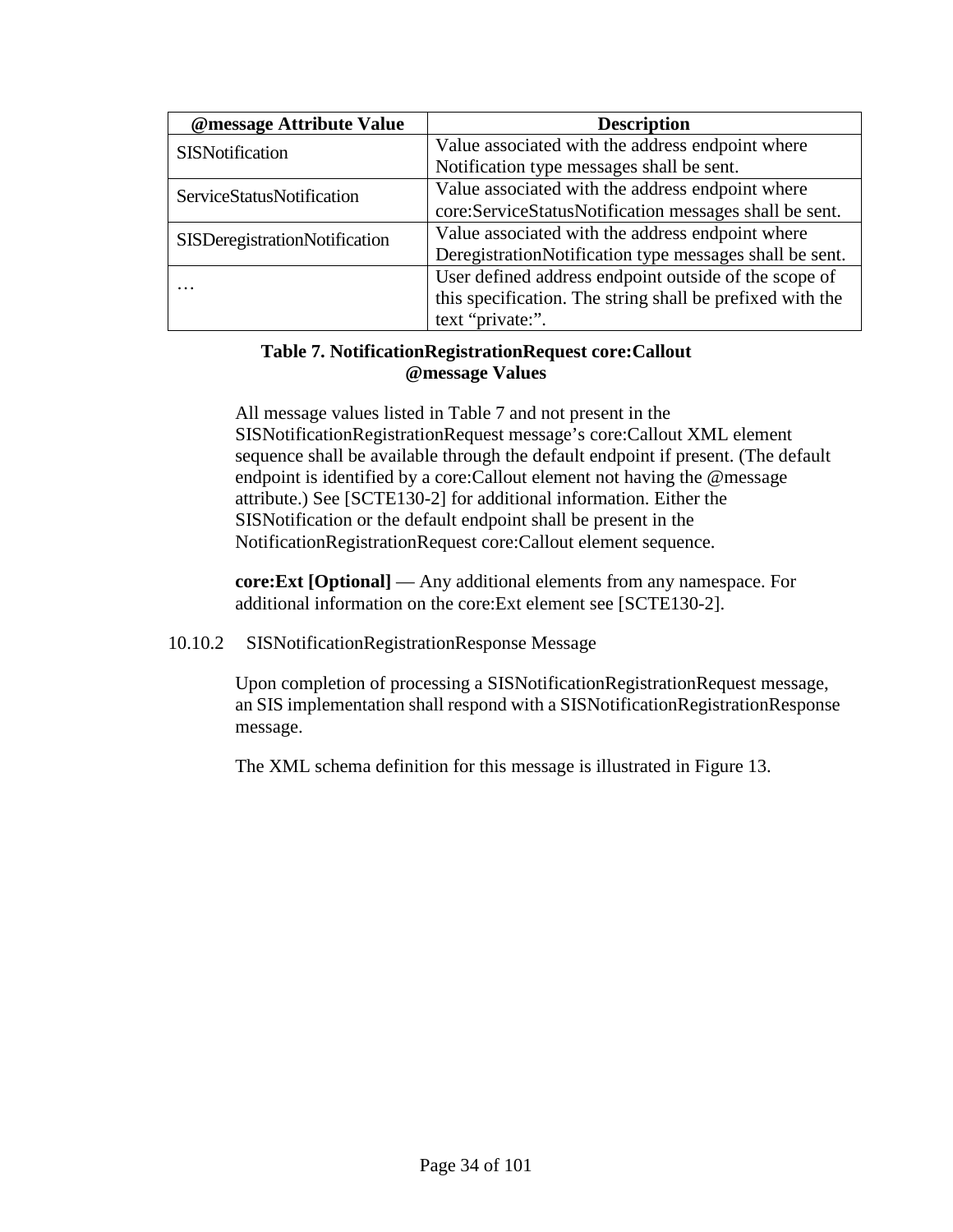

<span id="page-34-1"></span>

The SIS interface defines no new message attributes for this message in addition to those already defined by [SCTE130-8].

**core:Ext [Optional]** — Any additional elements from any namespace. For additional information on the core:Ext element see [SCTE130-2].

<span id="page-34-0"></span>10.11 SISNotification and SISNotificationAcknowledgement

An SIS implementation shall support the exchange of SISNotification and SISNotificationAcknowledgement messages with registered consumers for the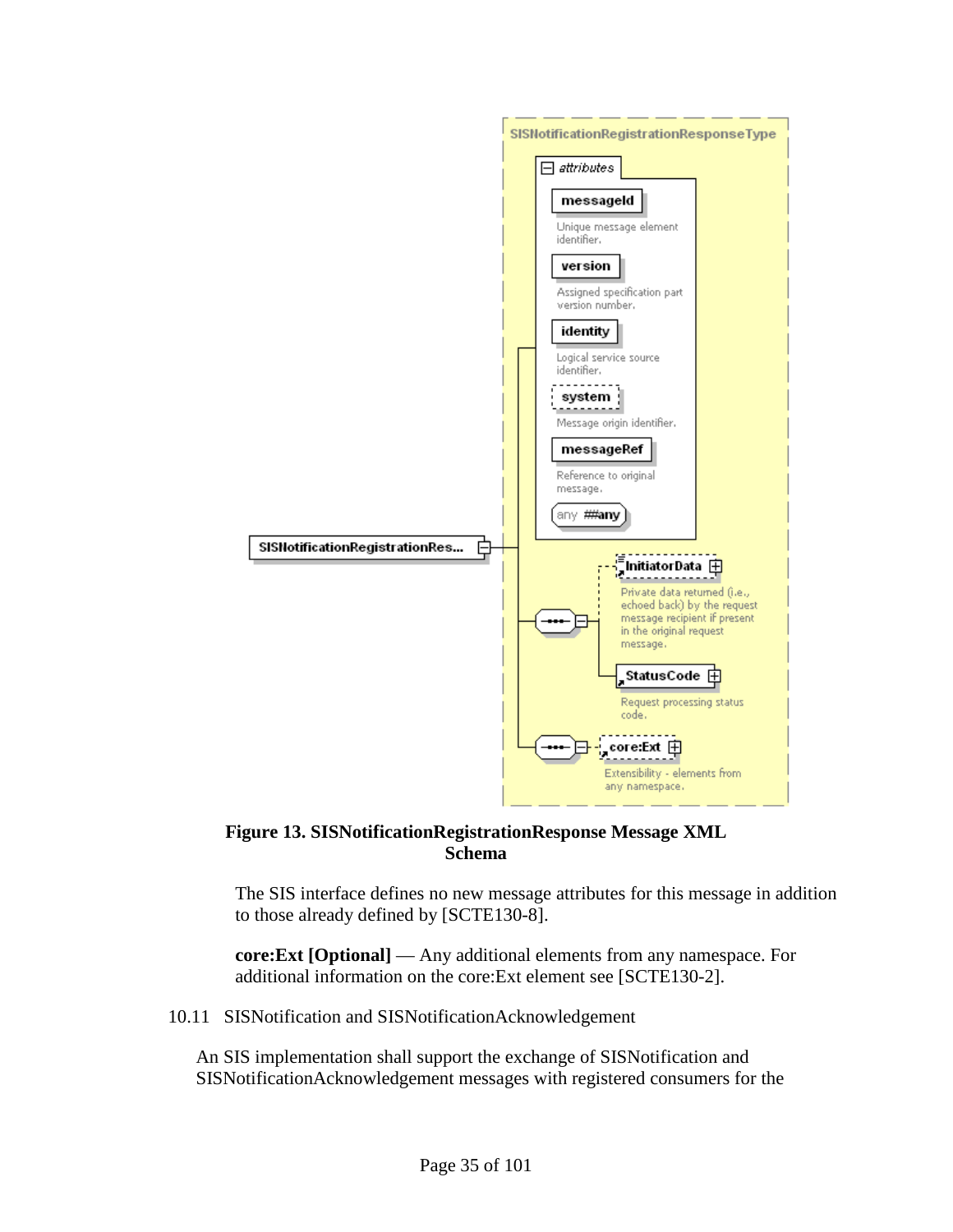purpose of notifying the consumer of changes in data relevant to the consumer's registered queries as defined by [SCTE130-8].

<span id="page-35-0"></span>10.11.1 SISNotification Message

Upon detection of a change in the result set of one or more queries registered with an SIS implementation, it shall send a SISNotification message to qualified, registered consumers as defined by [SCTE130-8].

The XML schema definition for this message is illustrated in [Figure 14.](#page-35-1)



<span id="page-35-1"></span>**Figure 14. SISNotification Message XML Schema**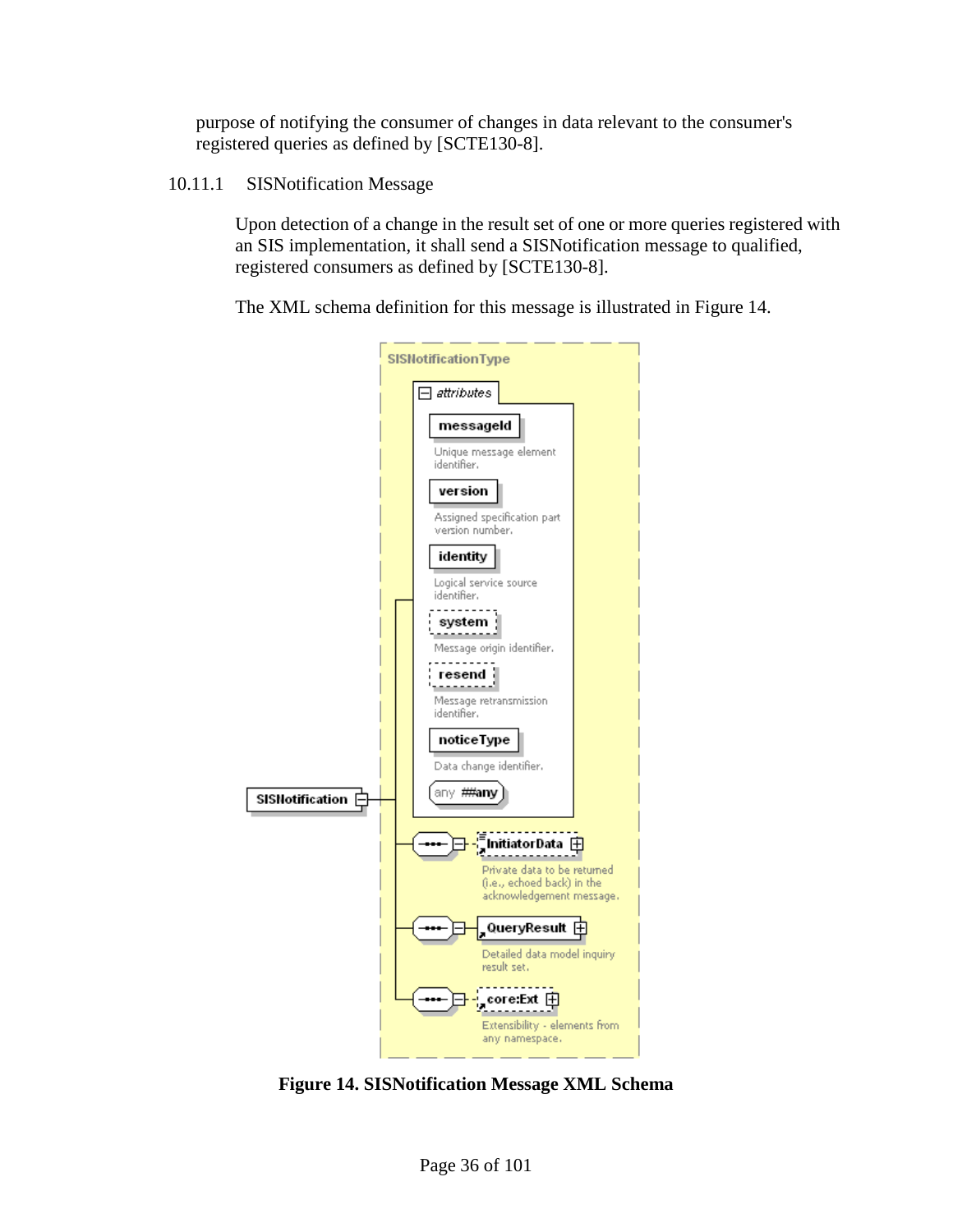The SIS interface defines no new message attributes for this message in addition to those already defined by [SCTE130-8].

**core:Ext [Optional]** — Any additional elements from any namespace. For additional information on the core:Ext element see [SCTE130-2].

## 10.11.2 SISNotificationAcknowledgement Message

Upon the receipt of a SISNotification message, an SIS consumer shall respond with a SISNotificationAcknowledgement message.

The XML schema definition for this message is illustrated in [Figure 15.](#page-37-0)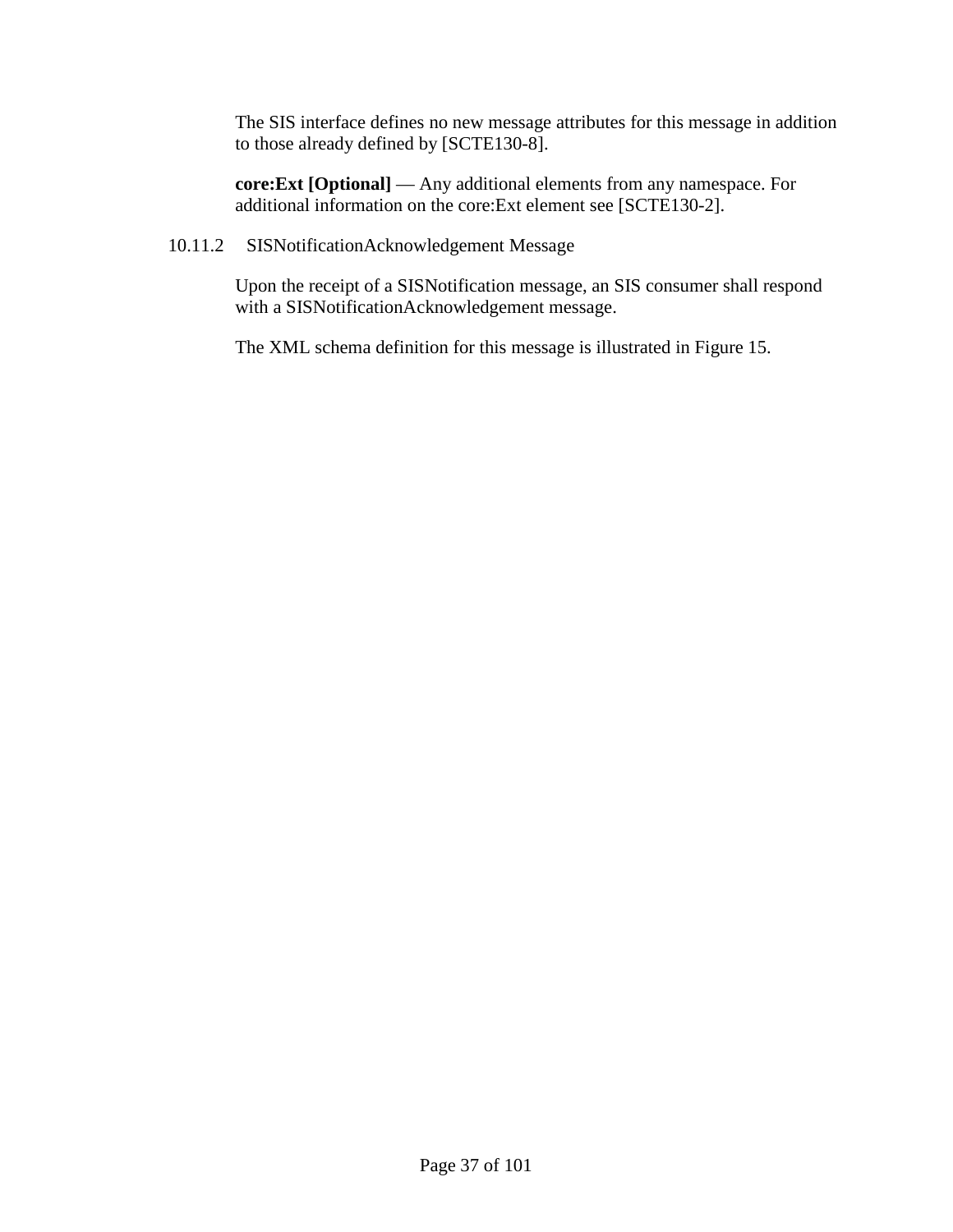

<span id="page-37-0"></span>

The SIS interface defines no new message attributes for this message in addition to those already defined by [SCTE130-8].

**core:Ext [Optional]** — Any additional elements from any namespace. For additional information on the core:Ext element see [SCTE130-2].

10.12 SISCreateCursorRequest and SISCreateCursorRequest Response

An SIS implementation of cursor support shall conform to the description of cursor support described in [SCTE130-8]. See [SCTE130-8] for further information.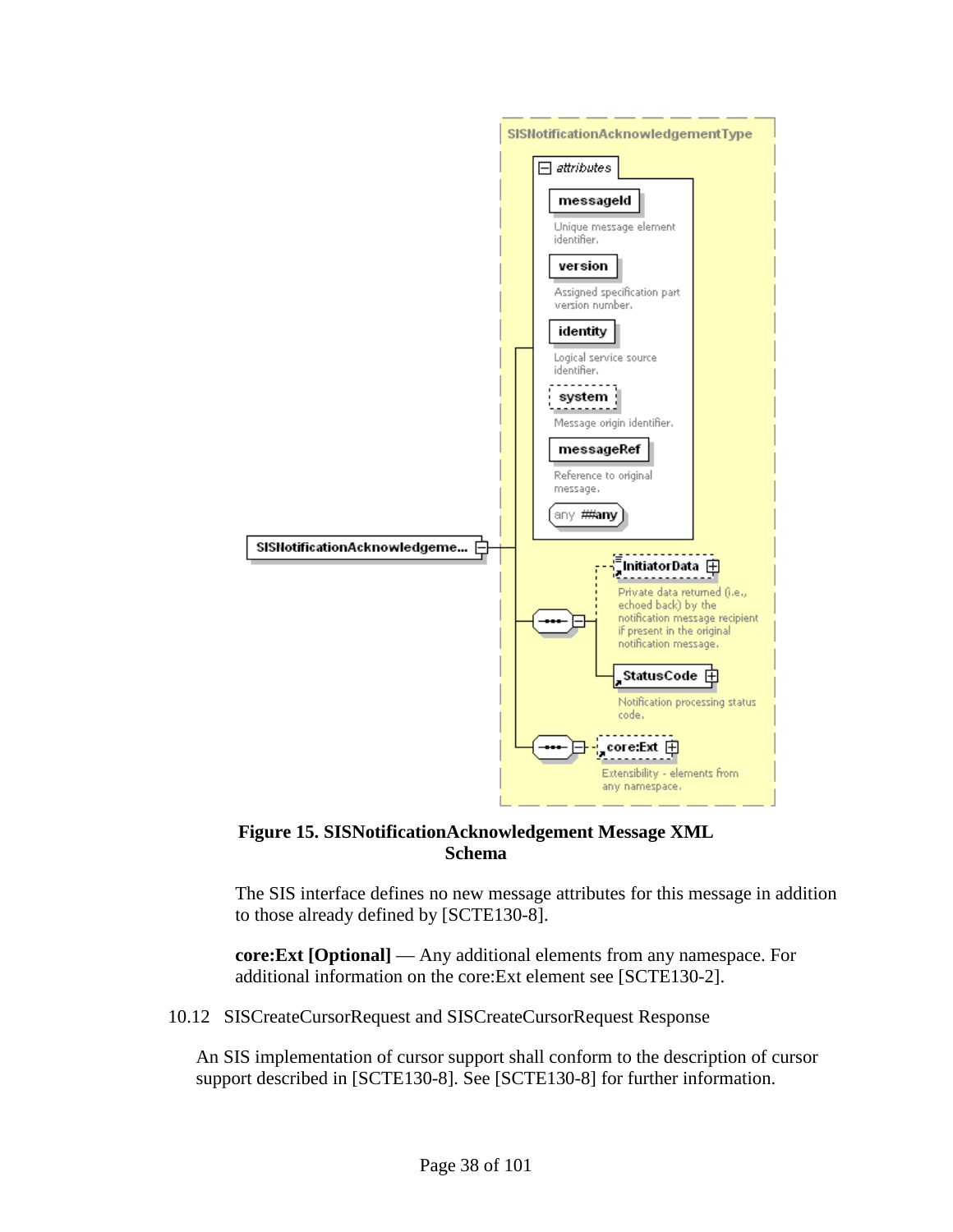#### 10.12.1 SISCreateCursorRequest Message

The SISCreateCursorRequest message is used to create an instance of a static cursor on an SIS implementation.

The XML schema definition for this message is illustrated in [Figure 16.](#page-38-0)



<span id="page-38-0"></span>**Figure 16. SISCreateCursorRequest Message XML Schema**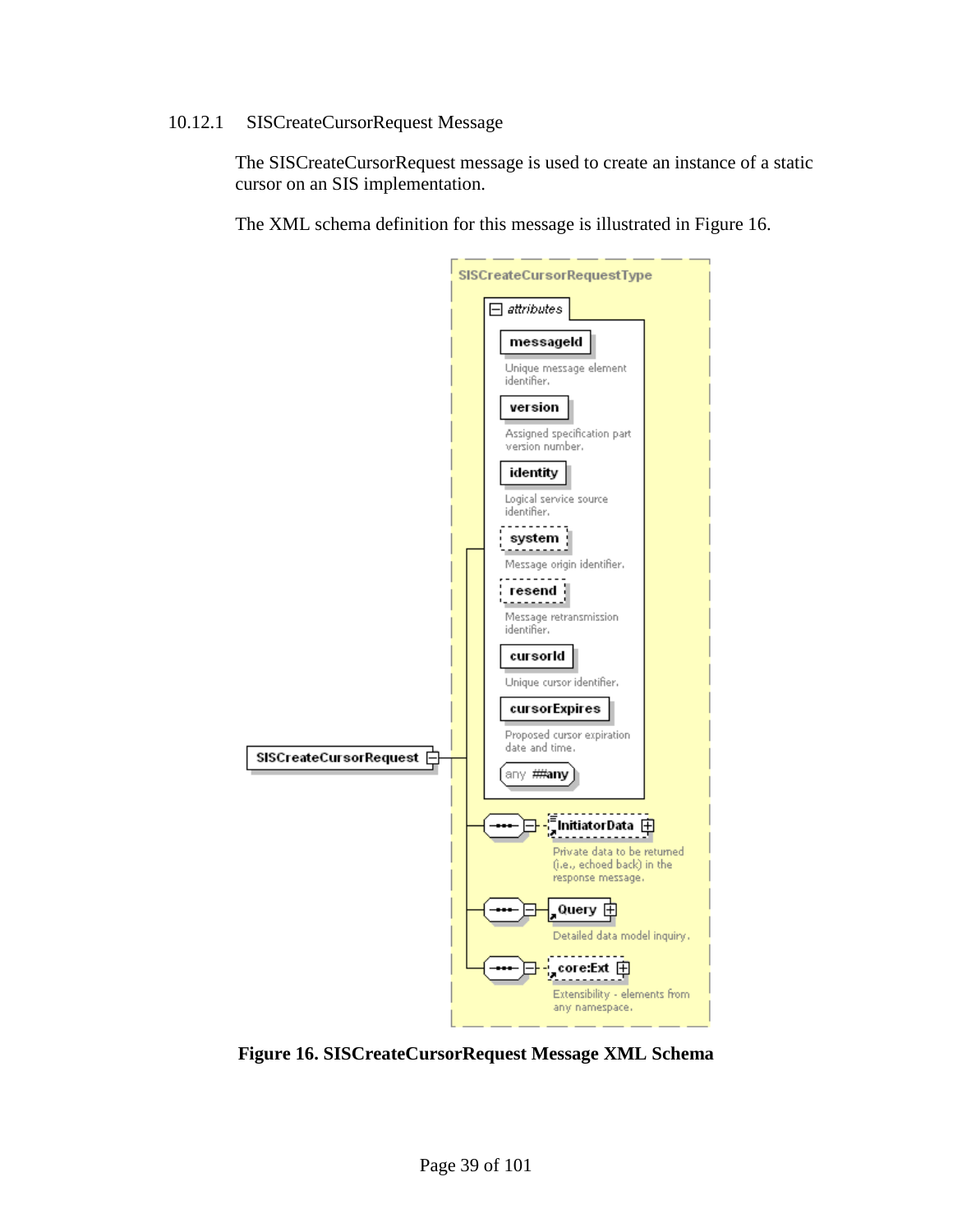The SIS interface defines no new message attributes for this message in addition to those already defined by [SCTE130-8].

**core:Ext [Optional]** — Any additional elements from any namespace. For additional information on the core:Ext element see [SCTE130-2].

10.12.2 SISCreateCursorResponse Message

The XML schema definition for this message is illustrated in [Figure 17.](#page-40-0)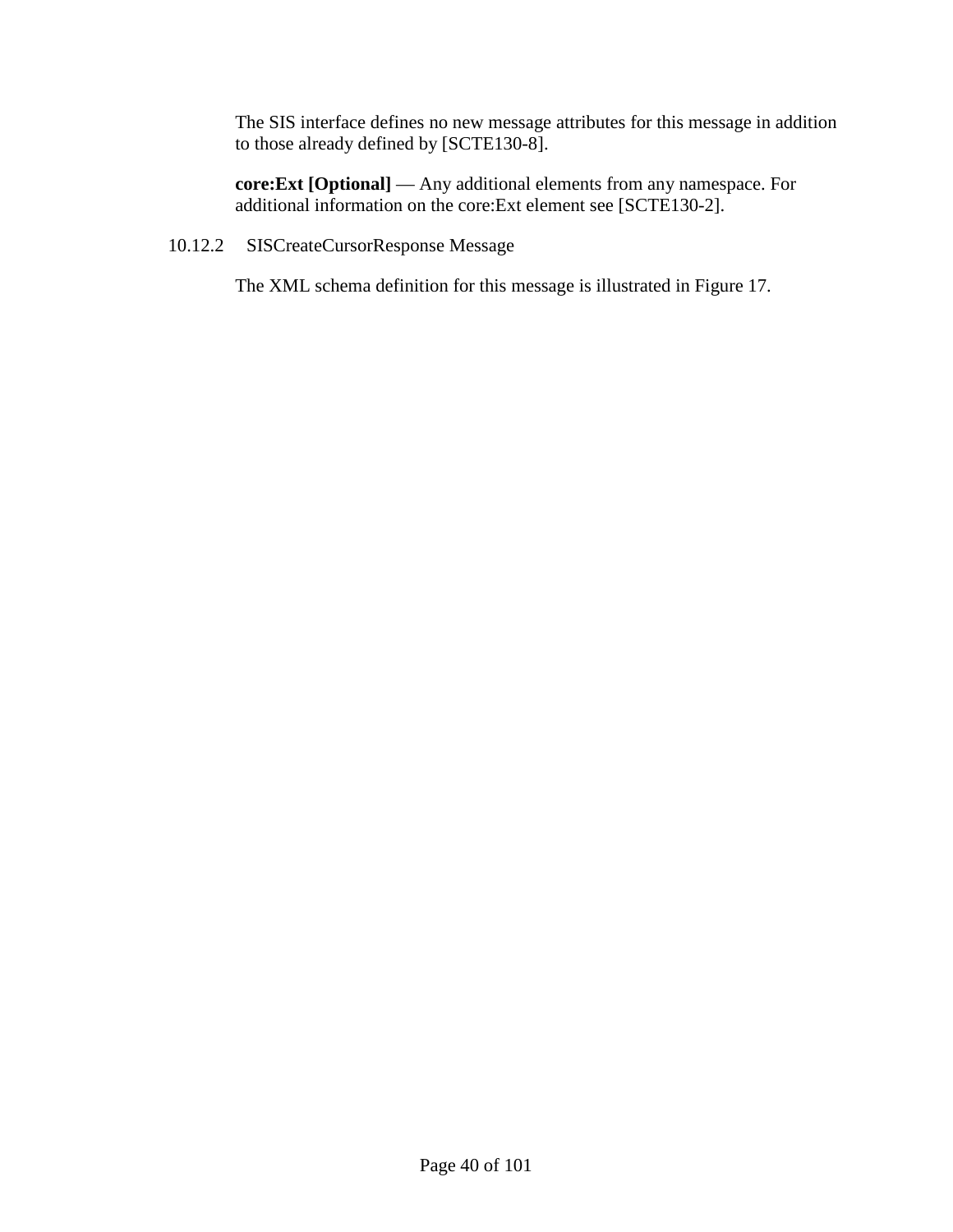

<span id="page-40-0"></span>**Figure 17. SISCreateCursorResponse Message XML Schema**

The SIS interface defines no new message attributes for this message in addition to those already defined by [SCTE130-8].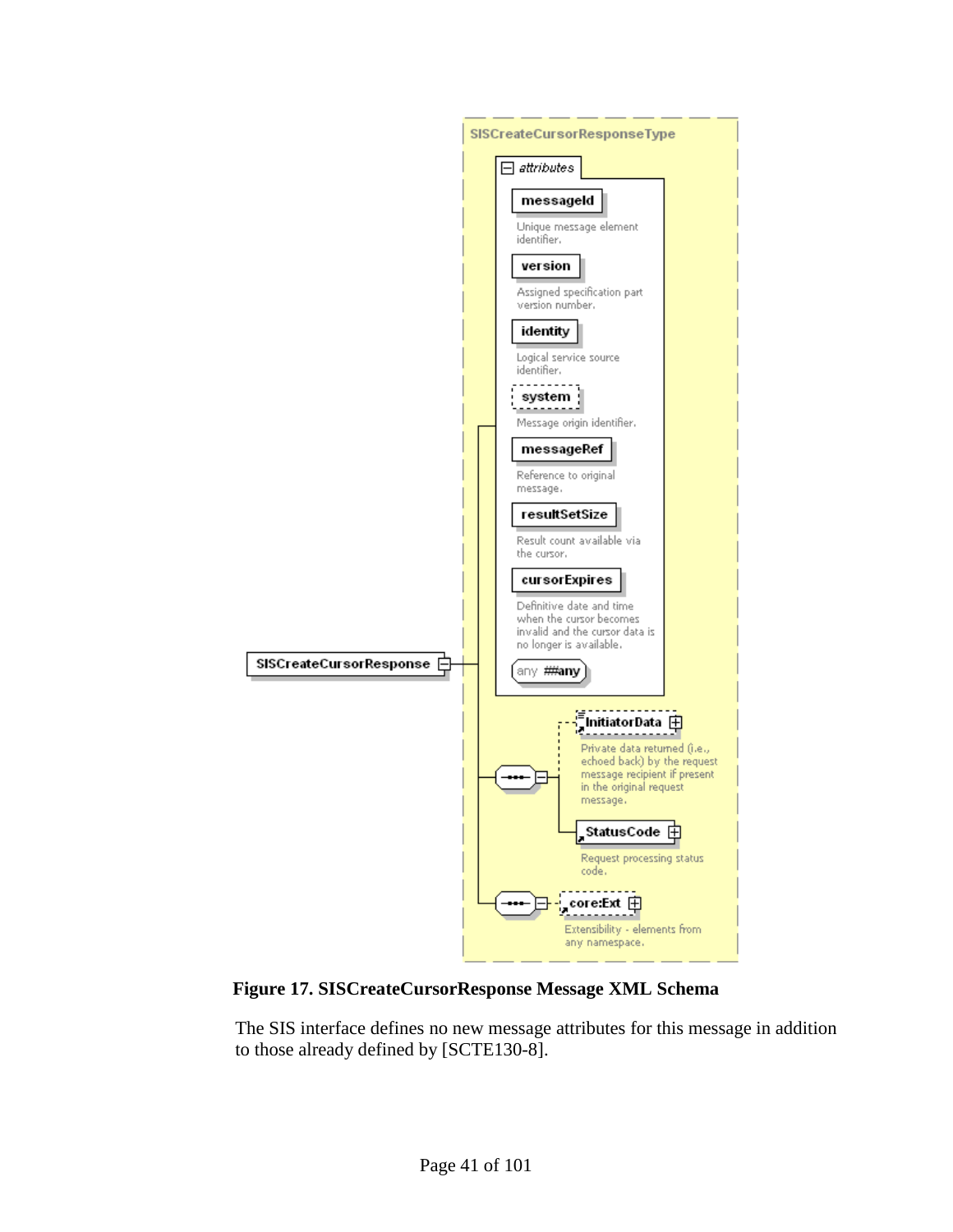**core:Ext [Optional]** — Any additional elements from any namespace. For additional information on the core:Ext element see [SCTE130-2].

10.13 SISCancelCursorRequest and SISCancelCursorResponse

An SIS implementation of cursor support shall conform to the description of cursor support described in [SCTE130-8]. See [SCTE130-8] for further information.

10.13.1 SISCancelCursorRequest Message

This message allows a consumer of an SIS implementation to terminate a cursor before the cursor's expiration time.

The XML schema definition for this message is illustrated in [Figure 18.](#page-42-0)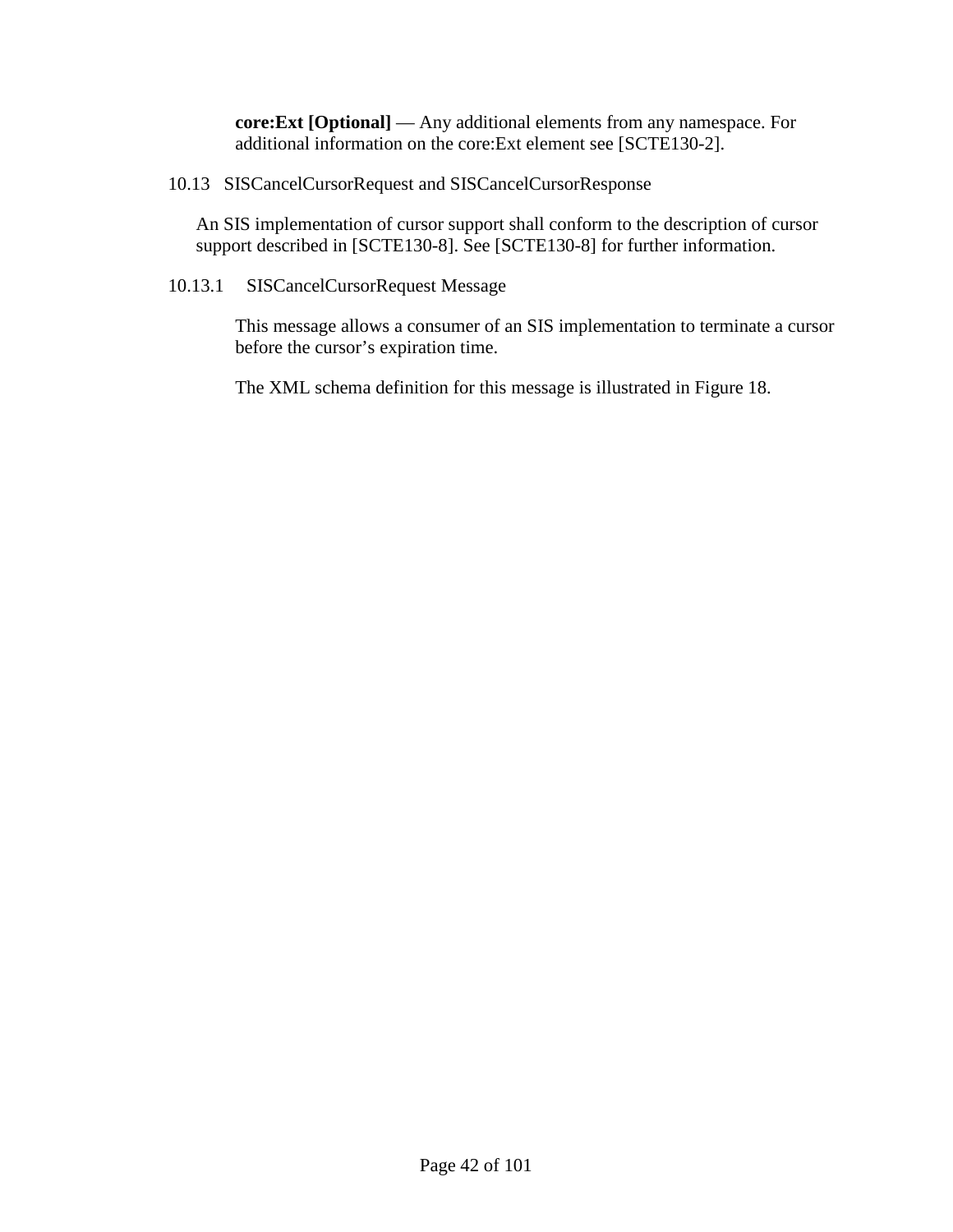

<span id="page-42-0"></span>**Figure 18. SISCancelCursorRequest Message XML Schema**

The SIS interface defines no new message attributes for this message in addition to those already defined by [SCTE130-8].

**core:Ext [Optional]** — Any additional elements from any namespace. For additional information on the core:Ext element see [SCTE130-2].

10.13.2 SISCancelCursorResponse Message

The XML schema definition for this message is illustrated in [Figure 19.](#page-43-0)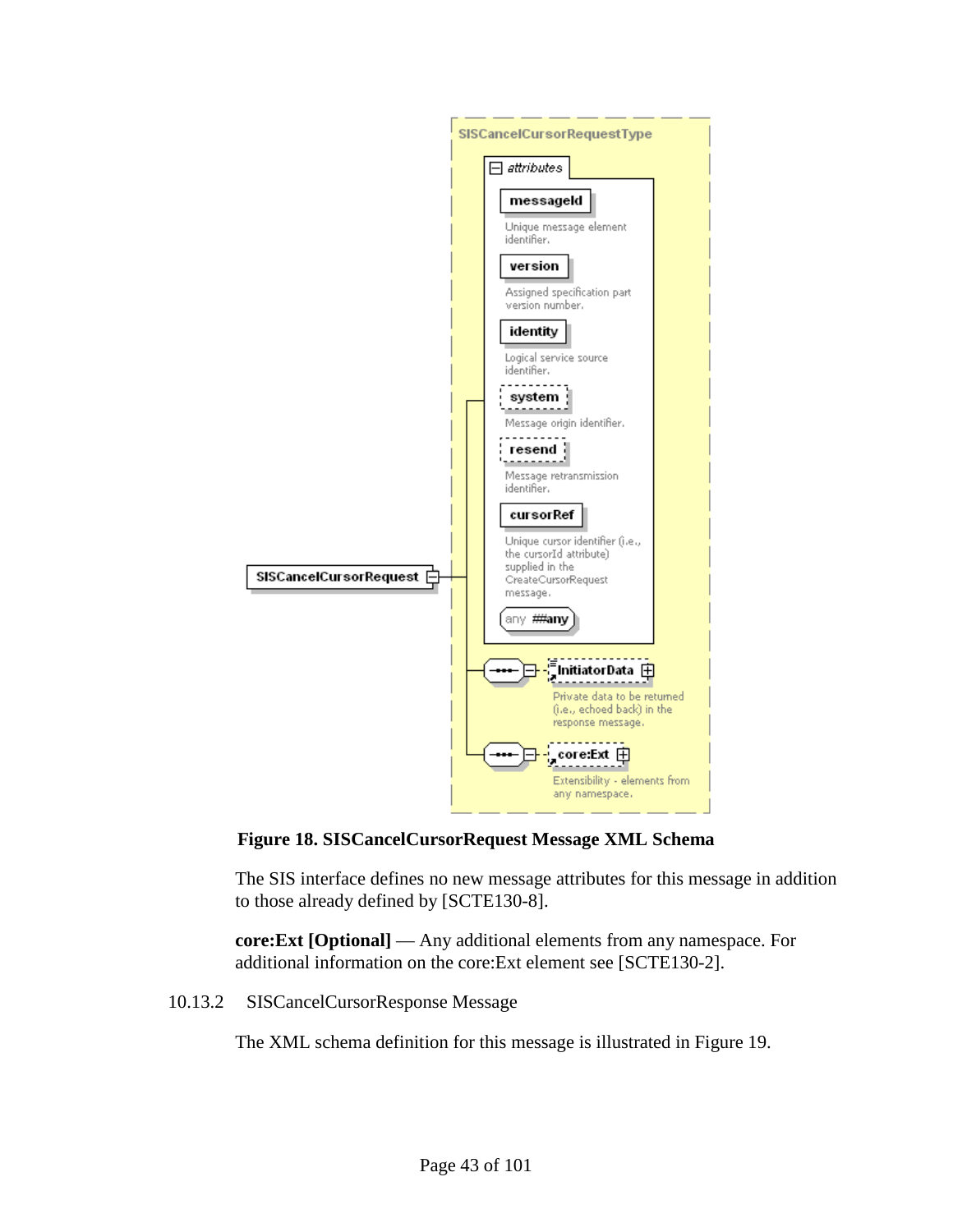

<span id="page-43-0"></span>**Figure 19. SISCancelCursorResponse Message XML Schema**

The SIS interface defines no new message attributes for this message in addition to those already defined by [SCTE130-8].

**core:Ext [Optional]** — Any additional elements from any namespace. For additional information on the core:Ext element see [SCTE130-2].

10.14 SISQueryRequest and SISQueryResponse

The SISQueryRequest and SISQueryResponse messages are used by an SIS consumer to initiate queries against any of its data models. These messages support both basic and advanced query mechanisms and references to existing static cursor information.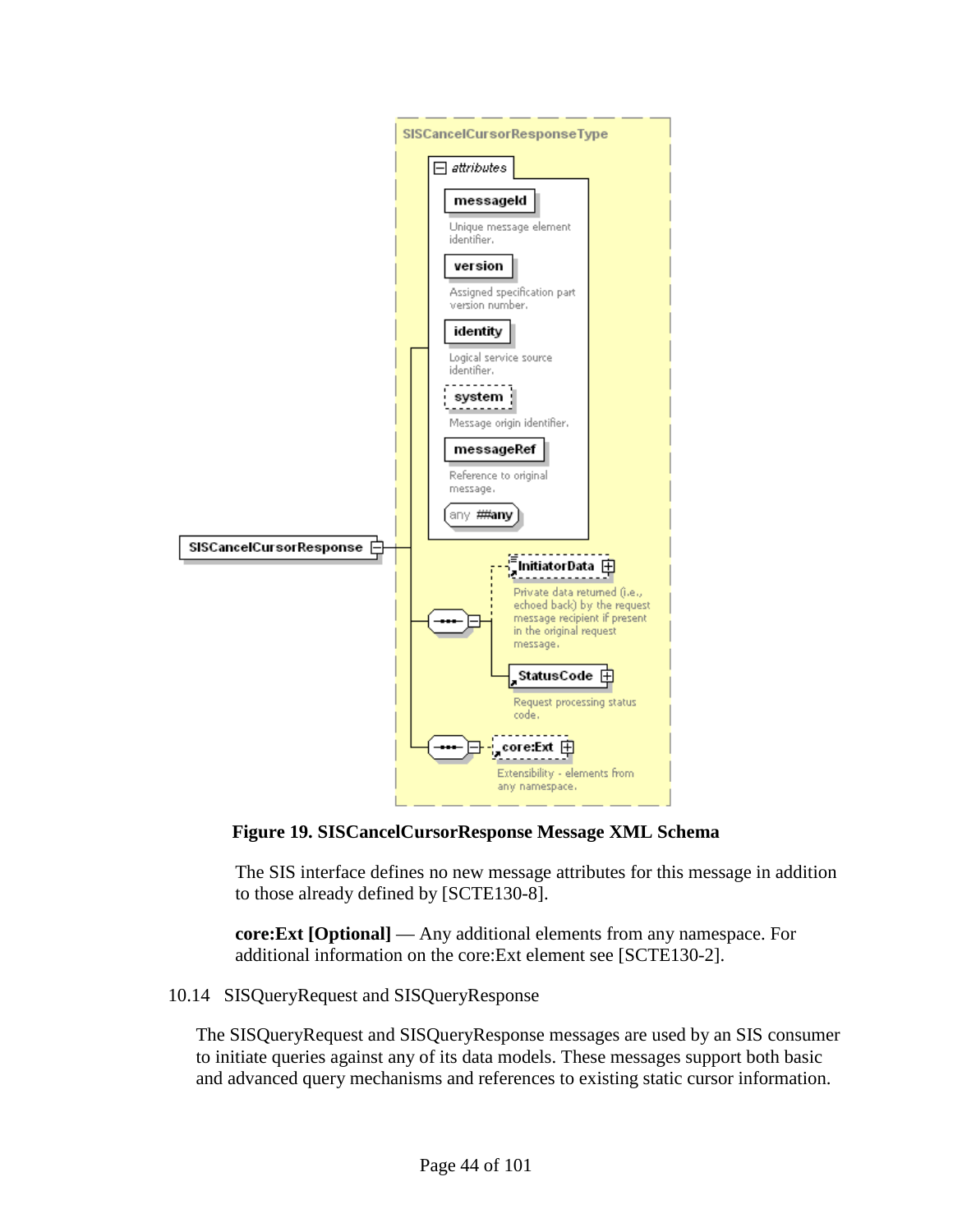### 10.14.1 SISQueryRequest Message

The SISQueryRequest message is the primary mechanism for a consumer to execute a query on an SIS implementation's data model. This message contains either a Query element or a reference to a previously established cursor.

The XML schema definition for this message is illustrated in [Figure 20.](#page-44-0)



**Figure 20. SISQueryRequest Message XML Schema**

<span id="page-44-0"></span>The SIS interface defines no new message attributes for this message in addition to those already defined by [SCTE130-8].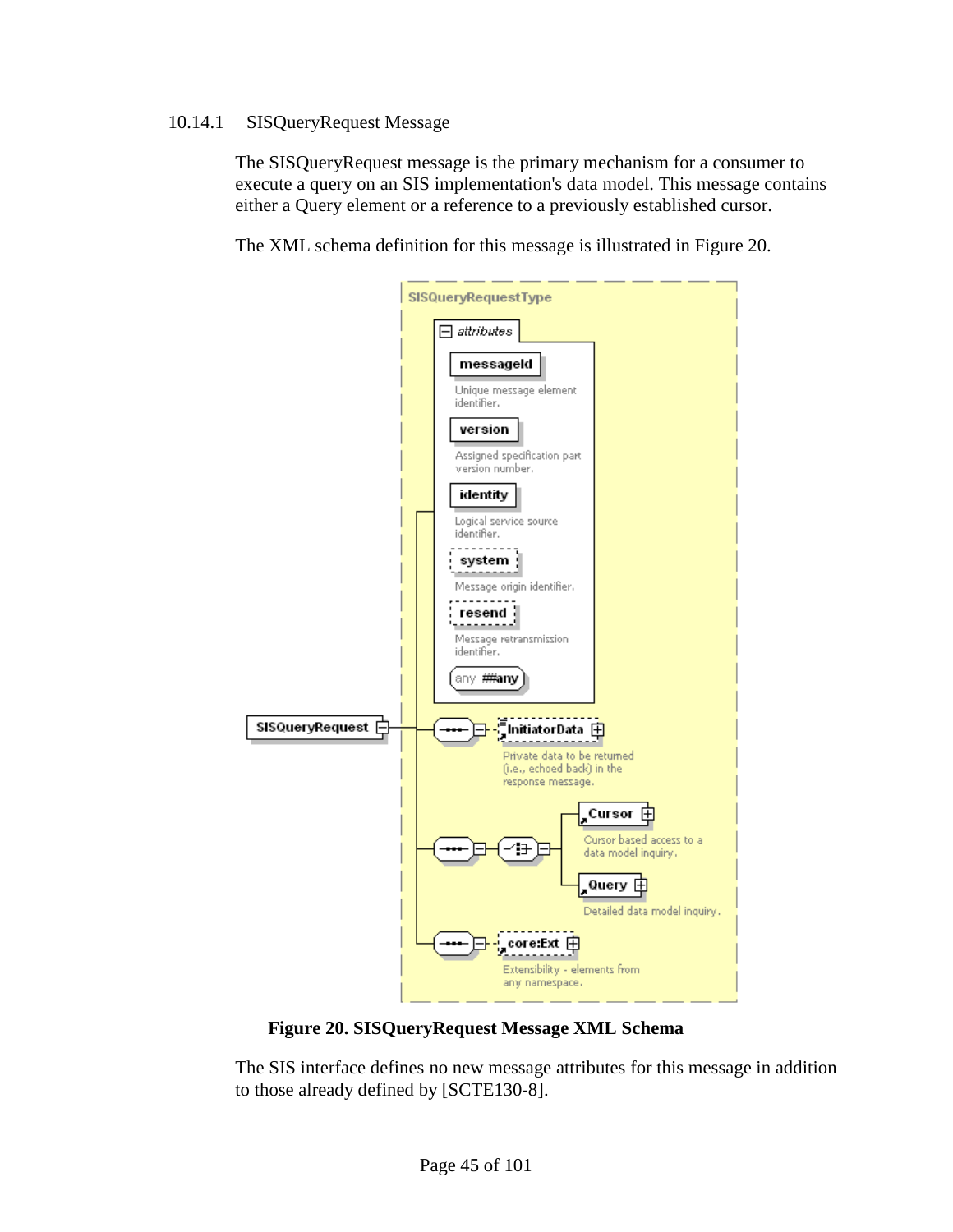**core:Ext [Optional]** — Any additional elements from any namespace. For additional information on the core:Ext element see [SCTE130-2].

10.14.2 SISQueryResponse Message

Upon receipt of a SISQueryRequest message, an SIS implementation shall respond with a SISQueryResponse message. This message contains the query results (advanced, basic or cursor) in the QueryResult element.

The XML schema definition for this message is illustrated in [Figure 21.](#page-46-0)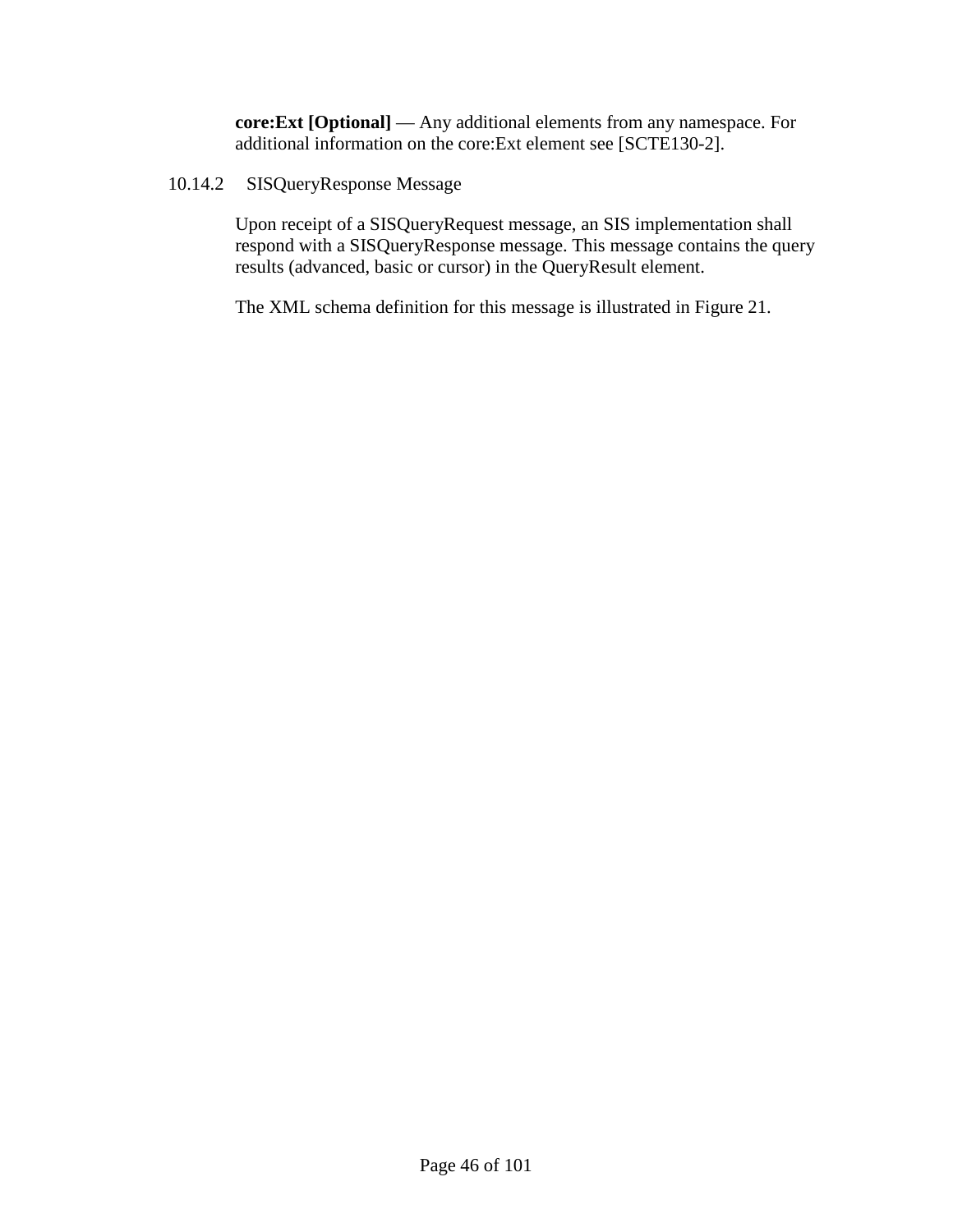

**Figure 21. SISQueryResponse Message XML Schema**

<span id="page-46-0"></span>The SIS interface defines no new message attributes for this message in addition to those already defined by [SCTE130-8].

**core:Ext [Optional]** — Any additional elements from any namespace. For additional information on the core:Ext element see [SCTE130-2].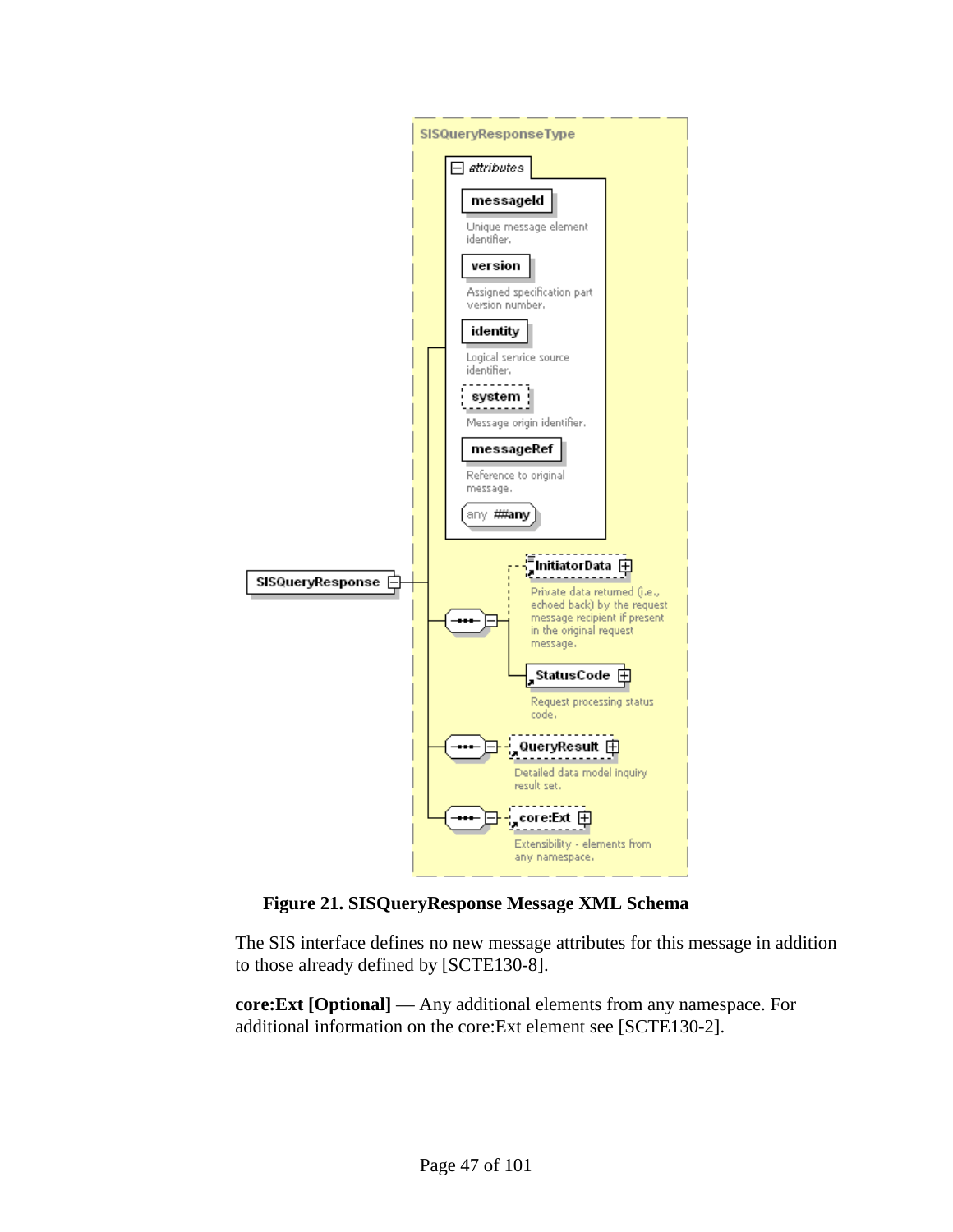#### 10.15 SISNotificationDeregisterRequest and SISNotificationDeregisterResponse

An SIS implementation shall allow a consumer to deregister a previously registered notification registration request message. This message exchange allows an SIS consumer to dynamically modify registration notifications using individual register and deregister commands.

### 10.15.1 SISNotificationDeregisterRequest Message

The SISNotificationDeregisterRequest message removes an existing content notification registration from the advertising service.

The XML schema definition for this message is illustrated in [Figure 22.](#page-48-0)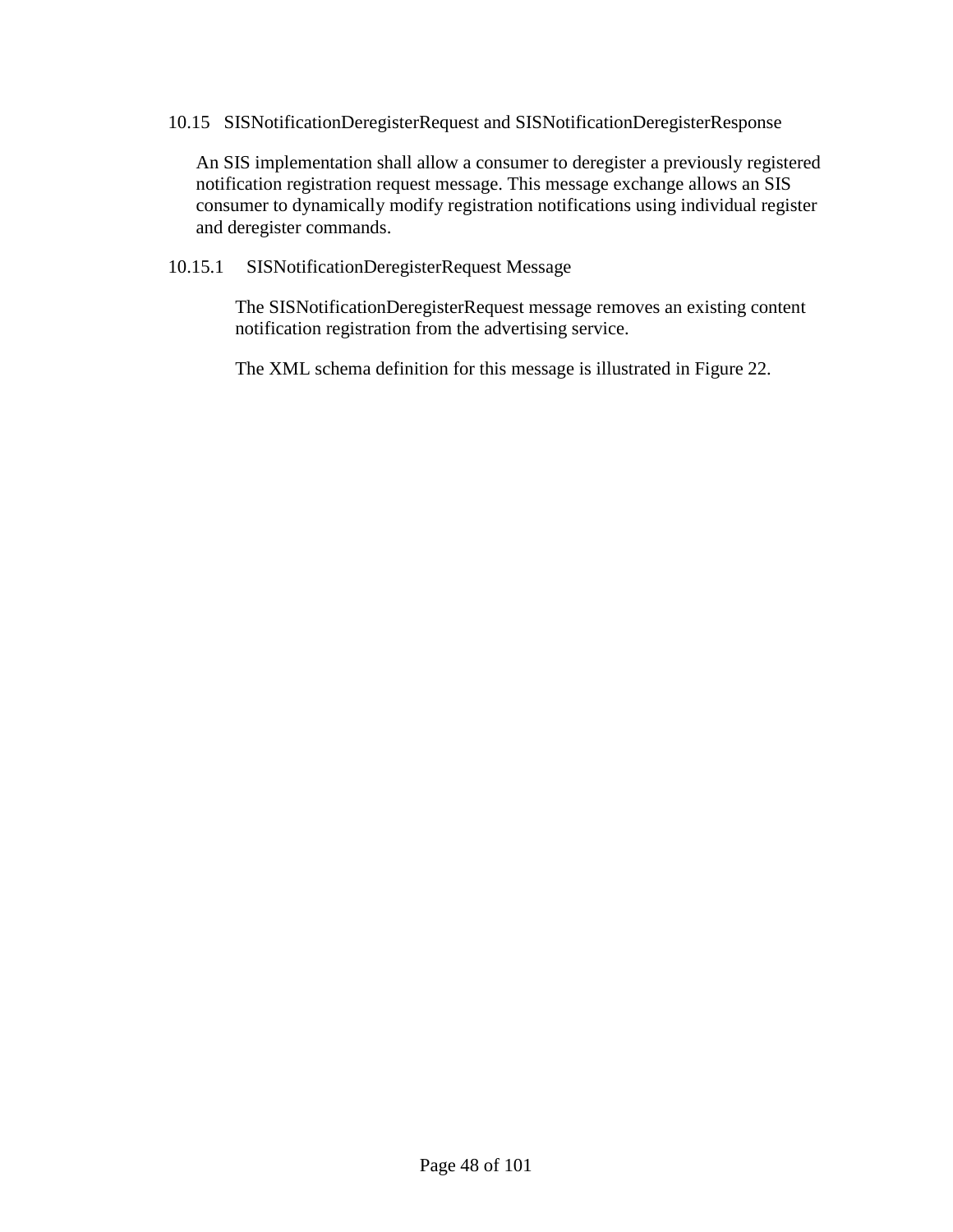

## <span id="page-48-0"></span>**Figure 22. SISNotificationDeregisterRequest Message XML Schema**

The SIS interface defines no new message attributes for this message in addition to those already defined by [SCTE130-8].

**core:Ext [Optional]** — Any additional elements from any namespace. For additional information on the core:Ext element see [SCTE130-2].

10.15.2 SISNotificationDeregisterResponse Message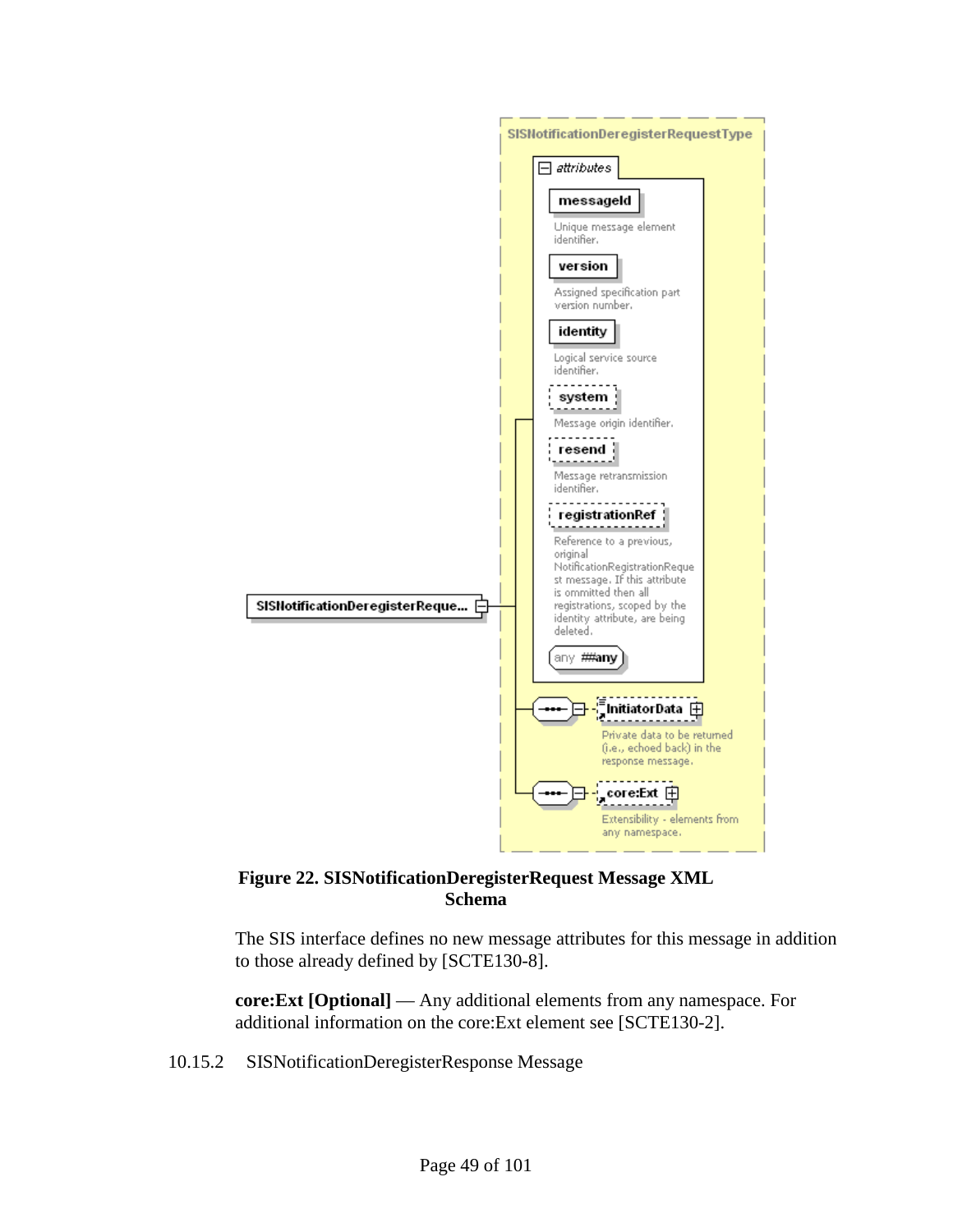Upon receipt of a SISNotificationDeregisterRequest message from a consumer, an SIS implementation shall respond with a SISNotificationDeregisterResponse message.

The XML schema definition for this message is illustrated in [Figure 23.](#page-49-0)



<span id="page-49-0"></span>**Figure 23. SISNotificationDeregisterResponse Message XML Schema**

The SIS interface defines no new message attributes for this message in addition to those already defined by [SCTE130-8].

**core:Ext [Optional]** — Any additional elements from any namespace. For additional information on the core:Ext element see [SCTE130-2].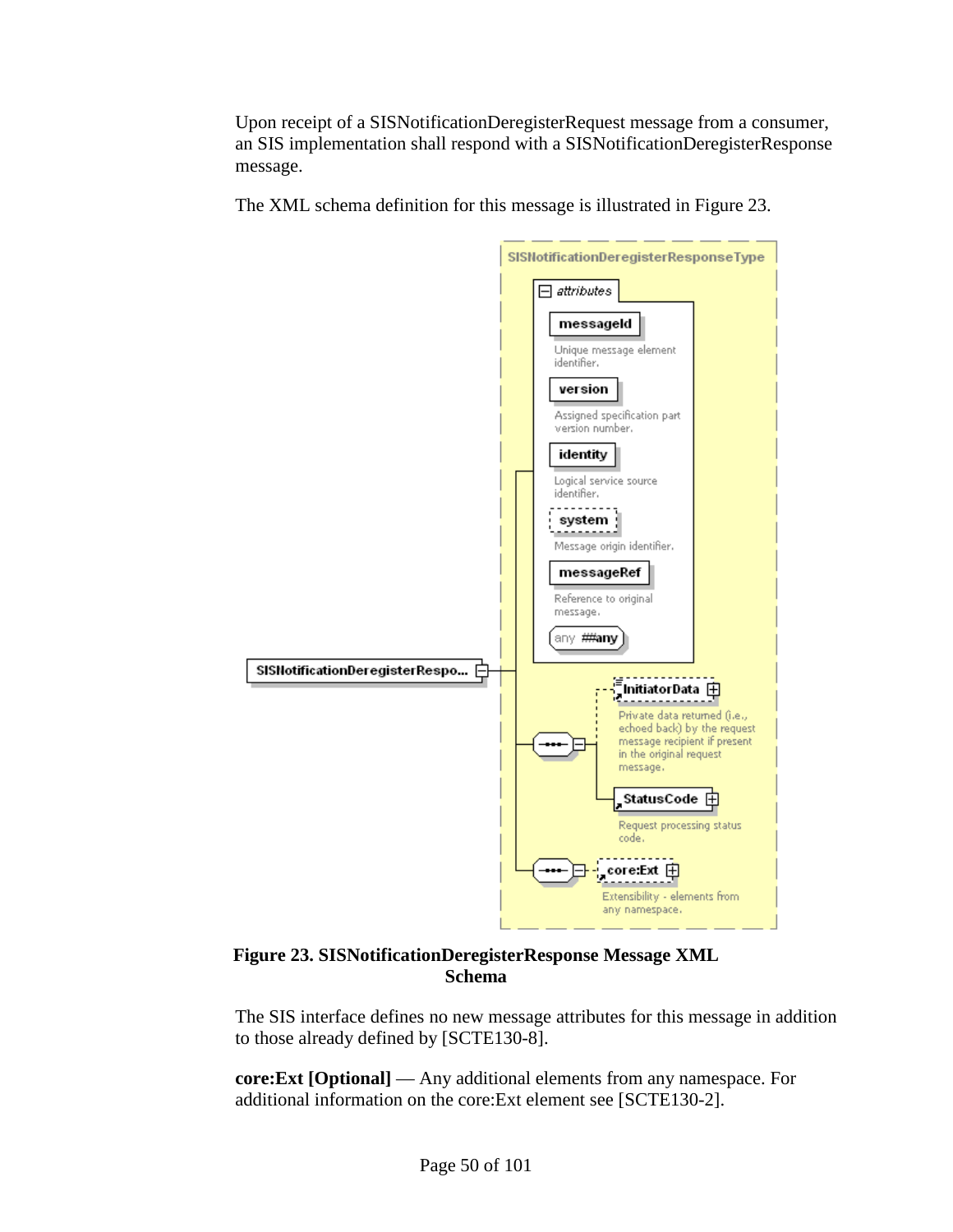#### 10.16 SISDeregistrationNotification and SISDeregistrationAcknowledgement

An SIS implementation shall have the ability to deregister consumers. Deregistration removes consumer registrations from the system and stops any notification traffic from being sent to the deregistered consumer.

Upon receipt of a SISDeregistrationNotification message, an SIS consumer shall reply with a SISDeregistrationAcknowledgement message.

#### 10.16.1 SISDeregistrationNotification Message

At any time, an SIS implementation may issue one or more SISDeregistrationNotification messages to registered SIS consumers. This informs the consumer that one or all of its active registrations (i.e., SISNotificationRegistrationRequest messages) have been terminated and no further notifications shall be expected related to those registrations.

The XML schema definition for this message is illustrated in [Figure 24.](#page-51-0)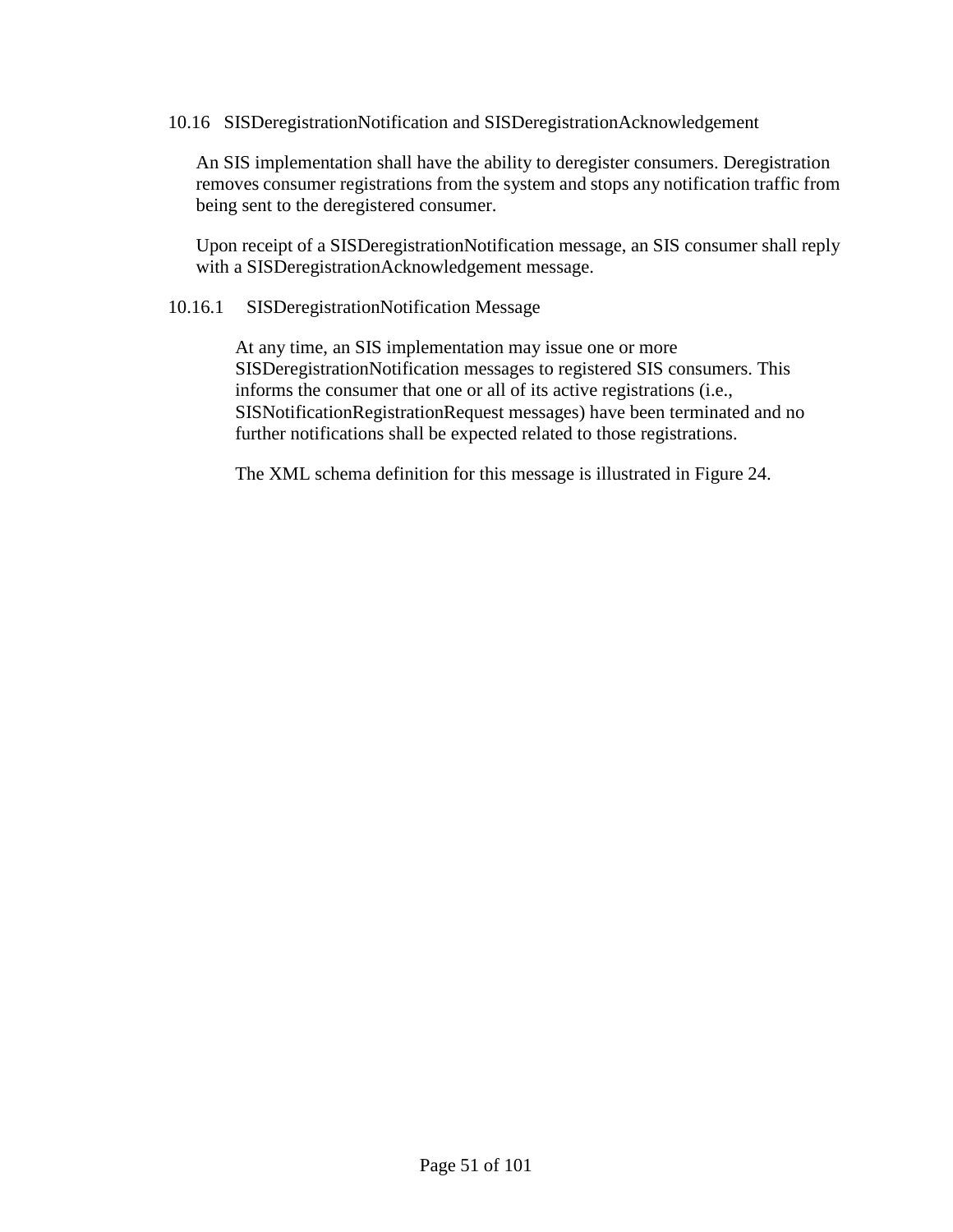

#### **Figure 24. SISDeregistrationNotification Message XML Schema**

<span id="page-51-0"></span>The SIS interface defines no new message attributes for this message in addition to those already defined by [SCTE130-8].

**core:Ext [Optional]** — Any additional elements from any namespace. For additional information on the core:Ext element see [SCTE130-2].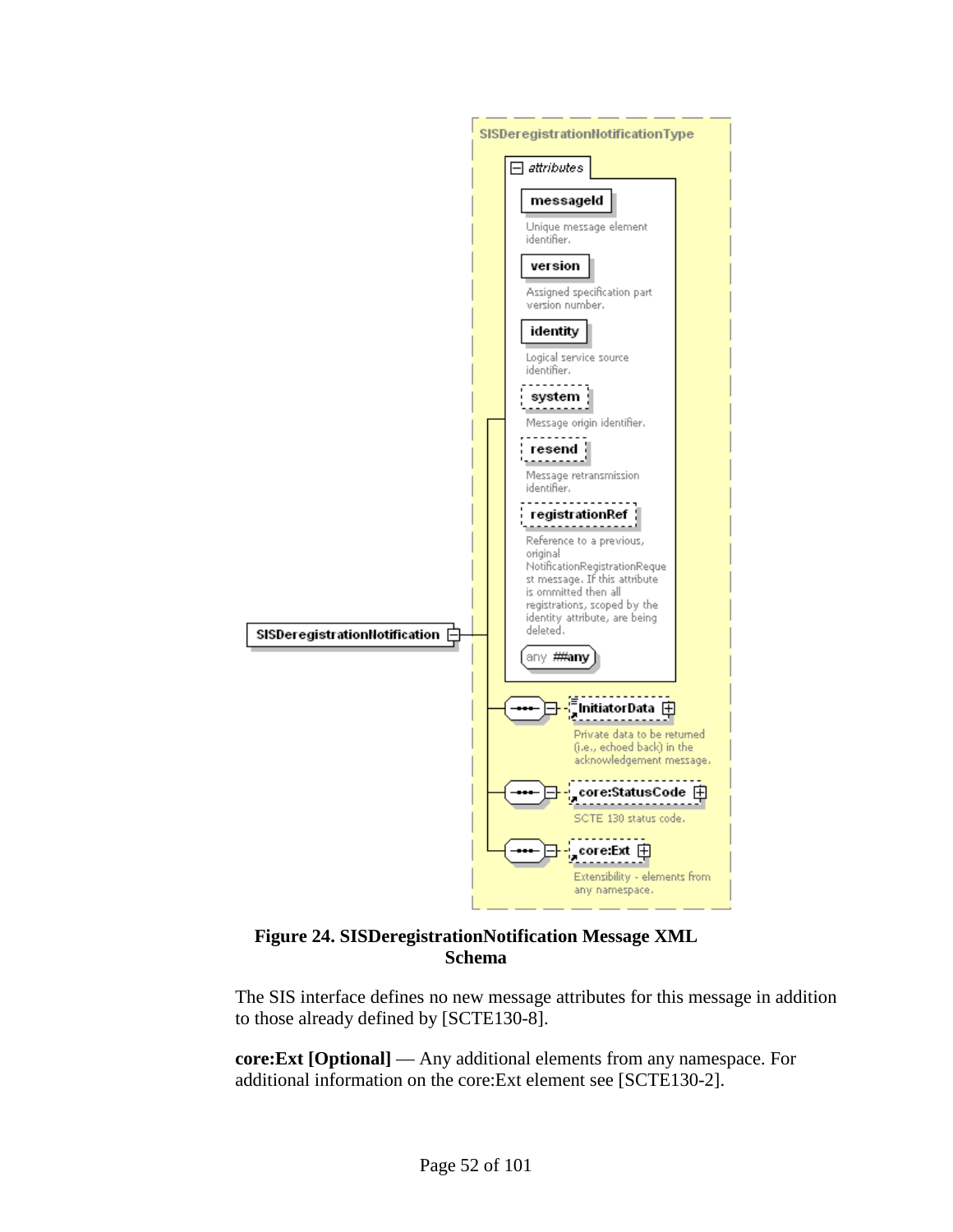#### 10.16.2 SISDeregistrationAcknowledgement Message

Upon receipt of a SISDeregistrationNotification message, an SIS consumer shall respond with a SISDeregistrationAcknowledgement message. This message informs the advertising service that the SISDeregistrationNotification message was received and processed by the intended consumer.

The XML schema definition for this message is illustrated in [Figure 25.](#page-52-0)



#### <span id="page-52-0"></span>**Figure 25. SISDeregistrationAcknowledgement Message XML Schema**

The SIS interface defines no new message attributes for this message in addition to those already defined by [SCTE130-8].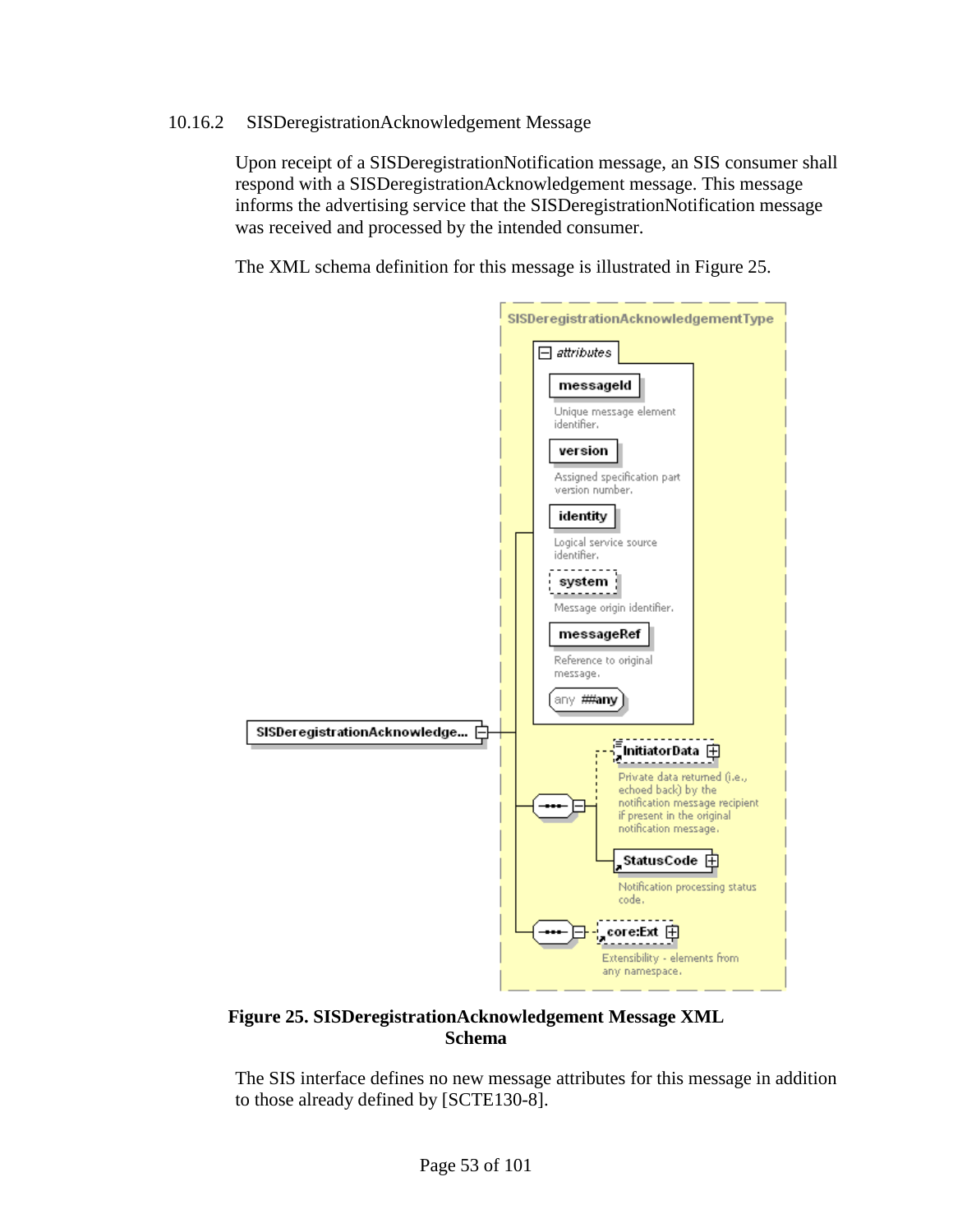**core:Ext [Optional]** — Any additional elements from any namespace. For additional information on the core:Ext element see [SCTE130-2].

10.17 Service Check Support

An SIS implementation shall support the service check message exchange, which includes the core:ServiceCheckRequest and core:ServiceCheckResponse messages as described by [SCTE130-8]. See [SCTE130-8] for further information.

The value of the @version attribute for the core:ServiceCheckRequest and core:ServiceCheckResponse messages shall be the value specified by [SCTE130-2] rather than the value specified in Section [10.1.](#page-16-0) See [SCTE130-2] for further information.

10.18 Service Status Support

An SIS implementation shall support the service status message exchange, which includes the core:ServiceStatusNotification and core:ServiceStatusAcknowledgement messages as described by [SCTE130-8]. See [SCTE130-8] for further information.

The value of the @version attribute for the core:ServiceStatusNotification and core:ServiceStatusAcknowledgement messages shall be the value specified by [SCTE130-2] rather than the value specified in Section [10.1.](#page-16-0) See [SCTE130-2] for further information.

## **11.0 SIS ELEMENT DETAILS**

An SIS implementation shall be built using the Generalized Information Service (GIS) interface defined by [SCTE130-8].

Other than the message elements defined in Section [10.0,](#page-16-1) the SCTE 130 Part 6 defines no elements in addition to those already defined by [SCTE130-8].

# **12.0 SIS ATTRIBUTE TYPES**

An SIS implementation shall be built using the Generalized Information Service (GIS) interface defined by [SCTE130-8].

The SIS defines no attributes in addition to those already defined by the General Information Service [SCTE130-8].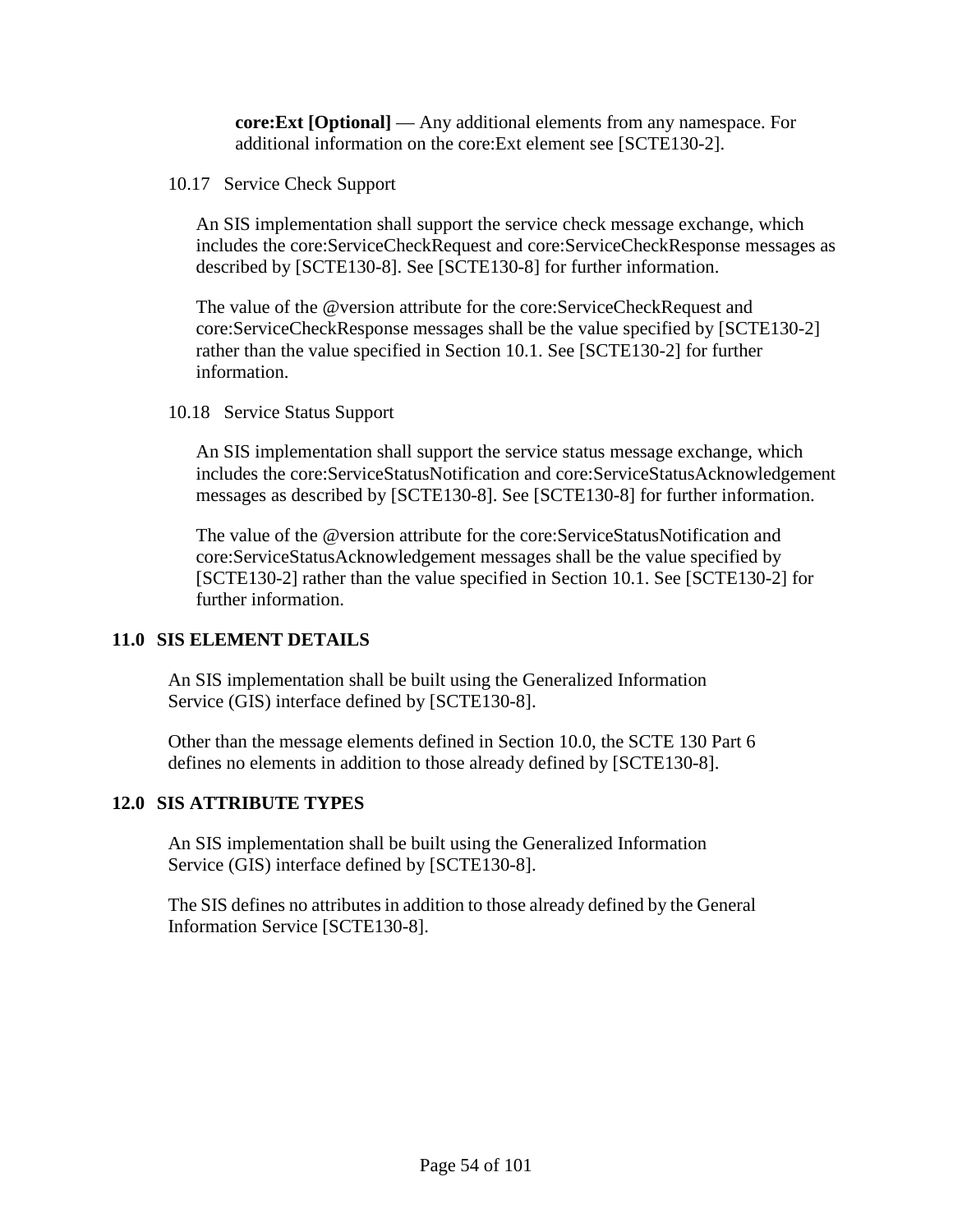# **APPENDIX A: MESSAGE EXAMPLES (INFORMATIVE)**

The following sections contain a selection of examples of SIS top level messages.

# **A.1 SIS List Supported Features Request and Response**

The SISListSupportedFeaturesRequest is the only service end-point that is required to be available on the well known address for an SIS implementation. All other service end-points may also be available at the well known SIS address or available only on other, more specific, end-point addresses. The SISListSupportedFeaturesResponse message may contain a set of core:Callout elements which may include the additional addresses for specific services.

<?xml version="1.0" encoding="UTF-8" standalone="yes" ?> <SISListSupportedFeaturesRequest messageId="consumer-342" system="SISClient" version="1.0" identity="40DA910E-01AF-5050-C7EA-5D7B4A475311" xmlns="http://www.scte.org/schemas/130-6/2010/sis" xmlns:core="http://www.scte.org/schemas/130-2/2008a/core" xmlns:gis="http://www.scte.org/schemas/130-8/2010a/gis" xmlns:xsi="http://www.w3.org/2001/XMLSchema-instance" xsi:schemaLocation="http://www.scte.org/schemas/130-6/2009/sis SCTE\_130-6\_2010.xsd"/>

## **Example 1. SISListSupportedFeaturesRequest Message**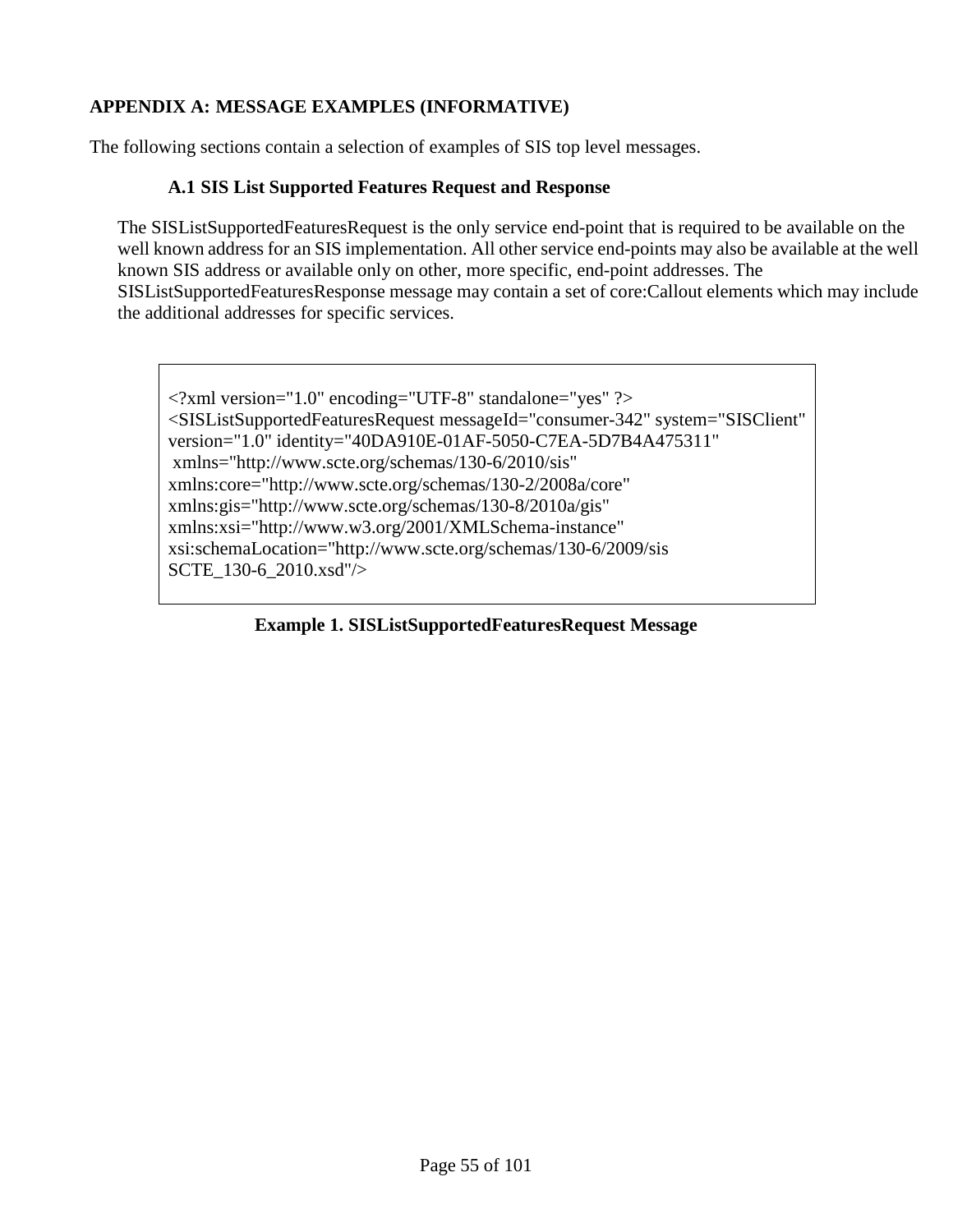$\langle$  2xml version="1.0" encoding="UTF-8" standalone="yes"?> <SISListSupportedFeaturesResponse messageId="sis-101" system="SISServer" version="1.0" identity="40DA910E-01AF-5050-C7EA-5D7B4A475312" messageRef="consumer-342" xmlns="http://www.scte.org/schemas/130-6/2010/sis" xmlns:core="http://www.scte.org/schemas/130-2/2008a/core" xmlns:gis="http://www.scte.org/schemas/130-8/2010a/gis" xmlns:xsi="http://www.w3.org/2001/XMLSchema-instance" xsi:schemaLocation="http://www.scte.org/schemas/130-6/2010/sis SCTE\_130-6\_2010.xsd"> <core:StatusCode class="0"/> <core:Callout> <core:Address type="SOAP1.1">http://10.250.30.22/SISServer</core:Address> </core:Callout> <gis:ServiceDataModelProfile> <gis:ServiceDataModel>http://SuperDemograpics.com</gis:ServiceDataModel> <gis:AdvancedQueryLanguage>XPath</gis:AdvancedQueryLanguage> <gis:AdvancedQueryLanguage>XQuery</gis:AdvancedQueryLanguage> </gis:ServiceDataModelProfile> <gis:ServiceDataModelProfile> <gis:ServiceDataModel>http://AdZoneDemograpics.com</gis:ServiceDataModel> </gis:ServiceDataModelProfile> </SISListSupportedFeaturesResponse>

# **Example 2. SISListSupportedFeaturesResponse Message**

<span id="page-55-0"></span>[Example 2](#page-55-0) contains and example of an SISListSupportedFeaturesResponse message. The single core:Callout element does not include an @message attribute. This indicates that all SIS service channel end-points are available through this well known SIS address end-point.

[Example 3](#page-56-0) contains a SISListSupportedFeaturesResponse message that does contain core:Callout elements for several specific SIS service channel end-points.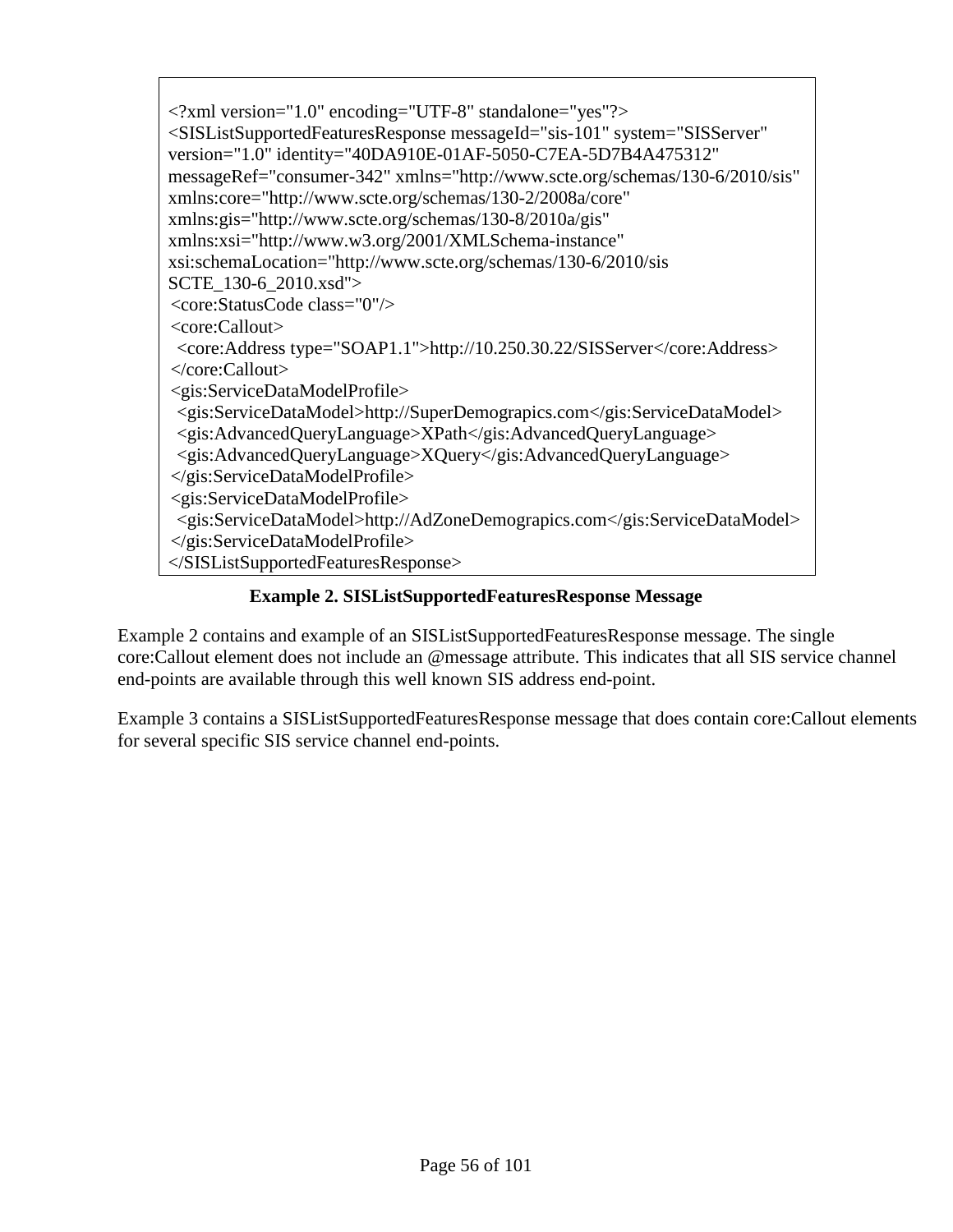<?xml version="1.0" encoding="UTF-8" standalone="yes"?> <SISListSupportedFeaturesResponse messageId="sis-102" system="SISServer" version="1.0" identity="40DA910E-01AF-5050-C7EA-5D7B4A475312" messageRef="consumer-342" xmlns="http://www.scte.org/schemas/130-6/2010/sis" xmlns:core="http://www.scte.org/schemas/130-2/2008a/core" xmlns:gis="http://www.scte.org/schemas/130-8/2010a/gis" xmlns:xsi="http://www.w3.org/2001/XMLSchema-instance" xsi:schemaLocation="http://www.scte.org/schemas/130-6/2010/sis SCTE\_130-6\_2010.xsd"> <core:StatusCode class="0"/> <core:Callout> <core:Address type="SOAP1.1">http://10.250.30.22/SISServer</core:Address> </core:Callout> <core:Callout message="SISNotificationRegistrationRequest"> <core:Address type="SOAP1.1">http://10.250.30.23/SISServer</core:Address> </core:Callout> <core:Callout message="SISNotificationDeregisterRequest"> <core:Address type="SOAP1.1">http://10.250.30.24/SISServer</core:Address> </core:Callout> <gis:ServiceDataModelProfile> <gis:ServiceDataModel>http://SuperDemograpics.com</gis:ServiceDataModel> <gis:AdvancedQueryLanguage>XPath</gis:AdvancedQueryLanguage> <gis:AdvancedQueryLanguage>XQuery</gis:AdvancedQueryLanguage> </gis:ServiceDataModelProfile> <gis:ServiceDataModelProfile> <gis:ServiceDataModel>http://AdZoneDemograpics.com</gis:ServiceDataModel> </gis:ServiceDataModelProfile> </SISListSupportedFeaturesResponse>

# **Example 3. ListSupportedFeaturesResponse Message (multiple endpoints)**

<span id="page-56-0"></span>[Example 3](#page-56-0) contains three core:Callout elements. The first core:Callout element is the default core:Callout element. This element contains the default address for all SIS service channel message end-points.

Two additional core:Callout elements in this example indicate that the service channel end-points for the SISNotificationRegistrationRequest and SISNotificationDeregisterRequest messages are located on specific addresses, different from that of the default address(s).

See [Table 5](#page-21-0) for a list of all SIS service channel message end-points.

Note that in both [Example 2](#page-55-0) and [Example 3](#page-56-0) the SIS implementation indicates that it supports two data models. The "SISDemographic V1.1" data model can be queried with the advanced query interface using either XPath or XQuery. The SISAdZoneDemographics data model can be queried only by using the basic query interface.

# **A.2 SIS List Qualifiers Request and Response**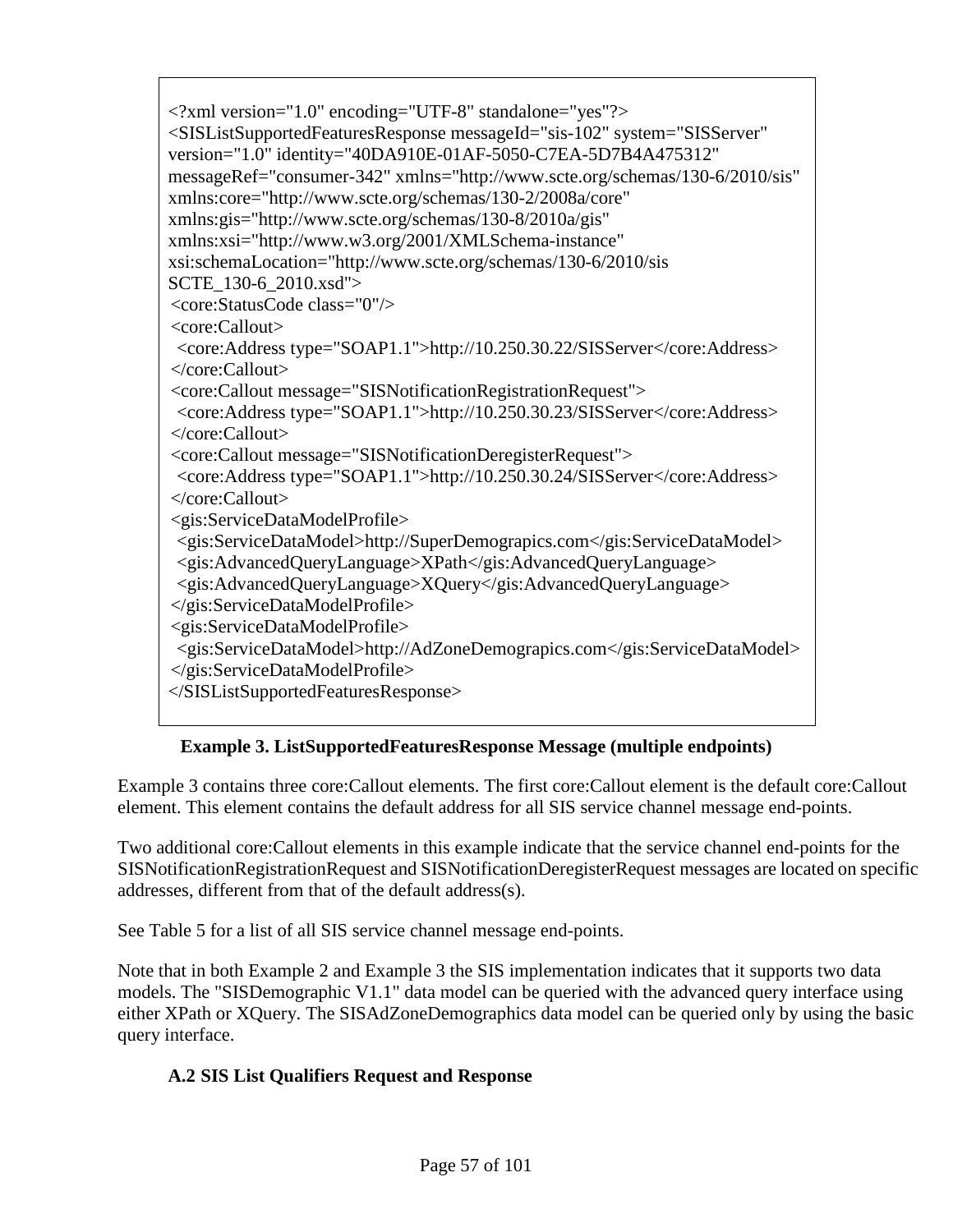The SISListQualifiersRequest message provides a way for a consumer of SIS services to discover the qualifiers supported by an SIS basic query data model and to learn the type and allowed values of each qualifier's value.

[Example 4](#page-57-0) contains a SISListQualifiersRequest message that's intended to discover the qualifiers for the "SuperDemographics" data model.

<?xml version="1.0" encoding="UTF-8" standalone="yes" ?> <SISListQualifiersRequest messageId="consumer-344" system="SISClient" version ="1.0" identity="40DA910E-01AF-5050-C7EA-5D7B4A475311" xmlns="http://www.scte.org/schemas/130-6/2010/sis" xmlns:core="http://www.scte.org/schemas/130-2/2008a/core" xmlns:gis="http://www.scte.org/schemas/130-8/2010a/gis" xmlns:xsi="http://www.w3.org/2001/XMLSchema-instance" xsi:schemaLocation="http://www.scte.org/schemas/130-6/2010/sis SCTE\_130-6\_2010.xsd"> <gis:ServiceDataModel>http://SuperDemographics.com</gis:ServiceDataModel> </SISListQualifiersRequest>

# **Example 4. SISListQualifiersRequest Message**

<span id="page-57-0"></span>[Example 5](#page-58-0) contains the SISListQualifiersResponse message returned in response to the SISListQualifiersRequest message shown in [Example 4.](#page-57-0)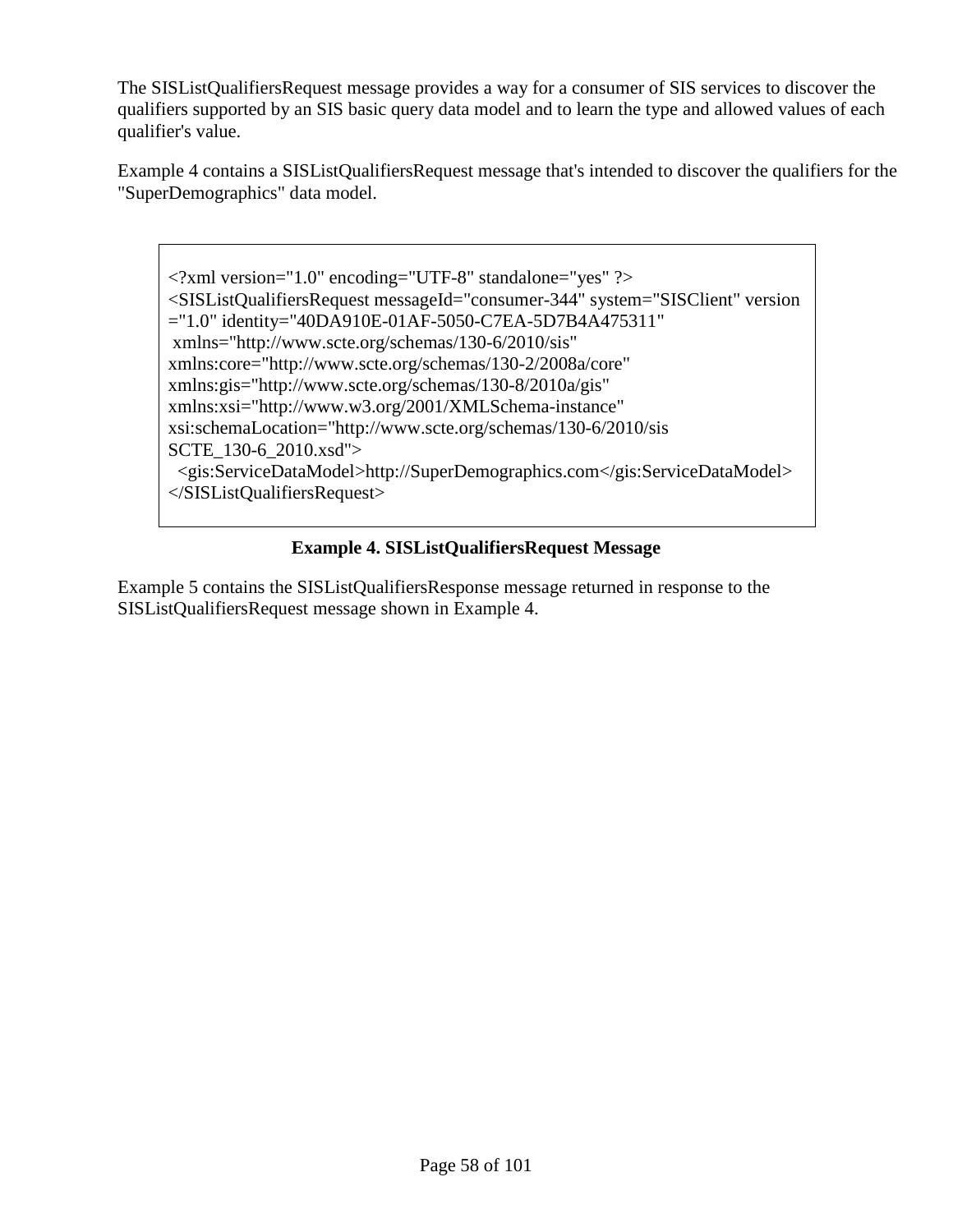```
<?xml version="1.0" encoding="UTF-8" standalone="yes"?>
<SISListQualifiersResponse messageId="sis-103" system="SISServer" version="1.0" 
identity="40DA910E-01AF-5050-C7EA-5D7B4A475312" messageRef="consumer-344" 
xmlns="http://www.scte.org/schemas/130-6/2010/sis" 
xmlns:core="http://www.scte.org/schemas/130-2/2008a/core" 
xmlns:gis="http://www.scte.org/schemas/130-8/2010a/gis" 
xmlns:xsi="http://www.w3.org/2001/XMLSchema-instance" 
xsi:schemaLocation="http://www.scte.org/schemas/130-6/2010/sis SCTE_130-6_2010.xsd">
<core:StatusCode class="0"/>
<gis:BasicQueryDataModelDescription>
 <gis:ServiceDataModel>http://SuperDemographics.com</gis:ServiceDataModel>
 <gis:UniqueQualifierDeclaration>
  <gis:QualifierDeclaration name="MACAddress"/>
 </gis:UniqueQualifierDeclaration>
 <gis:QualifierDescription name="Age" valueType="enumeration">
  <gis:EnumerationValue>UnderTwenty</gis:EnumerationValue>
  <gis:EnumerationValue>TwentyToForty</gis:EnumerationValue>
  <gis:EnumerationValue>FortyToSixty</gis:EnumerationValue>
  <gis:EnumerationValue>OverSixty</gis:EnumerationValue>
 </gis:QualifierDescription>
 <gis:QualifierDescription name="Income" valueType="enumeration">
  <gis:EnumerationValue>Under50K</gis:EnumerationValue>
  <gis:EnumerationValue>50Kto100K</gis:EnumerationValue>
  <gis:EnumerationValue>100Kto200K</gis:EnumerationValue>
  <gis:EnumerationValue>Over200K</gis:EnumerationValue>
 </gis:QualifierDescription>
 <gis:QualifierDescription name="ZipPlusFour" valueType="string">
  <gis:MaxLength>10</gis:MaxLength>
 </gis:QualifierDescription>
 <gis:QualifierDescription name="MACAddress" valueType="string">
  <gis:MaxLength>17</gis:MaxLength>
 </gis:QualifierDescription>
 <gis:QualifierDescription name="CreditLimit" valueType="float"/>
 <gis:QualifierDescription name="SportsInterest" valueType="enumeration">
  <gis:EnumerationValue>Hockey</gis:EnumerationValue>
  <gis:EnumerationValue>Football</gis:EnumerationValue>
  <gis:EnumerationValue>Baseball</gis:EnumerationValue>
  <gis:EnumerationValue>Basketball</gis:EnumerationValue>
  <gis:EnumerationValue>Soccer</gis:EnumerationValue>
  <gis:EnumerationValue>Tennis</gis:EnumerationValue>
  <gis:EnumerationValue>Fishing</gis:EnumerationValue>
  <gis:EnumerationValue>Hunting</gis:EnumerationValue>
  <gis:EnumerationValue>None</gis:EnumerationValue>
 </gis:QualifierDescription>
</gis:BasicQueryDataModelDescription>
</SISListQualifiersResponse>
```
## **Example 5. SISListQualifiersResponse Message**

<span id="page-58-0"></span>In [Example 5,](#page-58-0) we see that the "SuperDemographics" data model supports five qualifiers - Age, Income, ZipPlusFour, CreditLimit and SportsInterest plus the unique qualifier of "MACAddress".

The Age, Income and SportsInterest qualifier values are comprised of a set of enumerated strings. The ZipPlusFour qualifier value is an arbitrary string with a maximum length of 10 characters and the CreditLimit qualifier has a value of type "float". No minimum or maximum values are specified for the CreditLimit qualifier.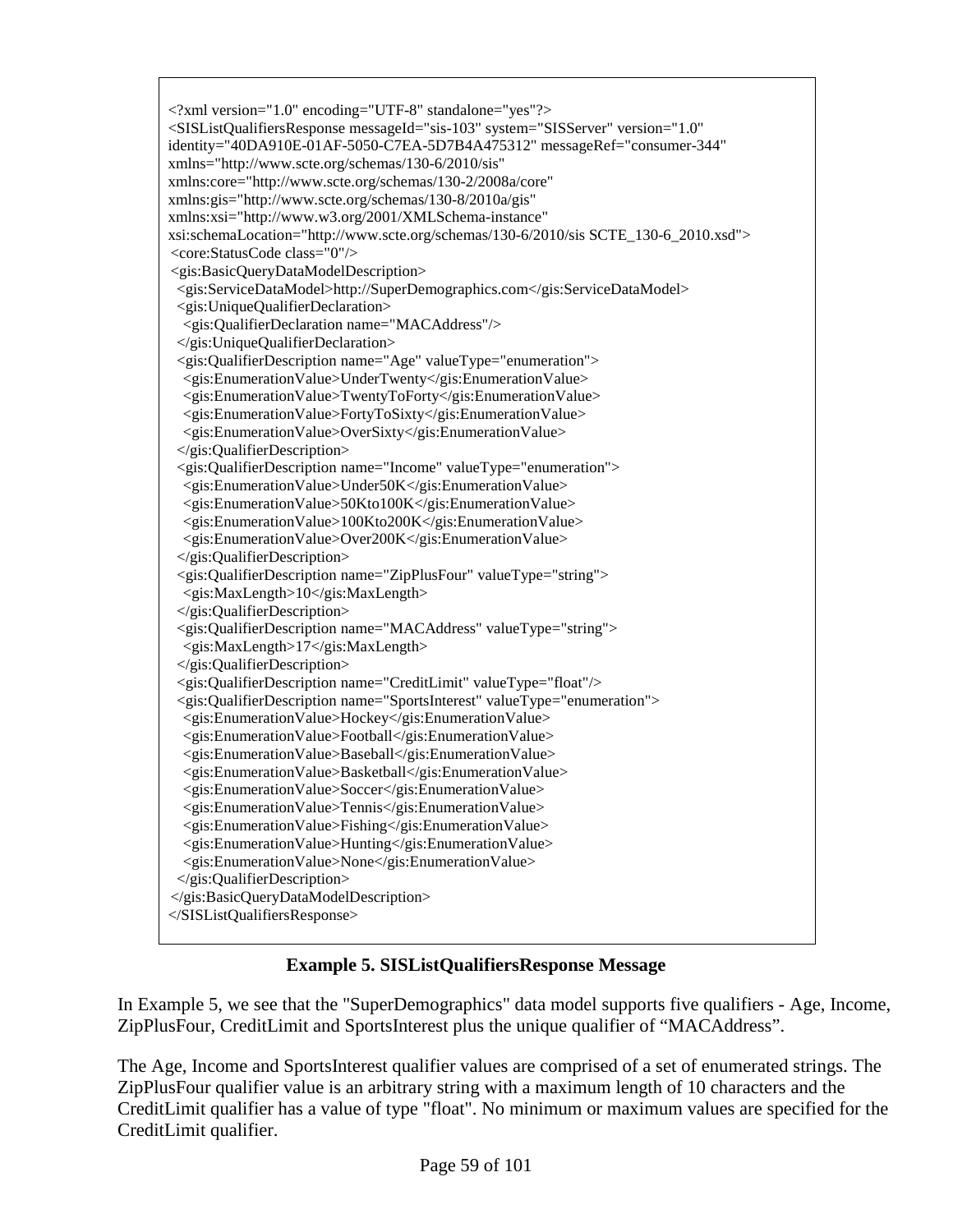Example 6 contains an SISListQualifiersRequest message that's intended to discover the qualifiers for the "AdZoneDemographics" data model.

 $\langle$  2xml version="1.0" encoding="UTF-8" standalone="yes" ?> <SISListQualifiersRequest messageId="consumer-344" system="SISClient" version ="1.0" identity="40DA910E-01AF-5050-C7EA-5D7B4A475311" xmlns="http://www.scte.org/schemas/130-6/2010/sis" xmlns:core="http://www.scte.org/schemas/130-2/2008a/core" xmlns:gis="http://www.scte.org/schemas/130-8/2010a/gis" xmlns:xsi="http://www.w3.org/2001/XMLSchema-instance" xsi:schemaLocation="http://www.scte.org/schemas/130-6/2010/sis SCTE\_130-6\_2010.xsd"> <gis:ServiceDataModel>http://AdZoneDemographics.com</gis:ServiceDataModel> </SISListQualifiersRequest>

## **Example 6. SISListQualifiersRequest Message**

Example 7 contains the SISListQualifiersResponse message returned in response to the SISListQualifiersRequest message shown in Example 6.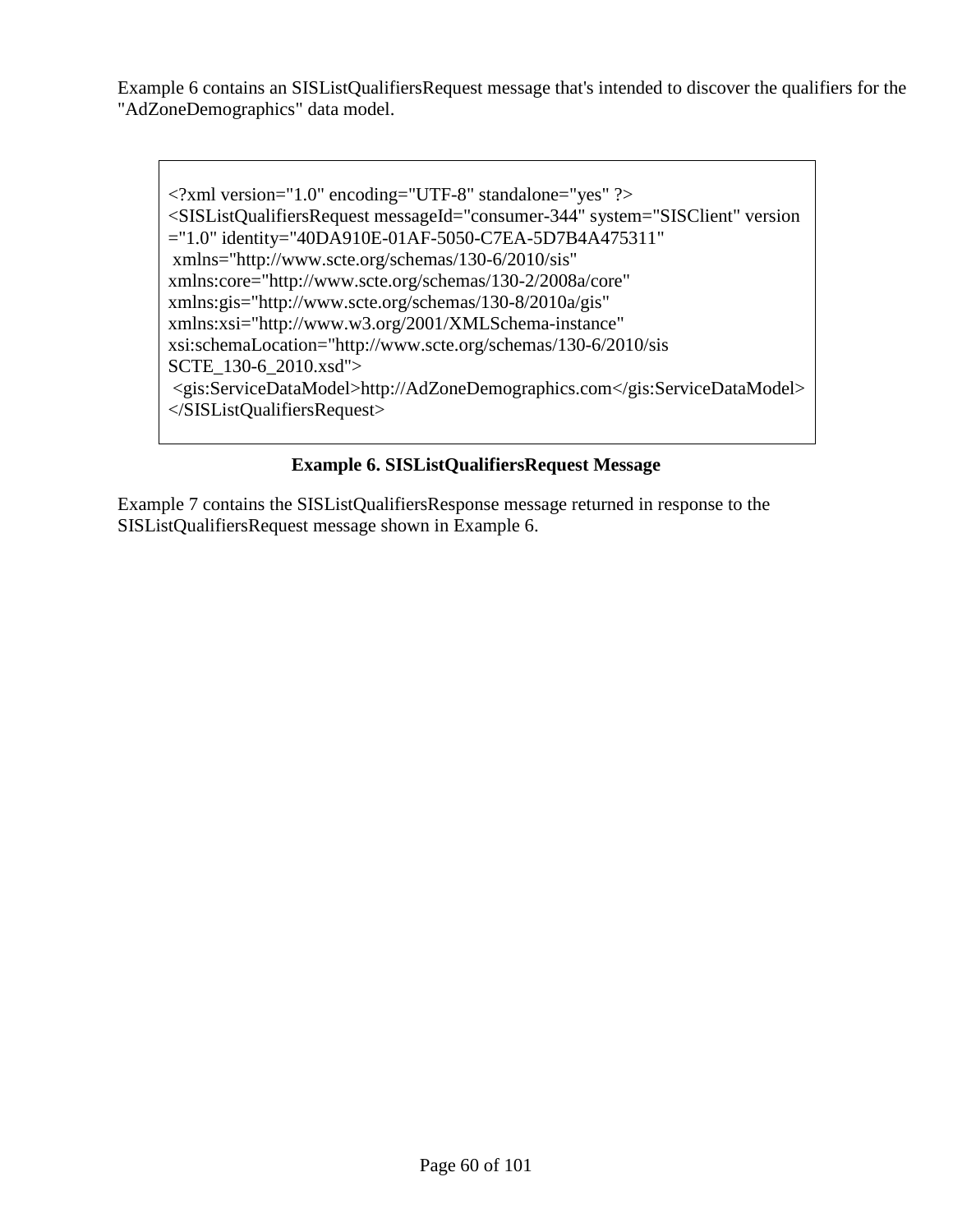```
<?xml version="1.0" encoding="UTF-8" standalone="yes"?>
<SISListQualifiersResponse messageId="sis-103" system="SISServer" version="1.0" 
identity="40DA910E-01AF-5050-C7EA-5D7B4A475312" messageRef="consumer-344" 
xmlns="http://www.scte.org/schemas/130-6/2010/sis" 
xmlns:core="http://www.scte.org/schemas/130-2/2008a/core" 
xmlns:gis="http://www.scte.org/schemas/130-8/2010a/gis" 
xmlns:xsi="http://www.w3.org/2001/XMLSchema-instance" 
xsi:schemaLocation="http://www.scte.org/schemas/130-6/2010/sis SCTE_130-6_2010.xsd">
<core:StatusCode class="0"/>
<gis:BasicQueryDataModelDescription>
 <gis:ServiceDataModel>http://AdZoneDemographics.com</gis:ServiceDataModel>
 <gis:UniqueQualifierDeclaration>
  <gis:QualifierDeclaration name="AdZoneId"/>
 </gis:UniqueQualifierDeclaration>
 <gis:QualifierDescription valueType="enumeration" name="Age">
  <gis:EnumerationValue>UnderTwenty</gis:EnumerationValue>
  <gis:EnumerationValue>TwentyToForty</gis:EnumerationValue>
  <gis:EnumerationValue>FortyToSixty</gis:EnumerationValue>
  <gis:EnumerationValue>OverSixty</gis:EnumerationValue>
 </gis:QualifierDescription>
 <gis:QualifierDescription name="Income" valueType="enumeration">
  <gis:EnumerationValue>Under50K</gis:EnumerationValue>
  <gis:EnumerationValue>50Kto100K</gis:EnumerationValue>
  <gis:EnumerationValue>100Kto200K</gis:EnumerationValue>
  <gis:EnumerationValue>Over200K</gis:EnumerationValue>
 </gis:QualifierDescription>
 <gis:QualifierDescription name="ZipPlusFour" valueType="string">
  <gis:MaxLength>10</gis:MaxLength>
 </gis:QualifierDescription>
 <gis:QualifierDescription name="AdZoneId" valueType="string">
  <gis:MaxLength>76</gis:MaxLength>
 </gis:QualifierDescription>
 <gis:QualifierDescription name="CreditLimit" valueType="float">
  <gis:MinFloat>0.00</gis:MinFloat>
  <gis:MaxFloat>10000.00</gis:MaxFloat>
 </gis:QualifierDescription>
 <gis:QualifierDescription name="SportsInterest" valueType="enumeration">
  <gis:EnumerationValue>Football</gis:EnumerationValue>
  <gis:EnumerationValue>Baseball</gis:EnumerationValue>
  <gis:EnumerationValue>Basketball</gis:EnumerationValue>
  <gis:EnumerationValue>Soccer</gis:EnumerationValue>
  <gis:EnumerationValue>Tennis</gis:EnumerationValue>
  <gis:EnumerationValue>Fishing</gis:EnumerationValue>
  <gis:EnumerationValue>Hunting</gis:EnumerationValue>
  <gis:EnumerationValue>None</gis:EnumerationValue>
 </gis:QualifierDescription>
</gis:BasicQueryDataModelDescription>
</SISListQualifiersResponse>
```
## **Example 7. SISListQualifiersResponse Message**

In Example 7, we see that the "AdZoneDemographics" data model also supports five qualifiers, Age, Income, ZipPlusFour, CreditLimit and SportsInterest in addition to the AdZoneId unique qualifier. In this case, the qualifiers and their values are characterizing an audience within an advertising zone rather than an individual subscriber.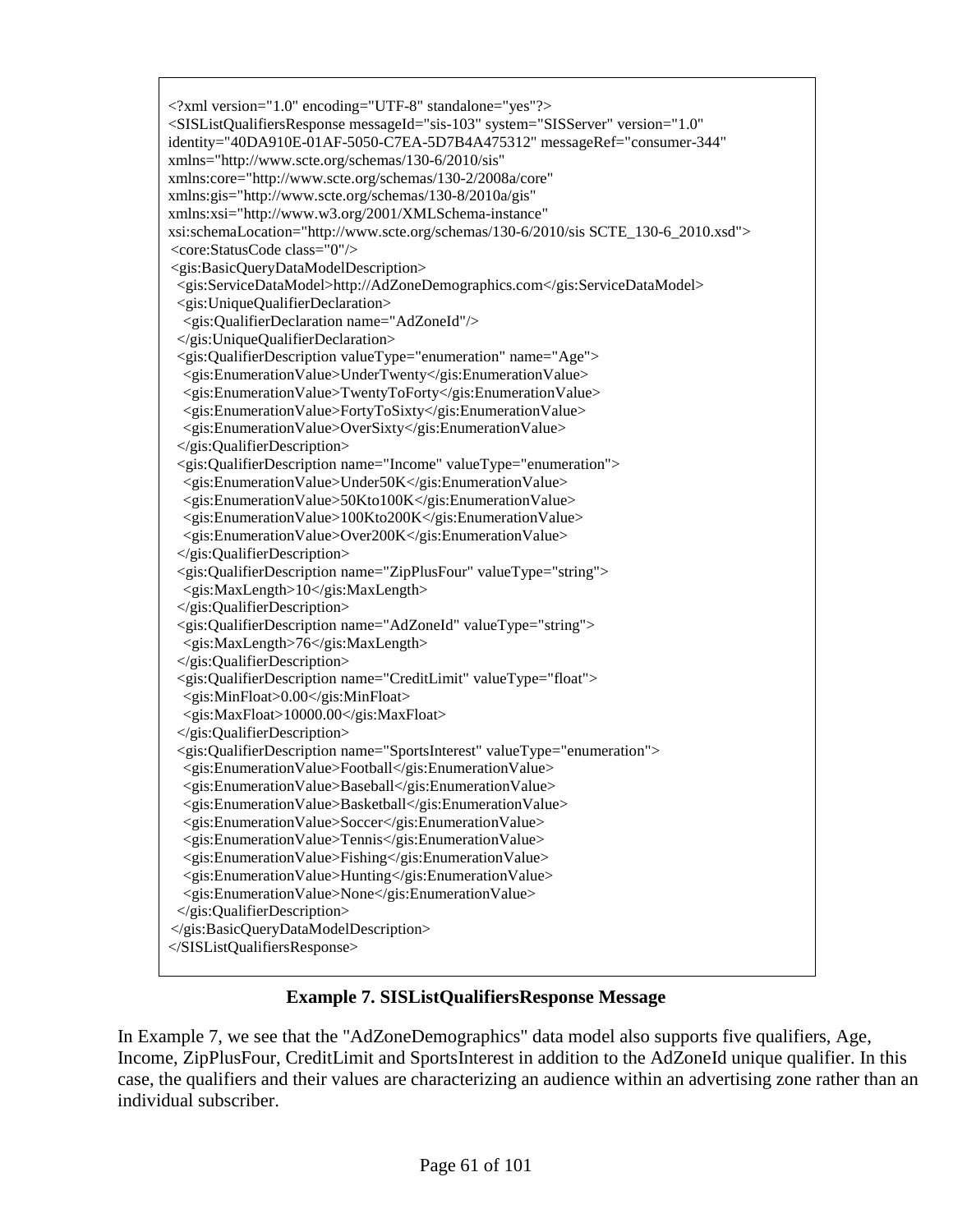## **A.3 SIS Query Request and Response**

The SISQueryRequest is the workhorse of the SIS interface. This message provides consumers with a number of flexible query alternatives.

[Example 8](#page-61-0) uses the basic query mechanism to get a complete list of qualifiers for a subscriber using a gis:UniqueQualifier element.

<?xml version="1.0" encoding="UTF-8" standalone="yes"?> <SISQueryRequest messageId="consumer-345" system="SISClient" version="1.0" identity="40DA910E-01AF-5050-C7EA-5D7B4A475311" xmlns="http://www.scte.org/schemas/130-6/2010/sis" xmlns:core="http://www.scte.org/schemas/130-2/2008a/core" xmlns:gis="http://www.scte.org/schemas/130-8/2010a/gis" xmlns:xsi="http://www.w3.org/2001/XMLSchema-instance" xsi:schemaLocation="http://www.scte.org/schemas/130-6/2010/sis SCTE\_130-6\_2010.xsd"> <gis:Query queryId="233" expandOutput="false"> <gis:ServiceDataModel>http://SuperDemograpics.com</gis:ServiceDataModel> <gis:UniqueQualifier> <gis:Qualifier name="MACAddress" value="00-1e-c2-01-d3-2d"/>  $\langle$ gis:UniqueQualifier> </gis:Query> </SISQueryRequest>

**Example 8. SISQueryRequest Message**

<span id="page-61-0"></span>The result of the previous query is illustrated in [Example 9:](#page-62-0)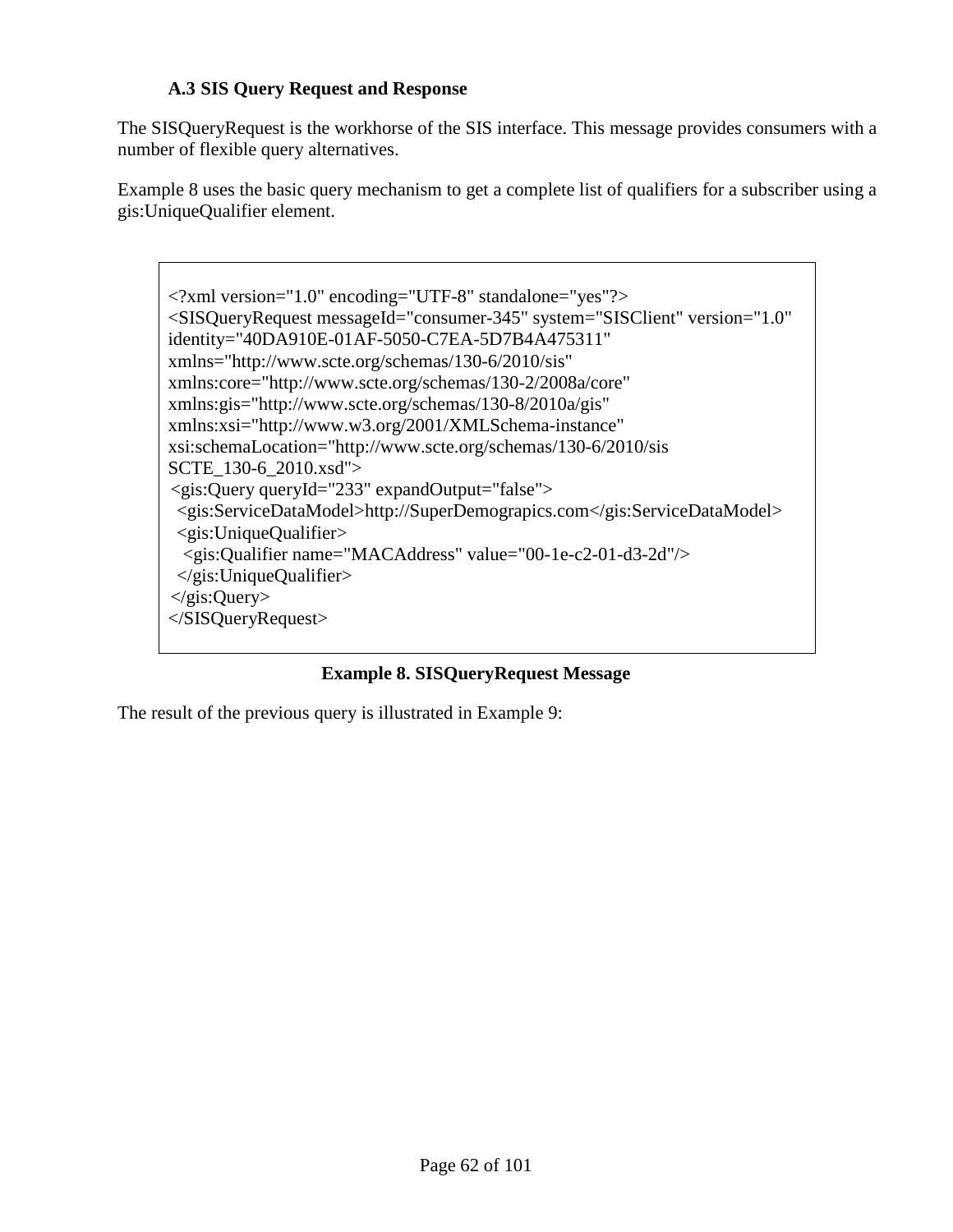<?xml version="1.0" encoding="UTF-8" standalone="yes"?> <SISQueryResponse messageId="sis-105" system="SISServer" version="1.0" identity="40DA910E-01AF-5050-C7EA-5D7B4A475312" messageRef="consumer-345" xmlns="http://www.scte.org/schemas/130-6/2010/sis" xmlns:core="http://www.scte.org/schemas/130-2/2008a/core" xmlns:gis="http://www.scte.org/schemas/130-8/2010a/gis" xmlns:xsi="http://www.w3.org/2001/XMLSchema-instance" xsi:schemaLocation="http://www.scte.org/schemas/130-6/2010/sis SCTE\_130-6\_2010.xsd"> <core:StatusCode class="0"/> <gis:QueryResult queryRef="233" resultSetSize="1" totalResultSetSize="1"> <gis:BasicQueryResult> <gis:QualifierSet> <gis:Qualifier name="MACAddress" value="00-1e-c2-01-d3-2d"/> <gis:Qualifier name="Age" value="Under20"/> <gis:Qualifier name="Income" value="Under50K"/> <gis:Qualifier name="ZipPlusFour" value="01720"/> <gis:Qualifier name="CreditLimit" value="100.00"/> <gis:Qualifier name="SportsInterest" value="Basketball"/> </gis:QualifierSet> </gis:BasicQueryResult> </gis:QueryResult> </SISQueryResponse>

**Example 9. SISQueryResponse Message**

<span id="page-62-0"></span>In [Example 9](#page-62-0) we see that the subscriber with MACAddress of "00-1e-c2-01-d3-2d" is less than 20 years old, has an annual income of less that \$50,000, lives in the 01720 zip code area, has a credit limit of \$100.00 and is primarily interested in Basketball.

The SISQueryRequest message can also be used with a gis:QueryFilter element to obtain a list of gis:UniqueQualifierSet elements for one or more subscribers whose Qualifier elements satisfy the criteria specified by the filter.

[Example 10](#page-63-0) contains an SISQueryRequest with a gis:QueryFilter element that requests a list of gis:UniqueQualifierSet elements for all subscribers that are under twenty years old. Note that the expandOutput of the gis:Query element has a value of "false".

```
<?xml version="1.0" encoding="UTF-8" standalone="yes"?>
<SISQueryRequest messageId="consumer-346" system="SISClient" version="1.0" 
identity="40DA910E-01AF-5050-C7EA-5D7B4A475311" 
xmlns="http://www.scte.org/schemas/130-6/2010/sis" 
xmlns:core="http://www.scte.org/schemas/130-2/2008a/core" 
xmlns:gis="http://www.scte.org/schemas/130-8/2010a/gis" 
xmlns:xsi="http://www.w3.org/2001/XMLSchema-instance"
```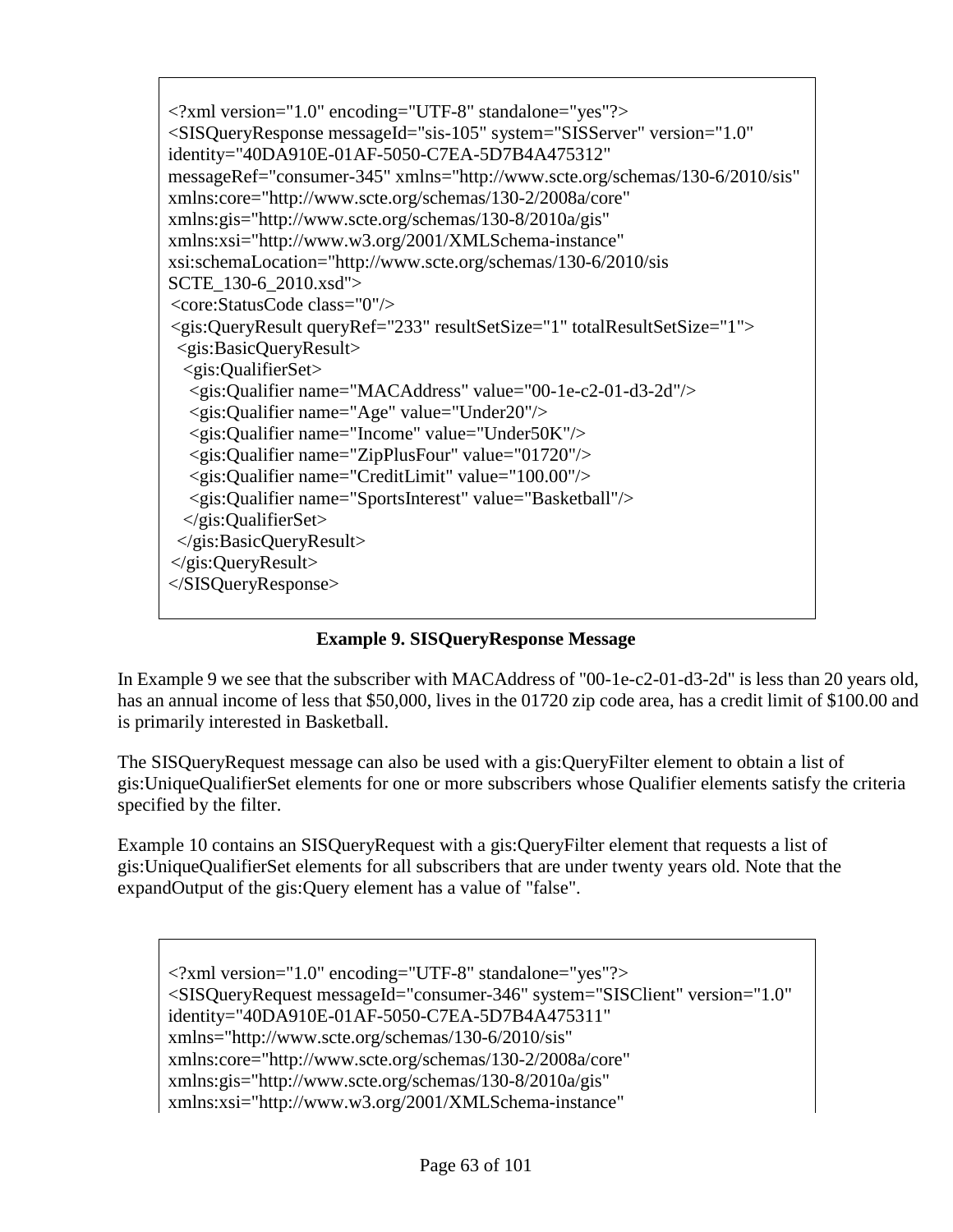xsi:schemaLocation="http://www.scte.org/schemas/130-6/2010/sis SCTE\_130-6\_2010.xsd"> <gis:Query queryId="234" expandOutput="false"> <gis:ServiceDataModel>http://SuperDemograpics.com</gis:ServiceDataModel> <gis:BasicQueryFilter> <gis:BasicFilterElement name="Age" value="Under20" valueIsRegex="false"/> </gis:BasicQueryFilter> </gis:Query> </SISQueryRequest>

## **Example 10. SISQueryRequest Message**

<span id="page-63-0"></span>The result of the query shown in [Example 10](#page-63-0) is shown in [Example 11.](#page-63-1)

```
<?xml version="1.0" encoding="UTF-8" standalone="yes"?>
<SISQueryResponse messageId="sis-106" system="SISServer" version="1.0" 
identity="40DA910E-01AF-5050-C7EA-5D7B4A475312" 
messageRef="consumer-346" xmlns="http://www.scte.org/schemas/130-6/2010/sis" 
xmlns:core="http://www.scte.org/schemas/130-2/2008a/core" 
xmlns:gis="http://www.scte.org/schemas/130-8/2010a/gis" 
xmlns:xsi="http://www.w3.org/2001/XMLSchema-instance" 
xsi:schemaLocation="http://www.scte.org/schemas/130-6/2010/sis 
SCTE_130-6_2010.xsd">
<core:StatusCode class="0"/>
<gis:QueryResult resultSetSize="4" queryRef="234" totalResultSetSize="4">
 <gis:BasicQueryResult>
 <gis:UniqueQualifier>
  <gis:Qualifier name="MACAddress" value="00-1e-c2-01-d3-2d"/>
 \langlegis:UniqueQualifier>
 <gis:UniqueQualifier>
  <gis:Qualifier name="MACAddress" value="00-1e-c2-01-d3-46"/>
 \langlegis:UniqueQualifier>
 <gis:UniqueQualifier>
  <gis:Qualifier name="MACAddress" value="00-50-56-c0-00-01"/>
 </gis:UniqueQualifier>
 <gis:UniqueQualifier>
  <gis:Qualifier name="MACAddress" value="00-50-56-c0-00-06"/>
 </gis:UniqueQualifier>
 </gis:BasicQueryResult>
</gis:QueryResult>
<core:Ext/>
</SISQueryResponse>
```
#### <span id="page-63-1"></span>**Example 11. SISQueryResponse Message**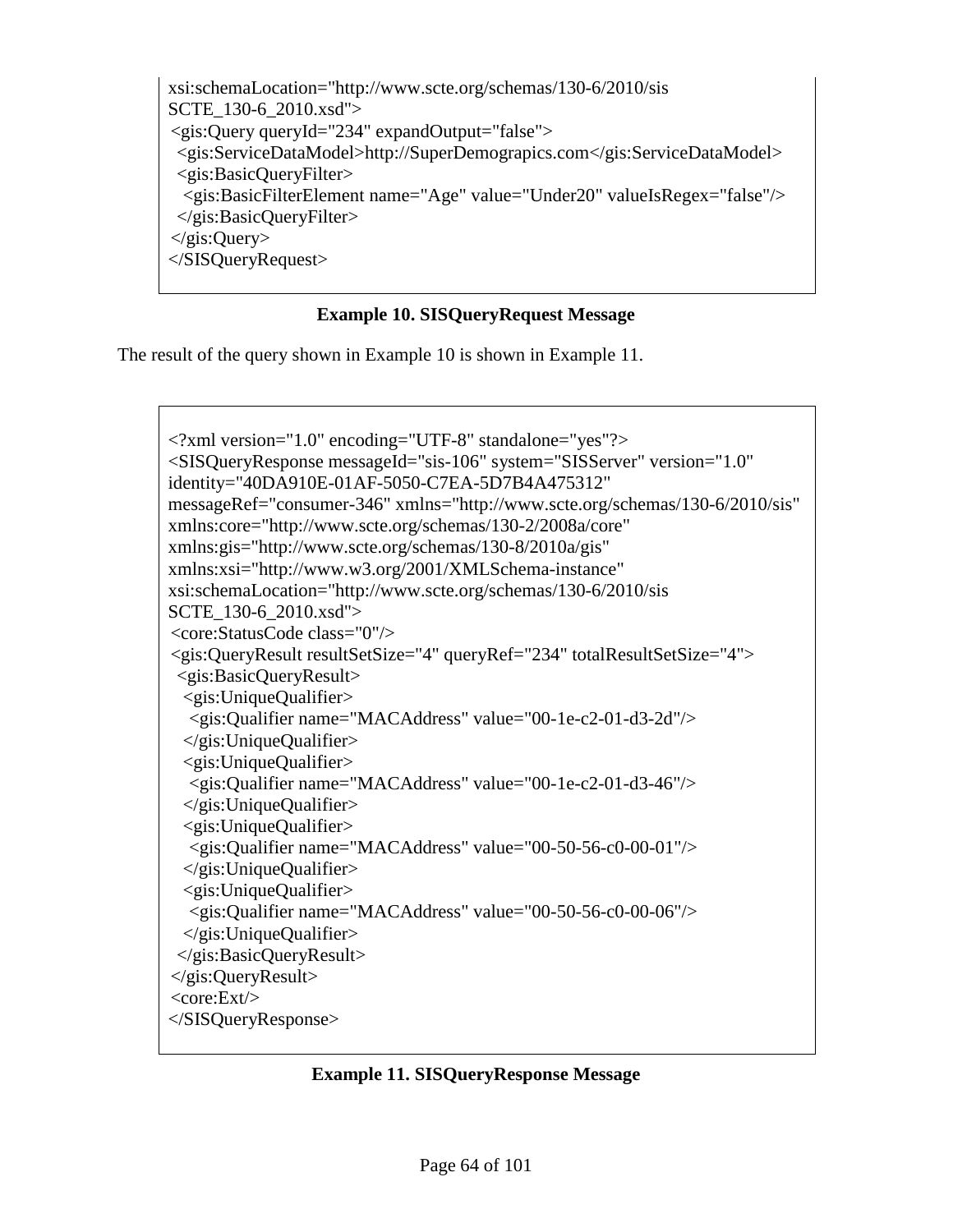In [Example 11](#page-63-1) we see that there are four subscribers under the age of twenty and, since the gis:UniqueQualifierSet element in this data model is comprised of Qualifier elements with name="MACAddress". The MACAddress for each subscriber is returned in the gis:Qualifier element's value attribute.

[Example 12](#page-64-0) shows an SISQueryRequest message similar to that shown in [Example 10](#page-63-0) except that in [Example 12](#page-64-0) the expandOutput attribute of the gis:Query element is set to "true". When the expandOutput attribute value is set to "true", the result of the query contains the full list of gis:Qualifier elements for each subscriber. This is shown in [Example 13.](#page-65-0)

<?xml version="1.0" encoding="UTF-8" standalone="yes"?> <SISQueryRequest messageId="consumer-347" system="SISClient" version="1.0" identity="40DA910E-01AF-5050-C7EA-5D7B4A475311" xmlns="http://www.scte.org/schemas/130-6/2010/sis" xmlns:core="http://www.scte.org/schemas/130-2/2008a/core" xmlns:gis="http://www.scte.org/schemas/130-8/2010a/gis" xmlns:xsi="http://www.w3.org/2001/XMLSchema-instance" xsi:schemaLocation="http://www.scte.org/schemas/130-6/2010/sis SCTE\_130-6\_2010.xsd"> <gis:Query queryId="234" expandOutput="true"> <gis:ServiceDataModel>http://SuperDemographics.com</gis:ServiceDataModel> <gis:BasicQueryFilter> <gis:BasicFilterElement name="Age" value="Under20" valueIsRegex="false"/> </gis:BasicQueryFilter> </gis:Query> </SISQueryRequest>

<span id="page-64-0"></span>**Example 12. SISQueryRequest Message**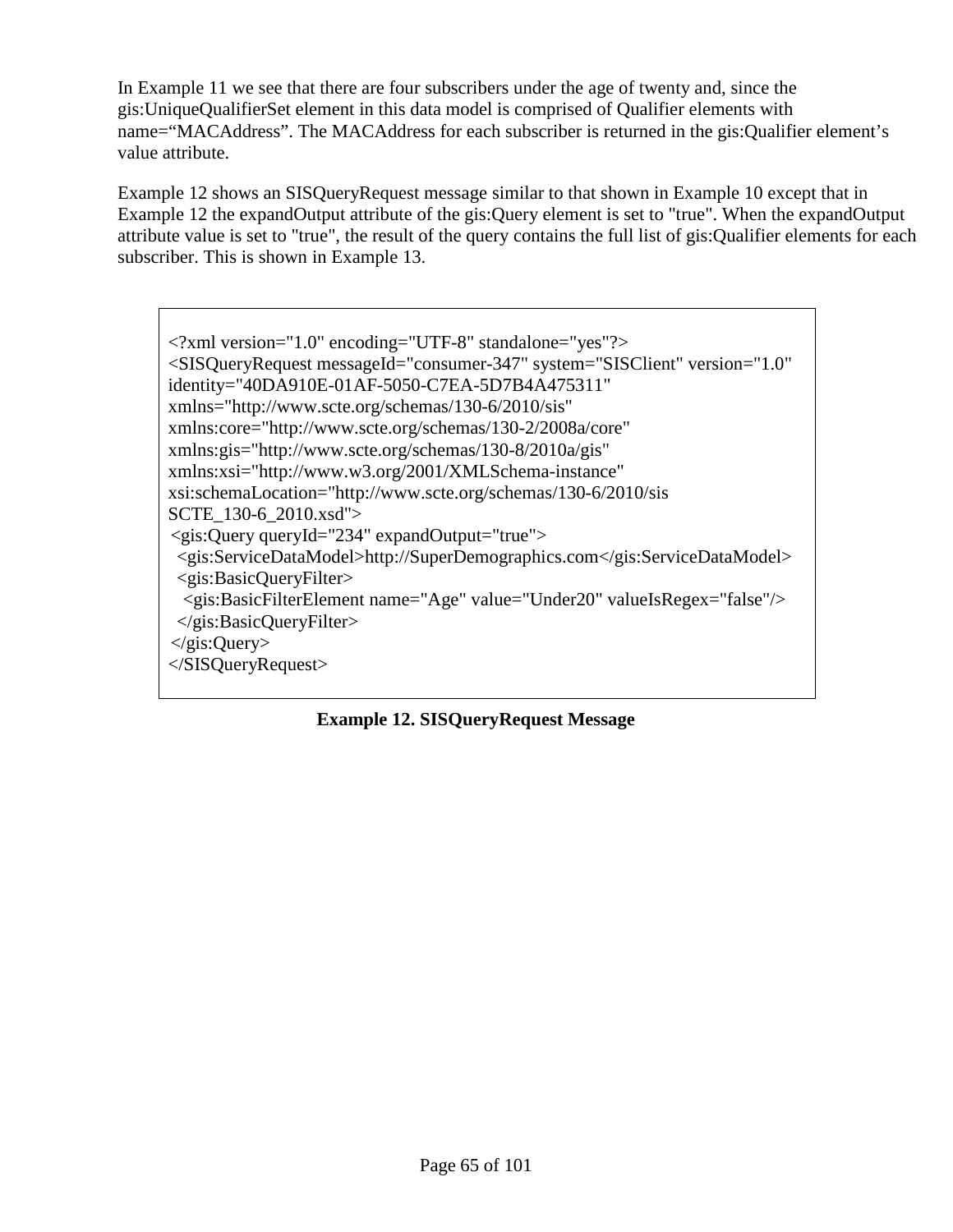<?xml version="1.0" encoding="UTF-8" standalone="yes"?> <SISQueryResponse messageId="sis-107" system="SISServer" version="1.0" identity="40DA910E-01AF-5050-C7EA-5D7B4A475312" messageRef="consumer-347" xmlns="http://www.scte.org/schemas/130-6/2010/sis" xmlns:core="http://www.scte.org/schemas/130-2/2008a/core" xmlns:gis="http://www.scte.org/schemas/130-8/2010a/gis" xmlns:xsi="http://www.w3.org/2001/XMLSchema-instance" xsi:schemaLocation="http://www.scte.org/schemas/130-6/2010/sis SCTE\_130-6\_2010.xsd"> <core:StatusCode class="0"/> <gis:QueryResult queryRef="234" resultSetSize="5" totalResultSetSize="5"> <gis:BasicQueryResult> <gis:QualifierSet> <gis:Qualifier name="MACAddress" value="00-1e-c2-01-d3-2d"/> <gis:Qualifier name="Age" value="Under20"/> <gis:Qualifier name="Income" value="Under50K"/> <gis:Qualifier name="ZipPlusFour" value="01720"/> <gis:Qualifier name="CreditLimit" value="100.00"/> <gis:Qualifier name="SportsInterest" value="Basketball"/> </gis:QualifierSet> <gis:QualifierSet> <gis:Qualifier name="MACAddress" value="00-1e-52-74-2e-6a"/> <gis:Qualifier name="Age" value="Under20"/> <gis:Qualifier name="Income" value="Under50K"/> <gis:Qualifier name="ZipPlusFour" value="01847"/> <gis:Qualifier name="CreditLimit" value="200.00"/> <gis:Qualifier name="SportsInterest" value="Football"/> </gis:QualifierSet> <gis:QualifierSet> <gis:Qualifier name="MACAddress" value="00-1e-52-74-2e-6d"/> <gis:Qualifier name="Age" value="Under20"/> <gis:Qualifier name="Income" value="Under50K"/> <gis:Qualifier name="ZipPlusFour" value="01847"/> <gis:Qualifier name="CreditLimit" value="100.00"/> <gis:Qualifier name="SportsInterest" value="Tennis"/> </gis:QualifierSet> <gis:QualifierSet> <gis:Qualifier name="MACAddress" value="00-50-56-c0-00-01"/> <gis:Qualifier name="Age" value="Under20"/> <gis:Qualifier name="Income" value="Under50K"/> <gis:Qualifier name="ZipPlusFour" value="01720"/> <gis:Qualifier name="CreditLimit" value="500.00"/> <gis:Qualifier name="SportsInterest" value="Football"/> </gis:QualifierSet> <gis:QualifierSet> <gis:Qualifier name="MACAddress" value="00-50-56-c0-00-08"/> <gis:Qualifier name="Age" value="Under20"/> <gis:Qualifier name="Income" value="Under50K"/> <gis:Qualifier name="ZipPlusFour" value="01754"/> <gis:Qualifier name="CreditLimit" value="50.00"/> <gis:Qualifier name="SportsInterest" value="Fishing"/> </gis:QualifierSet> </gis:BasicQueryResult> </gis:QueryResult> </SISQueryResponse>

| <b>Example 13. SISQueryResponse Message</b> |
|---------------------------------------------|
|---------------------------------------------|

<span id="page-65-0"></span>**A.4 SIS Notification Registration Request and Notification**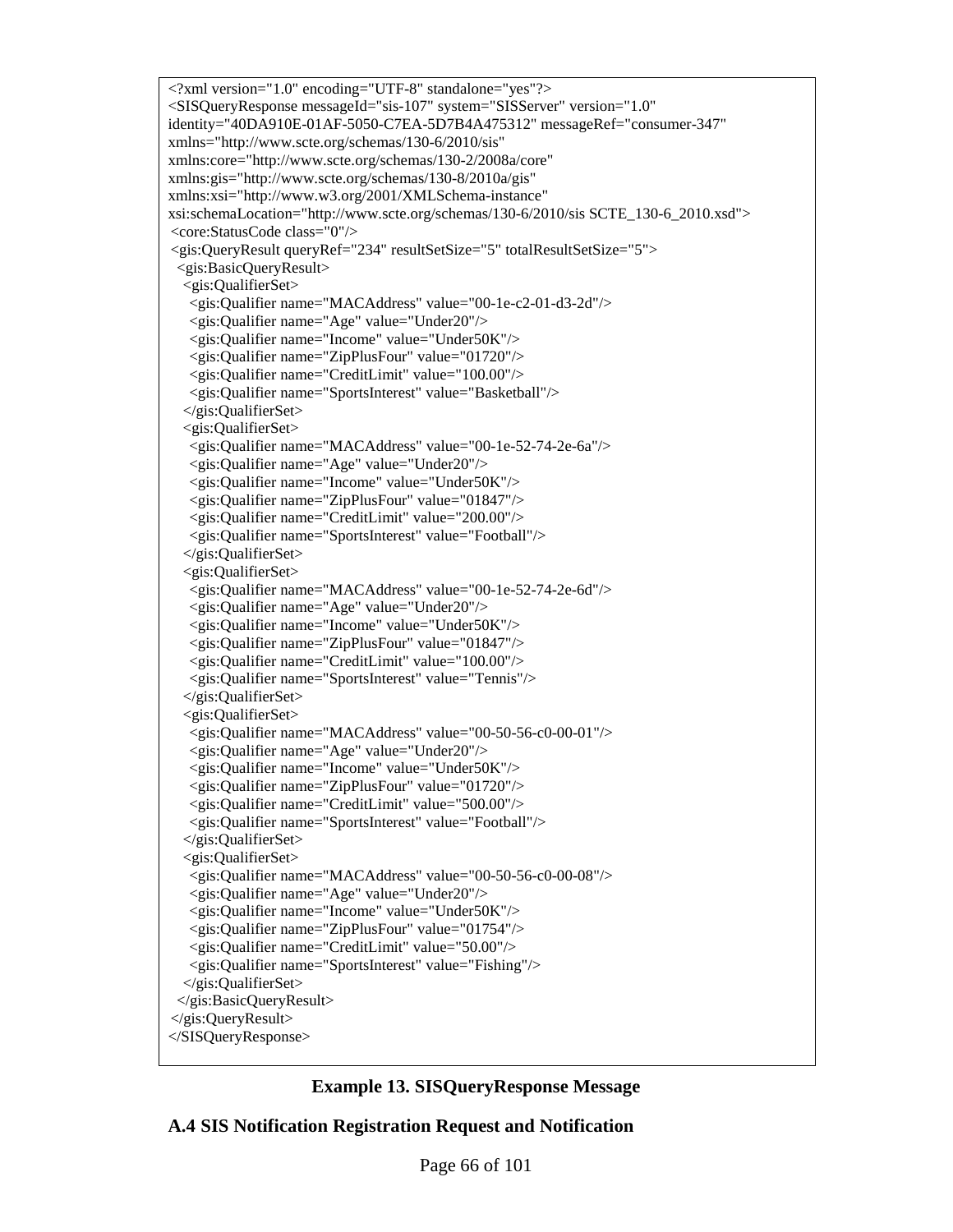[Example 14](#page-66-0) shows a typical SISNotificationRegistrationRequest message example. Note that this example includes the core:Callout element for future SISNotification messages.



# **Example 14. SISNotificationRequest Message**

<span id="page-66-0"></span>Two things of interest in [Example 14](#page-66-0) are the core:Callout @message attribute and the core:Address @type attribute. The @message attribute indicates to the logical service that SISNotification messages should be sent to the specified address. The @type attribute of the core:Address element indicates the type of the service endpoint found on the consumer side. In this case, the address type is "SOAP1.1" and the supplied address leads to a SOAP endpoint. See [SCTE130-2] for additional information on the core:Address element.

SISNotification messages are sent to registered consumers when the underlying data store has been changed in a way that affects the result set of a previously registered query. Changes include the addition of new subscribers, the deletion of old subscribers or updates to existing subscribers.

Subscriber gis:QualifierSet elements that have changed in the content store are evaluated against registered consumer queries. Matches are packaged up into SISNotification messages and sent to the registered consumer.

The SISNotification message shown in [Example 15](#page-67-0) indicates that five new subscribers under the age of twenty have been added to the logical service's data store.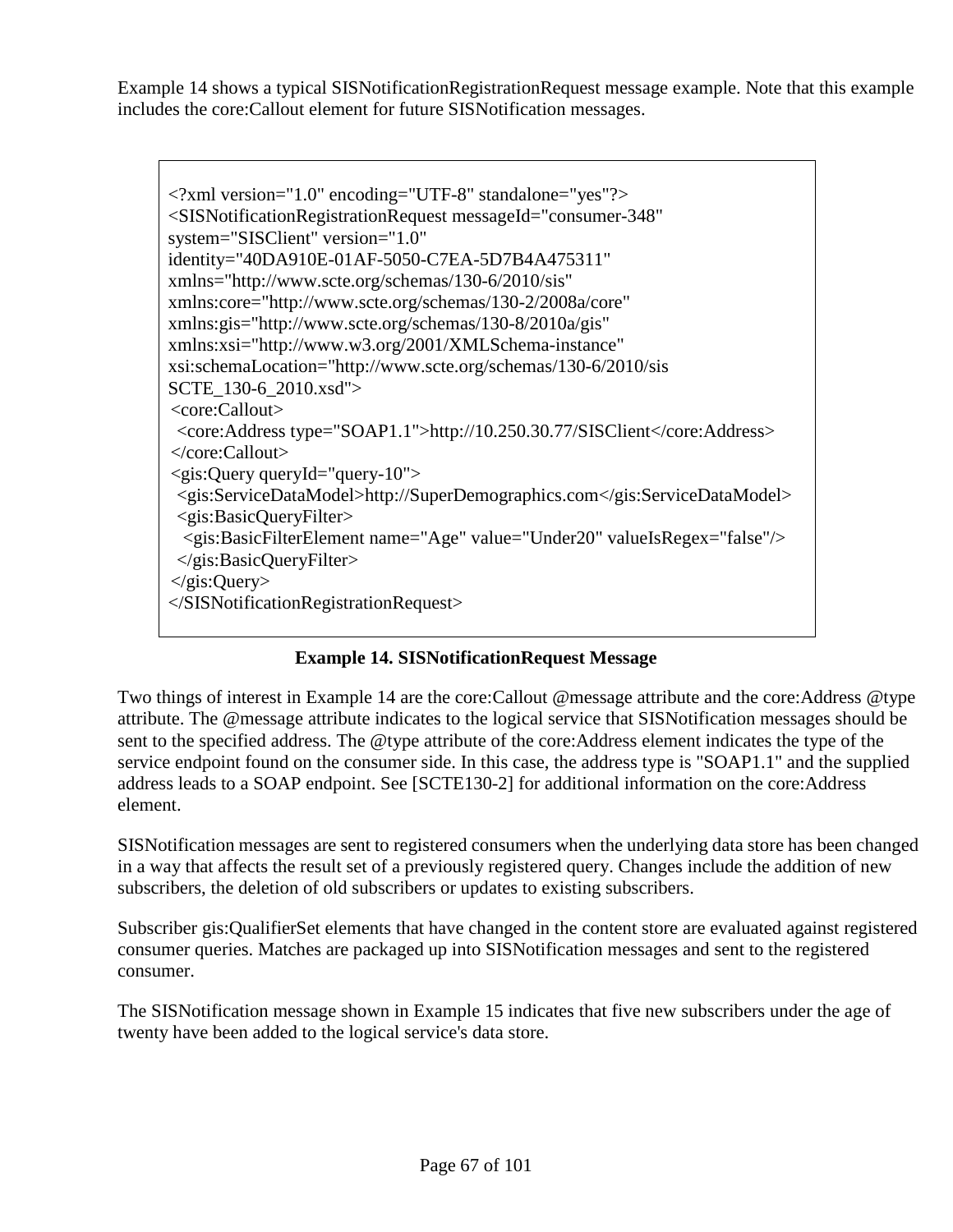$\langle$  2xml version="1.0" encoding="UTF-8" standalone="yes"?> <SISNotification noticeType="new" messageId="sis-108" system="SISServer" version="1.0" identity="40DA910E-01AF-5050-C7EA-5D7B4A475312" xmlns="http://www.scte.org/schemas/130-6/2010/sis" xmlns:core="http://www.scte.org/schemas/130-2/2008a/core" xmlns:gis="http://www.scte.org/schemas/130-8/2010a/gis" xmlns:xsi="http://www.w3.org/2001/XMLSchema-instance" xsi:schemaLocation="http://www.scte.org/schemas/130-6/2010/sis SCTE\_130-6\_2010.xsd"> <gis:QueryResult resultSetSize="5" queryRef="query-10" totalResultSetSize="5"> <gis:BasicQueryResult> <gis:UniqueQualifier> <gis:Qualifier name="MACAddress" value="00-1e-c2-01-d3-2d"/> </gis:UniqueQualifier> <gis:UniqueQualifier> <gis:Qualifier name="MACAddress" value="00-1e-52-74-2e-6a"/> </gis:UniqueQualifier> <gis:UniqueQualifier> <gis:Qualifier name="MACAddress" value="00-1e-52-74-2e-6d"/> </gis:UniqueQualifier> <gis:UniqueQualifier> <gis:Qualifier name="MACAddress" value="00-50-56-c0-00-01"/> </gis:UniqueQualifier> <gis:UniqueQualifier> <gis:Qualifier name="MACAddress" value="00-50-56-c0-00-08"/> </gis:UniqueQualifier> </gis:BasicQueryResult> </gis:QueryResult> </SISNotification>

# **Example 15. SISNotification Message**

<span id="page-67-0"></span>The SISNotification message shown in [Example 16](#page-68-0) indicates that one subscriber under the age of twenty has been deleted from the logical service's data store.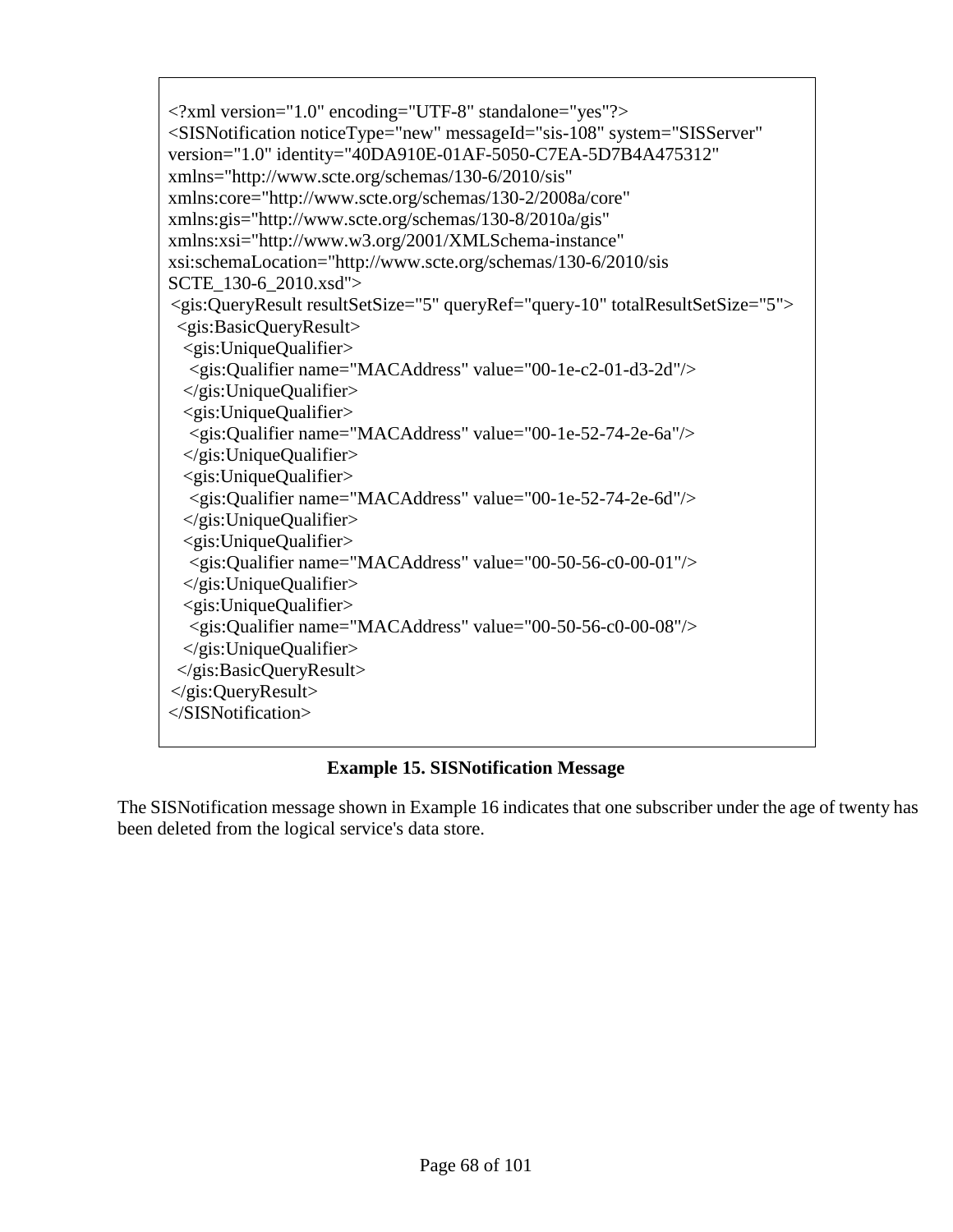<?xml version="1.0" encoding="UTF-8" standalone="yes"?> <SISNotification noticeType="delete" messageId="39903" system="SISServer" version="1.0" identity="40DA910E-01AF-5050-C7EA-5D7B4A475312" xmlns="http://www.scte.org/schemas/130-6/2010/sis" xmlns:core="http://www.scte.org/schemas/130-2/2008a/core" xmlns:gis="http://www.scte.org/schemas/130-8/2010a/gis" xmlns:xsi="http://www.w3.org/2001/XMLSchema-instance" xsi:schemaLocation="http://www.scte.org/schemas/130-6/2010/sis SCTE\_130-6\_2010.xsd"> <gis:QueryResult resultSetSize="1" queryRef="query-10" totalResultSetSize="1"> <gis:BasicQueryResult> <gis:UniqueQualifier> <gis:Qualifier name="MACAddress" value="00-50-56-c0-00-01"/> </gis:UniqueQualifier> </gis:BasicQueryResult> </gis:QueryResult> </SISNotification>

## <span id="page-68-0"></span>**Example 16. SISNotification Message**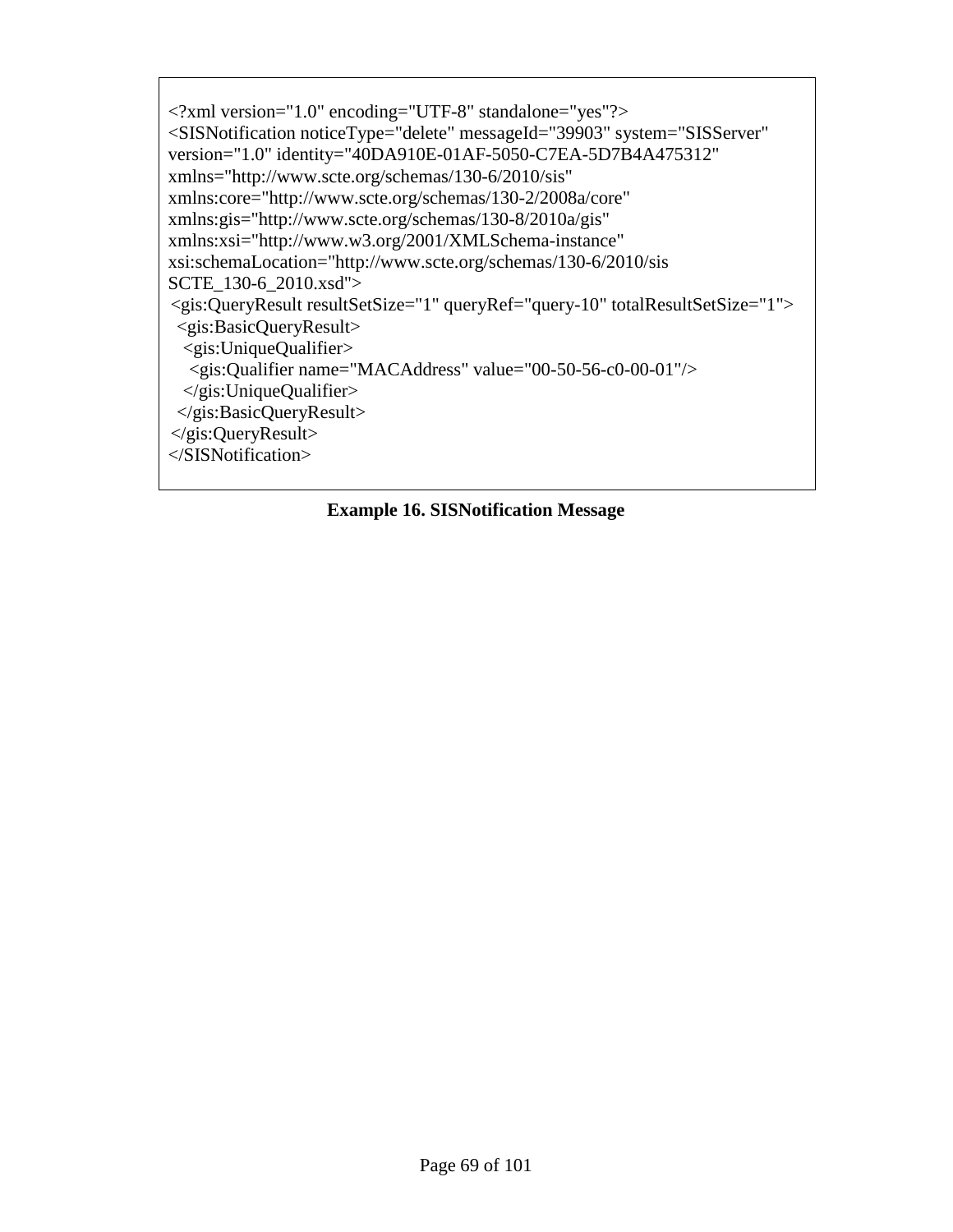## **APPENDIX B: WSDL (NORMATIVE)**

SCTE 130 Part 6 includes a separate WSDL document for the SIS and SIS client interfaces. See the WSDL document for details regarding the wsdl:portType definitions for the service endpoints along with the service definitions, binding types, and input/output parameter mappings. [Table 4](#page-16-2) specifies the normative WSDL XML namespace using the prefix 'wsdl'. SCTE 130 Part 7 provides additional WSDL specification details. See [SCTE130-7] for more information.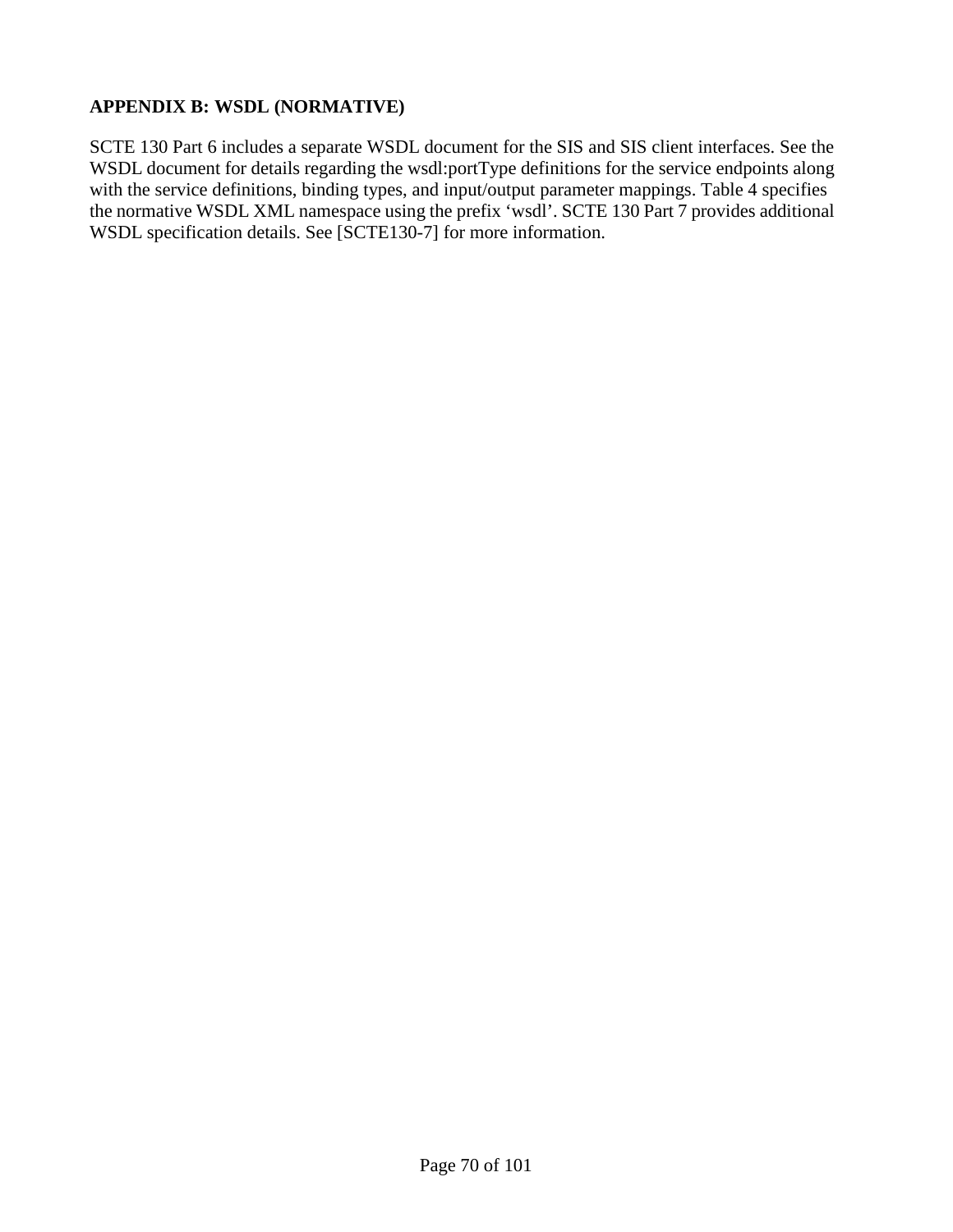# **APPENDIX C. MUTABLE SIS INTERFACE (NORMATIVE)**

### **C.1 Scope**

This appendix defines the Mutable SIS interface extension consistent with the SCTE 130 standard including the Part 6 Subscriber Information Service (SIS) interface defined previously herein. The Mutable SIS, a.k.a., the writable SIS interface, provides XML types, elements and attributes enabling an information service Consumer/Client to modify a service data model's definition or its content.

The Mutable SIS is optional. A logical service implementing the SIS may define this extension as mandatory, optional, or excluded at its discretion. If a logical service includes the Mutable SIS extension as either optional or mandatory, this appendix shall be required and all its contents shall be considered normative.

### **C.2 Introduction**

A logical service implements the Mutable SIS interface to allow altering of:

- A service data model by adding or removing exising qualifiers
- A service data model description by modifying an existing qualifier's description
- A service data model's qualifier value by changing the data through operations such as increment, decrement, assignment, etc.

The Mutable SIS service is a concrete implementation of the Mutable GIS interface and it fully adheres to the logic and principles defined by Mutable GIS. Please refer to the SCTE130-8 Section F.2 for an introduction on the principles and message exchange between Consumer and Logical Service for the mutable interface.

Since the Mutable GIS is an abstract specification, it does not define actual messages, but only message types. Mutable SIS defines concrete messages based on the message types defined by Mutable GIS. As a notational convention, the messages defined by Mutable SIS shall prepend the Mutable GIS message types they extend with the string "SIS". Thus the SISMutableOperationRequest message shall be of type SISMutableOperationRequestType which is an extension of mut:MutableOperationRequestType.

#### **C.3 XML Namespaces**

Beyond the SIS namespaces defined in [SCTE130-6], this appendix uses the 'sismut' prefix, as described in [Table ,](#page-71-0) for the interface associated with the specific XML namespace URI that shall be used by all implementations. [Table](#page-71-0) lists the prefix, the corresponding namespace, and a description of the defining standard used herein.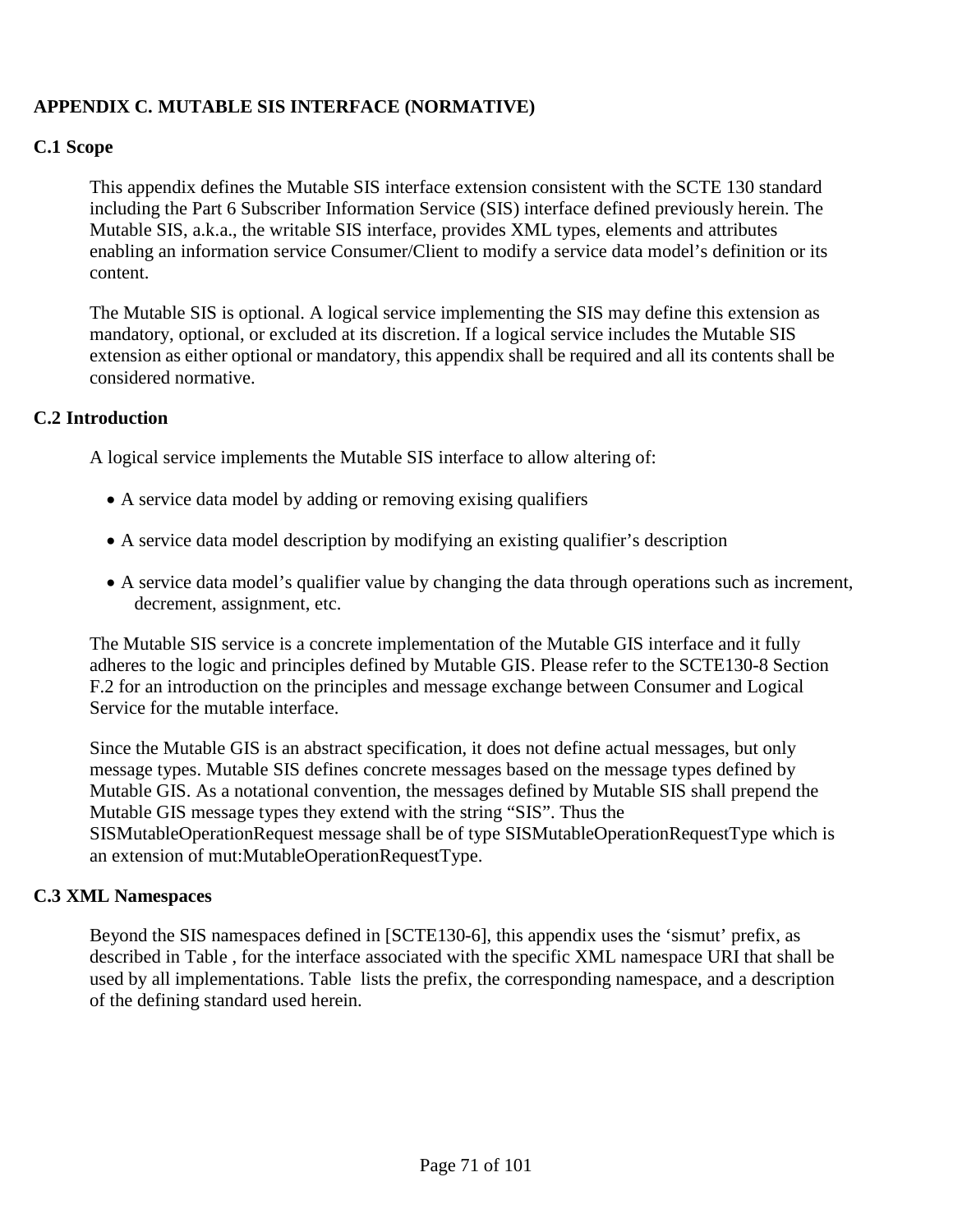| <b>Prefix</b> | <b>Namespace</b>                             | <b>Description</b>          |
|---------------|----------------------------------------------|-----------------------------|
| gis           | http://www.scte.org/schemas/130-8/2013/gis   | <b>SCTE 130 Part 8.</b>     |
| mut           | http://www.scte.org/schemas/130-8/2013/gis/m | SCTE 130 Part 8 Mutable API |
|               | utable                                       |                             |
| <b>Sis</b>    | http://www.scte.org/schemas/130-8/2013/sis   | SCTE 130 Part 6             |
| sismut        | http://www.scte.org/schemas/130-8/2013/sis/m | SCTE 130 Part 6 Mutable API |
|               | utable                                       |                             |

## **Table 8. Mutable SIS XML Namespace Declarations**

<span id="page-71-0"></span>Unless otherwise stated, all references to XML elements illustrated in this appendix are from the 'sismut' namespace. Elements from other namespaces shall be prefixed with the name of the external namespace, e.g. <core:XXX>.

## **C.4 Enhanced SIS Messages**

[Table i](#page-71-1)dentifies messages defined by SCTE 130 Part 6 that are normatively modified via substitution by the Mutable SIS. A service implementing the mutable SIS shall substitute the Mutable SIS enhanced XML elements in place of the native SIS or GIS elements.

| <b>Message</b>                   | <b>Description</b>                                  |
|----------------------------------|-----------------------------------------------------|
| SISListSupportedFeaturesResponse | Adds a description of mutable specific features via |
|                                  | the mandatory inclusion of                          |
|                                  | mut:MutableServiceDataModelProfile element          |
| SISListQualifiersResponse        | Adds descriptions of mutable qualifiers via the     |
|                                  | mandatory inclusion of                              |
|                                  | mut:MutableQualifierDescription element             |

## **Table 9. SIS Messages Altered by the Mutable SIS**

<span id="page-71-1"></span>The following sections detail the SIS defined message types enhanced by mandatory XML element substitution.

## **C.4.1 SISListSupportedFeatures Messages**

The SISListSupportedFeaturesRequest and SISListSupportedFeaturesResponse messages allow consumers to inquire about the service data models and advanced query languages supported by a logical service. The Mutable SIS informs an information service Consumer if a service data model is mutable by substituting the gis:ServiceDataModelProfile element with the mut:MutableServiceDataModelProfile element in the SISListSupportedFeaturesResponse message. The mut:MutableServiceDataModelProfile element describes the mutable service data model including its mutable characterstics. See [SCTE130-8] for more information on mut:MutableServiceDataModelProfile element.

Additionally, a Mutable SIS shall supply the additional core:Callout elements associated with the Mutable SIS message type endpoints. If an information service is using a default message endpoint supporting the Mutable SIS endpoints, no additional core:Callout elements are required. Otherwise, the information service specific extension values derived from [Table](#page-71-0) shall additionally be included in the core:Callout element sequence.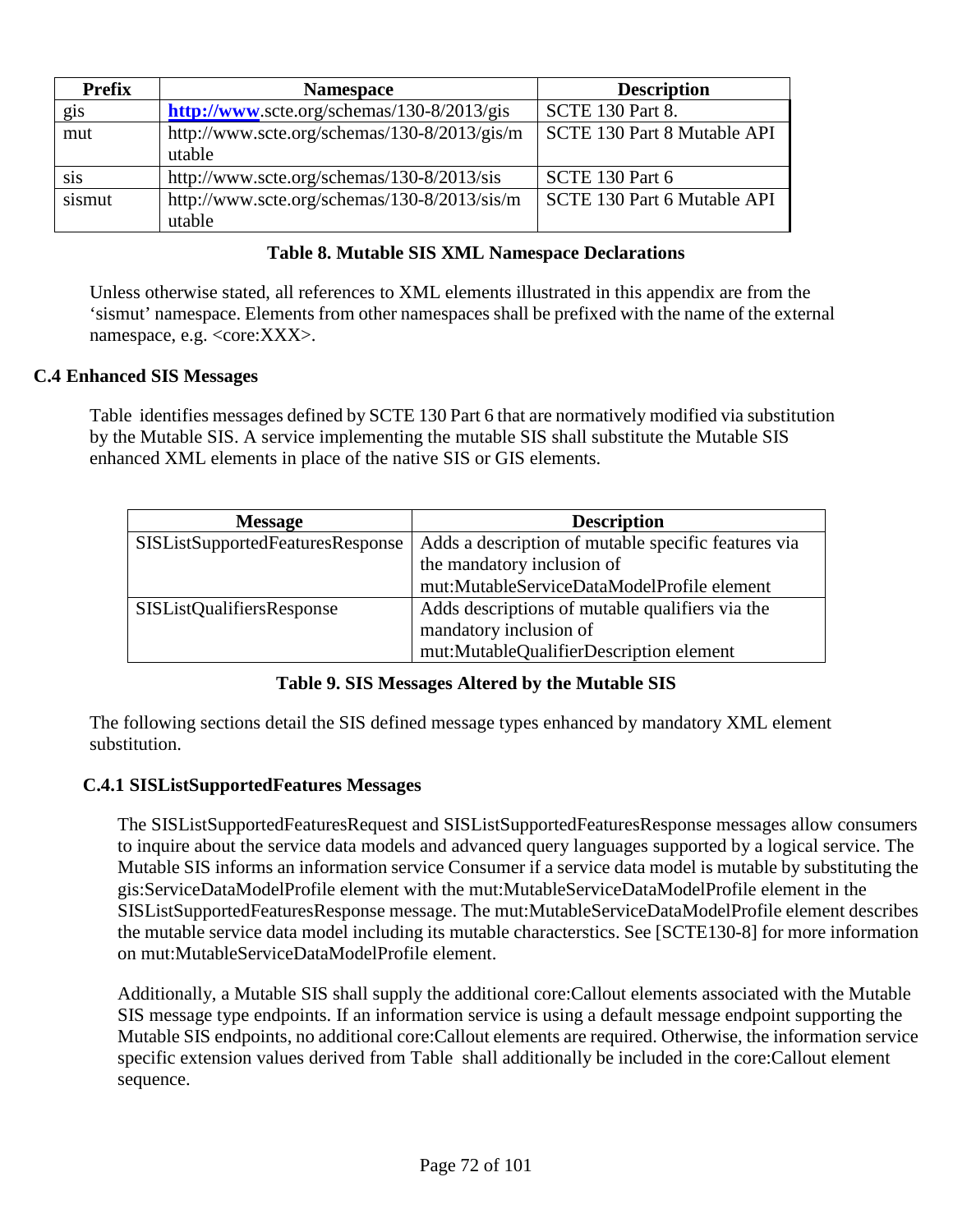# **C.4.2 SISListQualifiers Messages**

The SISListQualifiersRequest and SISListQualifiersResponse messages allow Consumers to discover the qualifiers associated with service data models that are queryable using the basic query interface. A logical service supporting the Mutable SIS shall indicate in the SISListQualifiersResponse message which service data model qualifiers are mutable. This indication shall be accomplished utilizing the mut:MutableQualifierDescription element substituted for the gis:QualifierDescription element. See [SCTE130-8] for more information on mut:MutableQualifierDescription element.

If a specific service data model does not support the basic query interface, the SISListQualifiersResponse message shall return an error.

# **C.5 SIS Mutable Messages**

[Table](#page-72-0) identifies the messages specific to Mutable SIS.

| <b>Message</b>                     | <b>Description</b>                                |  |  |
|------------------------------------|---------------------------------------------------|--|--|
| <b>SISMutableOperationRequest</b>  | A self-contained request to modify a service data |  |  |
|                                    | model definition and/or service data model        |  |  |
|                                    | qualifier values                                  |  |  |
| <b>SISMutableOperationResponse</b> | Response to a SISMutableOperationRequest          |  |  |
| <b>SISBatchCreateRequest</b>       | Creates a multi-message mutable operations        |  |  |
|                                    | construct (i.e., a batch).                        |  |  |
| <b>SISBatchCreateResponse</b>      | Response to a SISBatchCreateRequest. Returns      |  |  |
|                                    | the batch identifier.                             |  |  |
| SISBatchItemRequest                | Request to add mutable operations to a batch      |  |  |
| SISBatchItemResponse               | <b>Response to a SISBatchItemRequest</b>          |  |  |
| <b>SISBatchOperationRequest</b>    | Request to start or cancel the batch of mutable   |  |  |
|                                    | operations                                        |  |  |
| <b>SISBatchOperationResponse</b>   | Response to a SISBatchOperationRequest            |  |  |
| <b>SISListBatchRequest</b>         | Request for information about one or more         |  |  |
|                                    | created mutable operation batches                 |  |  |
| SISListBatchResponse               | Response to a SISListBatchRequest                 |  |  |
| SISMutableOperationNotification    | Asynchronous notification message providing       |  |  |
|                                    | completion status relative to a self-contained    |  |  |
|                                    | <b>SISMutableOperationRequest</b>                 |  |  |
| SISMutableOperationAcknowledgement | Response to a SISMutableOperationNotification     |  |  |
| SISBatchNotification               | Asynchronous notification message providing       |  |  |
|                                    | completion status relative to a multi-message     |  |  |
|                                    | batch operation created via a                     |  |  |
|                                    | <b>SISBatchCreateRequest</b>                      |  |  |
| SISBatchAcknowledgement            | Response to a SISBatchNotification                |  |  |

# **Table 10. Mutable SIS Messages**

# <span id="page-72-0"></span>**C.5.1 SIS Mutable Operation Messages**

The SISMutableOperation message exchange initiates an execution of a mutable operation sequence defined within the request message body. The operational sequence may provide completion status either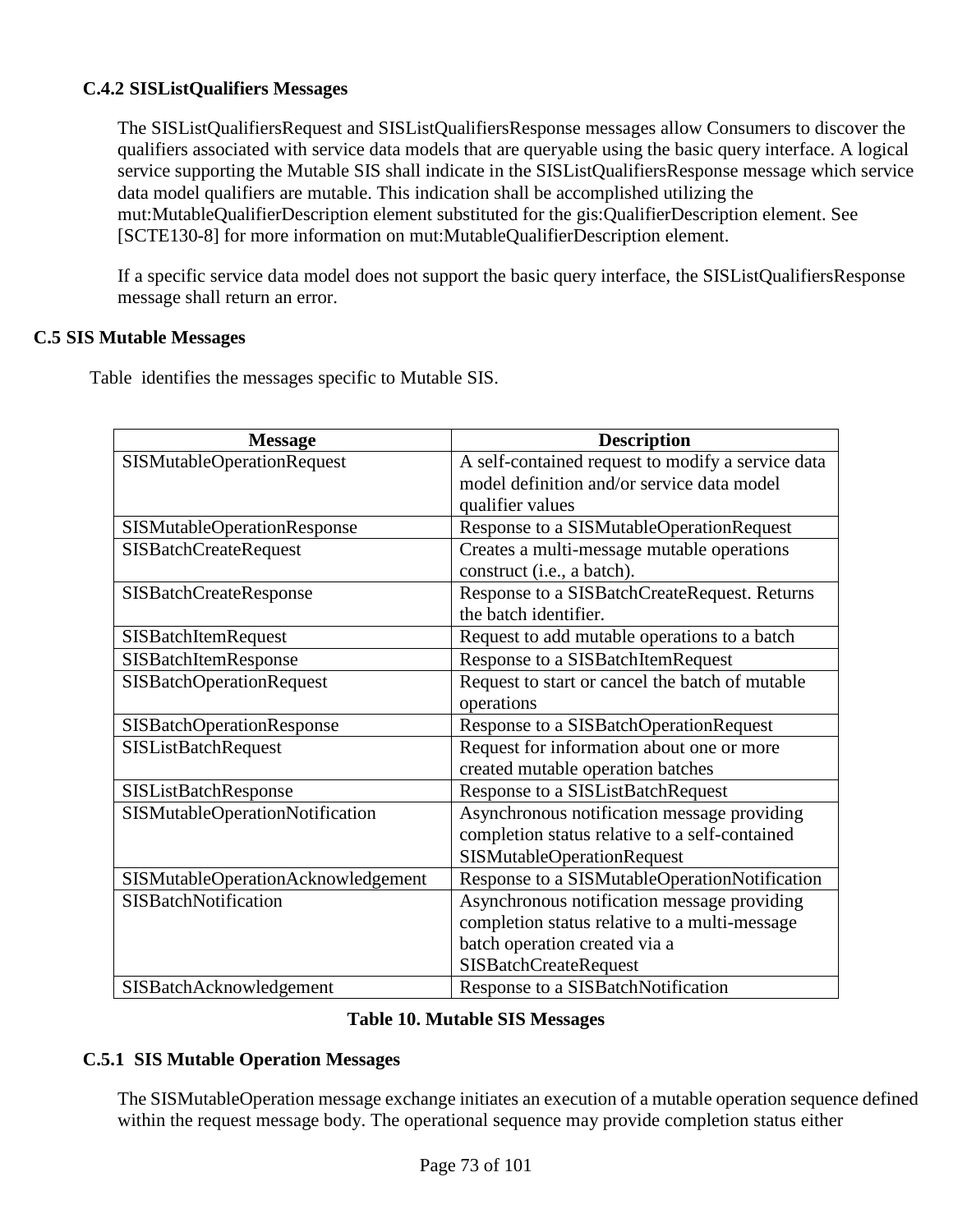synchronously or asynchronously as indicated within the request message. An asynchronously completing operation sequence provides completion status using the SISMutableOperationNotification message type. See Section [C.5.6](#page-88-0) for more information on the SISMutableOperationNotification message exchange.

# **C.5.1.1 SISMutableOperationRequest Message**

The SISMutableOperationRequest message requests modifications to a service data model and/or service data model's qualifier values. The message type includes transaction control information.

The XML schema definition for this message is illustrated in [Figure 2](#page-74-0)6.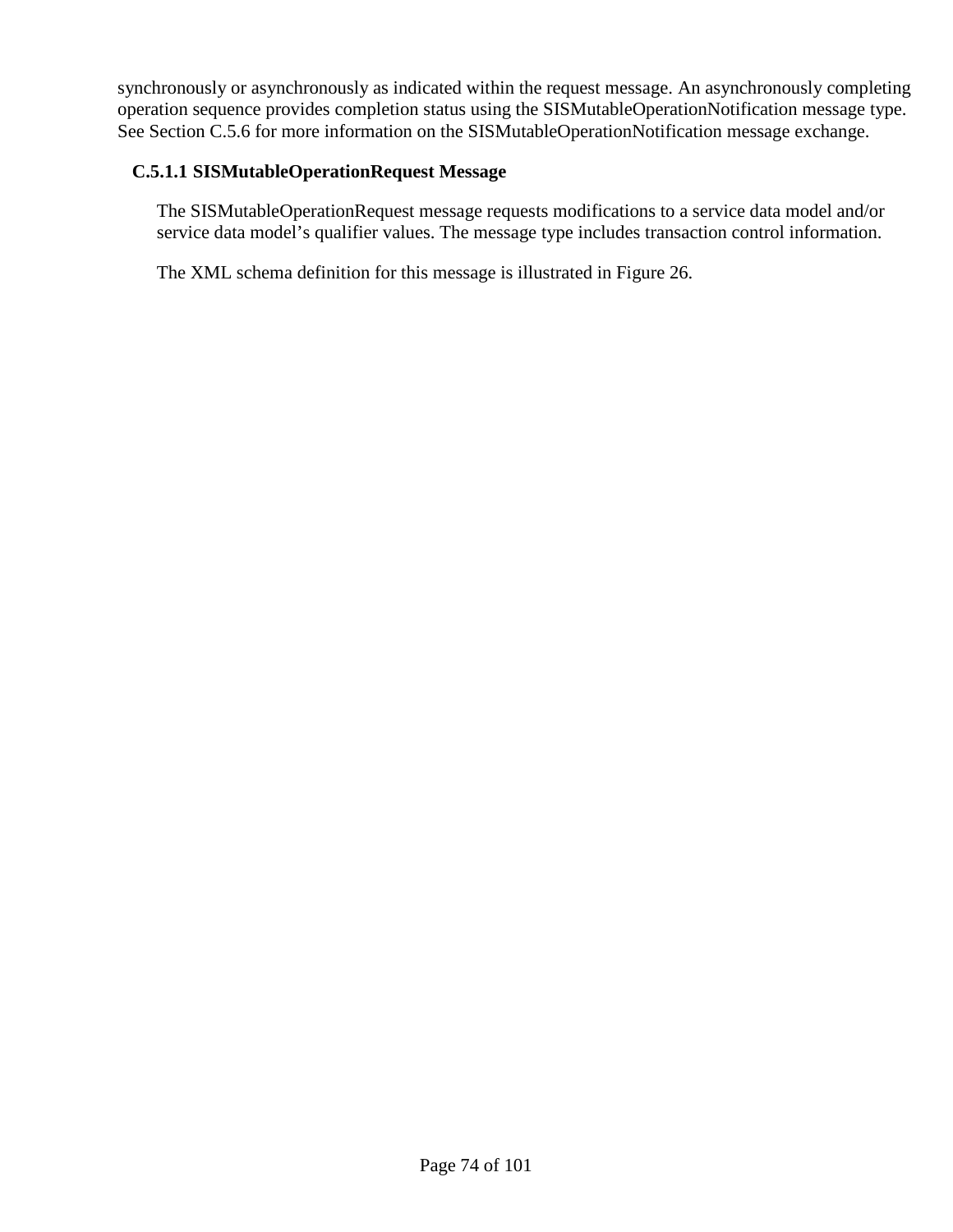

<span id="page-74-0"></span>**Figure 26. SISMutableOperationRequest Message XML Schema**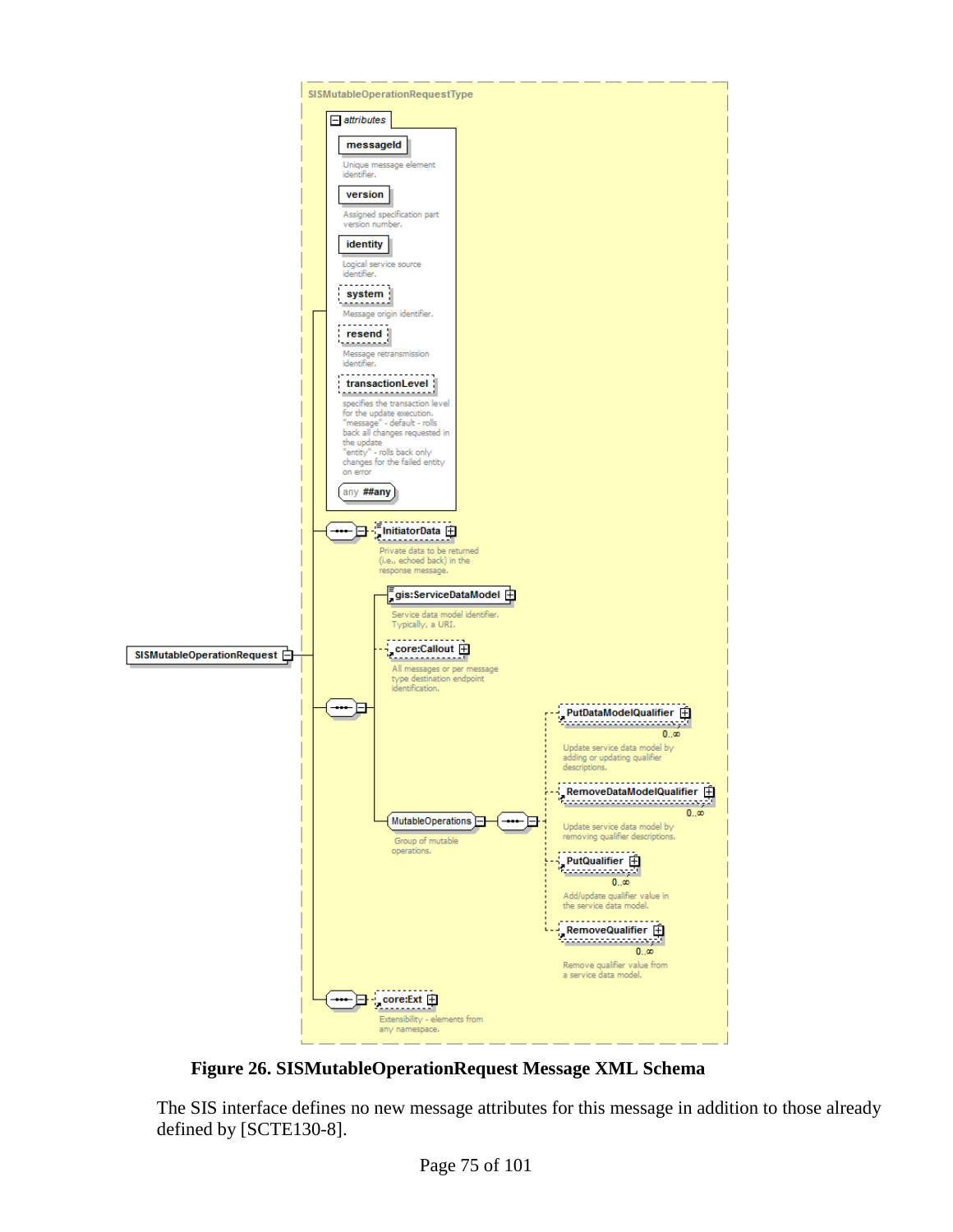**core:Ext [Optional]** — Any additional elements from any namespace. For additional information on the core:Ext element see [SCTE130-2].

# **C.5.1.2 SISMutableOperationResponse Message**

Upon receipt of a SISMutableOperationRequest message, the information service shall respond with a SISMutableOperationResponse message.

The XML schema definition for this message is illustrated in [Figure 27](#page-75-0)

|                                      | SISMutableOperationResponseType                                                        |  |
|--------------------------------------|----------------------------------------------------------------------------------------|--|
|                                      | $=$ attributes                                                                         |  |
|                                      | messageId                                                                              |  |
|                                      | Unique message element<br>identifier.                                                  |  |
|                                      | version                                                                                |  |
|                                      | Assigned specification part<br>version number.                                         |  |
|                                      | identity                                                                               |  |
|                                      | Logical service source<br>identifier.                                                  |  |
|                                      | system                                                                                 |  |
|                                      | . <u>.</u><br>Message origin identifier.                                               |  |
|                                      | messageRef                                                                             |  |
|                                      | Reference to original<br>message.                                                      |  |
|                                      | any ##any                                                                              |  |
|                                      | InitiatorData <b>F</b>                                                                 |  |
| SISMutableOperationResponse <b>E</b> | Private data returned (i.e.,                                                           |  |
|                                      | echoed back) by the request<br>message recipient if present<br>in the original request |  |
|                                      | message.                                                                               |  |
|                                      | StatusCode 中                                                                           |  |
|                                      | Request processing status<br>code.                                                     |  |
|                                      | UpdateError <b>h</b><br><u>daanaanaay</u> d                                            |  |
|                                      | $0\infty$                                                                              |  |
|                                      | Information about update<br>and/or possible failure.                                   |  |
|                                      | core:Ext $\boxplus$                                                                    |  |
|                                      | Extensibility - elements from<br>any namespace.                                        |  |
|                                      |                                                                                        |  |

<span id="page-75-0"></span>**Figure 27. SISMutableOperationResponse Message XML Schema**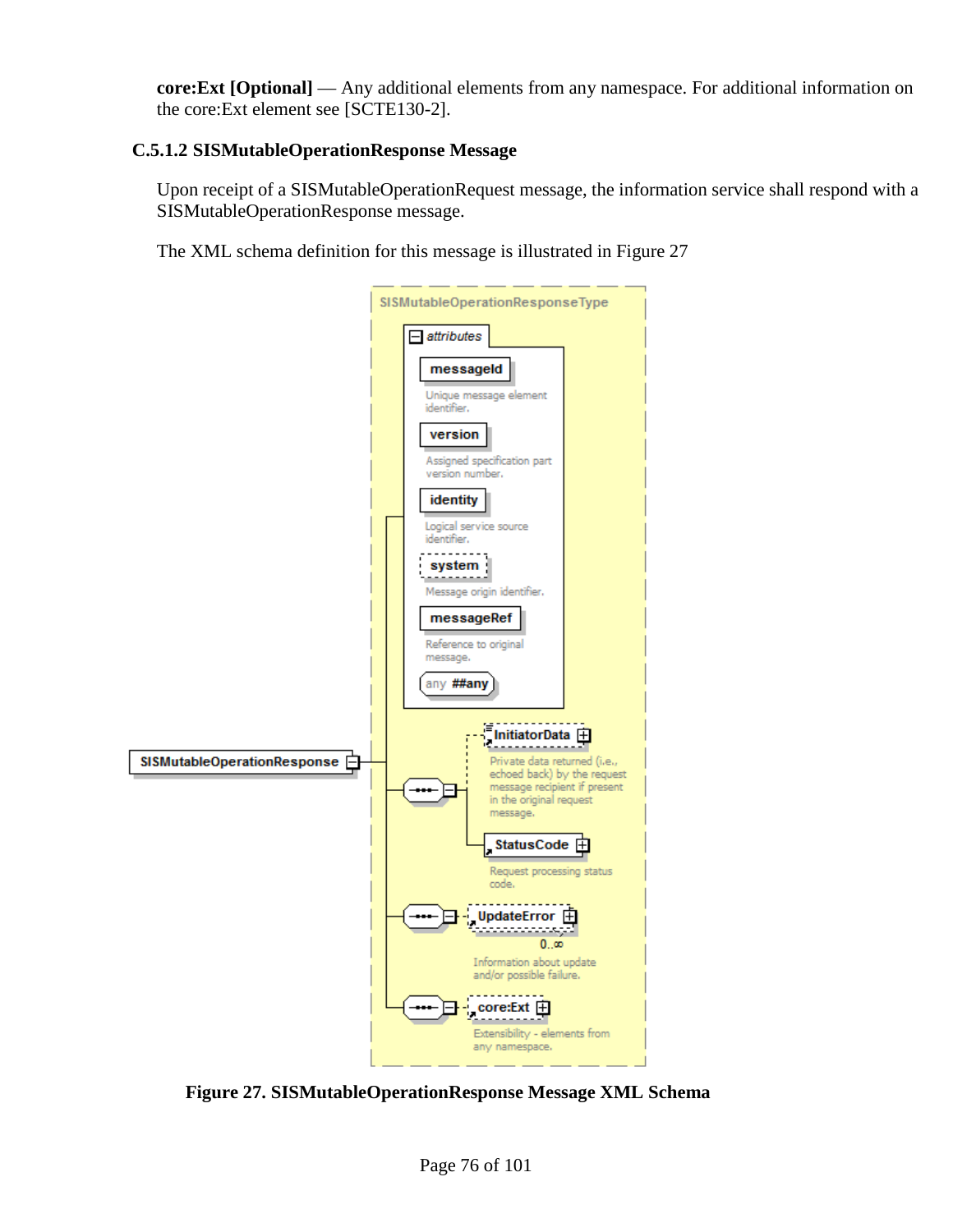**core:Ext [Optional]** — Any additional elements from any namespace. For additional information on the core:Ext element see [SCTE130-2].

# **C.5.2 SIS Batch Create Messages**

The SISBatchCreate message exchange is the first message pair exchanged in a multi-message sequence to define a multi-operation mutable transaction. The SISBatchCreate message exchange initiates the mutable operation. Upon successful creation of the batch, the logical service provides an identifier for the batch known as @batchId. This identifier shall be referenced in all subsequent message exchanges about the batch.

### **C.5.2.1 SISBatchCreateRequest Message**

The SISBatchCreateRequest message allows a logical service Consumer to setup a batch mutable operation consisting of modifications to a service data model and/or service data model's qualifier values. The message type includes a reference to the service data model updated by the batch mutable operation.

The XML schema definition for this message is illustrated in [Figure 28.](#page-77-0)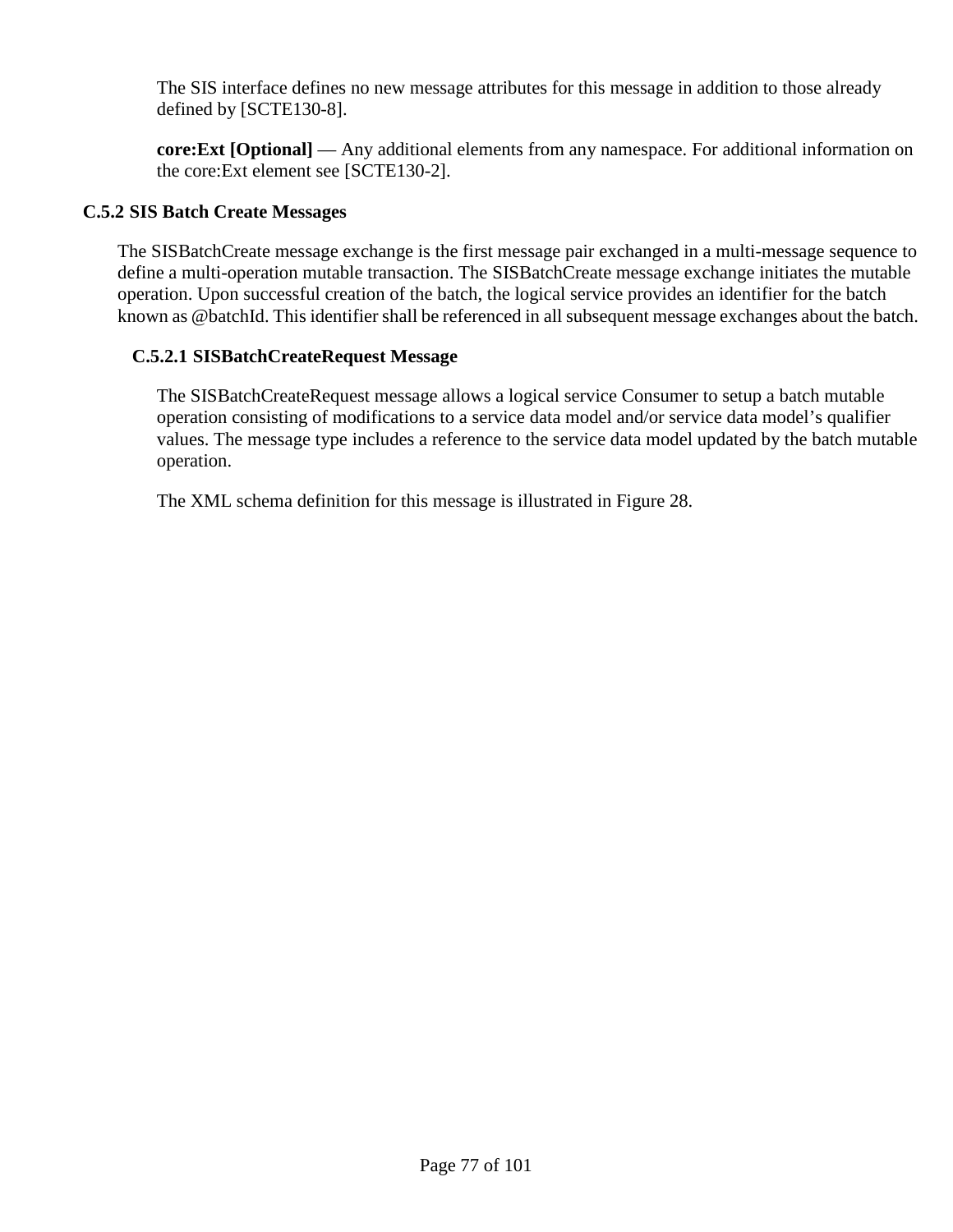

# **Figure 28. SISBatchCreateRequest Message XML Schema**

<span id="page-77-0"></span>The SIS interface defines no new message attributes for this message in addition to those already defined by [SCTE130-8].

**core:Ext [Optional]** — Any additional elements from any namespace. For additional information on the core:Ext element see [SCTE130-2].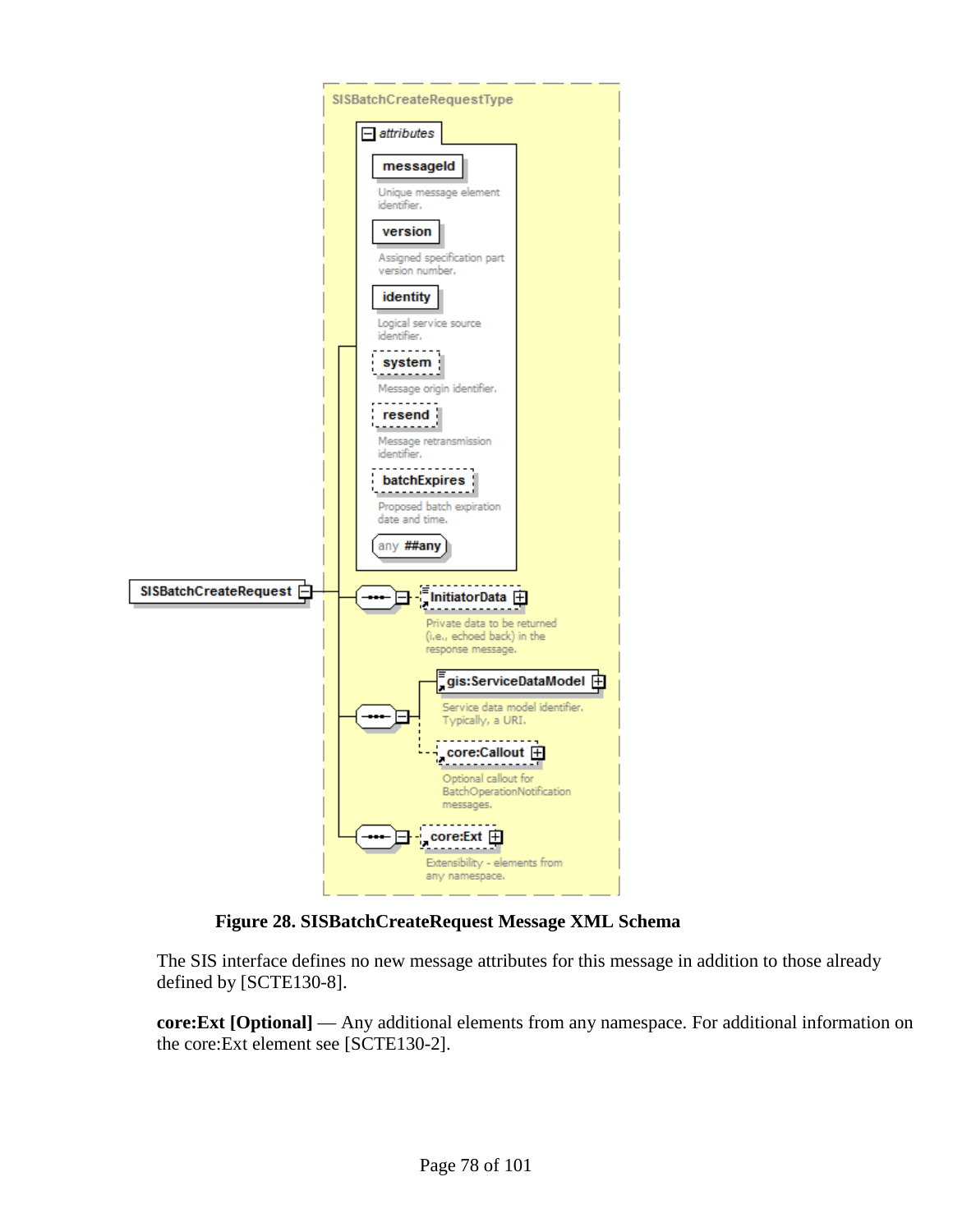## **C.5.2.2 SISBatchCreateResponseMessage**

Upon receipt of a SISBatchCreateRequest message type, a logical service shall respond with a SISBatchCreateResponse message type. The response provides the Consumer with a batch identifier that shall be used in all subsequent message exchanges referencing the batch.

The XML schema definition for this message is illustrated in [Figure 29.](#page-78-0)



<span id="page-78-0"></span>**Figure 29. SISBatchCreateResponse Message XML Schema**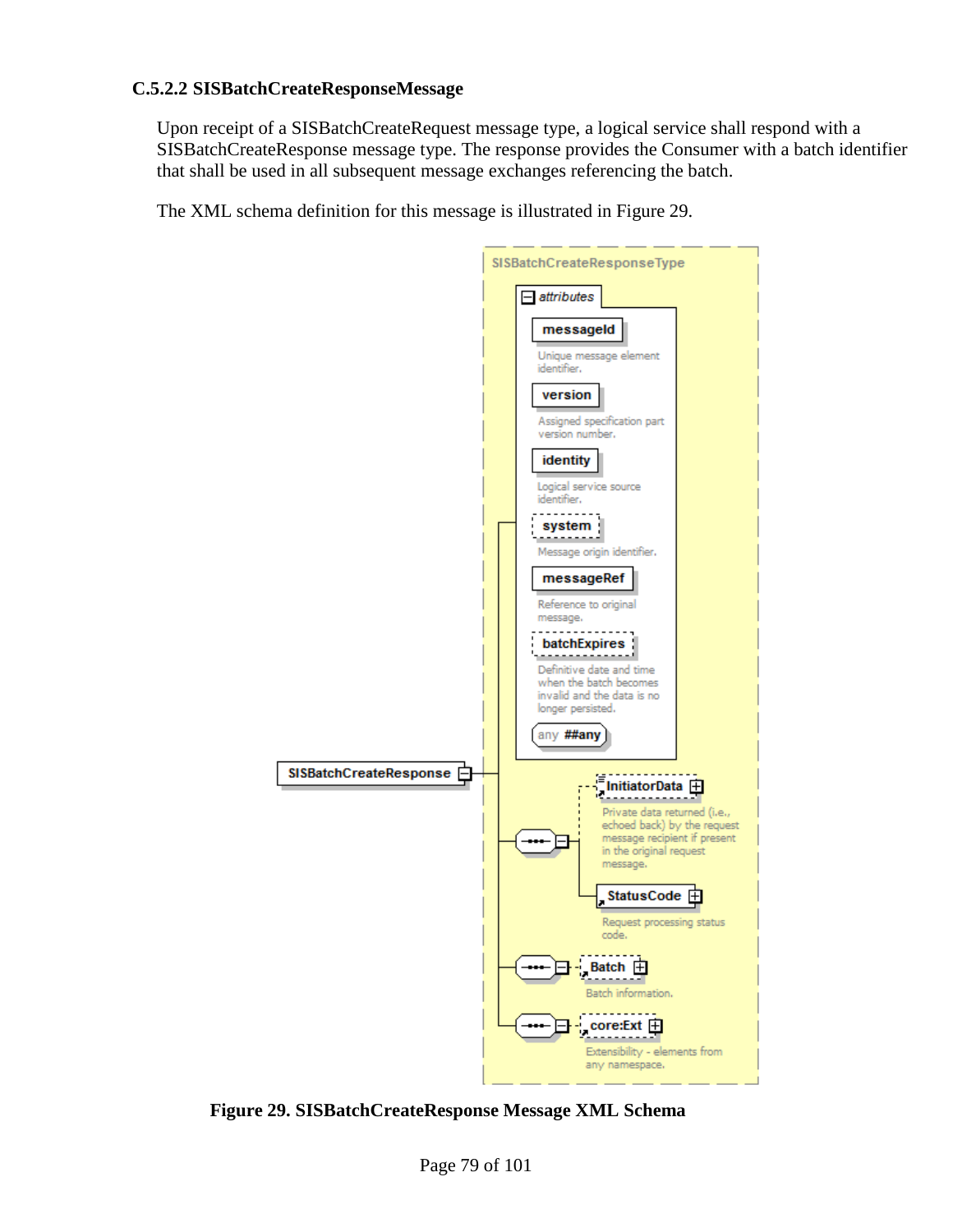**core:Ext [Optional]** — Any additional elements from any namespace. For additional information on the core:Ext element see [SCTE130-2].

### **C.5.3 SIS Batch Item Messages**

After creating a batch, a Consumer sends zero or more SISBatchItemRequest messages that add service data model changes to the mutable operation. Each SISBatchItemRequest is processed synchronously by the information service that shall accept the changes without actually performing the requested updates to the service data model. Instead, the changes are cached locally by the information service pending a SISBatchOperation message exchange.

### **C.5.3.1 SISBatchItemRequest Message**

The Consumer references the batch in the request via @batchIdRef. The logical service shall add the supplied mutable operations to the referenced batch and this information shall not be applied to the service data model until a batch execute request is received. See [C.5.4.1](#page-82-0) for more information about batch execute request.

The XML schema definition for this message is illustrated in [Figure](#page-80-0) 30.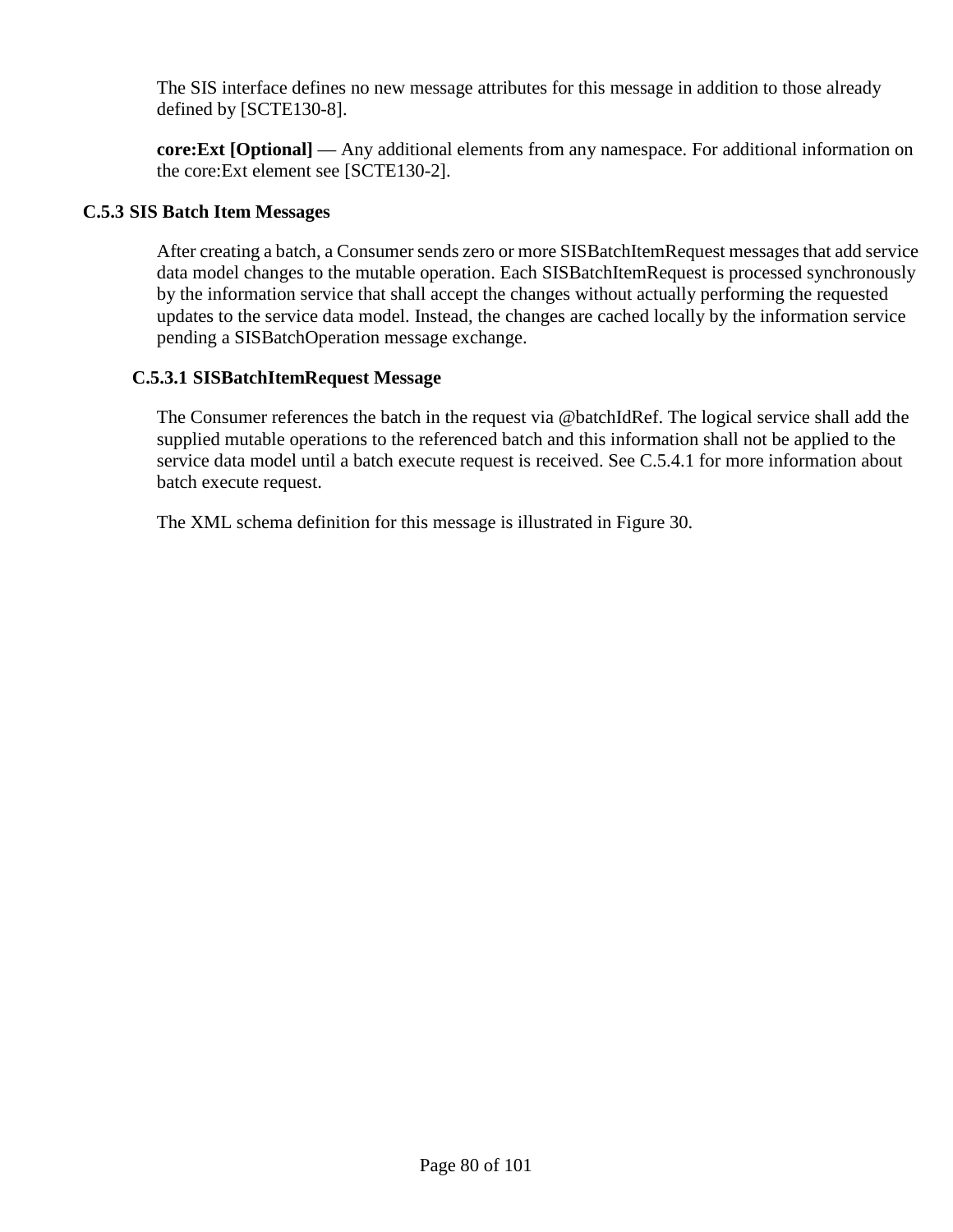

<span id="page-80-0"></span>**Figure 30. SISBatchItemRequest Message XML Schema**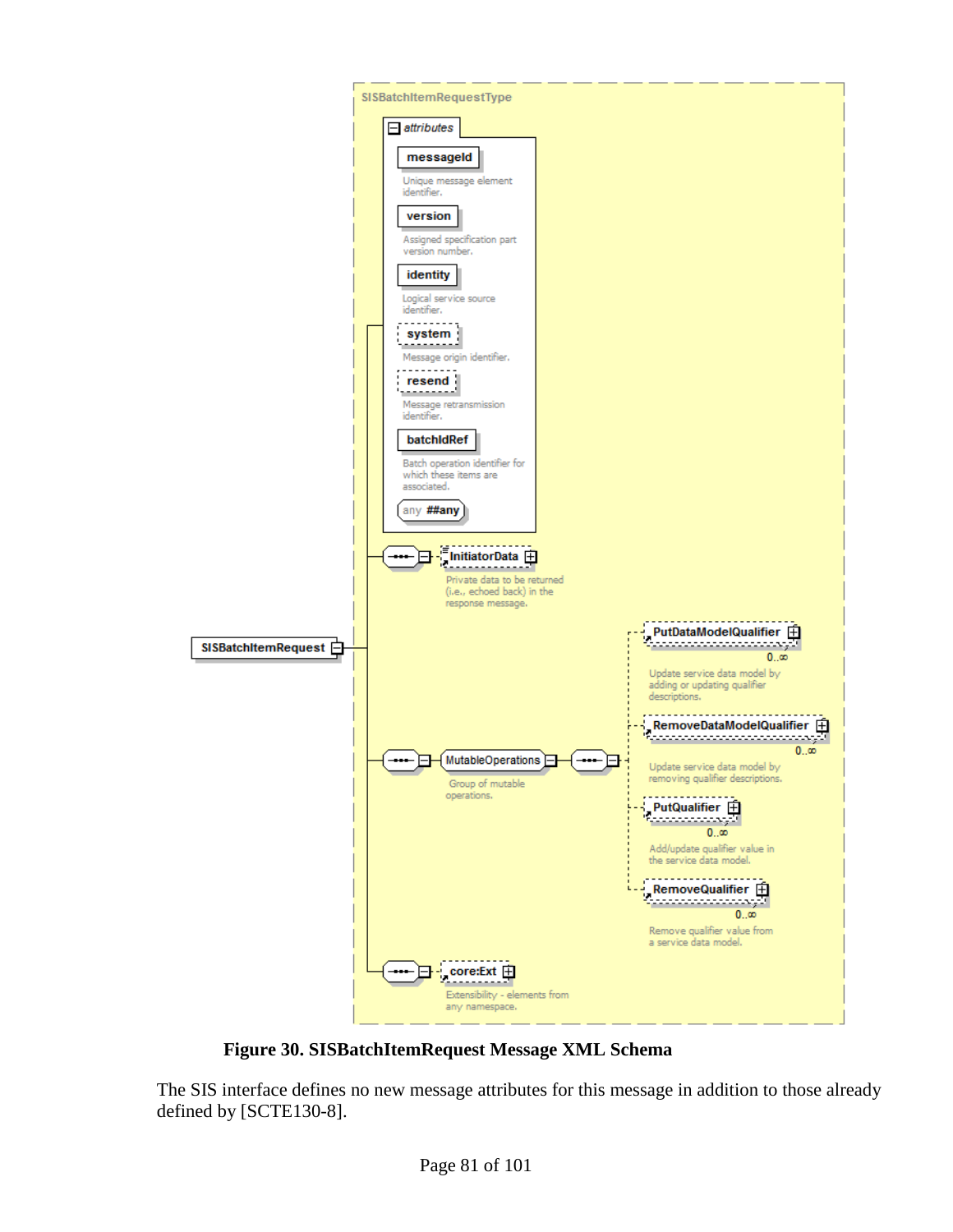**core:Ext [Optional]** — Any additional elements from any namespace. For additional information on the core:Ext element see [SCTE130-2].

# **C.5.3.2 SISBatchItemResponse Message**

Upon receipt of the SISBatchItemRequest message type, a logical service shall respond with the SISBatchItemResponse message type. The core:StatusCode element indicates if the request message type's mutable operations were accepted. It shall not provide any form of mutable operation completion status.

The XML schema definition for this message is illustrated in [Figure 3](#page-81-0)1.



**Figure 31. SISBatchItemResponse Message XML Schema**

<span id="page-81-0"></span>The SIS interface defines no new message attributes for this message in addition to those already defined by [SCTE130-8].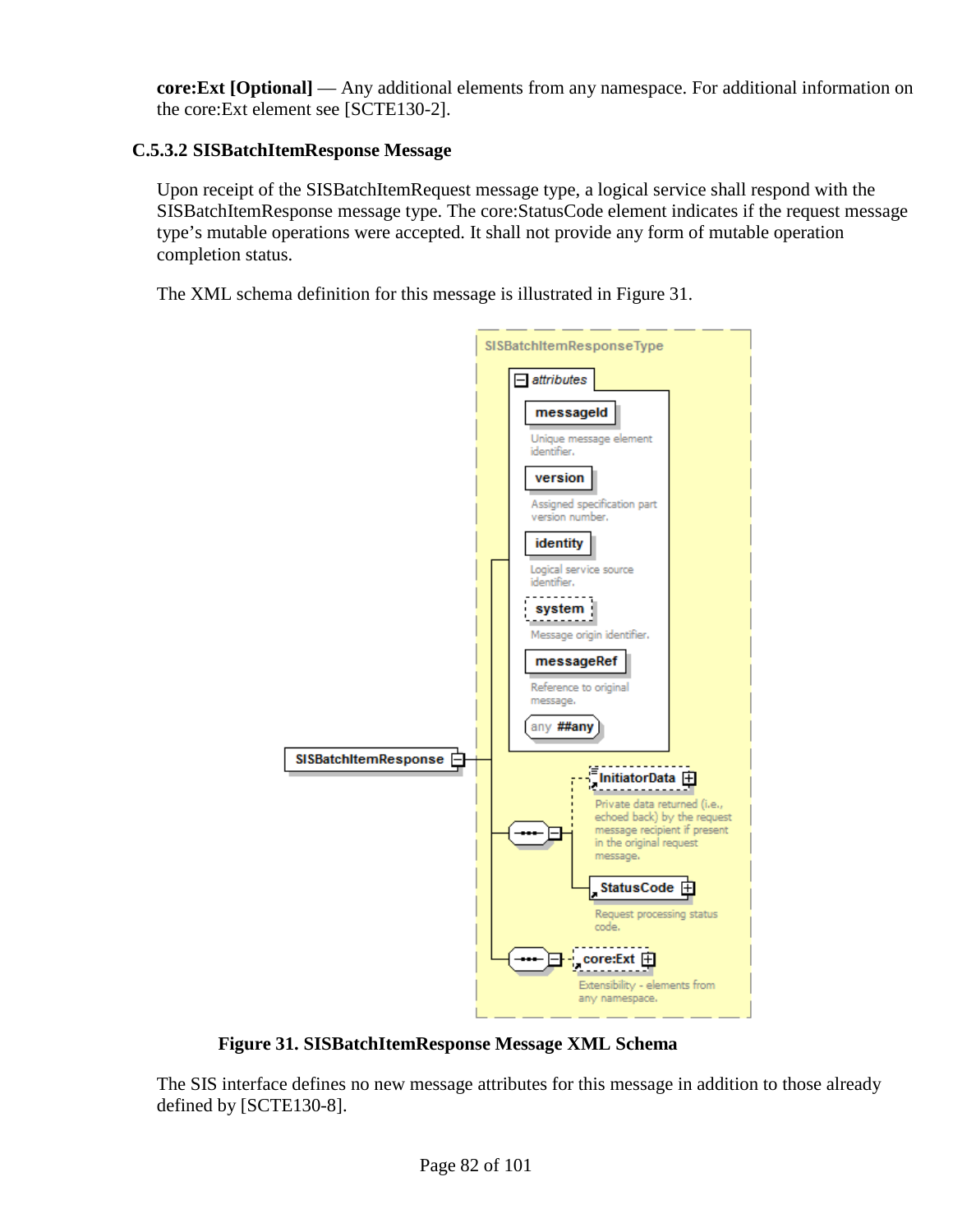**core:Ext [Optional]** — Any additional elements from any namespace. For additional information on the core:Ext element see [SCTE130-2].

# **C.5.4 SIS Batch Operation Messages**

The SISBatchOperation message exchange is the third and final step from the batch message sequence. A logical service Consumer uses the SISBatchOperation message exchange to start or cancel the execution of a batch mutable operation.

# <span id="page-82-0"></span>**C.5.4.1 SISBatchOperationRequest Message**

The operational sequence may provide completion status either synchronously or asynchronously as indicated within the request message. An asynchronously completing operation sequence provides completion status using the SISBatchNotification message.

The SISBatchOperationRequest message shall commence (start) or cancel a specified batch of mutable operations previously delivered via zero or more SISBatchItemRequest message types. The start and cancel operations are mutally exclusive. If a batch has been started, it can no longer be cancelled by the Consumer. Also, once a batch has been started, a Consumer cannot modify its instructions.

The XML schema definition for this message is illustrated in [Figure 32.](#page-83-0)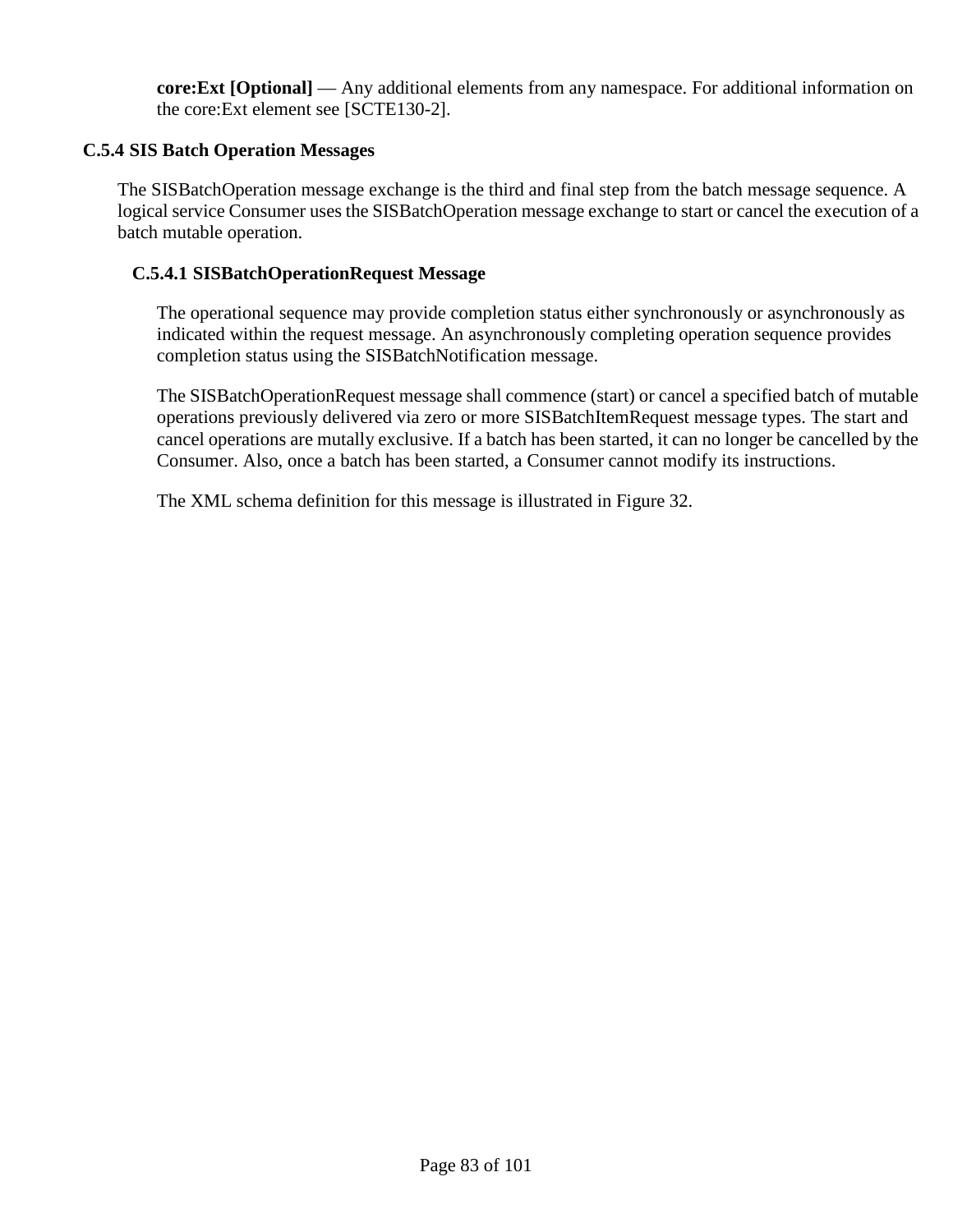

**Figure 32. SISBatchOperationRequest Message XML Schema**

<span id="page-83-0"></span>**core:Ext [Optional]** — Any additional elements from any namespace. For additional information on the core:Ext element see [SCTE130-2].

# **C.5.4.2 SISBatchOperationResponse Message**

Upon receipt of the SISBatchOperationRequest message, a logical service implementing the mutable SIS shall respond with the SISBatchOperationResponse message.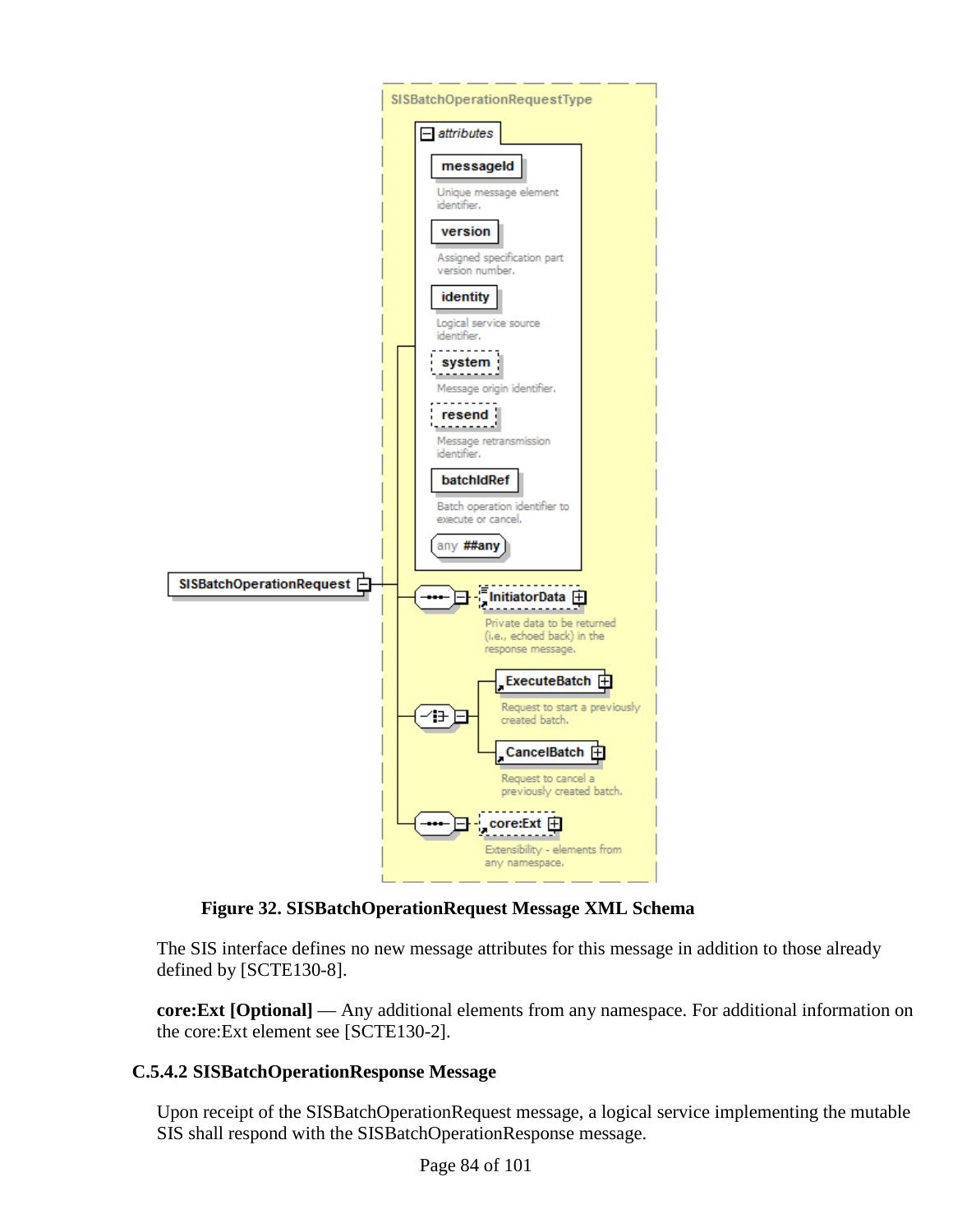The XML schema definition for this message is illustrated in [Figure 33.](#page-84-0)



<span id="page-84-0"></span>**Figure 33. SISBatchOperationResponse Message XML Schema**

**core:Ext [Optional]** — Any additional elements from any namespace. For additional information on the core:Ext element see [SCTE130-2].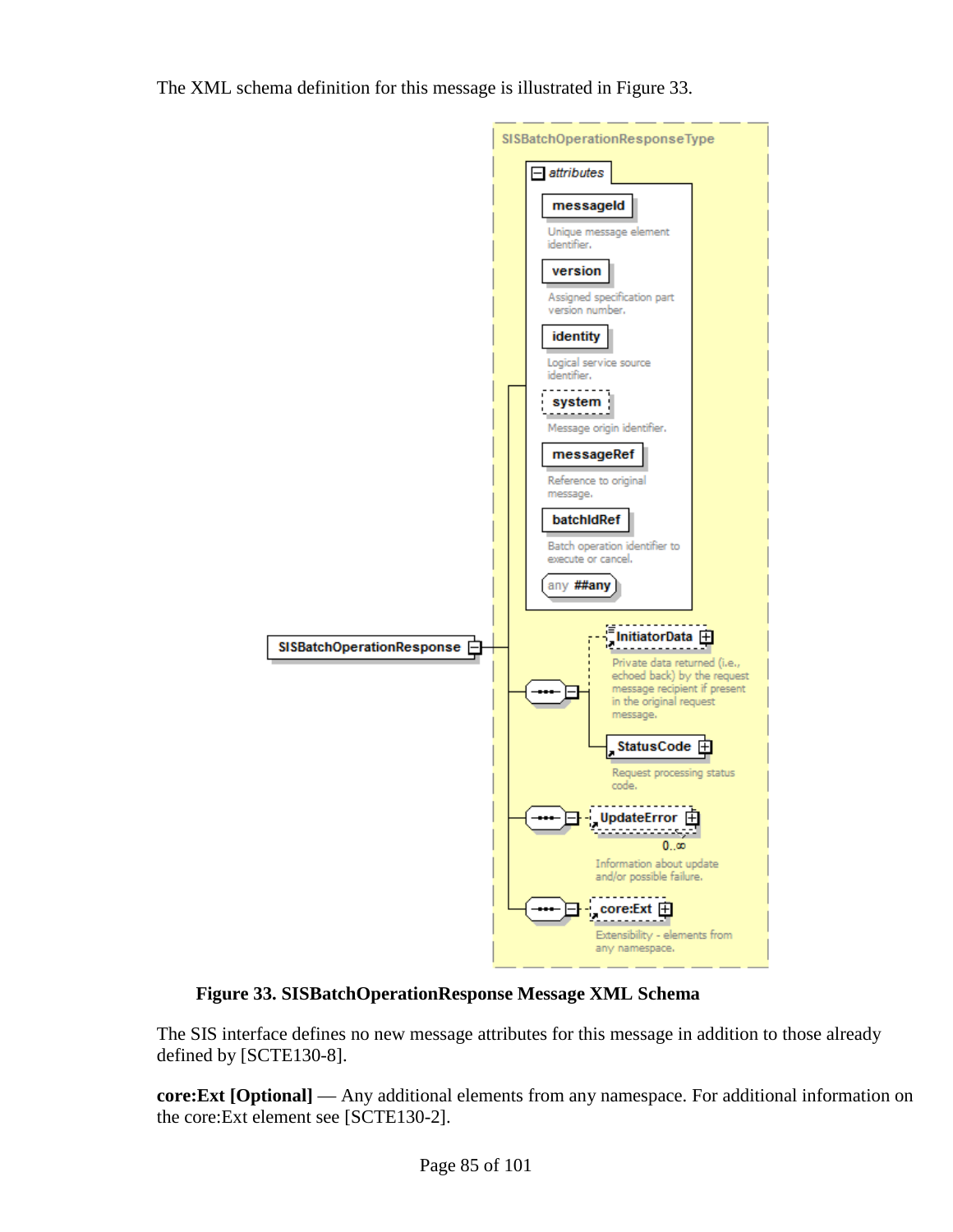## **C.5.5 SIS Batch Notification Messages**

A logical service implementing the mutable SIS shall support the exchange of SISBatchNotification and SISBatchNotificationAcknowledgement type messages with Consumers.

#### **C.5.5.1 SISBatchNotification Message**

The SISBatchNotification message is used by the information service to report the batch execution status for a batch created by the Consumer and executed in asynchronous mode. The SIS shall include mut:UpdateError elements in the notification message if any error occurred during the batch execution.

The SISBatchNotification message is also used by the information service to report the cancellation of a batch in case the SIS decides to cancel it before receiving the execution request from the Consumer. The SIS may cancel a batch at any time and for any reason provided that it informs the Consumer using the BatchNotification message. The SIS notifies the Consumer that a batch is cancelled by setting the value of the @class attribute of the core:StatusCode element to "6".

The XML schema definition for this message is illustrated in [Figure 34.](#page-86-0)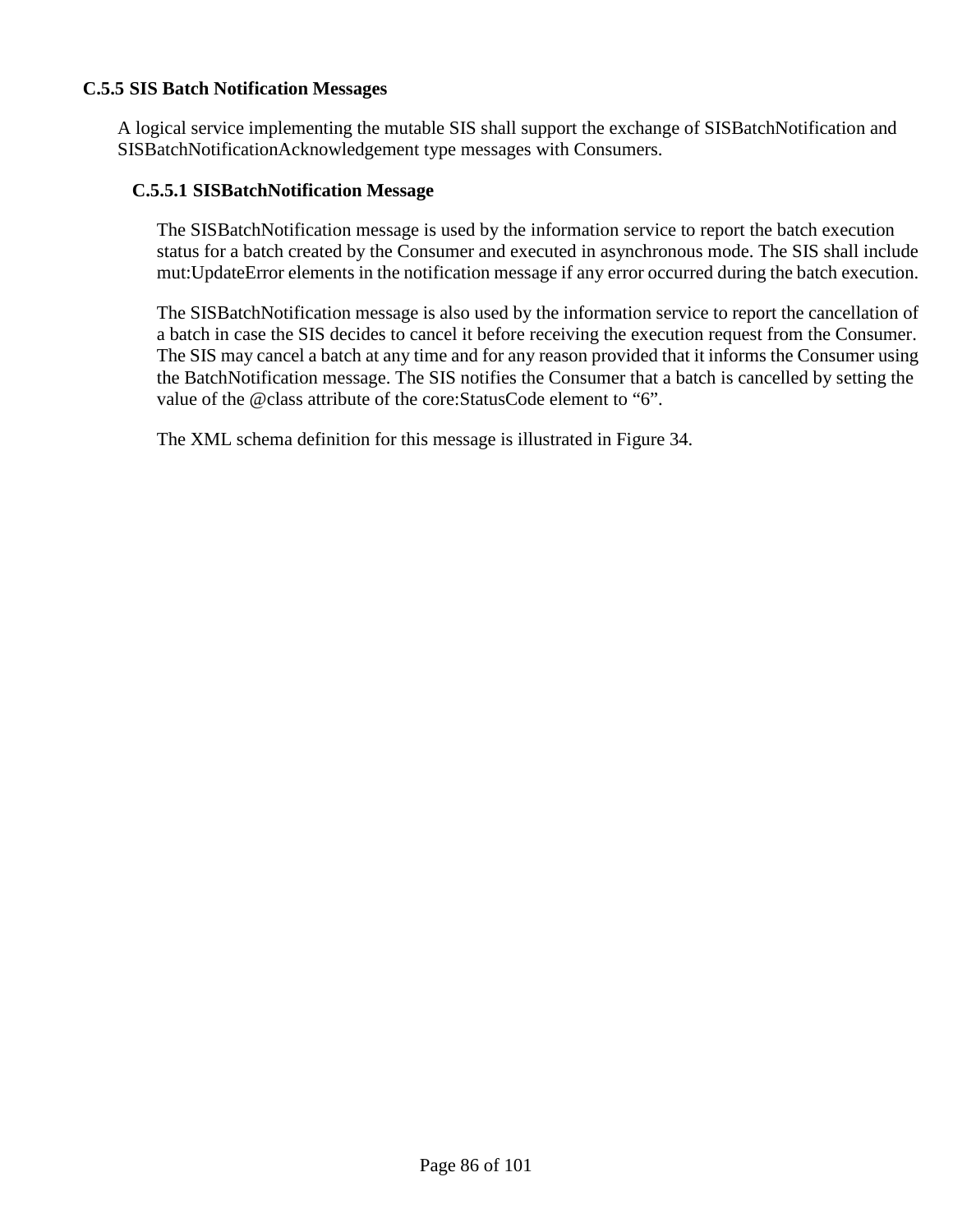

**Figure 34. SISBatchNotification Message XML Schema**

<span id="page-86-0"></span>**core:Ext [Optional]** — Any additional elements from any namespace. For additional information on the core:Ext element see [SCTE130-2].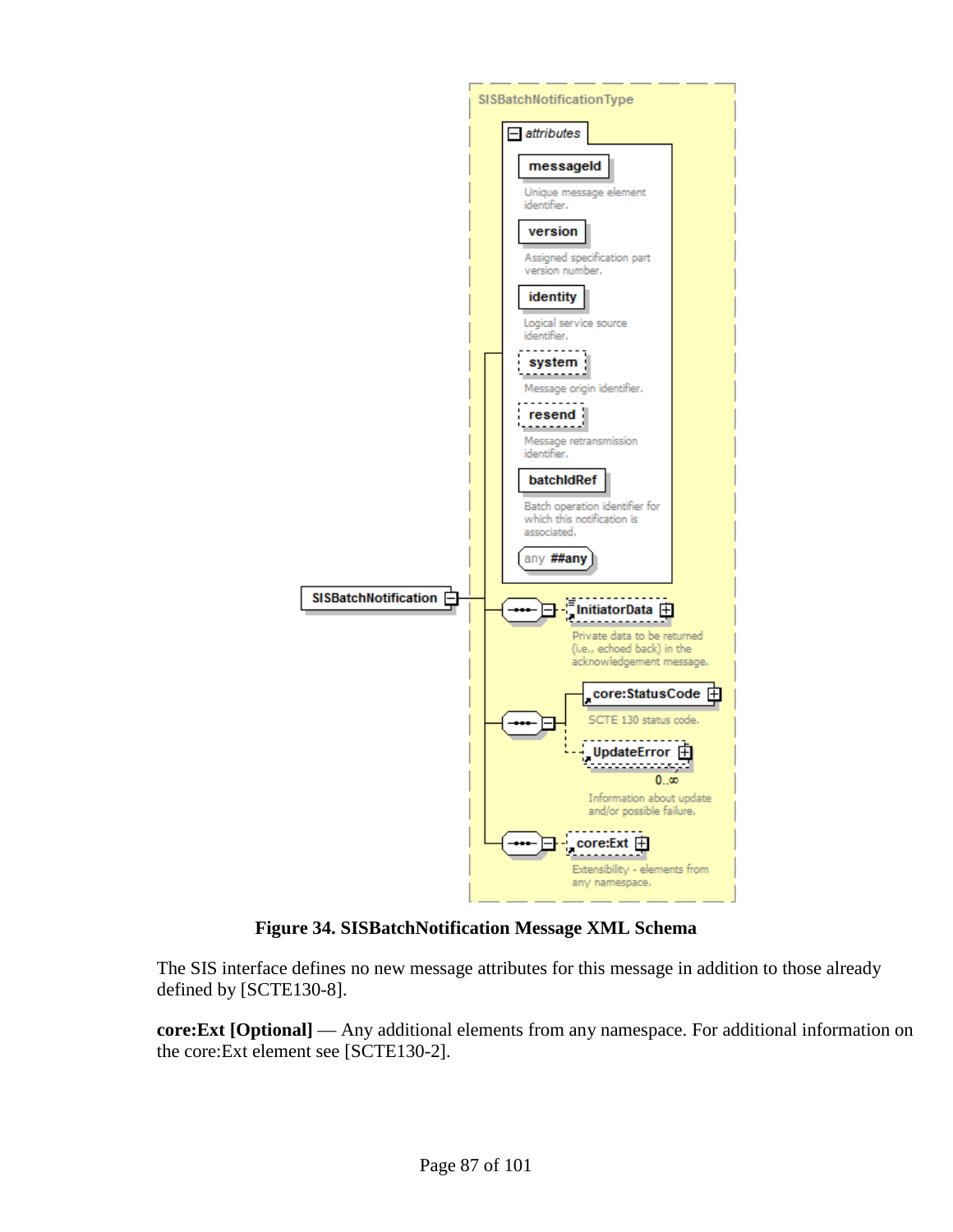## **C.5.5.2 SISBatchNotificationAcknowledgement Message**

Upon the receipt of an SISBatchNotification message type, an SIS Consumer shall respond with a SISBatchNotificationAcknowledgement message type.

The XML schema definition for this message is illustrated in Figure 35.



**Figure 35. SISBatchNotificationAcknowledgement Message XML Schema**

The SIS interface defines no new message attributes for this message in addition to those already defined by [SCTE130-8].

**core:Ext [Optional]** — Any additional elements from any namespace. For additional information on the core:Ext element see [SCTE130-2].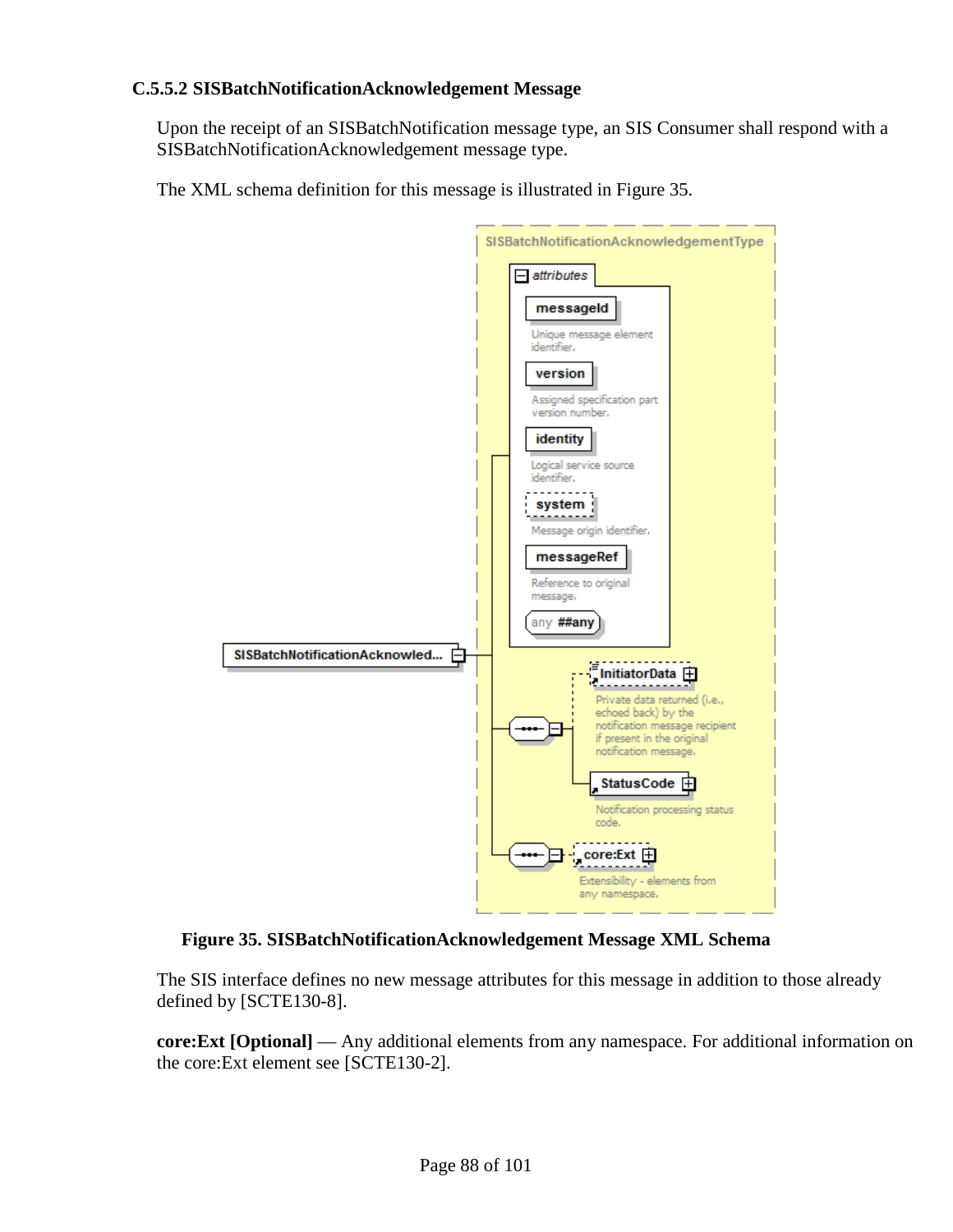# <span id="page-88-0"></span>**C.5.6 SIS Mutable Operation Notification Messages**

A logical service implementing the mutable SIS shall support the mutable operation notification message exchange.

# **C.5.6.1 SISMutableOperationNotification Message**

When a single mutable operation is requested to be executed in asynchronous mode, the information service shall return the response to the Consumer immediately and send a notification using the SISMutableOperationNotification message upon operation completion.

The XML schema definition for this message is illustrated in [Figure 36.](#page-88-1)



<span id="page-88-1"></span>**Figure 36. SISMutableOperationNotification Message XML Schema**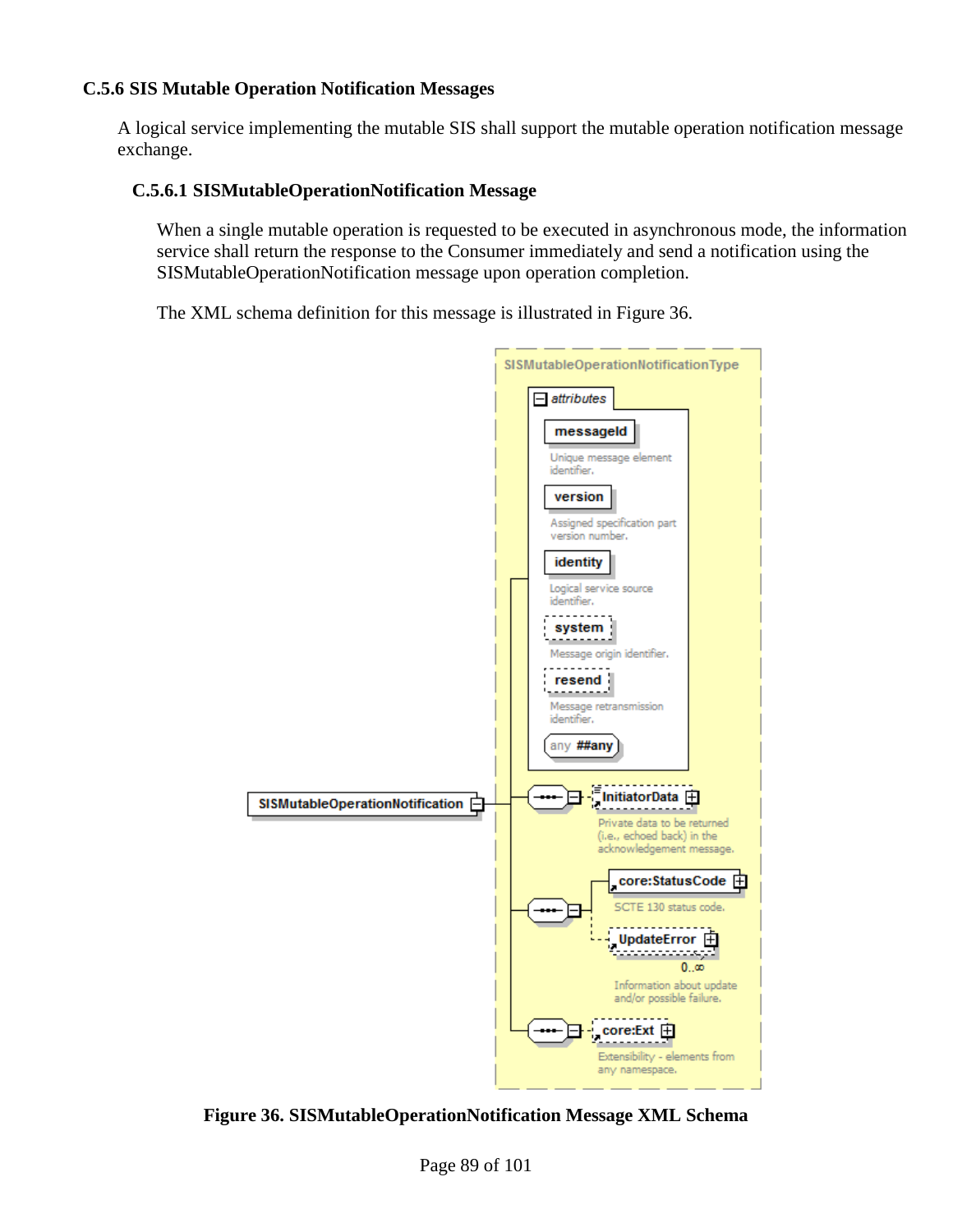**core:Ext [Optional]** — Any additional elements from any namespace. For additional information on the core:Ext element see [SCTE130-2].

# **C.5.6.2 SISMutableOperationAcknowledgement Message**

Upon receipt of a SISMutableOperationNotification message, a Consumer shall respond with a SISMutableOperationAcknowledgement message.

The XML schema definition for this message is illustrated in [Figure](#page-89-0) 37.



**Figure 37. SISMutableOperationAcknowledgement Message XML Schema**

<span id="page-89-0"></span>The SIS interface defines no new message attributes for this message in addition to those already defined by [SCTE130-8].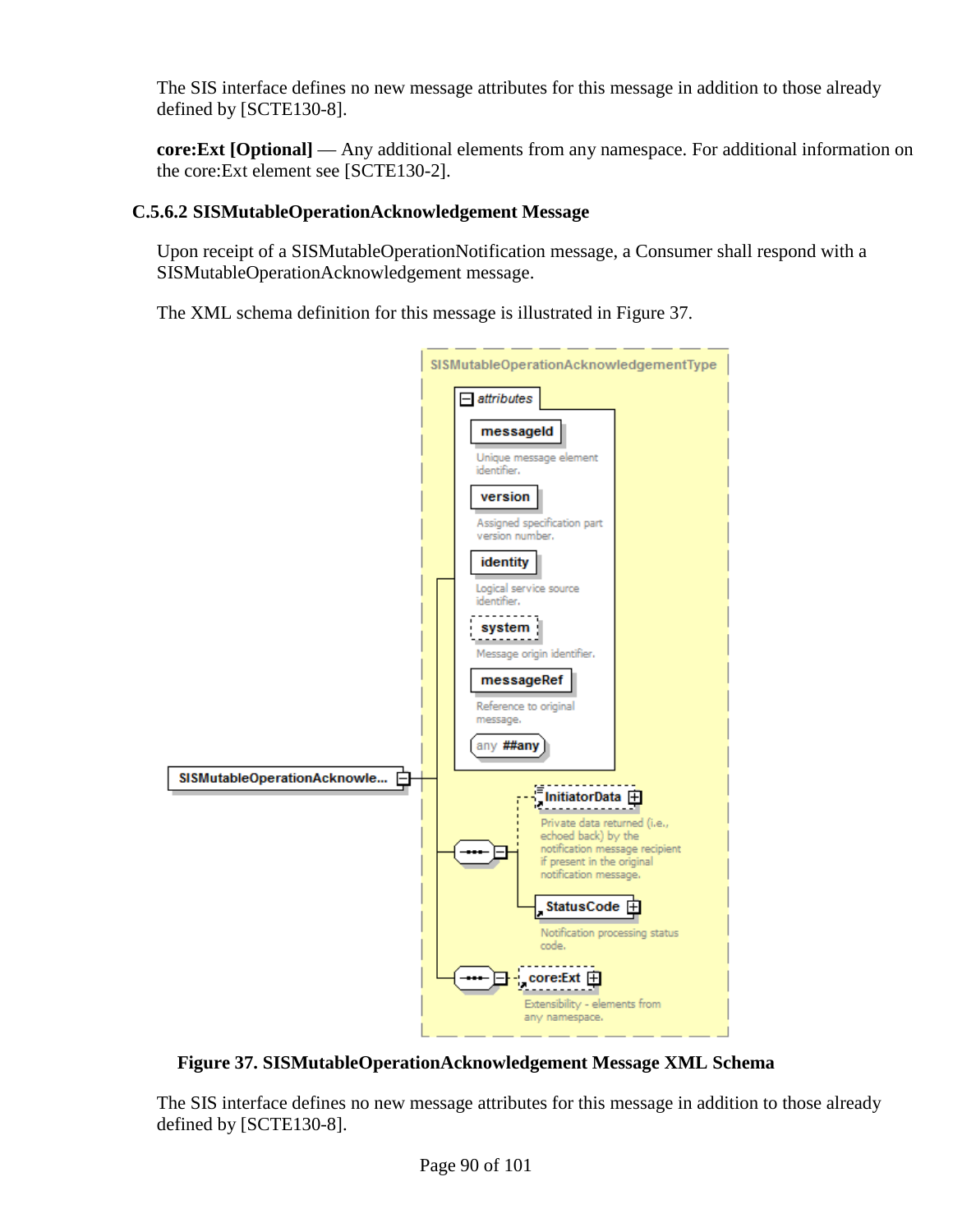**core:Ext [Optional]** — Any additional elements from any namespace. For additional information on the core:Ext element see [SCTE130-2].

# **C.5.7 SIS List Batch Messages**

A logical service implementing the mutable SIS shall support the list batch message exchange

# **C.5.7.1 SISListBatchRequest Message**

An SIS Consumer can use the SISListBatchRequest message to get status information about one or more mutable operation batches created or in progress. Completed batches, whether successful or not shall not appear in the list.

The XML schema definition for this message is illustrated in [Figure 38.](#page-90-0)



<span id="page-90-0"></span>**Figure 38. SISListBatchRequest Message XML Schema**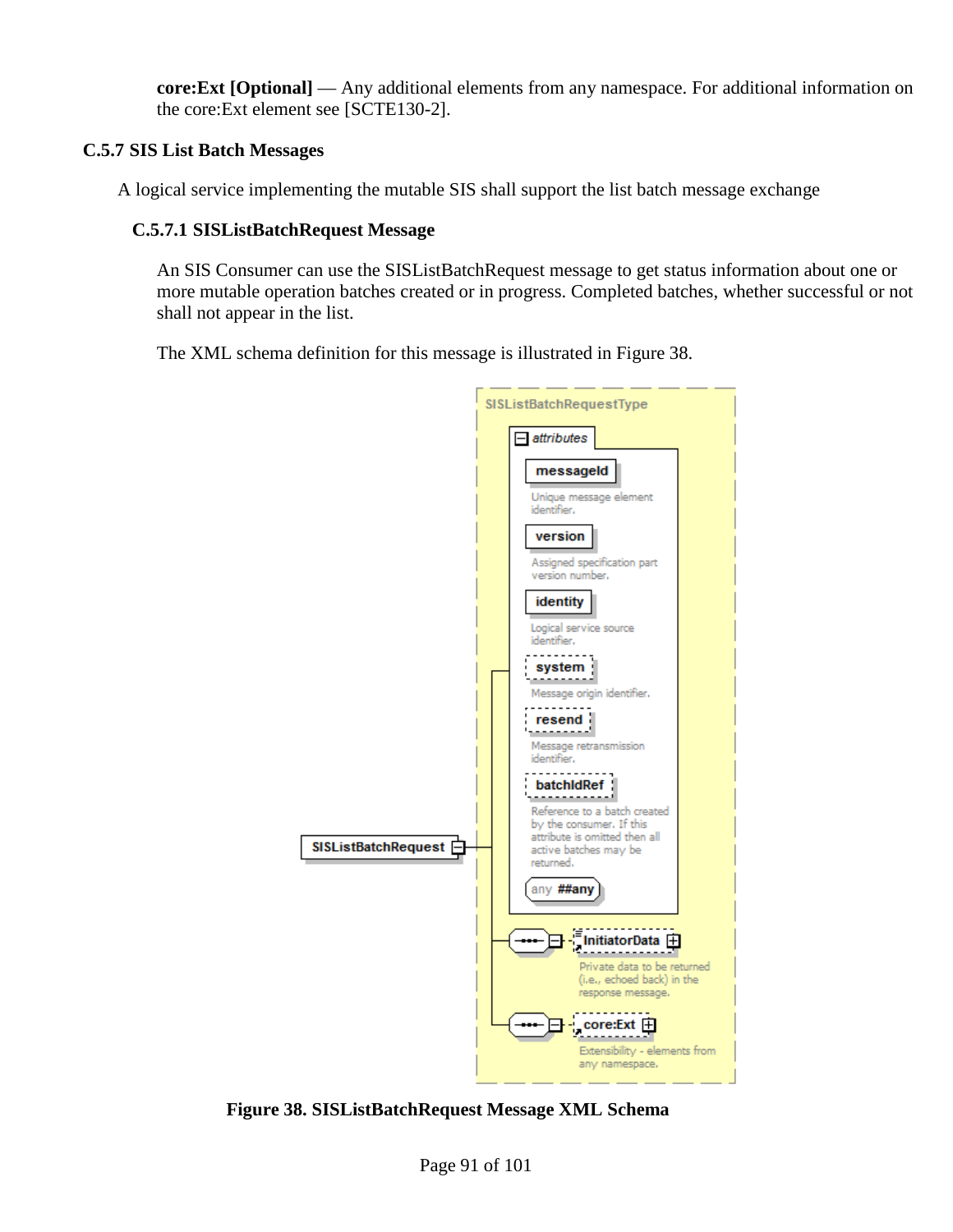**core:Ext [Optional]** — Any additional elements from any namespace. For additional information on the core:Ext element see [SCTE130-2].

## **C.5.7.2 SISListBatchResponse Message**

Upon receipt of a SISListBatchRequest message the SIS shall respond with a SISListBatchResponse message. The response contains information about one or more mutable operation batches according to the request.

The SIS shall include in the list only batches that are active. An active batch is created but not started, or in progress (started). Cancelled or completed batches shall not be included in the list.

The XML schema definition for this message is illustrated in [Figure 39.](#page-92-0)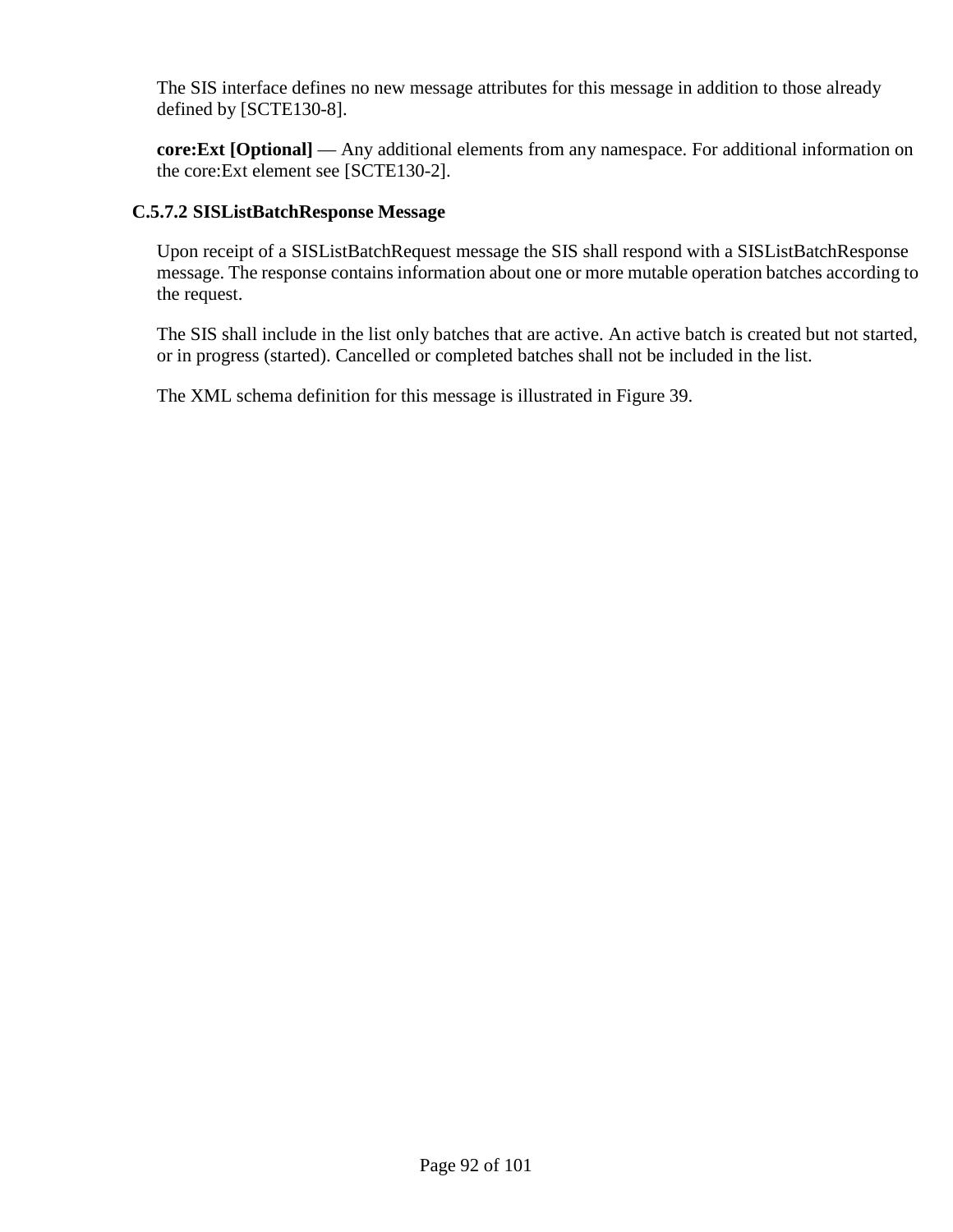

**Figure 39. SISListBatchResponse Message XML Schema**

<span id="page-92-0"></span>**core:Ext [Optional]** — Any additional elements from any namespace. For additional information on the core:Ext element see [SCTE130-2].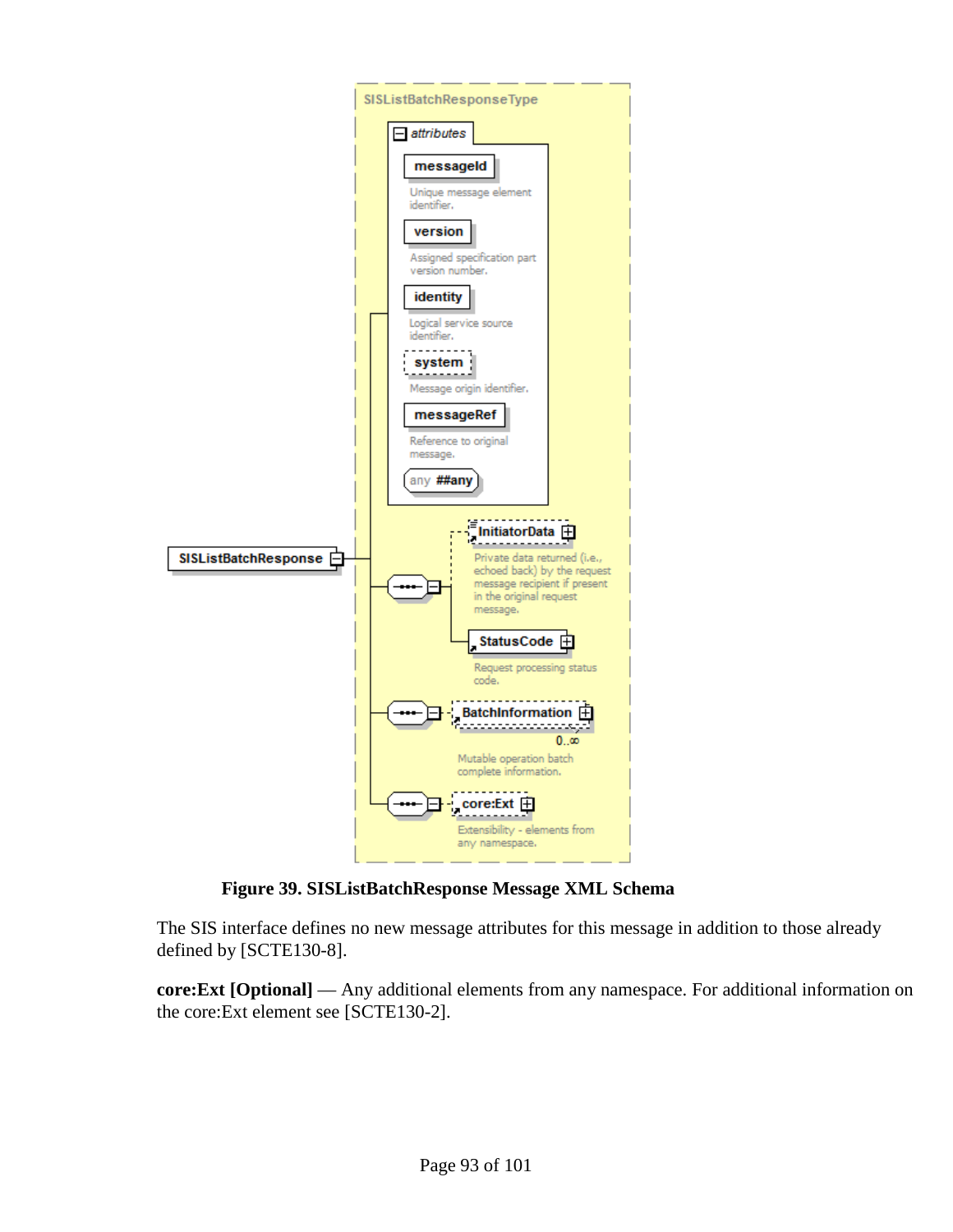# **APPENDIX D. MUTABLE SIS EXAMPLES (INFORMATIVE)**

The following sections contain a selection of Mutable SIS top level example messages.

## **D.1 Listing Supported Features**

[Example 17](#page-93-0) contains an example of SISListSupportedFeatureRequest message.

<span id="page-93-0"></span><SISListSupportedFeaturesRequest messageId="acs-342" system="SISClient" version="2.0" identity="40DA910E-01AF-5050-C7EA-5D7B4A475311"/>

### **Example 17. SISListSupportedFeaturesRequest Message**

[Example 18](#page-93-1) contains a SISListSupportedFeatureResponse message example containing a mutable service data model description.

```
<SISListSupportedFeaturesResponse messageId="sca-343" system="SISServer" version="2.0"
identity="40DA910E-01AF-5050-C7EA-5D7B4A475312" messageRef="acs-342">
 <core:StatusCode class="0"/>
 <core:Callout>
  <core:Address type="SOAP 1.1">http://10.250.30.22/GISServer</core:Address>
 </core:Callout>
 <MutableServiceDataModelProfile>
  <gis:ServiceDataModel>http://SuperDemographics.com</gis:ServiceDataModel>
  <gis:AdvancedQueryLanguage>XPath</gis:AdvancedQueryLanguage>
  <gis:AdvancedQueryLanguage>XQuery</gis:AdvancedQueryLanguage>
  <UpdateExpressionLanguage version="1.7">JavaScript</UpdateExpressionLanguage>
 </MutableServiceDataModelProfile>
</SISListSupportedFeaturesResponse>
```
#### **Example 18. SISListSupportedFeaturesResponse Message**

# <span id="page-93-1"></span>**D.2 Listing Qualifiers**

[Example 19](#page-93-2) contains an example of SISListQualifiersRequest message.

```
<SISListQualifiersRequest messageId="acs-344" system="SISClient" version="2.0" 
identity="40DA910E-01AF-5050-C7EA-5D7B4A475311">
 <gis:ServiceDataModel>http://SuperDemographics.com</gis:ServiceDataModel>
</SISListQualifiersRequest>
```
# **Example 19. SISListQualifiersRequest Message**

<span id="page-93-2"></span>[Example 20](#page-94-0) contains an example of SISListQualifiersResponse message for a mutable service data model.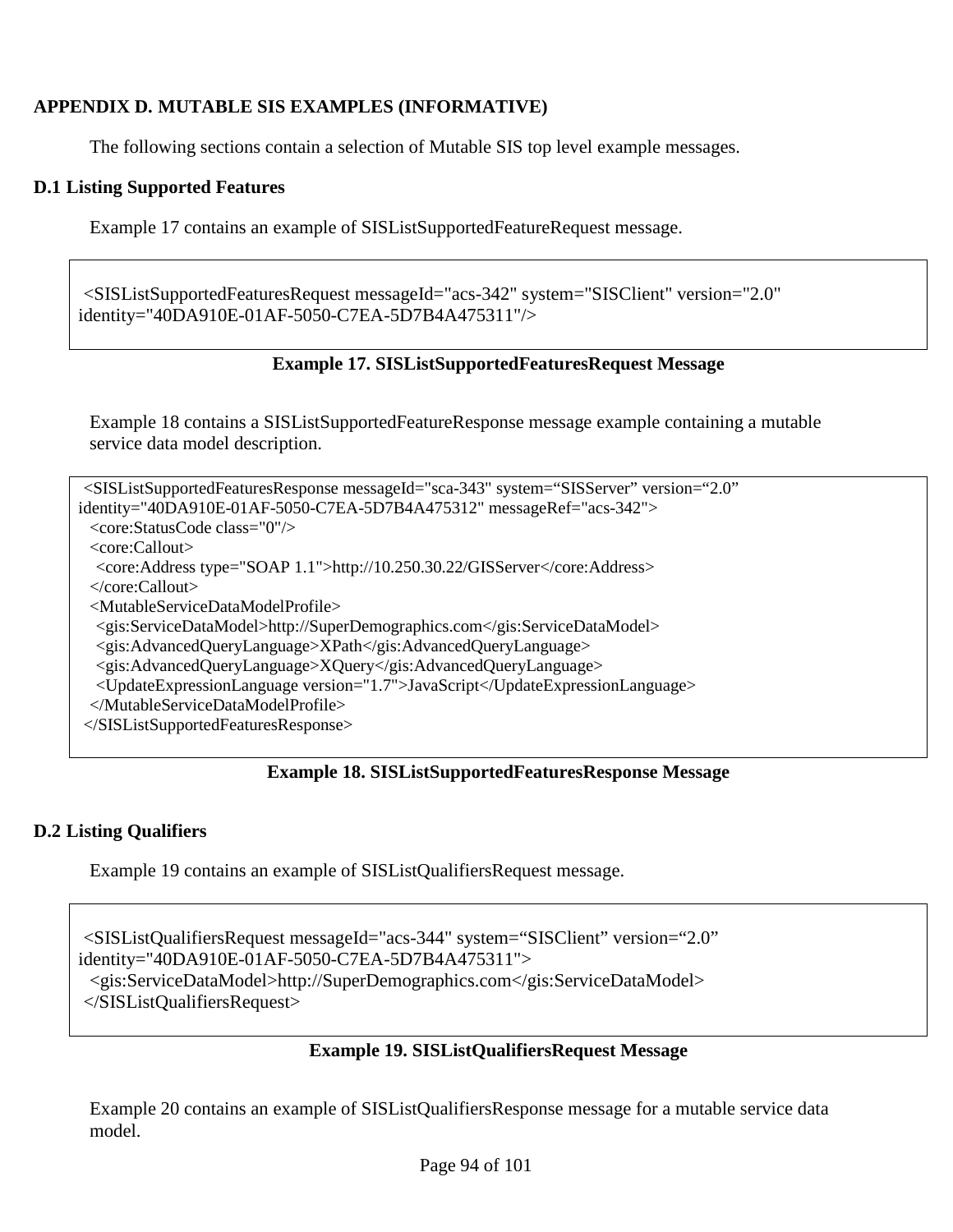<SISListQualifiersResponse messageId="sca-345" system="SISServer" version="2.0" identity="40DA910E-01AF-5050-C7EA-5D7B4A475312" messageRef="acs-344"> <core:StatusCode class="0"/> <gis:BasicQueryDataModelDescription> <gis:ServiceDataModel>http://SuperDemographics.com</gis:ServiceDataModel> <gis:UniqueQualifierDeclaration> <gis:QualifierDeclaration name="MACAddress"/> </gis:UniqueQualifierDeclaration> < gis:QualifierDescription name="Age" valueType="enumeration"> <gis:EnumerationValue>UnderTwenty</gis:EnumerationValue> <gis:EnumerationValue>TwentyToForty</gis:EnumerationValue> <gis:EnumerationValue>FortyToSixty</gis:EnumerationValue> <gis:EnumerationValue>OverSixty</gis:EnumerationValue> </gis:QualifierDescription> <gis:QualifierDescription name="Income" valueType="enumeration"> <gis:EnumerationValue>Under50K</gis:EnumerationValue> <gis:EnumerationValue>50Kto100K</gis:EnumerationValue> <gis:EnumerationValue>100Kto200K</gis:EnumerationValue> <gis:EnumerationValue>Over200K</gis:EnumerationValue> </gis:QualifierDescription> <mut:MutableQualifierDescription name="mutable1" valueType="enumeration"> <gis:EnumerationValue>Hockey</gis:EnumerationValue> <gis:EnumerationValue>Football</gis:EnumerationValue> <gis:EnumerationValue>Baseball</gis:EnumerationValue> <gis:EnumerationValue>Basketball</gis:EnumerationValue> <gis:EnumerationValue>Soccer</gis:EnumerationValue> <gis:EnumerationValue>Tennis</gis:EnumerationValue> <gis:EnumerationValue>Fishing</gis:EnumerationValue> <gis:EnumerationValue>Hunting</gis:EnumerationValue> <gis:EnumerationValue>None</gis:EnumerationValue> </mut:MutableQualifierDescription> <mut:MutableQualifierDescription name="mutable2" valueType="integer"> <MinInteger>0</gis:MinInteger> </mut:MutableQualifierDescription> </gis:BasicQueryDataModelDescription> </SISListQualifiersResponse>

**Example 20. SISListQualifiersRequest Message**

# <span id="page-94-0"></span>**D.3 Mutable Operation**

[Example 21](#page-95-0) contains an example of SISMutableOperationRequest message. The operation in this example is executed synchronously.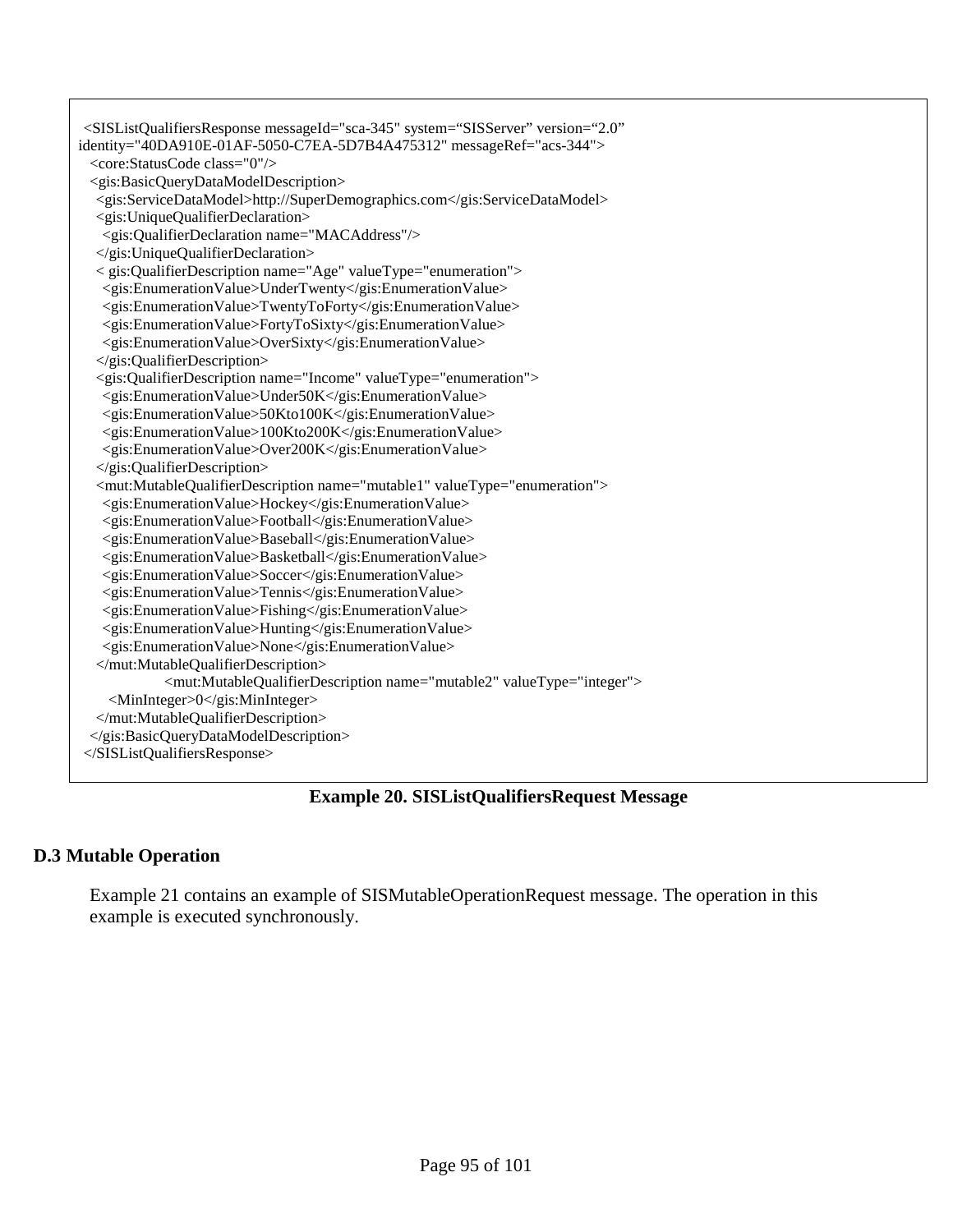<SISMutableOperationRequest messageId="acs-350" system="SISClient" version="2.0" identity="40DA910E-01AF-5050-C7EA-5D7B4A475311"> <gis:ServiceDataModel>http://SuperDemographics.com</gis:ServiceDataModel> <PutDataModelQualifier> <MutableQualifierDescription name="aqName1" valueType="string"/> <MutableQualifierDescription name="aqName2" valueType="string"/> </PutDataModelQualifier> <PutDataModelQualifier> <MutableQualifierDescription name="aqName3" valueType="string"/> </PutDataModelQualifier> <RemoveDataModelQualifier> <gis:QualifierDeclaration name="aqName0"/> <gis:QualifierDeclaration name="aqName01"/> </RemoveDataModelQualifier> <RemoveDataModelQualifier> <gis:QualifierDeclaration name="aqName02"/> </RemoveDataModelQualifier> <PutQualifier updateId="1"> <gis:UniqueQualifier> <gis:Qualifier name="stbId" value="1111111111111113"></gis:Qualifier> </gis:UniqueQualifier> <QualifierValueIncrement name="aqName03" value="1"/> <QualifierValueDecrement name="aqName05" value="2"/> <QualifierValueExpression name="aqName06"> <Expression language="JavaScript" version="1.5">a\*value</Expression> <!-- 'value' refers to the current value of the qualifier --> <EvaluationArgument name="a" value="5"/> </QualifierValueExpression> </PutQualifier> <PutQualifier updateId="2"> <gis:UniqueQualifier> <gis:Qualifier name="stbId" value="1111111111111111"></gis:Qualifier> </gis:UniqueQualifier> <QualifierValue name="aqName03" value="123"/> <QualifierValue name="aqName04" value="aqValue234"/> </PutQualifier> <PutQualifier updateId="3"> <gis:UniqueQualifier> <gis:Qualifier name="stbId" value="1111111111111112"></gis:Qualifier> </gis:UniqueQualifier> <QualifierValue name="aqName03" value="456"/> </PutQualifier> </SISMutableOperationRequest>

**Example 21. SISMutableOperationRequest Message (synchronous)**

<span id="page-95-0"></span>[Example 22](#page-96-0) contains an example of SISMutableOperationResponse message. The response in this example is for a successful operation.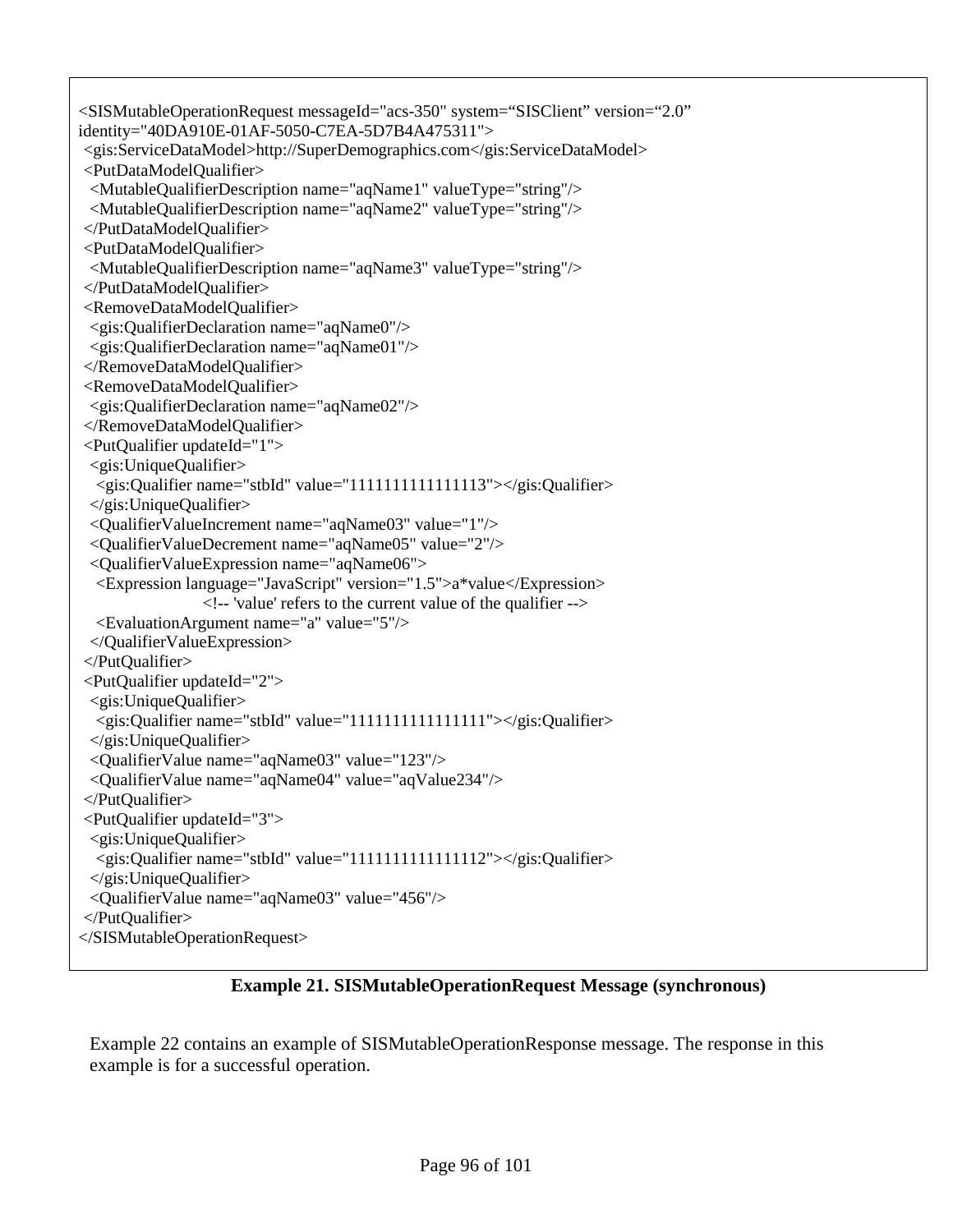<SISMutableOperationResponse messageId="sca-345" system="SISServer" version="2.0" identity="40DA910E-01AF-5050-C7EA-5D7B4A475311" messageRef="acs-350" > <core:StatusCode class="0"/> <SISMutableOperationResponse>

### **Example 22. SISMutableOperationResponse Message**

<span id="page-96-0"></span>[Example 23](#page-96-1) contains an example of SISMutableOperationRequest message. The operation in this example is executed asynchronously.

| <sismutableoperationrequest <br="" messageid="acs-351" system="SISClient" version="2.0">identity="40DA910E-01AF-5050-C7EA-5D7B4A475311"&gt;</sismutableoperationrequest> |  |  |
|--------------------------------------------------------------------------------------------------------------------------------------------------------------------------|--|--|
| <gis:servicedatamodel>http://SuperDemographics.com</gis:servicedatamodel>                                                                                                |  |  |
| <core:callout></core:callout>                                                                                                                                            |  |  |
| <core:address type="SOAP 1.1">http://10.250.30.21/SISClient</core:address>                                                                                               |  |  |
| $\langle$ core:Callout>                                                                                                                                                  |  |  |
| <putqualifier updateid="1"></putqualifier>                                                                                                                               |  |  |
| $\leq$ gis:UniqueQualifier>                                                                                                                                              |  |  |
| <gis:qualifier name="stbId" value="1111111111111111"></gis:qualifier>                                                                                                    |  |  |
| $\langle$ gis:UniqueQualifier>                                                                                                                                           |  |  |
|                                                                                                                                                                          |  |  |
| <qualifiervalueincrement name="aqName03" value="1"></qualifiervalueincrement><br><qualifiervaluedecrement name="aqName05" value="2"></qualifiervaluedecrement>           |  |  |
|                                                                                                                                                                          |  |  |
| $\langle$ PutQualifier>                                                                                                                                                  |  |  |
| $\leq$ PutQualifier updateId="2">                                                                                                                                        |  |  |
| $\leq$ gis:UniqueQualifier>                                                                                                                                              |  |  |
| <gis:qualifier name="stbId" value="1111111111111111"></gis:qualifier>                                                                                                    |  |  |
| $\langle$ gis:UniqueQualifier>                                                                                                                                           |  |  |
| <qualifiervalue name="aqName03" value="100"></qualifiervalue>                                                                                                            |  |  |
| <qualifiervalue name="aqName04" value="aqValue234"></qualifiervalue>                                                                                                     |  |  |
| $\langle$ PutQualifier>                                                                                                                                                  |  |  |
|                                                                                                                                                                          |  |  |

# **Example 23. SISMutableOperationRequest Message (asynchronous)**

<span id="page-96-1"></span>Upon receipt of an asynchronous request a logical service replies with a response that in most cases will be a successful response and will look like Example 22. After the operation completes, the logical service will send a mutable operation notification message. [Example 24](#page-97-0) contains an example of SISMutableOperationNotification message: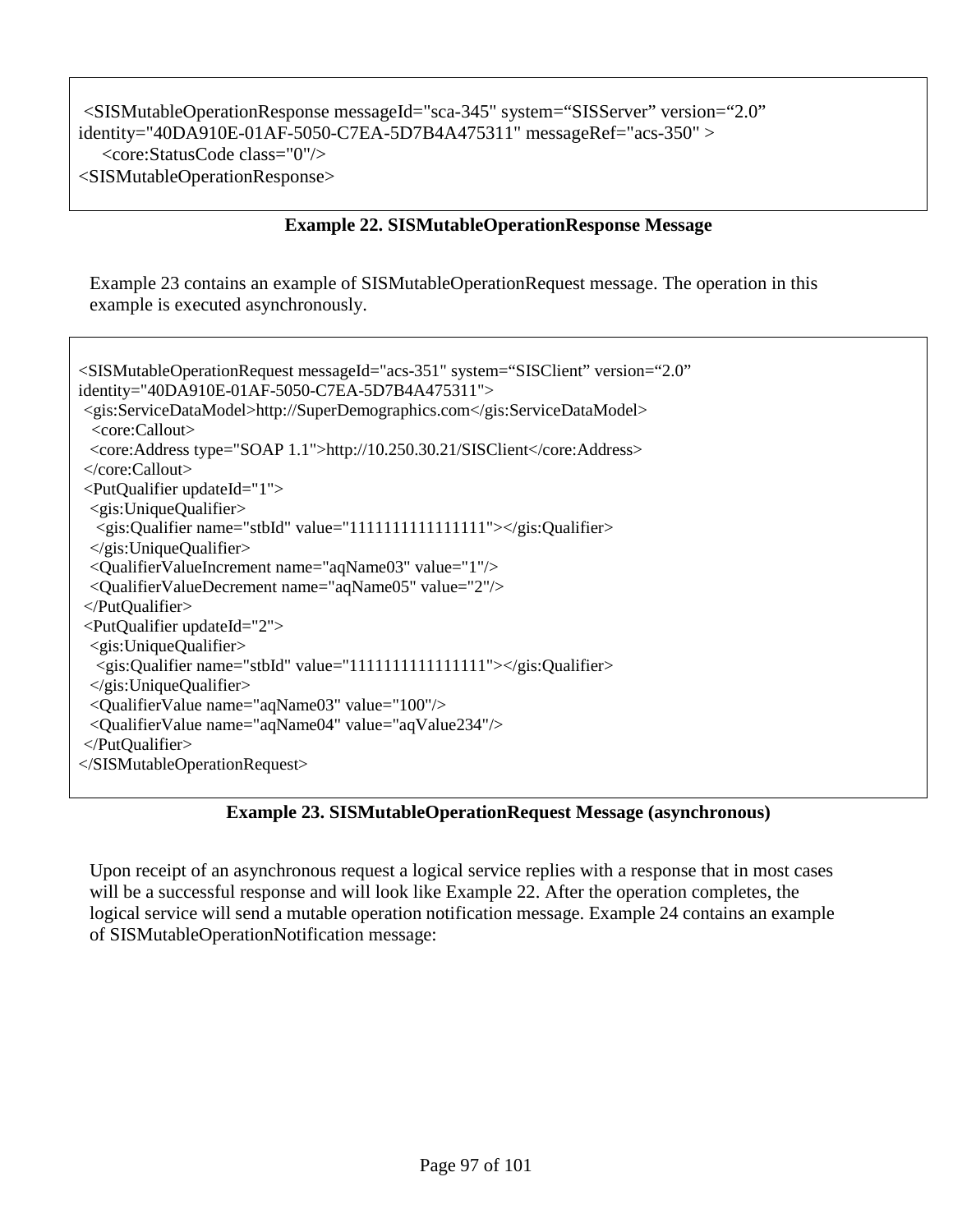<SISMutableOperationNotification messageId="sca-346" system="SISServer" version="2.0" identity="40DA910E-01AF-5050-C7EA-5D7B4A475311" messageRef="acs-351" > <core:StatusCode class="1"/> <UpdateError updateIdRef="2"> <core:StatusCode class="1"> <core:Note>This update failed.</core:Note> </core:StatusCode> </UpdateError> </SISMutableOperationNotification>

# **Example 24. SISMutableOperationNotification Message**

<span id="page-97-0"></span>Upon receipt of the SISMutableOperationNotification message the Consumer will respond with a SISMutableOperationAcknowledgement message.

[Example 25](#page-97-1) contains an example of SISMutableOperationAcknowledgement message.

```
<SISMutableOperationAcknowledgement messageId="acs-352" system="SISClient" messageRef="sca-346"
version="2.0" identity="40DA910E-01AF-5050-C7EA-5D7B4A475311">
  <core:StatusCode class="0"/>
</SISMutableOperationAcknowledgement>
```
# **Example 25. SISMutableOperationAcknowledgement Message**

# <span id="page-97-1"></span>**D.4 Batch Mutable Operation**

[Example 26](#page-97-2) contains an example of SISBatchCreateRequest message.

<SISBatchCreateRequest messageId="acs-360" system="SISClient" version="2.0" identity="40DA910E-01AF-5050-C7EA-5D7B4A475311"> <gis:ServiceDataModel>http://SuperDemographics.com</gis:ServiceDataModel> <core:Callout> <core:Address type="SOAP 1.1">http://10.250.30.21/SISClient</core:Address> </core:Callout> </SISBatchCreateRequest>

# **Example 26. SISBatchCreateRequest Message**

<span id="page-97-2"></span>[Example 27](#page-98-0) contains an example of BatchCreateResponse message.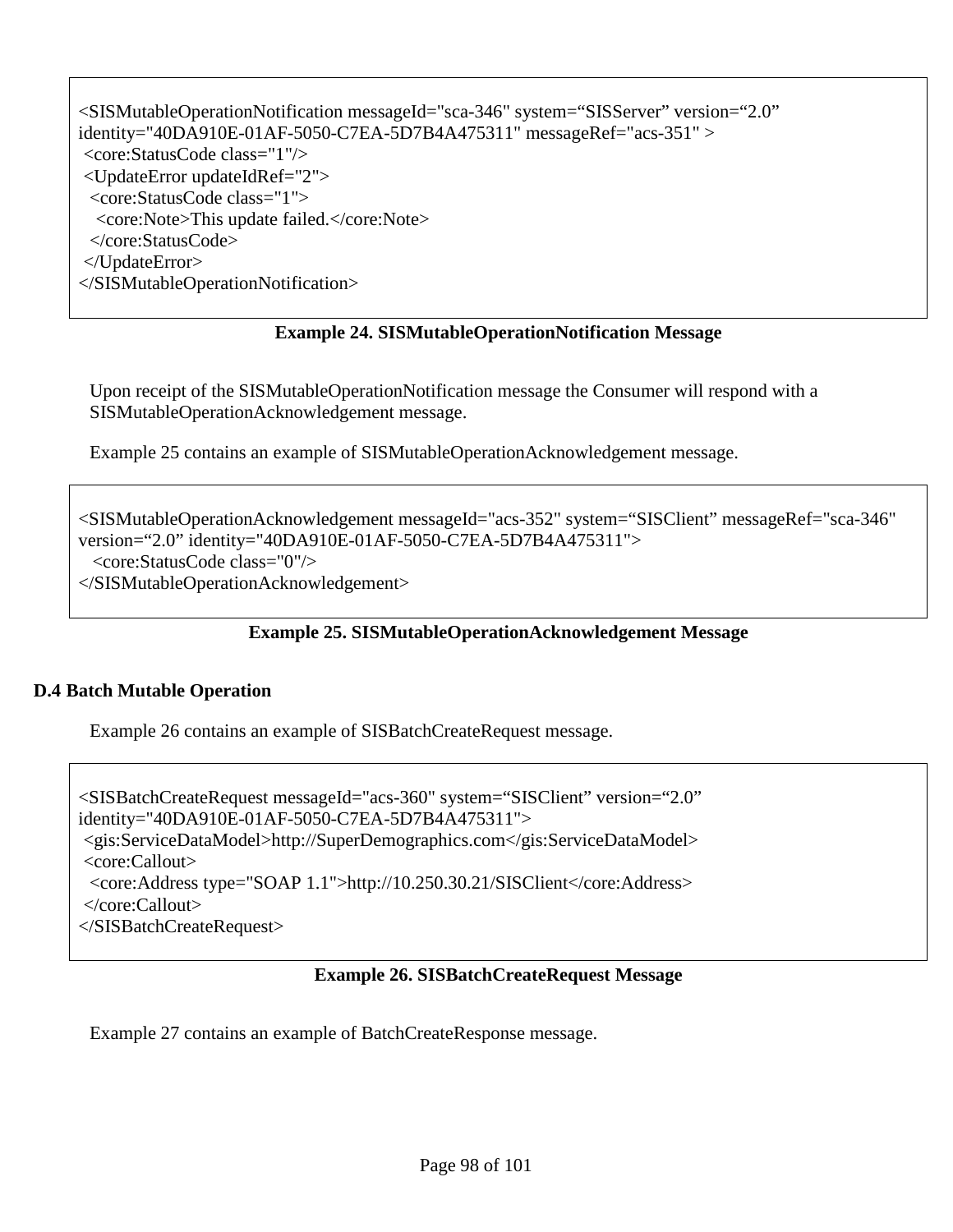<SISBatchCreateResponse messageId="sac-348" system="SISServer" version="2.0" messageRef="acs-360" identity="40DA910E-01AF-5050-C7EA-5D7B4A475311"> <core:StatusCode class="0"/>  $\epsilon$ -Batch batchId="1234"/ $>$ </SISBatchCreateResponse>

## **Example 27. SISBatchCreateResponse Message**

<span id="page-98-0"></span>[Example 28](#page-98-1) contains an example of SISBatchItemRequest message.

<SISBatchItemRequest messageId="acs-361" system="SISClient" version="2.0" batchIdRef="1234" identity="40DA910E-01AF-5050-C7EA-5D7B4A475311"> <PutQualifier updateId="1"> <gis:UniqueQualifier> <gis:Qualifier name="stbId" value="1111111111111111"></gis:Qualifier>  $\langle$ gis:UniqueQualifier> <QualifierValueIncrement name="aqName03" value="1"/> <QualifierValueDecrement name="aqName05" value="2"/> </PutQualifier> <PutQualifier updateId="2"> <gis:UniqueQualifier> <gis:Qualifier name="stbId" value="1111111111111111"></gis:Qualifier> </gis:UniqueQualifier> <QualifierValue name="aqName03" value="100"/> <QualifierValue name="aqName04" value="aqValue234"/> </PutQualifier> </SISBatchItemRequest>

# **Example 28. SISBatchItemRequest Message**

<span id="page-98-1"></span>[Example 29](#page-98-2) contains an example of SISBatchItemResponse message.

<SISBatchItemResponse messageId="sac-350" system="SISServer" version="2.0" messageRef="acs-361" identity="40DA910E-01AF-5050-C7EA-5D7B4A475311"> <core:StatusCode class="0"/> </SISBatchItemResponse>

#### **Example 29. SISBatchItemResponse Message**

<span id="page-98-2"></span>[Example 30](#page-99-0) contains an example of SISBatchOperationRequest message.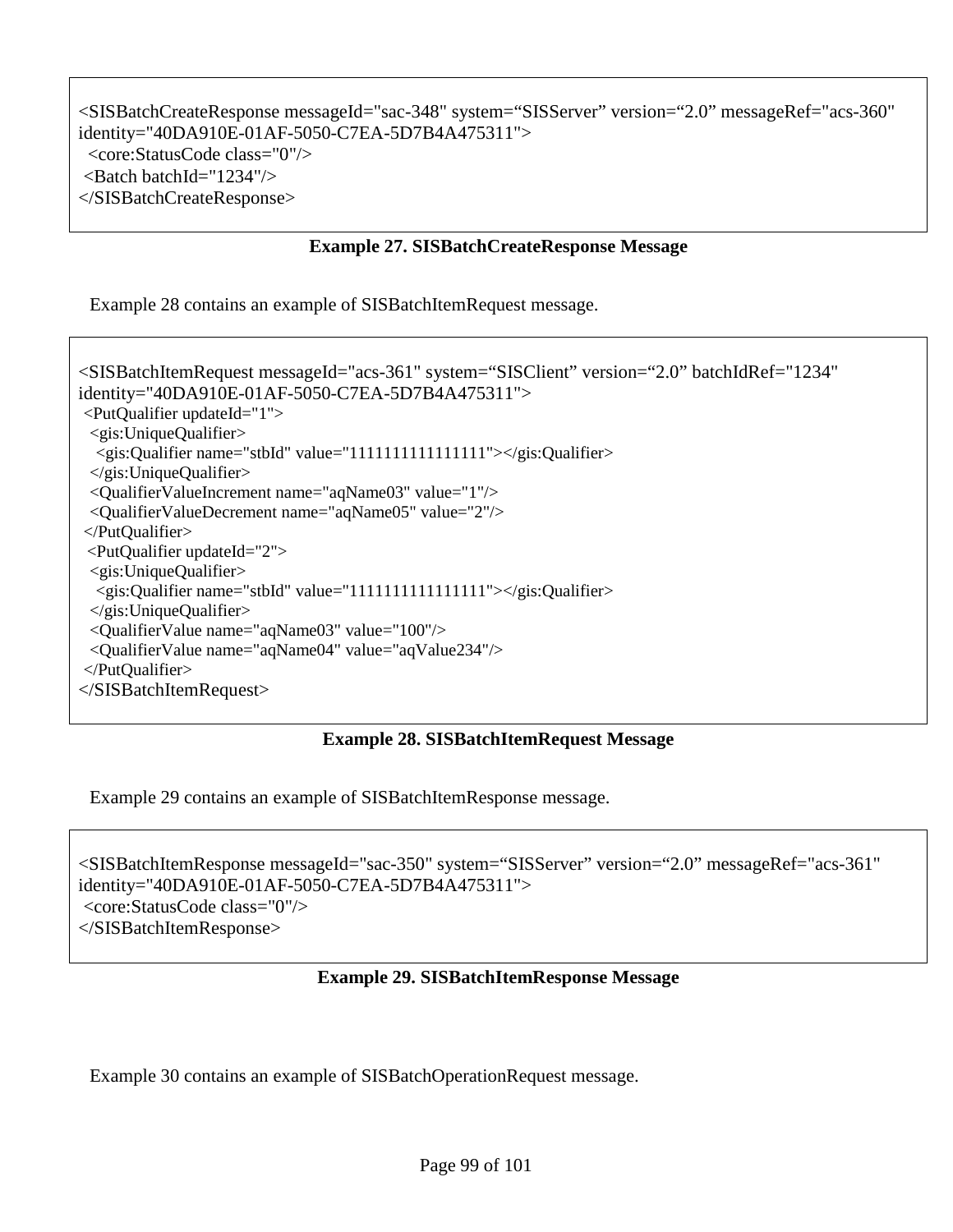<SISBatchOperationRequest messageId="acs-362" system="SISClient" version="2.0" batchIdRef="1234" identity="40DA910E-01AF-5050-C7EA-5D7B4A475311"> <ExecuteBatch transactionLevel="message"/> </SISBatchOperationRequest>

# **Example 30. SISBatchOperationRequest Message**

<span id="page-99-0"></span>[Example 31](#page-99-1) contains an example of SISBatchOperationResponse message.

<SISBatchOperationResponse messageId="sac-365" system="SISServer" version="2.0" messageRef="acs-362" identity="40DA910E-01AF-5050-C7EA-5D7B4A475311" batchIdRef="1234"> <core:StatusCode class="5"/> <UpdateError updateIdRef="1"> <core:StatusCode class="1"></core:StatusCode> </UpdateError> </SISBatchOperationResponse>

# **Example 31. SISBatchOperationResponse Message**

<span id="page-99-1"></span>[Example 32](#page-99-2) contains an example of SISBatchNotification message.

<SISBatchNotification messageId="sac-360" system="SISServer" version="2.0" batchIdRef="1234" identity="40DA910E-01AF-5050-C7EA-5D7B4A475311"> <core:StatusCode class="5"> <core:Note>Batch was cancelled</core:Note> </core:StatusCode> </SISBatchNotification>

# **Example 32. SISBatchNotification Message**

<span id="page-99-2"></span>[Example 33](#page-99-3) contains an example of SISBatchNotificationAcknowledgement message.

<span id="page-99-3"></span><SISBatchNotificationAcknowledgement messageId="acs-370" system="SISClient" messageRef="sac-360" version="2.0" identity="40DA910E-01AF-5050-C7EA-5D7B4A475311"> <core:StatusCode class="0"/> </SISBatchNotificationAcknowledgement>

# **Example 33. SISBatchNotificationAcknowledgement Message**